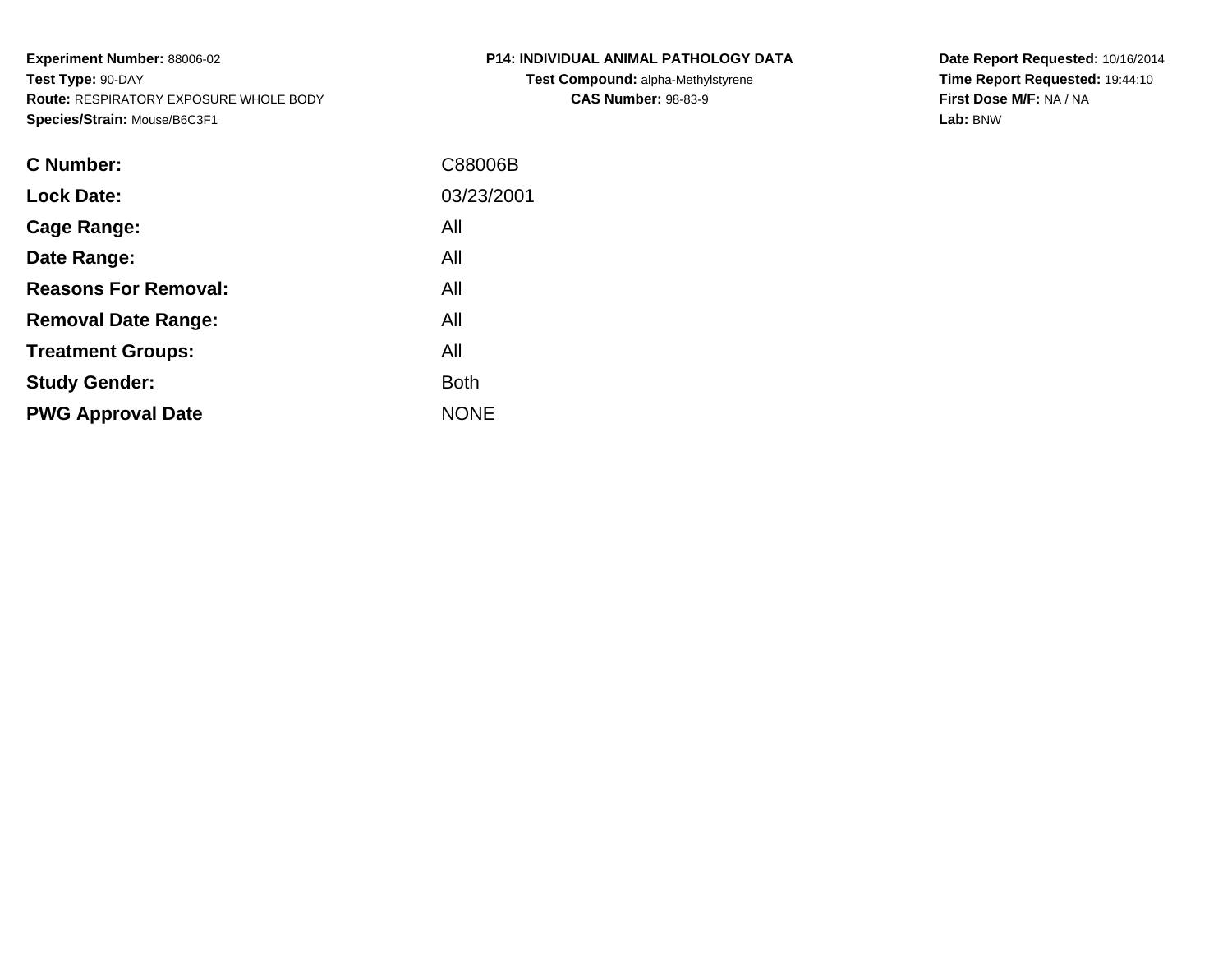| Experiment Number: 88006-02<br>Test Type: 90-DAY |                            | <b>P14: INDIVIDUAL ANIMAL PATHOLOGY DATA</b> | Date Report Requested: 10/16/2014<br>Time Report Requested: 19:44:10 |
|--------------------------------------------------|----------------------------|----------------------------------------------|----------------------------------------------------------------------|
|                                                  |                            | Test Compound: alpha-Methylstyrene           |                                                                      |
| <b>Route: RESPIRATORY EXPOSURE WHOLE BODY</b>    |                            | <b>CAS Number: 98-83-9</b>                   | First Dose M/F: NA / NA                                              |
| Species/Strain: Mouse/B6C3F1                     |                            |                                              | Lab: BNW                                                             |
| <b>ANIMAL ID: 1</b>                              | <b>TRT#: 1</b>             | <b>SEX: Male</b>                             | DAY ON TEST: 95                                                      |
|                                                  | <b>DOSE: CONTROL</b>       | <b>DISP: Terminal Sacrifice</b>              | <b>HISTO: 45923</b>                                                  |
|                                                  |                            | ORGAN AND ACCOUNTABLE SITE STATUS            |                                                                      |
| <b>NORMAL</b>                                    |                            |                                              |                                                                      |
| * Adrenal Cortex                                 | * Adrenal Medulla          | <b>Blood Vessel</b>                          | * Bone                                                               |
| * Bone Marrow                                    | * Brain                    | * Epididymis                                 | * Esophagus                                                          |
| * Eye                                            | * Gallbladder              | * Harderian Gland                            | * Heart                                                              |
| * Intestine Large, Cecum                         | * Intestine Large, Colon   | * Intestine Large, Rectum                    | * Intestine Small, Duodenum                                          |
| * Intestine Small, Ileum                         | * Intestine Small, Jejunum | * Islets, Pancreatic                         | * Larynx                                                             |
| * Liver                                          | * Lung                     | * Lymph Node, Bronchial                      | * Lymph Node, Mediastinal                                            |
| * Lymph Node, Mesenteric                         | * Nose                     | * Pancreas                                   | * Pituitary Gland                                                    |
| * Preputial Gland                                | * Prostate                 | * Salivary Glands                            | * Seminal Vesicle                                                    |
| * Skin                                           | * Spleen                   | * Stomach, Forestomach                       | * Stomach, Glandular                                                 |
| * Testes                                         | * Thymus                   | * Thyroid Gland                              | * Trachea                                                            |
| * Urinary Bladder                                |                            |                                              |                                                                      |
| <b>MISSING</b>                                   |                            |                                              |                                                                      |
| * Lymph Node, Mandibular                         | * Mammary Gland            | * Parathyroid Gland                          |                                                                      |
| <b>OBSERVATIONS</b>                              |                            |                                              |                                                                      |
| * Kidney                                         | <b>Renal Tubule</b>        | Regeneration                                 | Minimal                                                              |
| PRIMARY CAUSE OF DEATH                           | $\overline{\phantom{a}}$   |                                              |                                                                      |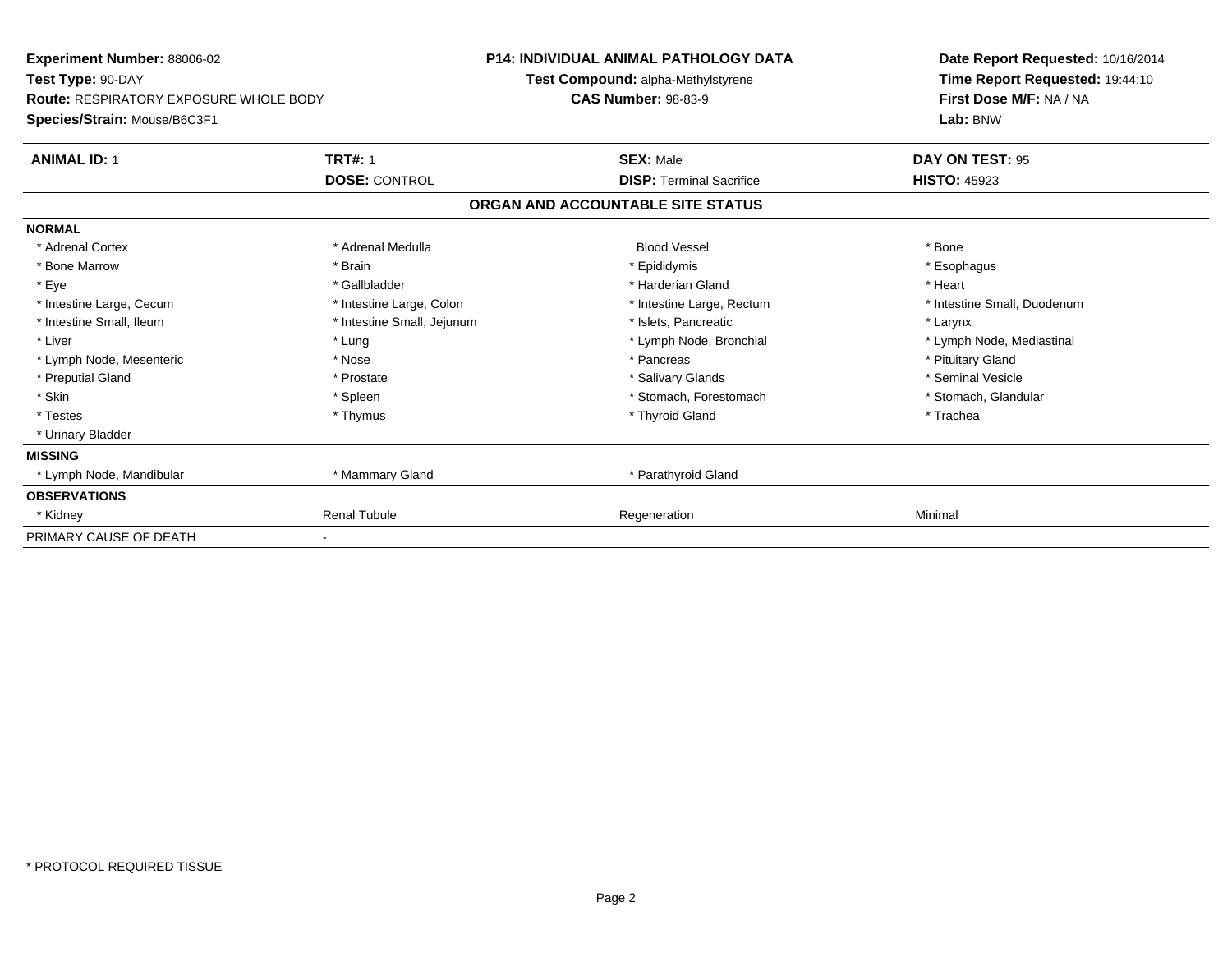| Experiment Number: 88006-02                                        |                           | <b>P14: INDIVIDUAL ANIMAL PATHOLOGY DATA</b> | Date Report Requested: 10/16/2014 |
|--------------------------------------------------------------------|---------------------------|----------------------------------------------|-----------------------------------|
| Test Type: 90-DAY<br><b>Route: RESPIRATORY EXPOSURE WHOLE BODY</b> |                           | Test Compound: alpha-Methylstyrene           | Time Report Requested: 19:44:10   |
|                                                                    |                           | <b>CAS Number: 98-83-9</b>                   | First Dose M/F: NA / NA           |
| Species/Strain: Mouse/B6C3F1                                       |                           |                                              | Lab: BNW                          |
| <b>ANIMAL ID: 2</b>                                                | <b>TRT#: 1</b>            | <b>SEX: Male</b>                             | DAY ON TEST: 95                   |
|                                                                    | <b>DOSE: CONTROL</b>      | <b>DISP: Terminal Sacrifice</b>              | <b>HISTO: 45924</b>               |
|                                                                    |                           | ORGAN AND ACCOUNTABLE SITE STATUS            |                                   |
| <b>NORMAL</b>                                                      |                           |                                              |                                   |
| * Adrenal Cortex                                                   | * Adrenal Medulla         | * Bone                                       | * Bone Marrow                     |
| * Brain                                                            | * Epididymis              | * Esophagus                                  | * Eye                             |
| * Gallbladder                                                      | * Harderian Gland         | * Heart                                      | * Intestine Large, Cecum          |
| * Intestine Large, Colon                                           | * Intestine Large, Rectum | * Intestine Small, Duodenum                  | * Intestine Small, Ileum          |
| * Intestine Small, Jejunum                                         | * Islets, Pancreatic      | * Kidney                                     | * Larynx                          |
| * Liver                                                            | * Lung                    | * Lymph Node, Mandibular                     | * Lymph Node, Mesenteric          |
| * Nose                                                             | * Pancreas                | * Parathyroid Gland                          | * Pituitary Gland                 |
| * Preputial Gland                                                  | * Prostate                | * Salivary Glands                            | * Seminal Vesicle                 |
| * Skin                                                             | * Spleen                  | * Stomach, Forestomach                       | * Stomach, Glandular              |
| * Testes                                                           | * Thymus                  | * Thyroid Gland                              | * Trachea                         |
| * Urinary Bladder                                                  |                           |                                              |                                   |
| <b>MISSING</b>                                                     |                           |                                              |                                   |
| * Lymph Node, Bronchial                                            | * Lymph Node, Mediastinal | * Mammary Gland                              |                                   |
| PRIMARY CAUSE OF DEATH                                             |                           |                                              |                                   |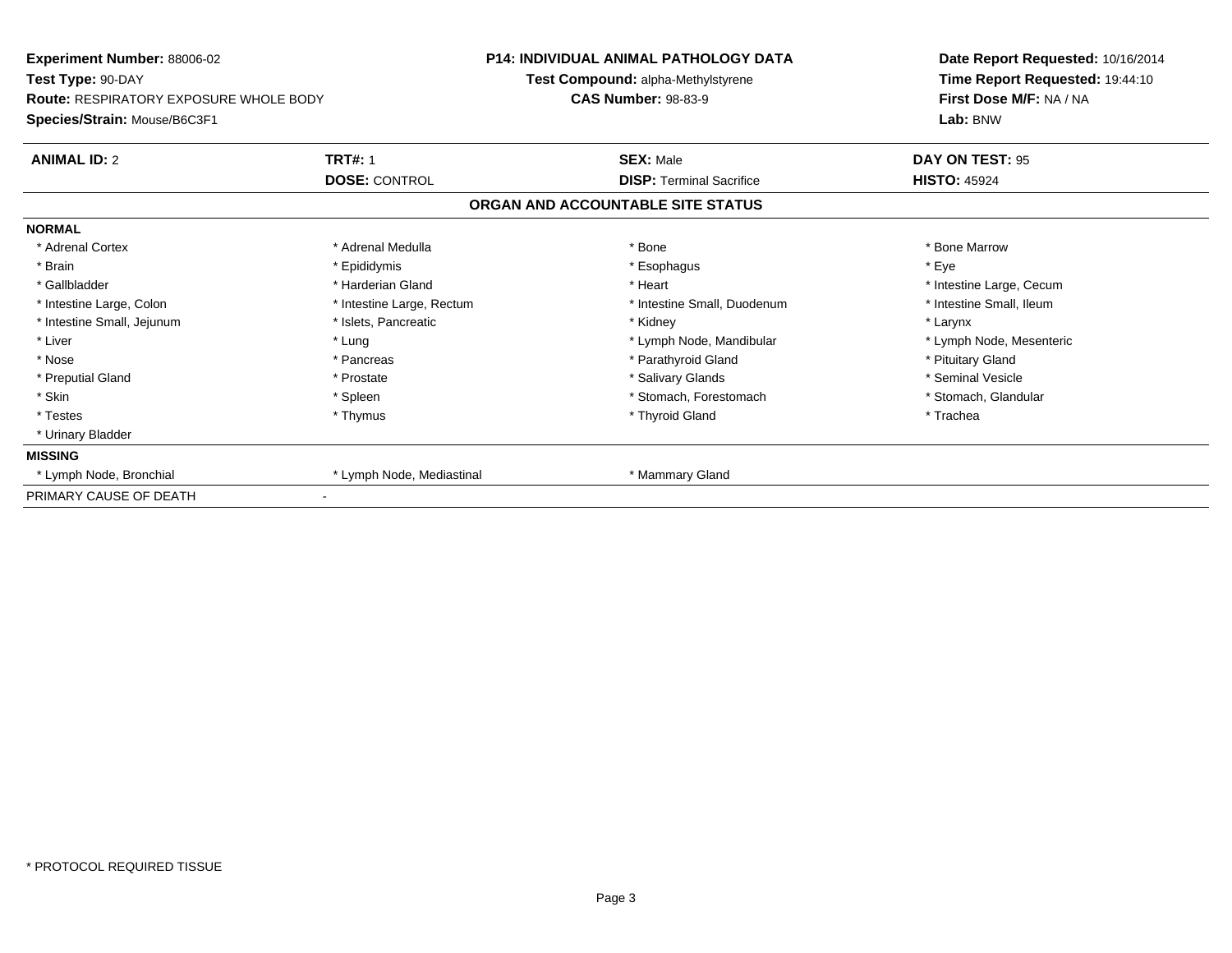| Experiment Number: 88006-02<br>Test Type: 90-DAY<br><b>Route: RESPIRATORY EXPOSURE WHOLE BODY</b> |                              | <b>P14: INDIVIDUAL ANIMAL PATHOLOGY DATA</b> | Date Report Requested: 10/16/2014<br>Time Report Requested: 19:44:10<br>First Dose M/F: NA / NA |
|---------------------------------------------------------------------------------------------------|------------------------------|----------------------------------------------|-------------------------------------------------------------------------------------------------|
|                                                                                                   |                              | Test Compound: alpha-Methylstyrene           |                                                                                                 |
|                                                                                                   |                              | <b>CAS Number: 98-83-9</b>                   |                                                                                                 |
| Species/Strain: Mouse/B6C3F1                                                                      |                              |                                              | Lab: BNW                                                                                        |
| <b>ANIMAL ID: 3</b>                                                                               | <b>TRT#: 1</b>               | <b>SEX: Male</b>                             | DAY ON TEST: 95                                                                                 |
|                                                                                                   | <b>DOSE: CONTROL</b>         | <b>DISP: Terminal Sacrifice</b>              | <b>HISTO: 45925</b>                                                                             |
|                                                                                                   |                              | ORGAN AND ACCOUNTABLE SITE STATUS            |                                                                                                 |
| <b>NORMAL</b>                                                                                     |                              |                                              |                                                                                                 |
| * Adrenal Cortex                                                                                  | * Adrenal Medulla            | * Bone                                       | * Bone Marrow                                                                                   |
| * Brain                                                                                           | * Epididymis                 | * Esophagus                                  | * Eve                                                                                           |
| * Gallbladder                                                                                     | * Harderian Gland            | * Heart                                      | * Intestine Large, Cecum                                                                        |
| * Intestine Large, Colon                                                                          | * Intestine Large, Rectum    | * Intestine Small, Duodenum                  | * Intestine Small. Ileum                                                                        |
| * Intestine Small, Jejunum                                                                        | * Islets, Pancreatic         | * Kidney                                     | * Larynx                                                                                        |
| * Liver                                                                                           | * Lung                       | * Lymph Node, Bronchial                      | * Lymph Node, Mandibular                                                                        |
| * Lymph Node, Mediastinal                                                                         | * Lymph Node, Mesenteric     | * Nose                                       | * Pancreas                                                                                      |
| * Pituitary Gland                                                                                 | * Preputial Gland            | * Prostate                                   | * Salivary Glands                                                                               |
| * Seminal Vesicle                                                                                 | * Skin                       | * Spleen                                     | * Stomach, Forestomach                                                                          |
| * Stomach, Glandular                                                                              | * Testes                     | * Thymus                                     | * Thyroid Gland                                                                                 |
| * Trachea                                                                                         | * Urinary Bladder            |                                              |                                                                                                 |
| <b>MISSING</b>                                                                                    |                              |                                              |                                                                                                 |
| * Mammary Gland                                                                                   | * Parathyroid Gland          |                                              |                                                                                                 |
| <b>OBSERVATIONS</b>                                                                               |                              |                                              |                                                                                                 |
| * Eye                                                                                             |                              |                                              |                                                                                                 |
| Note: TGL 1 was not apparent microscopically.                                                     |                              |                                              |                                                                                                 |
| PRIMARY CAUSE OF DEATH                                                                            | $\qquad \qquad \blacksquare$ |                                              |                                                                                                 |
|                                                                                                   |                              |                                              |                                                                                                 |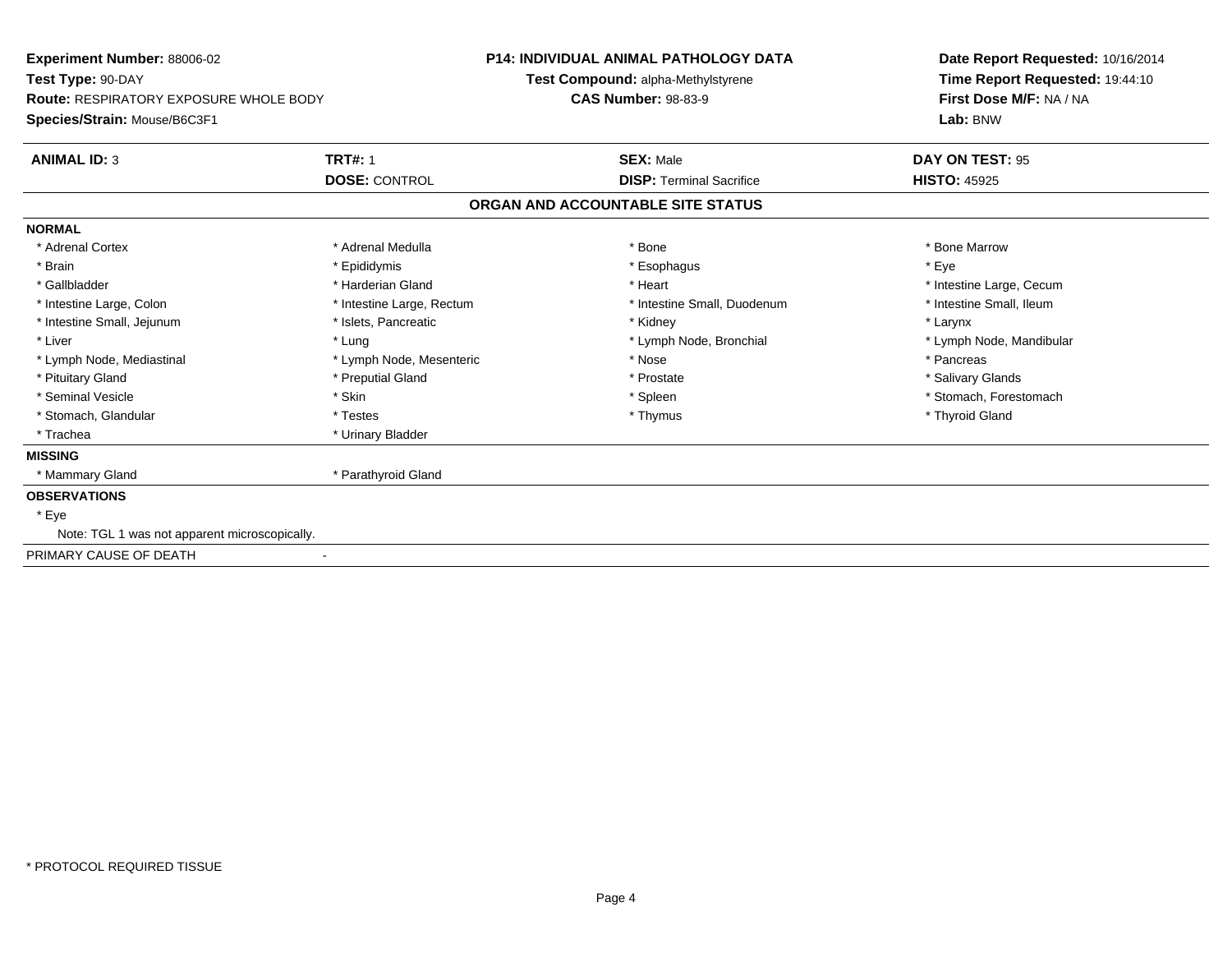| Experiment Number: 88006-02                                        |                           | <b>P14: INDIVIDUAL ANIMAL PATHOLOGY DATA</b> | Date Report Requested: 10/16/2014 |
|--------------------------------------------------------------------|---------------------------|----------------------------------------------|-----------------------------------|
| Test Type: 90-DAY<br><b>Route: RESPIRATORY EXPOSURE WHOLE BODY</b> |                           | Test Compound: alpha-Methylstyrene           | Time Report Requested: 19:44:10   |
|                                                                    |                           | <b>CAS Number: 98-83-9</b>                   | First Dose M/F: NA / NA           |
| Species/Strain: Mouse/B6C3F1                                       |                           |                                              | Lab: BNW                          |
| <b>ANIMAL ID: 4</b>                                                | <b>TRT#: 1</b>            | <b>SEX: Male</b>                             | DAY ON TEST: 95                   |
|                                                                    | <b>DOSE: CONTROL</b>      | <b>DISP: Terminal Sacrifice</b>              | <b>HISTO: 45926</b>               |
|                                                                    |                           | ORGAN AND ACCOUNTABLE SITE STATUS            |                                   |
| <b>NORMAL</b>                                                      |                           |                                              |                                   |
| * Adrenal Cortex                                                   | * Adrenal Medulla         | * Bone                                       | * Bone Marrow                     |
| * Brain                                                            | * Epididymis              | * Esophagus                                  | * Eye                             |
| * Gallbladder                                                      | * Harderian Gland         | * Heart                                      | * Intestine Large, Cecum          |
| * Intestine Large, Colon                                           | * Intestine Large, Rectum | * Intestine Small, Duodenum                  | * Intestine Small, Ileum          |
| * Intestine Small, Jejunum                                         | * Islets, Pancreatic      | * Kidney                                     | * Larynx                          |
| * Liver                                                            | * Lung                    | * Lymph Node, Mandibular                     | * Lymph Node, Mediastinal         |
| * Lymph Node, Mesenteric                                           | * Nose                    | * Pancreas                                   | * Parathyroid Gland               |
| * Pituitary Gland                                                  | * Preputial Gland         | * Prostate                                   | * Salivary Glands                 |
| * Seminal Vesicle                                                  | * Skin                    | * Spleen                                     | * Stomach, Forestomach            |
| * Stomach, Glandular                                               | * Testes                  | * Thymus                                     | * Thyroid Gland                   |
| * Trachea                                                          | * Urinary Bladder         |                                              |                                   |
| <b>MISSING</b>                                                     |                           |                                              |                                   |
| * Lymph Node, Bronchial                                            | * Mammary Gland           |                                              |                                   |
| PRIMARY CAUSE OF DEATH                                             |                           |                                              |                                   |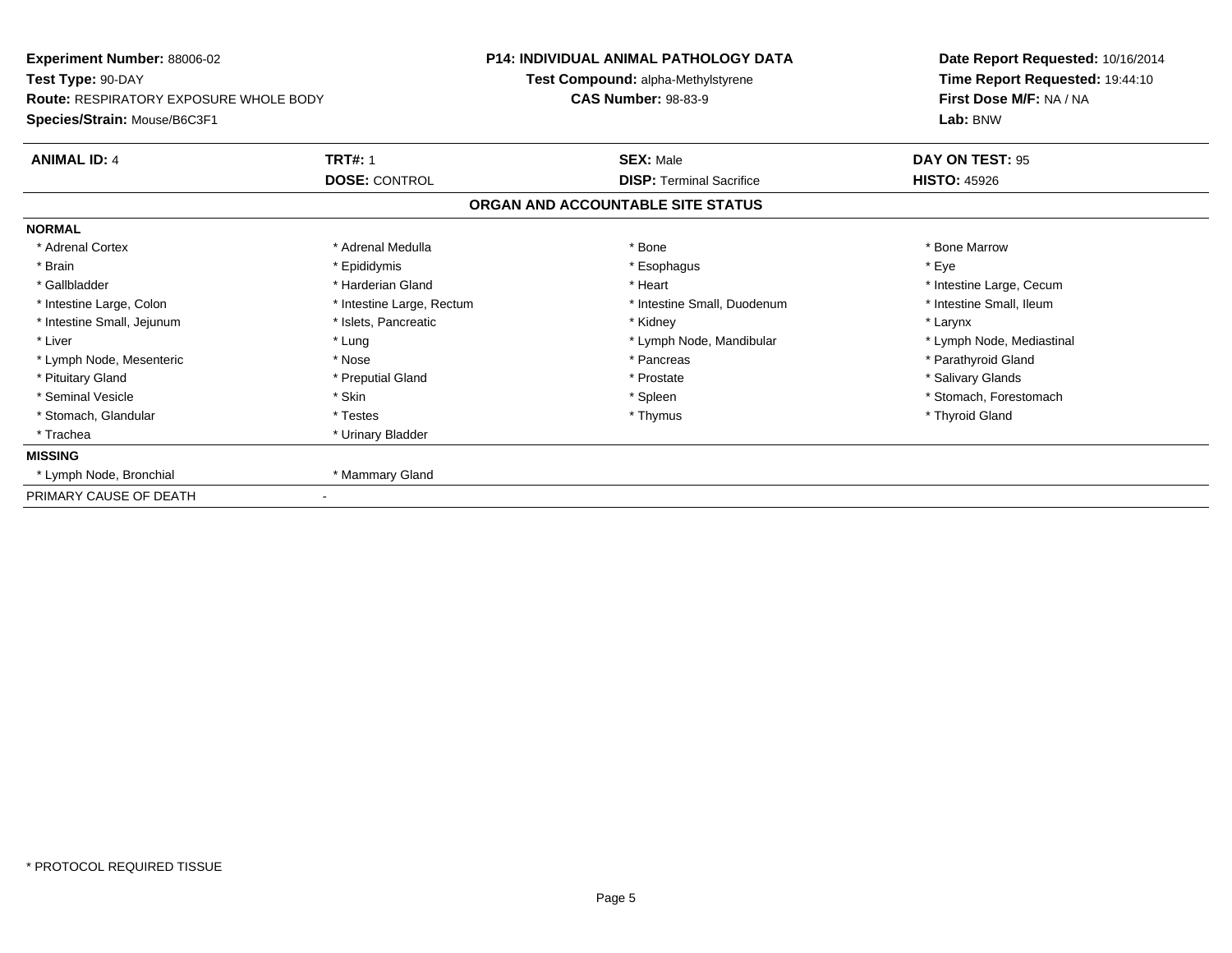| Experiment Number: 88006-02<br>Test Type: 90-DAY                              |                           | <b>P14: INDIVIDUAL ANIMAL PATHOLOGY DATA</b><br>Test Compound: alpha-Methylstyrene | Date Report Requested: 10/16/2014<br>Time Report Requested: 19:44:10 |  |
|-------------------------------------------------------------------------------|---------------------------|------------------------------------------------------------------------------------|----------------------------------------------------------------------|--|
| <b>Route: RESPIRATORY EXPOSURE WHOLE BODY</b><br>Species/Strain: Mouse/B6C3F1 |                           | <b>CAS Number: 98-83-9</b>                                                         | First Dose M/F: NA / NA<br>Lab: BNW                                  |  |
| <b>ANIMAL ID: 5</b>                                                           | <b>TRT#: 1</b>            | <b>SEX: Male</b>                                                                   | DAY ON TEST: 95                                                      |  |
|                                                                               | <b>DOSE: CONTROL</b>      | <b>DISP: Terminal Sacrifice</b>                                                    | <b>HISTO: 45927</b>                                                  |  |
|                                                                               |                           | ORGAN AND ACCOUNTABLE SITE STATUS                                                  |                                                                      |  |
| <b>NORMAL</b>                                                                 |                           |                                                                                    |                                                                      |  |
| * Adrenal Cortex                                                              | * Adrenal Medulla         | * Bone                                                                             | * Bone Marrow                                                        |  |
| * Brain                                                                       | * Epididymis              | * Esophagus                                                                        | * Eve                                                                |  |
| * Gallbladder                                                                 | * Harderian Gland         | * Heart                                                                            | * Intestine Large, Cecum                                             |  |
| * Intestine Large, Colon                                                      | * Intestine Large, Rectum | * Intestine Small, Duodenum                                                        | * Intestine Small, Ileum                                             |  |
| * Intestine Small, Jejunum                                                    | * Islets, Pancreatic      | * Kidney                                                                           | * Larynx                                                             |  |
| * Liver                                                                       | * Lung                    | * Lymph Node, Bronchial                                                            | * Lymph Node, Mandibular                                             |  |
| * Lymph Node, Mediastinal                                                     | * Lymph Node, Mesenteric  | * Nose                                                                             | * Pancreas                                                           |  |
| * Parathyroid Gland                                                           | * Pituitary Gland         | * Preputial Gland                                                                  | * Prostate                                                           |  |
| * Salivary Glands                                                             | * Seminal Vesicle         | * Skin                                                                             | * Spleen                                                             |  |
| * Stomach, Forestomach                                                        | * Testes                  | * Thymus                                                                           | * Thyroid Gland                                                      |  |
| * Trachea                                                                     | * Urinary Bladder         |                                                                                    |                                                                      |  |
| <b>MISSING</b>                                                                |                           |                                                                                    |                                                                      |  |
| * Mammary Gland                                                               |                           |                                                                                    |                                                                      |  |
| <b>OBSERVATIONS</b>                                                           |                           |                                                                                    |                                                                      |  |
| * Stomach, Glandular                                                          |                           | Mineralization                                                                     | Minimal                                                              |  |
| PRIMARY CAUSE OF DEATH                                                        |                           |                                                                                    |                                                                      |  |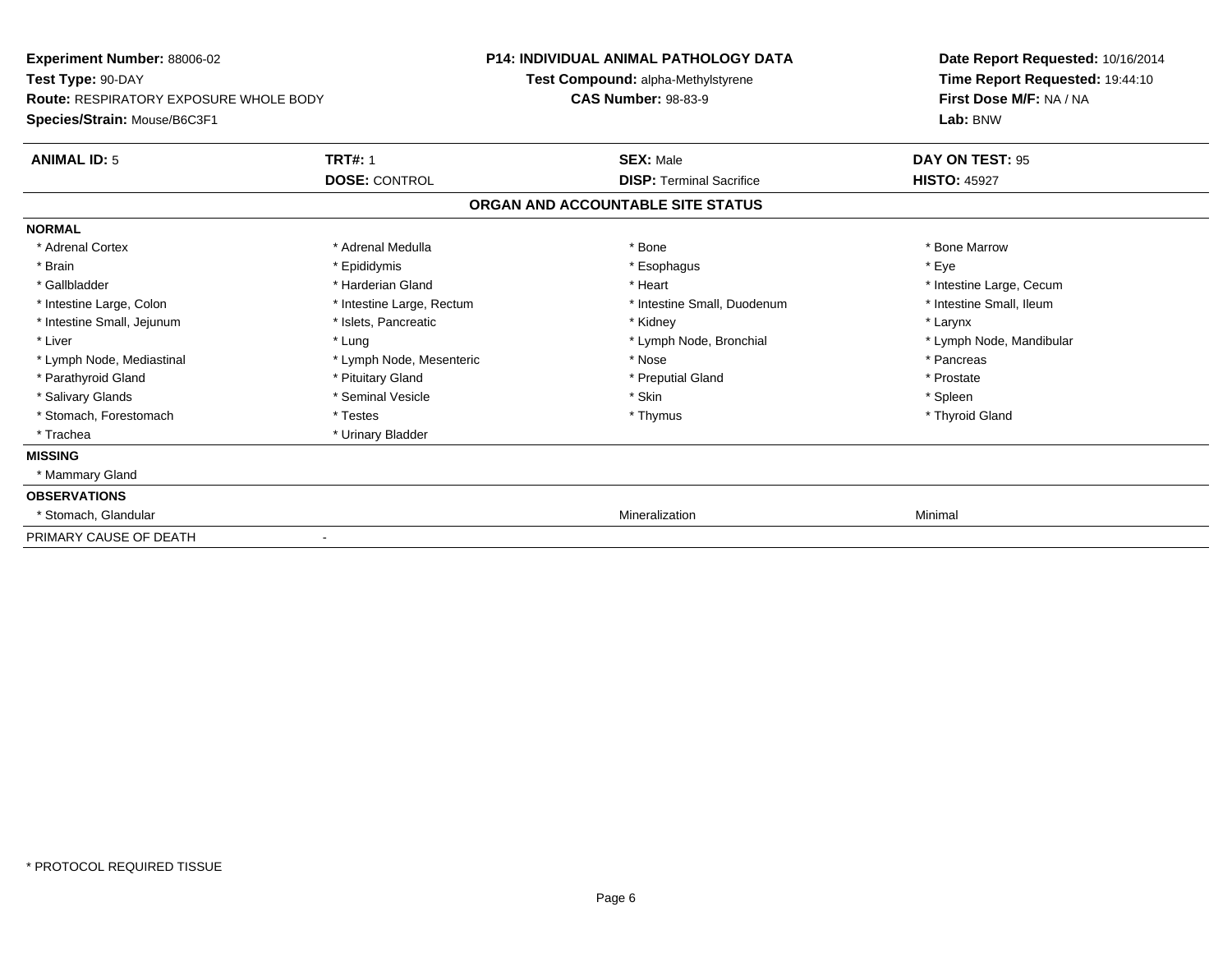| Experiment Number: 88006-02                                        |                           | <b>P14: INDIVIDUAL ANIMAL PATHOLOGY DATA</b> | Date Report Requested: 10/16/2014 |
|--------------------------------------------------------------------|---------------------------|----------------------------------------------|-----------------------------------|
| Test Type: 90-DAY<br><b>Route: RESPIRATORY EXPOSURE WHOLE BODY</b> |                           | Test Compound: alpha-Methylstyrene           | Time Report Requested: 19:44:10   |
|                                                                    |                           | <b>CAS Number: 98-83-9</b>                   | First Dose M/F: NA / NA           |
| Species/Strain: Mouse/B6C3F1                                       |                           |                                              | Lab: BNW                          |
| <b>ANIMAL ID: 6</b>                                                | <b>TRT#: 1</b>            | <b>SEX: Male</b>                             | DAY ON TEST: 95                   |
|                                                                    | <b>DOSE: CONTROL</b>      | <b>DISP: Terminal Sacrifice</b>              | <b>HISTO: 45928</b>               |
|                                                                    |                           | ORGAN AND ACCOUNTABLE SITE STATUS            |                                   |
| <b>NORMAL</b>                                                      |                           |                                              |                                   |
| * Adrenal Cortex                                                   | * Adrenal Medulla         | * Bone                                       | * Bone Marrow                     |
| * Brain                                                            | * Epididymis              | * Esophagus                                  | * Eye                             |
| * Gallbladder                                                      | * Harderian Gland         | * Heart                                      | * Intestine Large, Cecum          |
| * Intestine Large, Colon                                           | * Intestine Large, Rectum | * Intestine Small, Duodenum                  | * Intestine Small, Ileum          |
| * Intestine Small, Jejunum                                         | * Islets, Pancreatic      | * Kidney                                     | * Larynx                          |
| * Liver                                                            | * Lung                    | * Lymph Node, Bronchial                      | * Lymph Node, Mandibular          |
| * Lymph Node, Mesenteric                                           | * Nose                    | * Pancreas                                   | * Parathyroid Gland               |
| * Pituitary Gland                                                  | * Preputial Gland         | * Prostate                                   | * Salivary Glands                 |
| * Seminal Vesicle                                                  | * Skin                    | * Spleen                                     | * Stomach, Forestomach            |
| * Stomach, Glandular                                               | * Testes                  | * Thymus                                     | * Thyroid Gland                   |
| * Trachea                                                          | * Urinary Bladder         |                                              |                                   |
| <b>MISSING</b>                                                     |                           |                                              |                                   |
| * Lymph Node, Mediastinal                                          | * Mammary Gland           |                                              |                                   |
| PRIMARY CAUSE OF DEATH                                             |                           |                                              |                                   |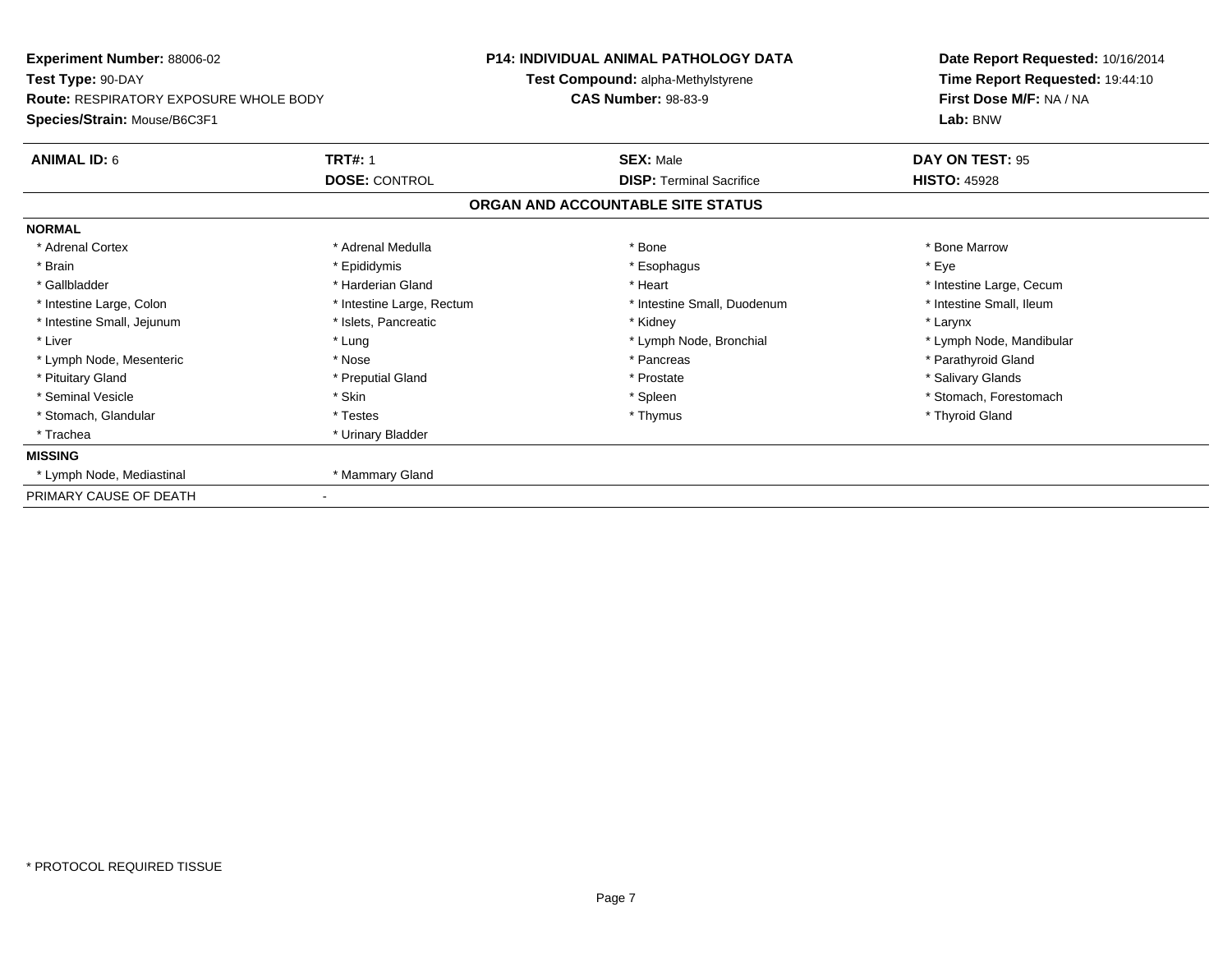| Experiment Number: 88006-02                   |                           | <b>P14: INDIVIDUAL ANIMAL PATHOLOGY DATA</b> | Date Report Requested: 10/16/2014 |
|-----------------------------------------------|---------------------------|----------------------------------------------|-----------------------------------|
| Test Type: 90-DAY                             |                           | <b>Test Compound: alpha-Methylstyrene</b>    | Time Report Requested: 19:44:10   |
| <b>Route: RESPIRATORY EXPOSURE WHOLE BODY</b> |                           | <b>CAS Number: 98-83-9</b>                   | First Dose M/F: NA / NA           |
| Species/Strain: Mouse/B6C3F1                  |                           |                                              | Lab: BNW                          |
| <b>ANIMAL ID: 7</b>                           | <b>TRT#: 1</b>            | <b>SEX: Male</b>                             | DAY ON TEST: 95                   |
|                                               | <b>DOSE: CONTROL</b>      | <b>DISP: Terminal Sacrifice</b>              | <b>HISTO: 45929</b>               |
|                                               |                           | ORGAN AND ACCOUNTABLE SITE STATUS            |                                   |
| <b>NORMAL</b>                                 |                           |                                              |                                   |
| * Adrenal Cortex                              | * Adrenal Medulla         | * Bone                                       | * Bone Marrow                     |
| * Brain                                       | * Epididymis              | * Esophagus                                  | * Eye                             |
| * Gallbladder                                 | * Harderian Gland         | * Heart                                      | * Intestine Large, Cecum          |
| * Intestine Large, Colon                      | * Intestine Large, Rectum | * Intestine Small, Duodenum                  | * Intestine Small, Ileum          |
| * Intestine Small, Jejunum                    | * Islets, Pancreatic      | * Kidney                                     | * Larynx                          |
| * Liver                                       | * Lung                    | * Lymph Node, Bronchial                      | * Lymph Node, Mandibular          |
| * Lymph Node, Mediastinal                     | * Lymph Node, Mesenteric  | * Nose                                       | * Pancreas                        |
| * Parathyroid Gland                           | * Pituitary Gland         | * Preputial Gland                            | * Prostate                        |
| * Salivary Glands                             | * Seminal Vesicle         | * Skin                                       | * Spleen                          |
| * Stomach, Forestomach                        | * Stomach, Glandular      | * Testes                                     | * Thymus                          |
| * Thyroid Gland                               | * Trachea                 | * Urinary Bladder                            |                                   |
| <b>MISSING</b>                                |                           |                                              |                                   |
| * Mammary Gland                               |                           |                                              |                                   |
| PRIMARY CAUSE OF DEATH                        |                           |                                              |                                   |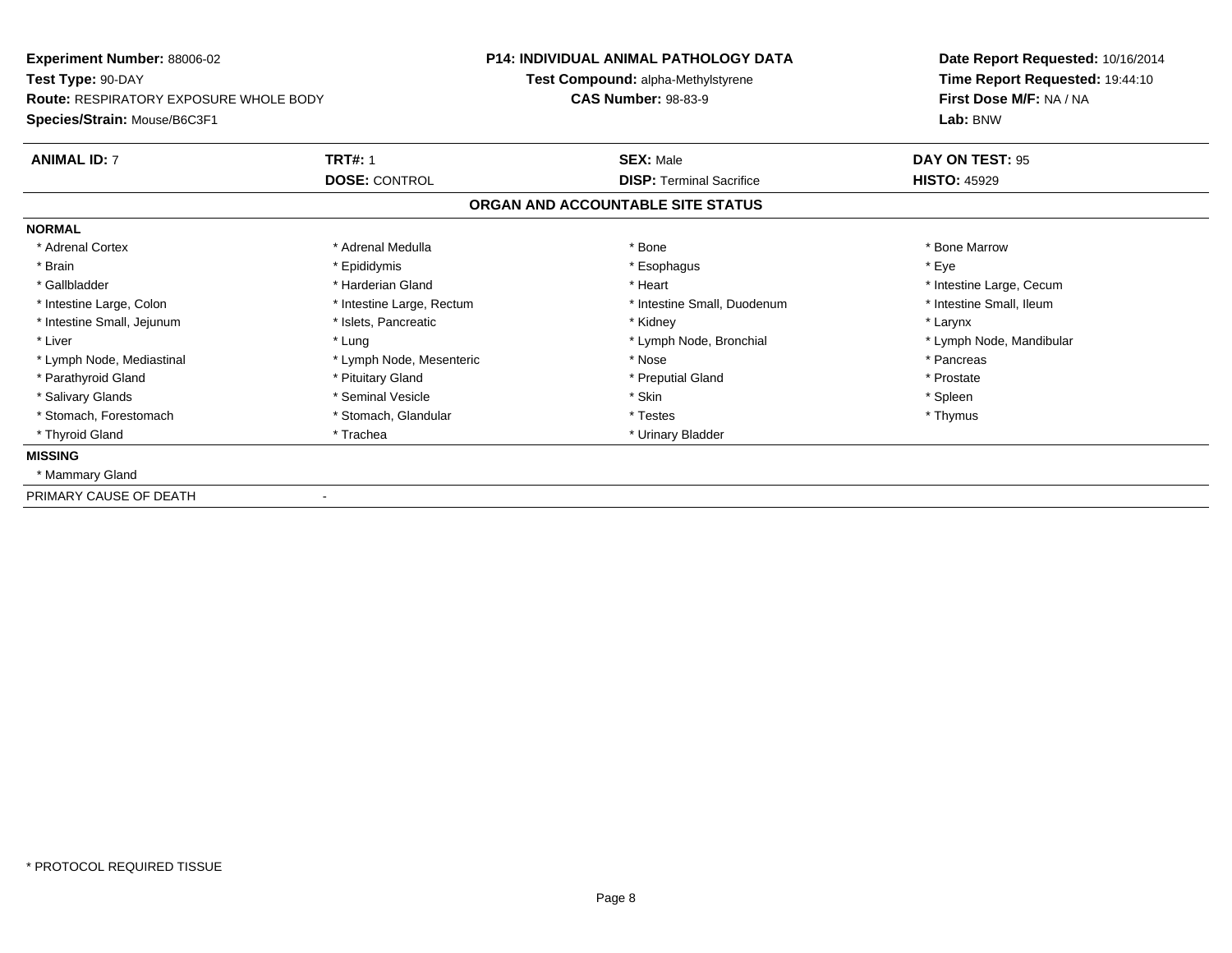| <b>Experiment Number: 88006-02</b>                                 |                           | <b>P14: INDIVIDUAL ANIMAL PATHOLOGY DATA</b> | Date Report Requested: 10/16/2014                          |
|--------------------------------------------------------------------|---------------------------|----------------------------------------------|------------------------------------------------------------|
| Test Type: 90-DAY<br><b>Route: RESPIRATORY EXPOSURE WHOLE BODY</b> |                           | Test Compound: alpha-Methylstyrene           | Time Report Requested: 19:44:10<br>First Dose M/F: NA / NA |
|                                                                    |                           | <b>CAS Number: 98-83-9</b>                   |                                                            |
| Species/Strain: Mouse/B6C3F1                                       |                           |                                              | Lab: BNW                                                   |
| <b>ANIMAL ID: 8</b>                                                | <b>TRT#: 1</b>            | <b>SEX: Male</b>                             | DAY ON TEST: 95                                            |
|                                                                    | <b>DOSE: CONTROL</b>      | <b>DISP: Terminal Sacrifice</b>              | <b>HISTO: 45930</b>                                        |
|                                                                    |                           | ORGAN AND ACCOUNTABLE SITE STATUS            |                                                            |
| <b>NORMAL</b>                                                      |                           |                                              |                                                            |
| * Adrenal Cortex                                                   | * Adrenal Medulla         | * Bone                                       | * Bone Marrow                                              |
| * Brain                                                            | * Epididymis              | * Esophagus                                  | * Eve                                                      |
| * Gallbladder                                                      | * Harderian Gland         | * Heart                                      | * Intestine Large, Cecum                                   |
| * Intestine Large, Colon                                           | * Intestine Large, Rectum | * Intestine Small, Duodenum                  | * Intestine Small. Ileum                                   |
| * Intestine Small, Jejunum                                         | * Islets, Pancreatic      | * Kidney                                     | * Larynx                                                   |
| * Liver                                                            | * Lung                    | * Lymph Node, Bronchial                      | * Lymph Node, Mandibular                                   |
| * Lymph Node, Mesenteric                                           | * Nose                    | * Pancreas                                   | * Pituitary Gland                                          |
| * Preputial Gland                                                  | * Prostate                | * Salivary Glands                            | * Seminal Vesicle                                          |
| * Skin                                                             | * Spleen                  | * Stomach, Forestomach                       | * Stomach, Glandular                                       |
| * Testes                                                           | * Thymus                  | * Thyroid Gland                              | * Trachea                                                  |
| * Urinary Bladder                                                  |                           |                                              |                                                            |
| <b>MISSING</b>                                                     |                           |                                              |                                                            |
| * Lymph Node, Mediastinal                                          | * Mammary Gland           |                                              |                                                            |
| <b>INSUFFICIENT TISSUE</b>                                         |                           |                                              |                                                            |
| * Parathyroid Gland                                                |                           |                                              |                                                            |
| PRIMARY CAUSE OF DEATH                                             |                           |                                              |                                                            |
|                                                                    |                           |                                              |                                                            |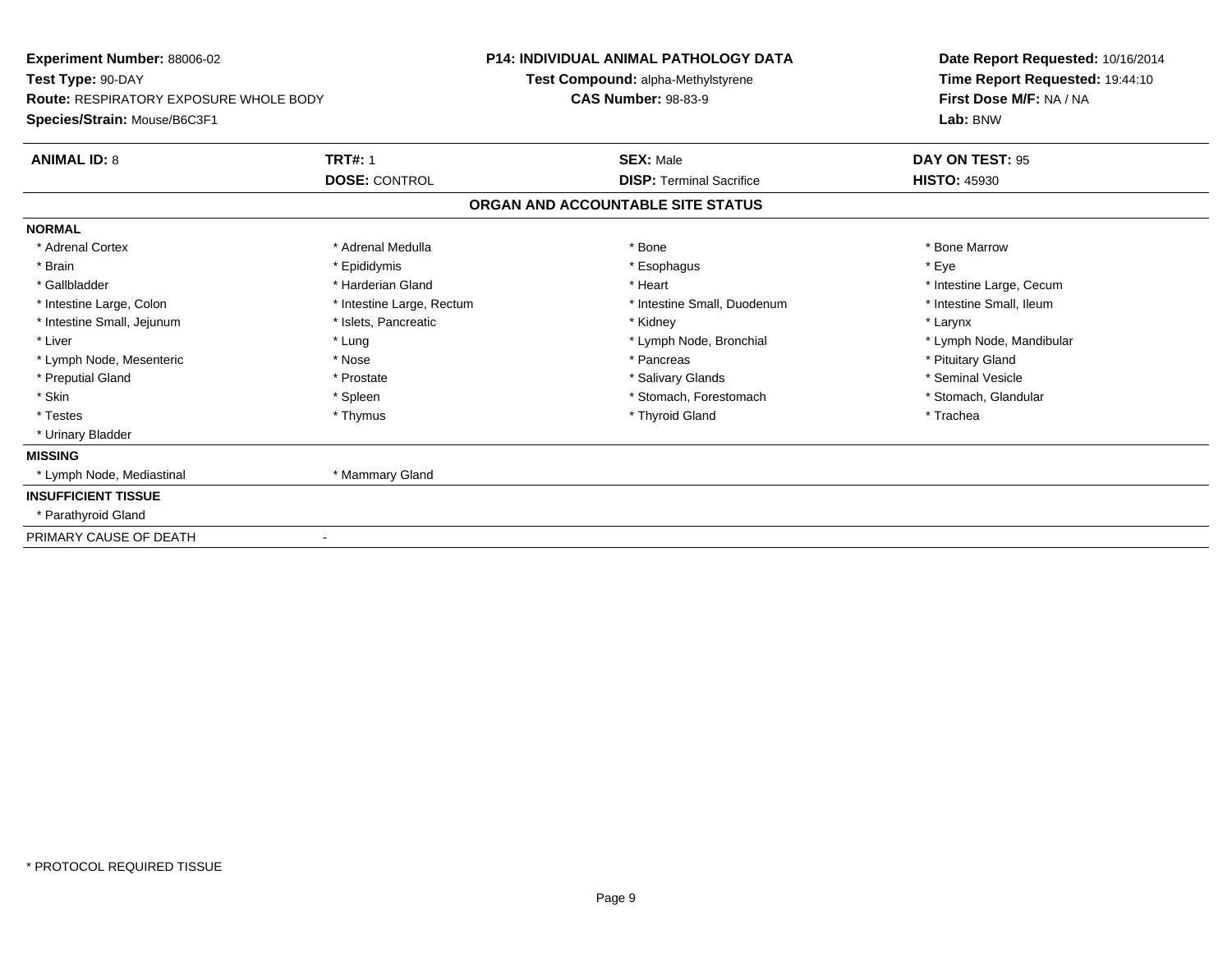| Experiment Number: 88006-02<br>Test Type: 90-DAY |                           | <b>P14: INDIVIDUAL ANIMAL PATHOLOGY DATA</b> | Date Report Requested: 10/16/2014<br>Time Report Requested: 19:44:10 |
|--------------------------------------------------|---------------------------|----------------------------------------------|----------------------------------------------------------------------|
|                                                  |                           | Test Compound: alpha-Methylstyrene           |                                                                      |
| <b>Route: RESPIRATORY EXPOSURE WHOLE BODY</b>    |                           | <b>CAS Number: 98-83-9</b>                   | First Dose M/F: NA / NA                                              |
| Species/Strain: Mouse/B6C3F1                     |                           |                                              | Lab: BNW                                                             |
| <b>ANIMAL ID: 9</b>                              | <b>TRT#: 1</b>            | <b>SEX: Male</b>                             | DAY ON TEST: 95                                                      |
|                                                  | <b>DOSE: CONTROL</b>      | <b>DISP: Terminal Sacrifice</b>              | <b>HISTO: 45931</b>                                                  |
|                                                  |                           | ORGAN AND ACCOUNTABLE SITE STATUS            |                                                                      |
| <b>NORMAL</b>                                    |                           |                                              |                                                                      |
| * Adrenal Cortex                                 | * Adrenal Medulla         | * Bone                                       | * Bone Marrow                                                        |
| * Brain                                          | * Epididymis              | * Esophagus                                  | * Eye                                                                |
| * Gallbladder                                    | * Harderian Gland         | * Heart                                      | * Intestine Large, Cecum                                             |
| * Intestine Large, Colon                         | * Intestine Large, Rectum | * Intestine Small, Duodenum                  | * Intestine Small, Ileum                                             |
| * Intestine Small, Jejunum                       | * Islets, Pancreatic      | * Kidney                                     | * Larynx                                                             |
| * Liver                                          | * Lung                    | * Lymph Node, Bronchial                      | * Lymph Node, Mesenteric                                             |
| * Nose                                           | * Pancreas                | * Parathyroid Gland                          | * Pituitary Gland                                                    |
| * Preputial Gland                                | * Prostate                | * Salivary Glands                            | * Seminal Vesicle                                                    |
| * Skin                                           | * Spleen                  | * Stomach, Forestomach                       | * Stomach, Glandular                                                 |
| * Testes                                         | * Thymus                  | * Thyroid Gland                              | * Trachea                                                            |
| * Urinary Bladder                                |                           |                                              |                                                                      |
| <b>MISSING</b>                                   |                           |                                              |                                                                      |
| * Lymph Node, Mandibular                         | * Lymph Node, Mediastinal | * Mammary Gland                              |                                                                      |
| PRIMARY CAUSE OF DEATH                           |                           |                                              |                                                                      |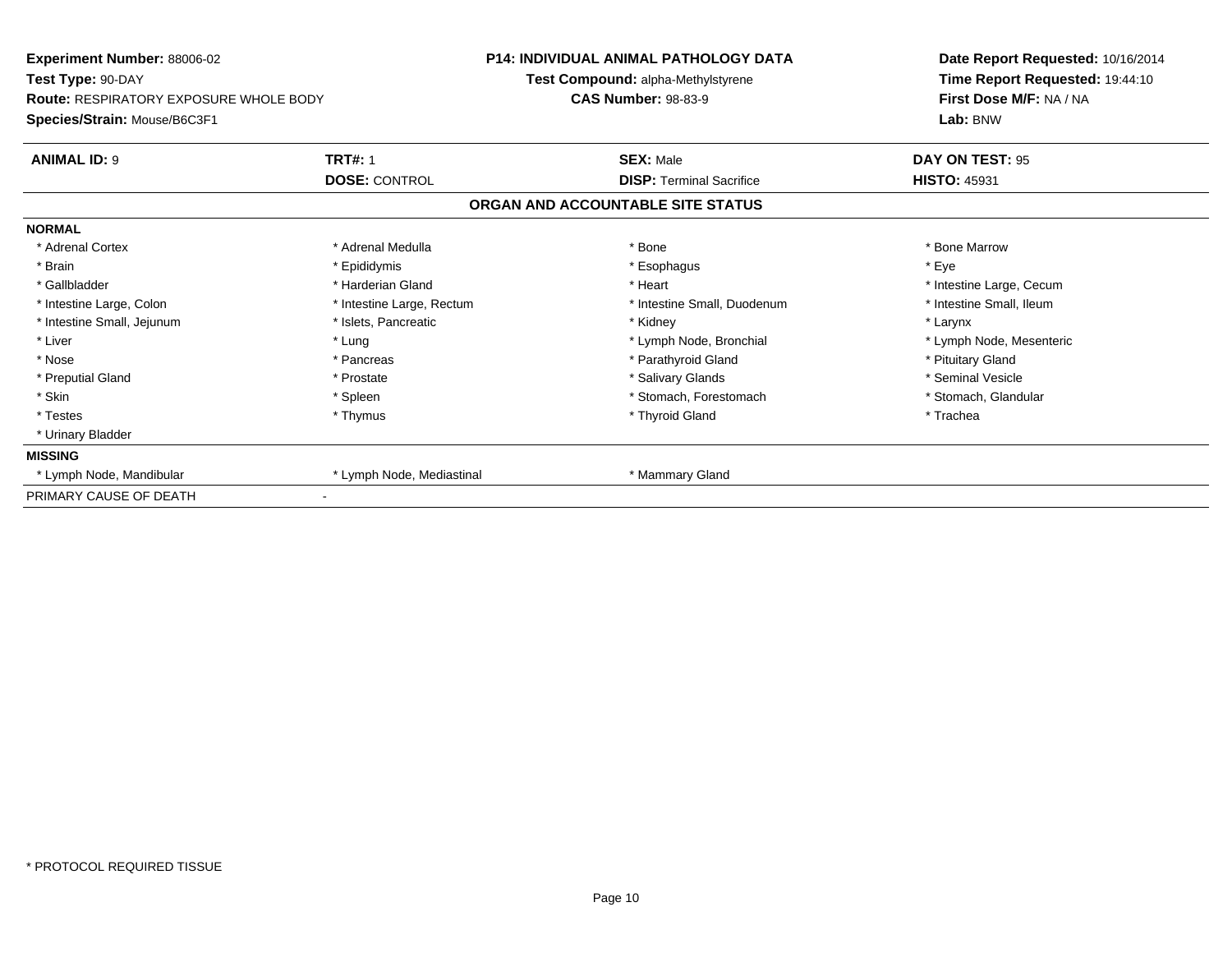| <b>Experiment Number: 88006-02</b><br>Test Type: 90-DAY |                           | <b>P14: INDIVIDUAL ANIMAL PATHOLOGY DATA</b> | Date Report Requested: 10/16/2014<br>Time Report Requested: 19:44:10 |
|---------------------------------------------------------|---------------------------|----------------------------------------------|----------------------------------------------------------------------|
|                                                         |                           | Test Compound: alpha-Methylstyrene           |                                                                      |
| <b>Route: RESPIRATORY EXPOSURE WHOLE BODY</b>           |                           | <b>CAS Number: 98-83-9</b>                   | First Dose M/F: NA / NA                                              |
| Species/Strain: Mouse/B6C3F1                            |                           |                                              | Lab: BNW                                                             |
| <b>ANIMAL ID: 10</b>                                    | <b>TRT#: 1</b>            | <b>SEX: Male</b>                             | DAY ON TEST: 95                                                      |
|                                                         | <b>DOSE: CONTROL</b>      | <b>DISP: Terminal Sacrifice</b>              | <b>HISTO: 45932</b>                                                  |
|                                                         |                           | ORGAN AND ACCOUNTABLE SITE STATUS            |                                                                      |
| <b>NORMAL</b>                                           |                           |                                              |                                                                      |
| * Adrenal Cortex                                        | * Adrenal Medulla         | * Bone                                       | * Bone Marrow                                                        |
| * Brain                                                 | * Epididymis              | * Esophagus                                  | * Eye                                                                |
| * Gallbladder                                           | * Harderian Gland         | * Heart                                      | * Intestine Large, Cecum                                             |
| * Intestine Large, Colon                                | * Intestine Large, Rectum | * Intestine Small, Duodenum                  | * Intestine Small, Ileum                                             |
| * Intestine Small, Jejunum                              | * Islets, Pancreatic      | * Kidney                                     | * Larynx                                                             |
| * Liver                                                 | * Lung                    | * Lymph Node, Bronchial                      | * Lymph Node, Mesenteric                                             |
| * Nose                                                  | * Pancreas                | * Pituitary Gland                            | * Preputial Gland                                                    |
| * Prostate                                              | * Salivary Glands         | * Seminal Vesicle                            | * Skin                                                               |
| * Spleen                                                | * Stomach, Forestomach    | * Stomach, Glandular                         | * Testes                                                             |
| * Thymus                                                | * Thyroid Gland           | * Trachea                                    | * Urinary Bladder                                                    |
| <b>MISSING</b>                                          |                           |                                              |                                                                      |
| * Lymph Node, Mandibular                                | * Lymph Node, Mediastinal | * Mammary Gland                              | * Parathyroid Gland                                                  |
| PRIMARY CAUSE OF DEATH                                  |                           |                                              |                                                                      |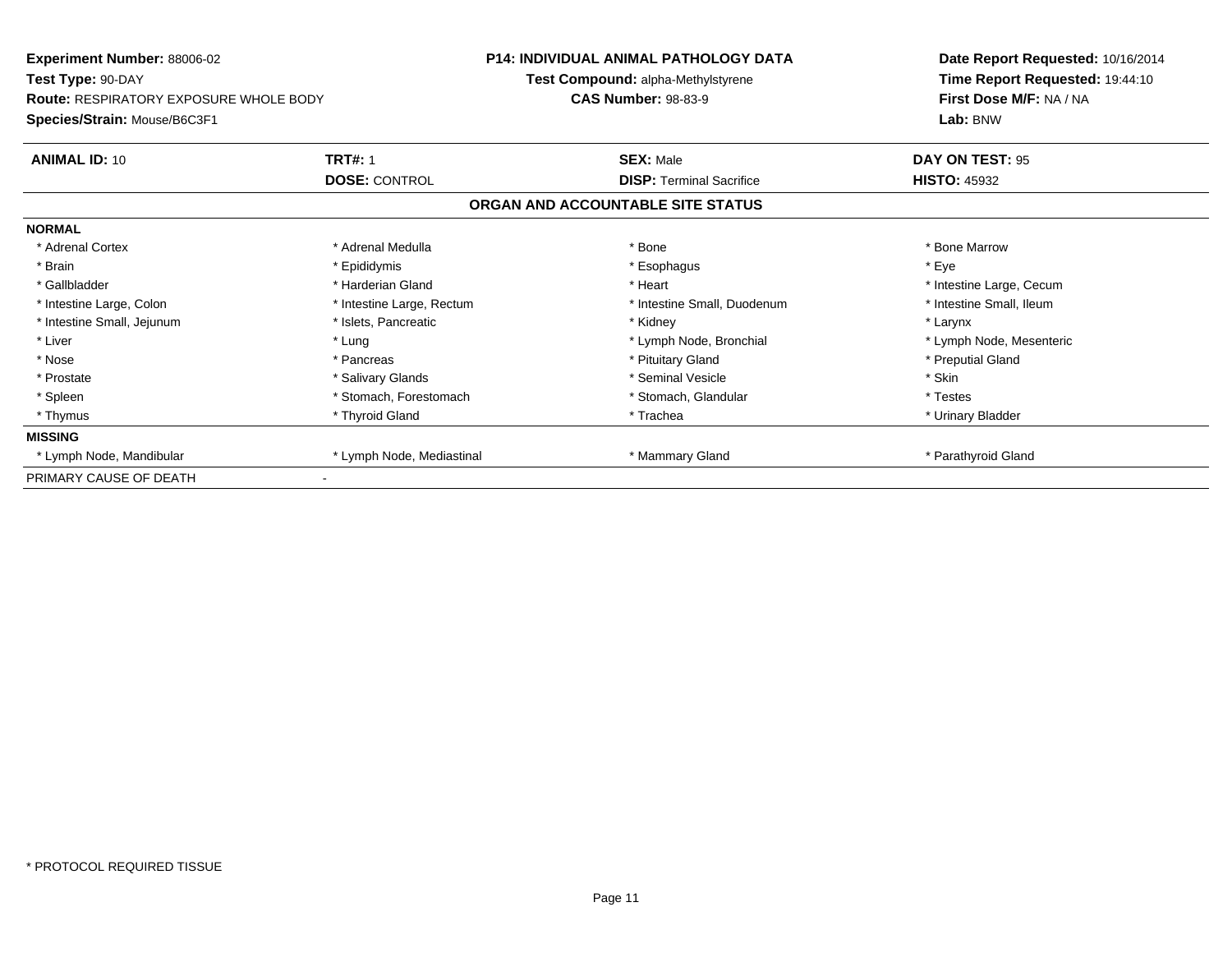| Experiment Number: 88006-02<br>Test Type: 90-DAY<br><b>Route: RESPIRATORY EXPOSURE WHOLE BODY</b> |                       | <b>P14: INDIVIDUAL ANIMAL PATHOLOGY DATA</b><br>Test Compound: alpha-Methylstyrene<br><b>CAS Number: 98-83-9</b> | Date Report Requested: 10/16/2014<br>Time Report Requested: 19:44:10<br>First Dose M/F: NA / NA |
|---------------------------------------------------------------------------------------------------|-----------------------|------------------------------------------------------------------------------------------------------------------|-------------------------------------------------------------------------------------------------|
| Species/Strain: Mouse/B6C3F1                                                                      |                       |                                                                                                                  | Lab: BNW                                                                                        |
| <b>ANIMAL ID: 201</b>                                                                             | TRT#: 3               | <b>SEX: Male</b>                                                                                                 | DAY ON TEST: 95                                                                                 |
|                                                                                                   | DOSE: 75 PPM          | <b>DISP: Terminal Sacrifice</b>                                                                                  | <b>HISTO: 46023</b>                                                                             |
|                                                                                                   |                       | ORGAN AND ACCOUNTABLE SITE STATUS                                                                                |                                                                                                 |
| <b>NORMAL</b>                                                                                     |                       |                                                                                                                  |                                                                                                 |
| Liver                                                                                             |                       |                                                                                                                  |                                                                                                 |
| <b>OBSERVATIONS</b>                                                                               |                       |                                                                                                                  |                                                                                                 |
| Lung                                                                                              |                       | Hemorrhage                                                                                                       | Minimal                                                                                         |
| [Hemorrhage TGLS = $1-4$ ]                                                                        |                       |                                                                                                                  |                                                                                                 |
| * Nose                                                                                            | Glands                | Atrophy                                                                                                          | Minimal                                                                                         |
|                                                                                                   | Olfactory Epi         | Atrophy                                                                                                          | Minimal                                                                                         |
|                                                                                                   | <b>Respirat Epith</b> | Degeneration                                                                                                     | Hyaline, Minimal                                                                                |
|                                                                                                   | Glands                | Hyperplasia                                                                                                      | Mild                                                                                            |
|                                                                                                   | Olfactory Epi         | Metaplasia                                                                                                       | Minimal                                                                                         |
| PRIMARY CAUSE OF DEATH                                                                            |                       |                                                                                                                  |                                                                                                 |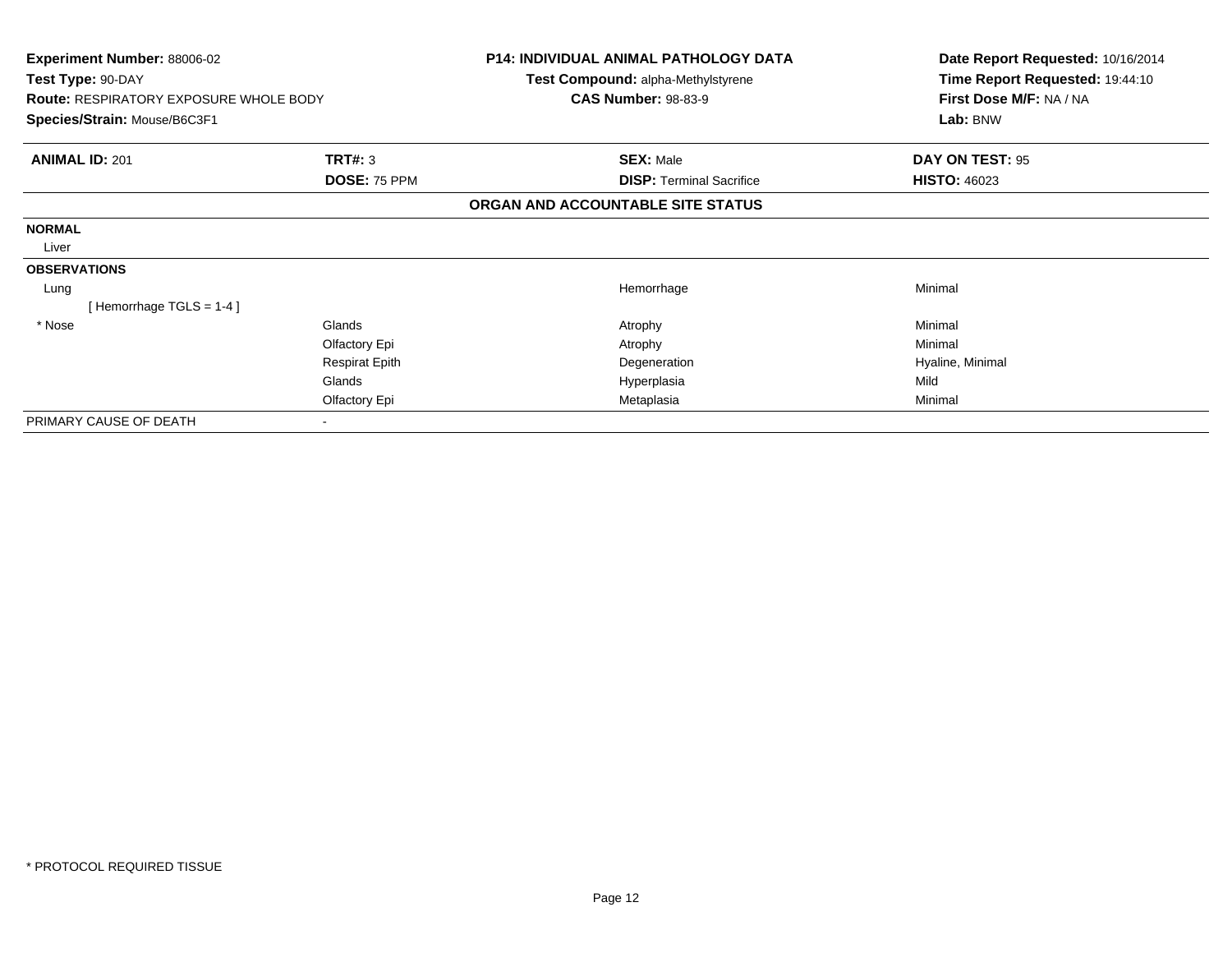| Experiment Number: 88006-02<br>Test Type: 90-DAY<br><b>Route: RESPIRATORY EXPOSURE WHOLE BODY</b><br>Species/Strain: Mouse/B6C3F1 |                     | P14: INDIVIDUAL ANIMAL PATHOLOGY DATA<br>Test Compound: alpha-Methylstyrene | Date Report Requested: 10/16/2014<br>Time Report Requested: 19:44:10<br>First Dose M/F: NA / NA<br>Lab: BNW |
|-----------------------------------------------------------------------------------------------------------------------------------|---------------------|-----------------------------------------------------------------------------|-------------------------------------------------------------------------------------------------------------|
|                                                                                                                                   |                     | <b>CAS Number: 98-83-9</b>                                                  |                                                                                                             |
|                                                                                                                                   |                     |                                                                             |                                                                                                             |
| <b>ANIMAL ID: 202</b>                                                                                                             | TRT#: 3             | <b>SEX: Male</b>                                                            | DAY ON TEST: 95                                                                                             |
|                                                                                                                                   | <b>DOSE: 75 PPM</b> | <b>DISP: Terminal Sacrifice</b>                                             | <b>HISTO: 46024</b>                                                                                         |
|                                                                                                                                   |                     | ORGAN AND ACCOUNTABLE SITE STATUS                                           |                                                                                                             |
| <b>NORMAL</b>                                                                                                                     |                     |                                                                             |                                                                                                             |
| Liver                                                                                                                             |                     |                                                                             |                                                                                                             |
| <b>OBSERVATIONS</b>                                                                                                               |                     |                                                                             |                                                                                                             |
| * Nose                                                                                                                            | Olfactory Epi       | Atrophy                                                                     | Minimal                                                                                                     |
|                                                                                                                                   | Glands              | Hyperplasia                                                                 | Minimal                                                                                                     |
| PRIMARY CAUSE OF DEATH                                                                                                            |                     |                                                                             |                                                                                                             |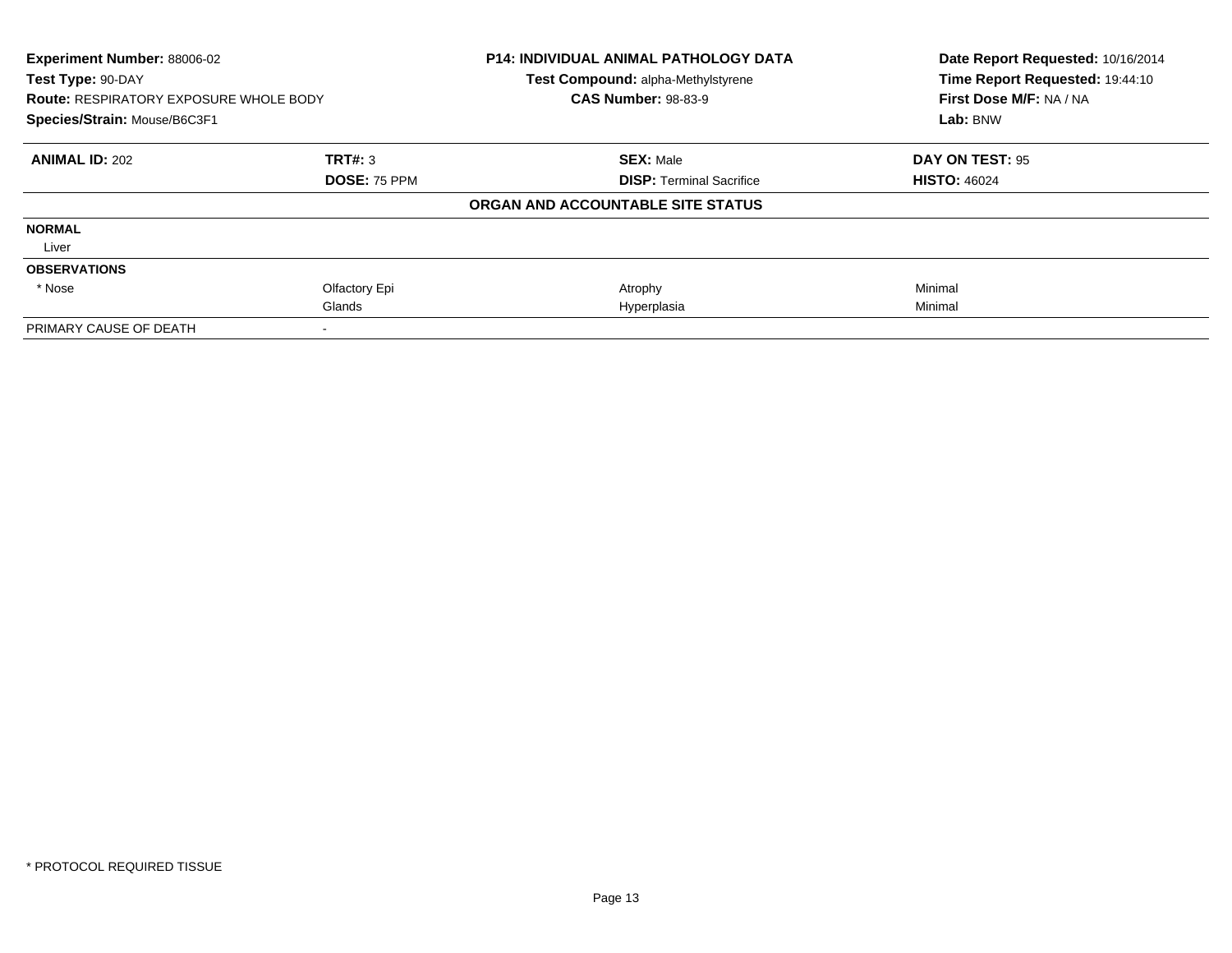| Experiment Number: 88006-02<br>Test Type: 90-DAY |                     | P14: INDIVIDUAL ANIMAL PATHOLOGY DATA<br>Test Compound: alpha-Methylstyrene | Date Report Requested: 10/16/2014<br>Time Report Requested: 19:44:10 |
|--------------------------------------------------|---------------------|-----------------------------------------------------------------------------|----------------------------------------------------------------------|
| <b>Route: RESPIRATORY EXPOSURE WHOLE BODY</b>    |                     | <b>CAS Number: 98-83-9</b>                                                  | First Dose M/F: NA / NA                                              |
| Species/Strain: Mouse/B6C3F1                     |                     |                                                                             | Lab: BNW                                                             |
| <b>ANIMAL ID: 203</b>                            | TRT#: 3             | <b>SEX: Male</b>                                                            | DAY ON TEST: 95                                                      |
|                                                  | <b>DOSE: 75 PPM</b> | <b>DISP: Terminal Sacrifice</b>                                             | <b>HISTO: 46025</b>                                                  |
|                                                  |                     | ORGAN AND ACCOUNTABLE SITE STATUS                                           |                                                                      |
| <b>NORMAL</b>                                    |                     |                                                                             |                                                                      |
| Liver                                            |                     |                                                                             |                                                                      |
| <b>OBSERVATIONS</b>                              |                     |                                                                             |                                                                      |
| * Nose                                           | Olfactory Epi       | Atrophy                                                                     | Minimal                                                              |
|                                                  | Glands              | Hyperplasia                                                                 | Minimal                                                              |
| PRIMARY CAUSE OF DEATH                           |                     |                                                                             |                                                                      |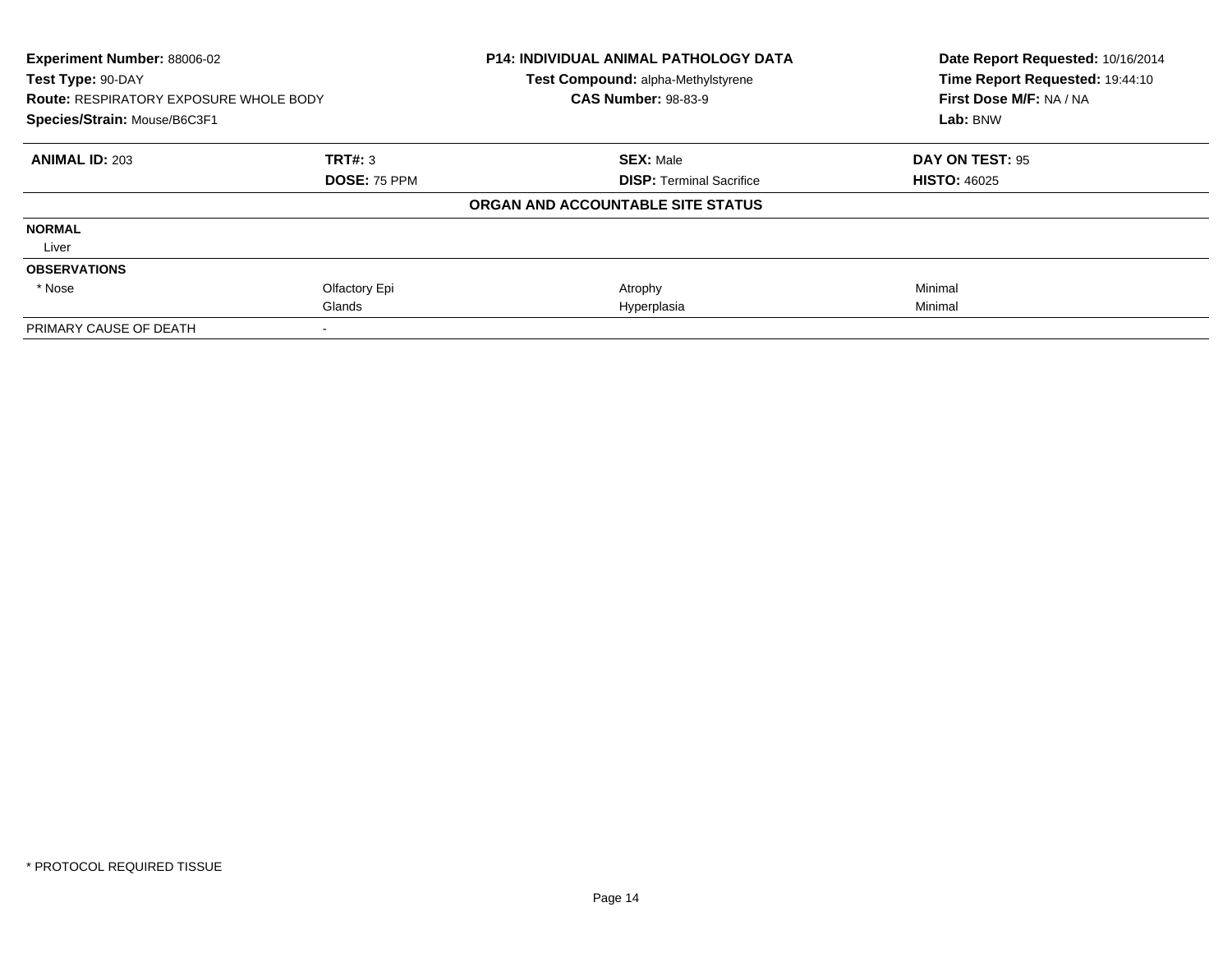| Experiment Number: 88006-02<br>Test Type: 90-DAY<br><b>Route: RESPIRATORY EXPOSURE WHOLE BODY</b><br>Species/Strain: Mouse/B6C3F1 |                     | <b>P14: INDIVIDUAL ANIMAL PATHOLOGY DATA</b><br>Test Compound: alpha-Methylstyrene<br><b>CAS Number: 98-83-9</b> | Date Report Requested: 10/16/2014<br>Time Report Requested: 19:44:10<br>First Dose M/F: NA / NA<br>Lab: BNW |
|-----------------------------------------------------------------------------------------------------------------------------------|---------------------|------------------------------------------------------------------------------------------------------------------|-------------------------------------------------------------------------------------------------------------|
| <b>ANIMAL ID: 204</b>                                                                                                             | <b>TRT#: 3</b>      | <b>SEX: Male</b>                                                                                                 | DAY ON TEST: 95                                                                                             |
|                                                                                                                                   | <b>DOSE: 75 PPM</b> | <b>DISP:</b> Terminal Sacrifice                                                                                  | <b>HISTO: 46026</b>                                                                                         |
|                                                                                                                                   |                     | ORGAN AND ACCOUNTABLE SITE STATUS                                                                                |                                                                                                             |
| <b>NORMAL</b>                                                                                                                     |                     |                                                                                                                  |                                                                                                             |
| Liver                                                                                                                             |                     |                                                                                                                  |                                                                                                             |
| <b>OBSERVATIONS</b>                                                                                                               |                     |                                                                                                                  |                                                                                                             |
| * Nose                                                                                                                            | Glands              | Atrophy                                                                                                          | Minimal                                                                                                     |
|                                                                                                                                   | Olfactory Epi       | Atrophy                                                                                                          | Minimal                                                                                                     |
|                                                                                                                                   | Glands              | Hyperplasia                                                                                                      | Minimal                                                                                                     |
|                                                                                                                                   | Olfactory Epi       | Metaplasia                                                                                                       | Minimal                                                                                                     |
| PRIMARY CAUSE OF DEATH                                                                                                            |                     |                                                                                                                  |                                                                                                             |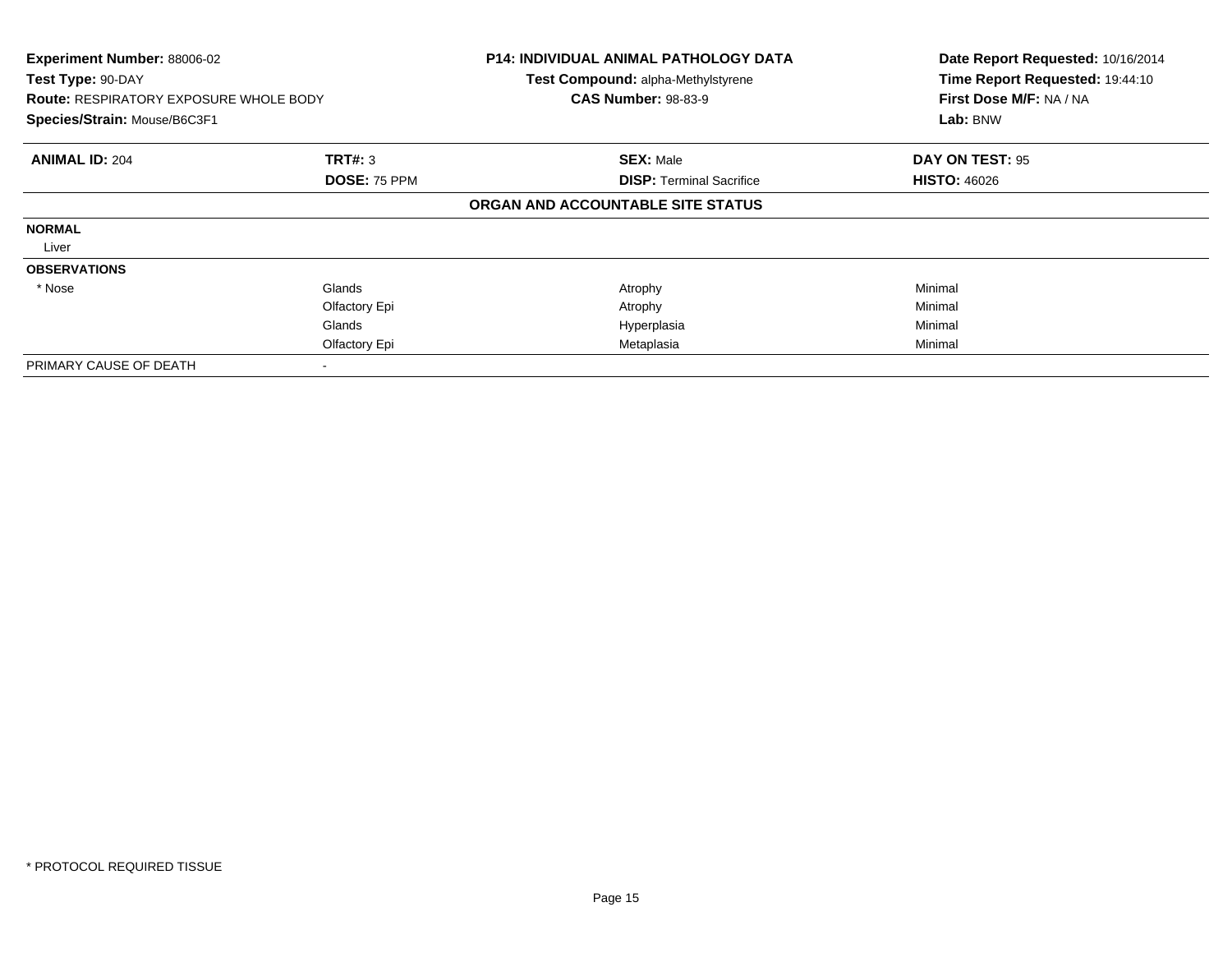| <b>Experiment Number: 88006-02</b>            |                     | <b>P14: INDIVIDUAL ANIMAL PATHOLOGY DATA</b>                     | Date Report Requested: 10/16/2014 |
|-----------------------------------------------|---------------------|------------------------------------------------------------------|-----------------------------------|
| Test Type: 90-DAY                             |                     | Test Compound: alpha-Methylstyrene<br><b>CAS Number: 98-83-9</b> | Time Report Requested: 19:44:10   |
| <b>Route: RESPIRATORY EXPOSURE WHOLE BODY</b> |                     |                                                                  | First Dose M/F: NA / NA           |
| Species/Strain: Mouse/B6C3F1                  |                     |                                                                  | Lab: BNW                          |
| <b>ANIMAL ID: 205</b>                         | TRT#: 3             | <b>SEX: Male</b>                                                 | DAY ON TEST: 95                   |
|                                               | <b>DOSE: 75 PPM</b> | <b>DISP:</b> Terminal Sacrifice                                  | <b>HISTO: 46027</b>               |
|                                               |                     | ORGAN AND ACCOUNTABLE SITE STATUS                                |                                   |
| <b>NORMAL</b>                                 |                     |                                                                  |                                   |
| Liver                                         |                     |                                                                  |                                   |
| <b>OBSERVATIONS</b>                           |                     |                                                                  |                                   |
| * Nose                                        | Glands              | Atrophy                                                          | Minimal                           |
|                                               | Olfactory Epi       | Atrophy                                                          | Minimal                           |
| PRIMARY CAUSE OF DEATH                        |                     |                                                                  |                                   |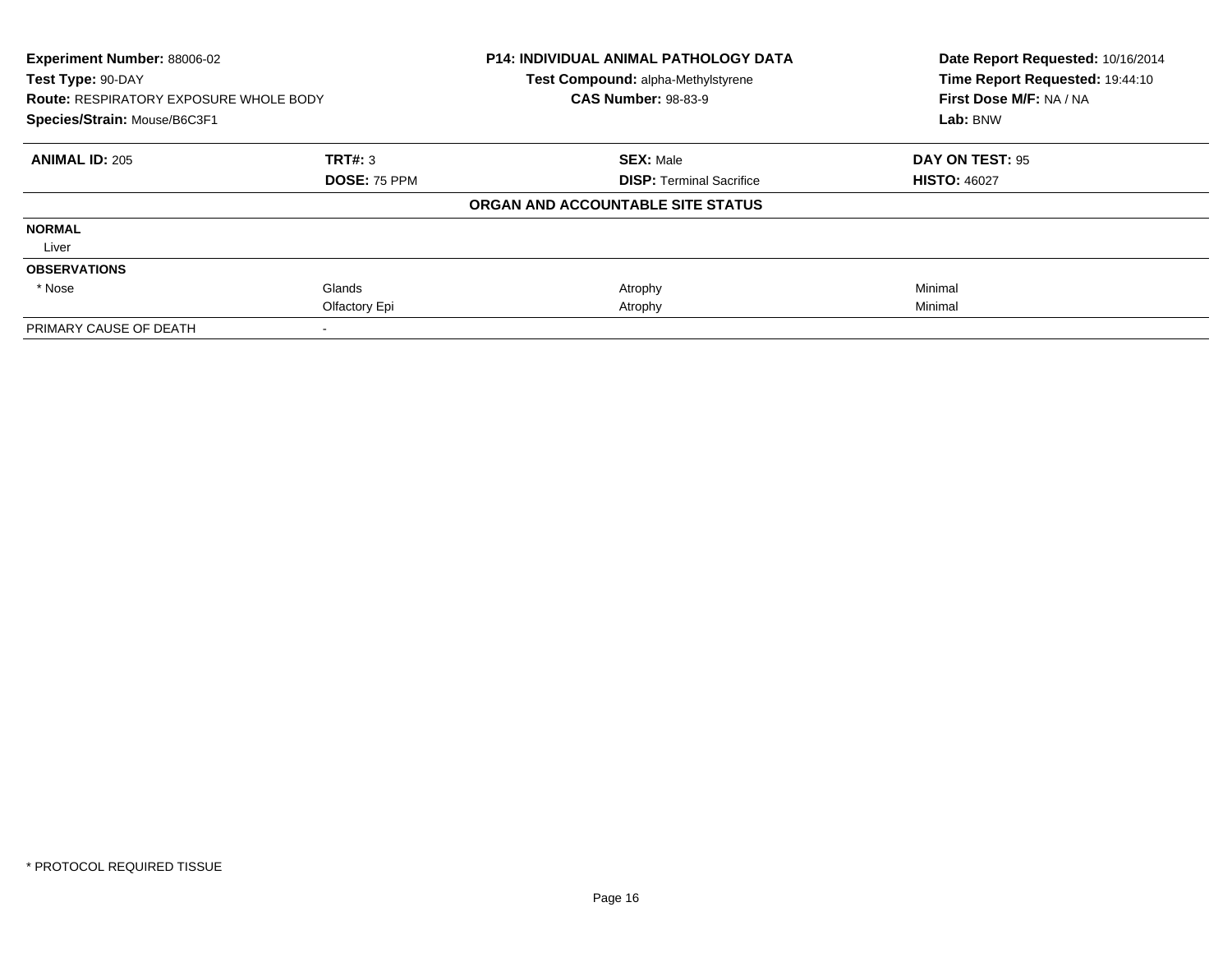| <b>Experiment Number: 88006-02</b>            |                     | <b>P14: INDIVIDUAL ANIMAL PATHOLOGY DATA</b> | Date Report Requested: 10/16/2014 |
|-----------------------------------------------|---------------------|----------------------------------------------|-----------------------------------|
| Test Type: 90-DAY                             |                     | Test Compound: alpha-Methylstyrene           | Time Report Requested: 19:44:10   |
| <b>Route: RESPIRATORY EXPOSURE WHOLE BODY</b> |                     | <b>CAS Number: 98-83-9</b>                   | First Dose M/F: NA / NA           |
| Species/Strain: Mouse/B6C3F1                  |                     |                                              | Lab: BNW                          |
| <b>ANIMAL ID: 206</b>                         | TRT#: 3             | <b>SEX: Male</b>                             | DAY ON TEST: 95                   |
|                                               | <b>DOSE: 75 PPM</b> | <b>DISP:</b> Terminal Sacrifice              | <b>HISTO: 46028</b>               |
|                                               |                     | ORGAN AND ACCOUNTABLE SITE STATUS            |                                   |
| <b>NORMAL</b>                                 |                     |                                              |                                   |
| Liver                                         |                     |                                              |                                   |
| <b>OBSERVATIONS</b>                           |                     |                                              |                                   |
| * Nose                                        | Olfactory Epi       | Atrophy                                      | Minimal                           |
|                                               | Glands              | Hyperplasia                                  | Minimal                           |
| PRIMARY CAUSE OF DEATH                        |                     |                                              |                                   |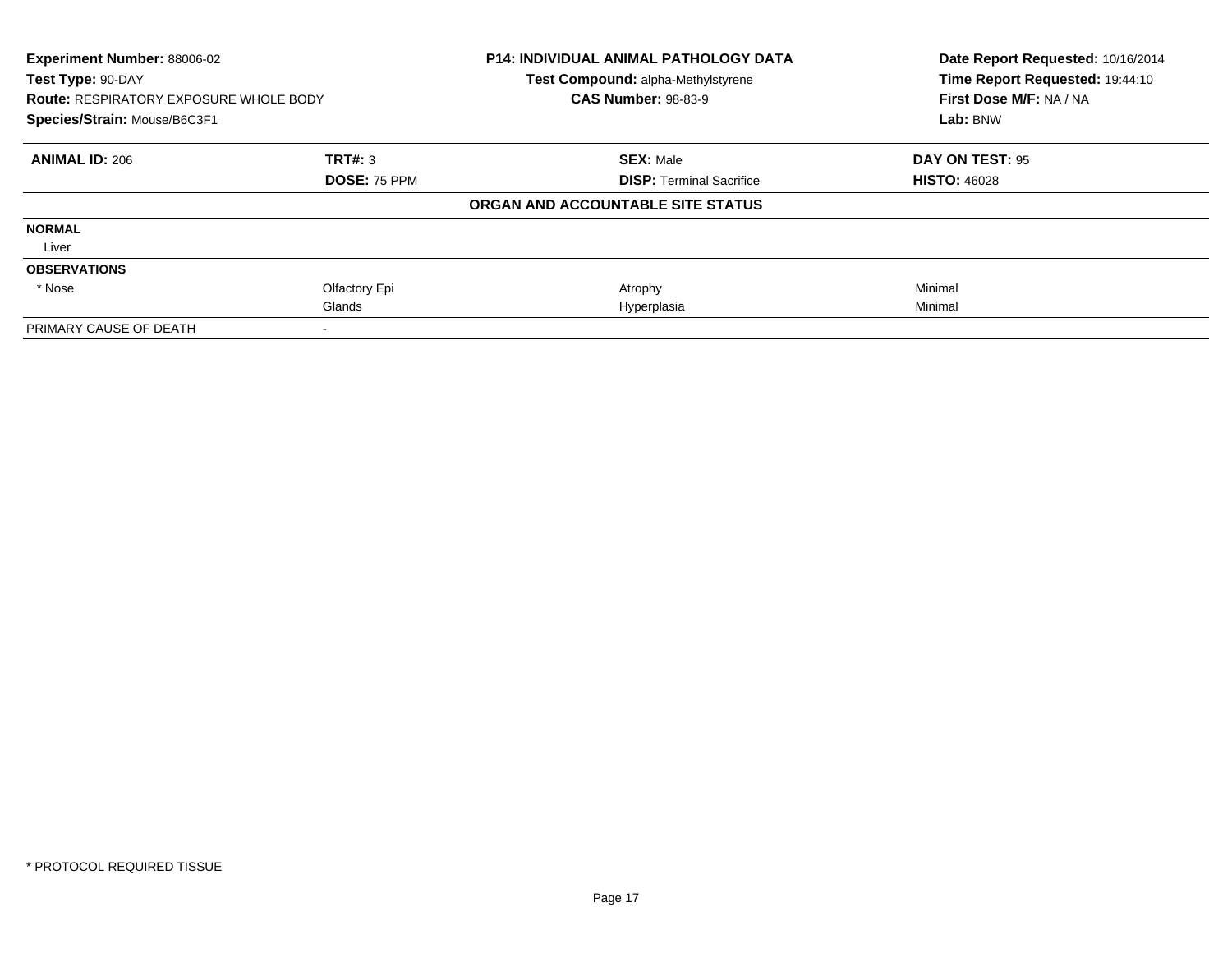| Experiment Number: 88006-02<br>Test Type: 90-DAY<br><b>Route: RESPIRATORY EXPOSURE WHOLE BODY</b><br>Species/Strain: Mouse/B6C3F1 |                                | <b>P14: INDIVIDUAL ANIMAL PATHOLOGY DATA</b><br>Test Compound: alpha-Methylstyrene<br><b>CAS Number: 98-83-9</b> | Date Report Requested: 10/16/2014<br>Time Report Requested: 19:44:10<br>First Dose M/F: NA / NA<br>Lab: BNW |
|-----------------------------------------------------------------------------------------------------------------------------------|--------------------------------|------------------------------------------------------------------------------------------------------------------|-------------------------------------------------------------------------------------------------------------|
| <b>ANIMAL ID: 207</b>                                                                                                             | <b>TRT#: 3</b><br>DOSE: 75 PPM | <b>SEX: Male</b><br><b>DISP:</b> Terminal Sacrifice                                                              | DAY ON TEST: 95<br><b>HISTO: 46029</b>                                                                      |
|                                                                                                                                   |                                | ORGAN AND ACCOUNTABLE SITE STATUS                                                                                |                                                                                                             |
| <b>NORMAL</b>                                                                                                                     |                                |                                                                                                                  |                                                                                                             |
| Liver                                                                                                                             |                                |                                                                                                                  |                                                                                                             |
| <b>OBSERVATIONS</b>                                                                                                               |                                |                                                                                                                  |                                                                                                             |
| * Nose                                                                                                                            | Glands                         | Atrophy                                                                                                          | Minimal                                                                                                     |
|                                                                                                                                   | Olfactory Epi                  | Atrophy                                                                                                          | Mild                                                                                                        |
|                                                                                                                                   | Glands                         | Hyperplasia                                                                                                      | Minimal                                                                                                     |
|                                                                                                                                   | Olfactory Epi                  | Metaplasia                                                                                                       | Mild                                                                                                        |
| PRIMARY CAUSE OF DEATH                                                                                                            |                                |                                                                                                                  |                                                                                                             |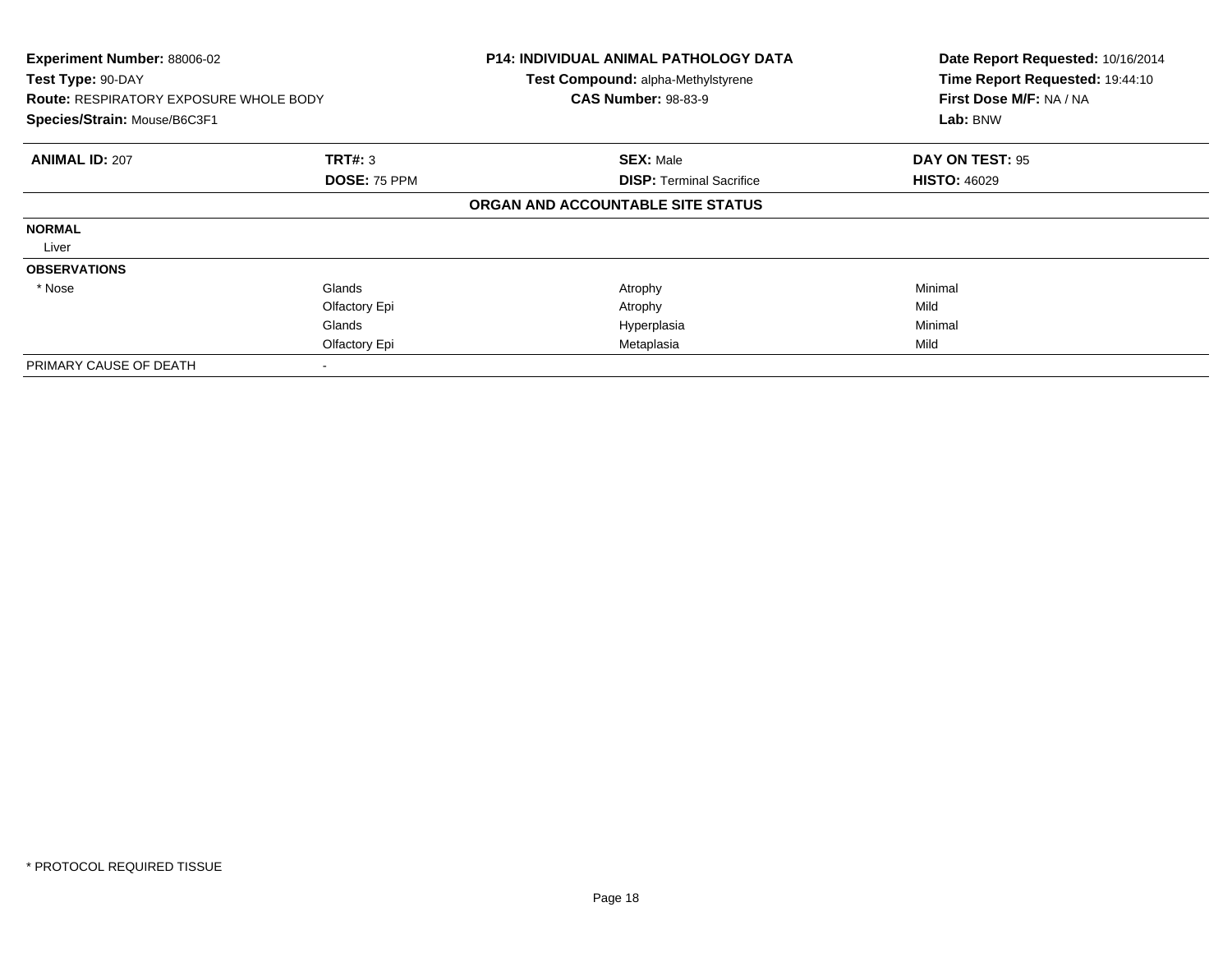| <b>Experiment Number: 88006-02</b><br>Test Type: 90-DAY |               | P14: INDIVIDUAL ANIMAL PATHOLOGY DATA<br><b>Test Compound: alpha-Methylstyrene</b> | Date Report Requested: 10/16/2014<br>Time Report Requested: 19:44:10 |
|---------------------------------------------------------|---------------|------------------------------------------------------------------------------------|----------------------------------------------------------------------|
| <b>Route: RESPIRATORY EXPOSURE WHOLE BODY</b>           |               | <b>CAS Number: 98-83-9</b>                                                         | First Dose M/F: NA / NA                                              |
| Species/Strain: Mouse/B6C3F1                            |               |                                                                                    | Lab: BNW                                                             |
| <b>ANIMAL ID: 208</b>                                   | TRT#: 3       | <b>SEX: Male</b>                                                                   | DAY ON TEST: 95                                                      |
|                                                         | DOSE: 75 PPM  | <b>DISP: Terminal Sacrifice</b>                                                    | <b>HISTO: 46030</b>                                                  |
|                                                         |               | ORGAN AND ACCOUNTABLE SITE STATUS                                                  |                                                                      |
| <b>NORMAL</b>                                           |               |                                                                                    |                                                                      |
| Liver                                                   |               |                                                                                    |                                                                      |
| <b>OBSERVATIONS</b>                                     |               |                                                                                    |                                                                      |
| Lung                                                    |               | Hemorrhage                                                                         | Minimal                                                              |
| [Hemorrhage TGLS = $1,2-4$ ]                            |               |                                                                                    |                                                                      |
| * Nose                                                  | Glands        | Atrophy                                                                            | Minimal                                                              |
|                                                         | Olfactory Epi | Atrophy                                                                            | Minimal                                                              |
|                                                         | Glands        | Hyperplasia                                                                        | Minimal                                                              |
| PRIMARY CAUSE OF DEATH                                  |               |                                                                                    |                                                                      |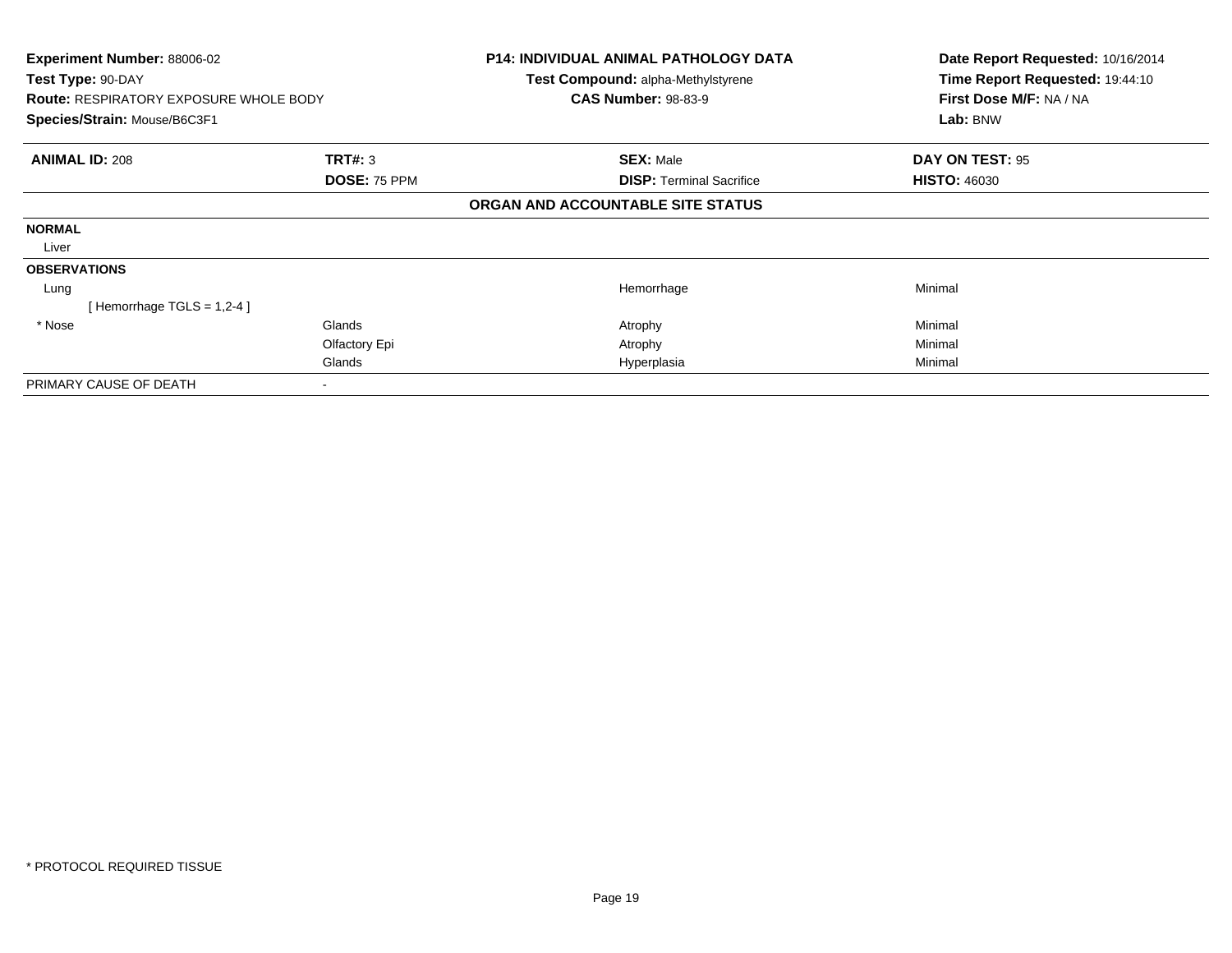| Experiment Number: 88006-02<br>Test Type: 90-DAY<br><b>Route: RESPIRATORY EXPOSURE WHOLE BODY</b><br>Species/Strain: Mouse/B6C3F1 |                     | <b>P14: INDIVIDUAL ANIMAL PATHOLOGY DATA</b><br>Test Compound: alpha-Methylstyrene<br><b>CAS Number: 98-83-9</b> | Date Report Requested: 10/16/2014<br>Time Report Requested: 19:44:10<br>First Dose M/F: NA / NA<br>Lab: BNW |
|-----------------------------------------------------------------------------------------------------------------------------------|---------------------|------------------------------------------------------------------------------------------------------------------|-------------------------------------------------------------------------------------------------------------|
| <b>ANIMAL ID: 209</b>                                                                                                             | TRT#: 3             | <b>SEX: Male</b>                                                                                                 | DAY ON TEST: 95                                                                                             |
|                                                                                                                                   | <b>DOSE: 75 PPM</b> | <b>DISP:</b> Terminal Sacrifice                                                                                  | <b>HISTO: 46031</b>                                                                                         |
|                                                                                                                                   |                     | ORGAN AND ACCOUNTABLE SITE STATUS                                                                                |                                                                                                             |
| <b>NORMAL</b>                                                                                                                     |                     |                                                                                                                  |                                                                                                             |
| Liver                                                                                                                             |                     |                                                                                                                  |                                                                                                             |
| <b>OBSERVATIONS</b>                                                                                                               |                     |                                                                                                                  |                                                                                                             |
| * Nose                                                                                                                            | Glands              | Atrophy                                                                                                          | Minimal                                                                                                     |
|                                                                                                                                   | Olfactory Epi       | Atrophy                                                                                                          | Minimal                                                                                                     |
|                                                                                                                                   | Glands              | Hyperplasia                                                                                                      | Minimal                                                                                                     |
|                                                                                                                                   | Olfactory Epi       | Metaplasia                                                                                                       | Minimal                                                                                                     |
| PRIMARY CAUSE OF DEATH                                                                                                            |                     |                                                                                                                  |                                                                                                             |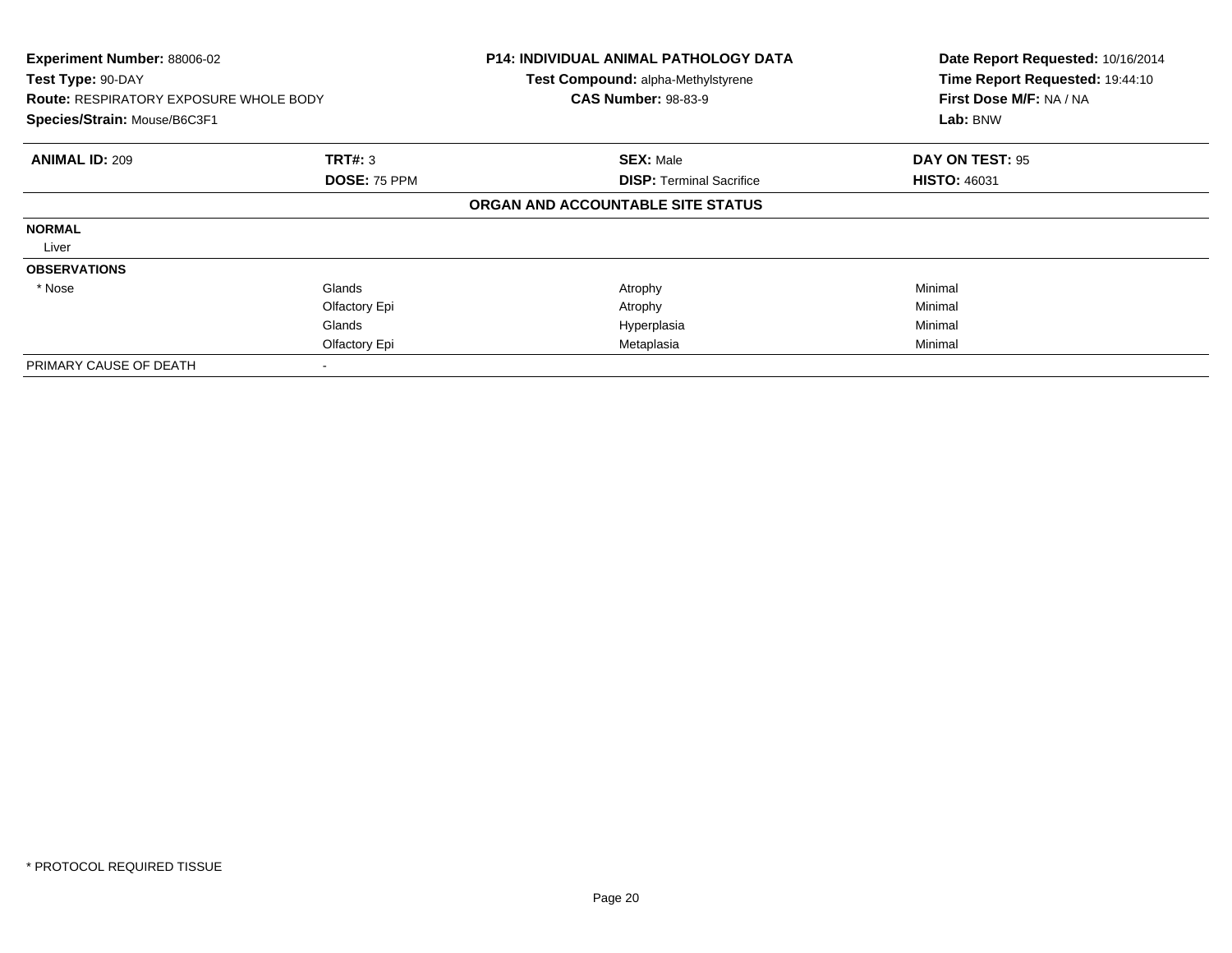| Experiment Number: 88006-02<br>Test Type: 90-DAY<br><b>Route: RESPIRATORY EXPOSURE WHOLE BODY</b><br>Species/Strain: Mouse/B6C3F1 |               | P14: INDIVIDUAL ANIMAL PATHOLOGY DATA<br><b>Test Compound: alpha-Methylstyrene</b><br><b>CAS Number: 98-83-9</b> | Date Report Requested: 10/16/2014<br>Time Report Requested: 19:44:10<br>First Dose M/F: NA / NA<br>Lab: BNW |
|-----------------------------------------------------------------------------------------------------------------------------------|---------------|------------------------------------------------------------------------------------------------------------------|-------------------------------------------------------------------------------------------------------------|
| <b>ANIMAL ID: 210</b>                                                                                                             | TRT#: 3       | <b>SEX: Male</b>                                                                                                 | DAY ON TEST: 95                                                                                             |
|                                                                                                                                   | DOSE: 75 PPM  | <b>DISP:</b> Terminal Sacrifice                                                                                  | <b>HISTO: 46032</b>                                                                                         |
|                                                                                                                                   |               | ORGAN AND ACCOUNTABLE SITE STATUS                                                                                |                                                                                                             |
| <b>NORMAL</b>                                                                                                                     |               |                                                                                                                  |                                                                                                             |
| Liver                                                                                                                             |               |                                                                                                                  |                                                                                                             |
| <b>OBSERVATIONS</b>                                                                                                               |               |                                                                                                                  |                                                                                                             |
| * Nose                                                                                                                            | Glands        | Atrophy                                                                                                          | Minimal                                                                                                     |
|                                                                                                                                   | Olfactory Epi | Atrophy                                                                                                          | Minimal                                                                                                     |
|                                                                                                                                   | Glands        | Hyperplasia                                                                                                      | Minimal                                                                                                     |
|                                                                                                                                   | Olfactory Epi | Metaplasia                                                                                                       | Minimal                                                                                                     |
| PRIMARY CAUSE OF DEATH                                                                                                            |               |                                                                                                                  |                                                                                                             |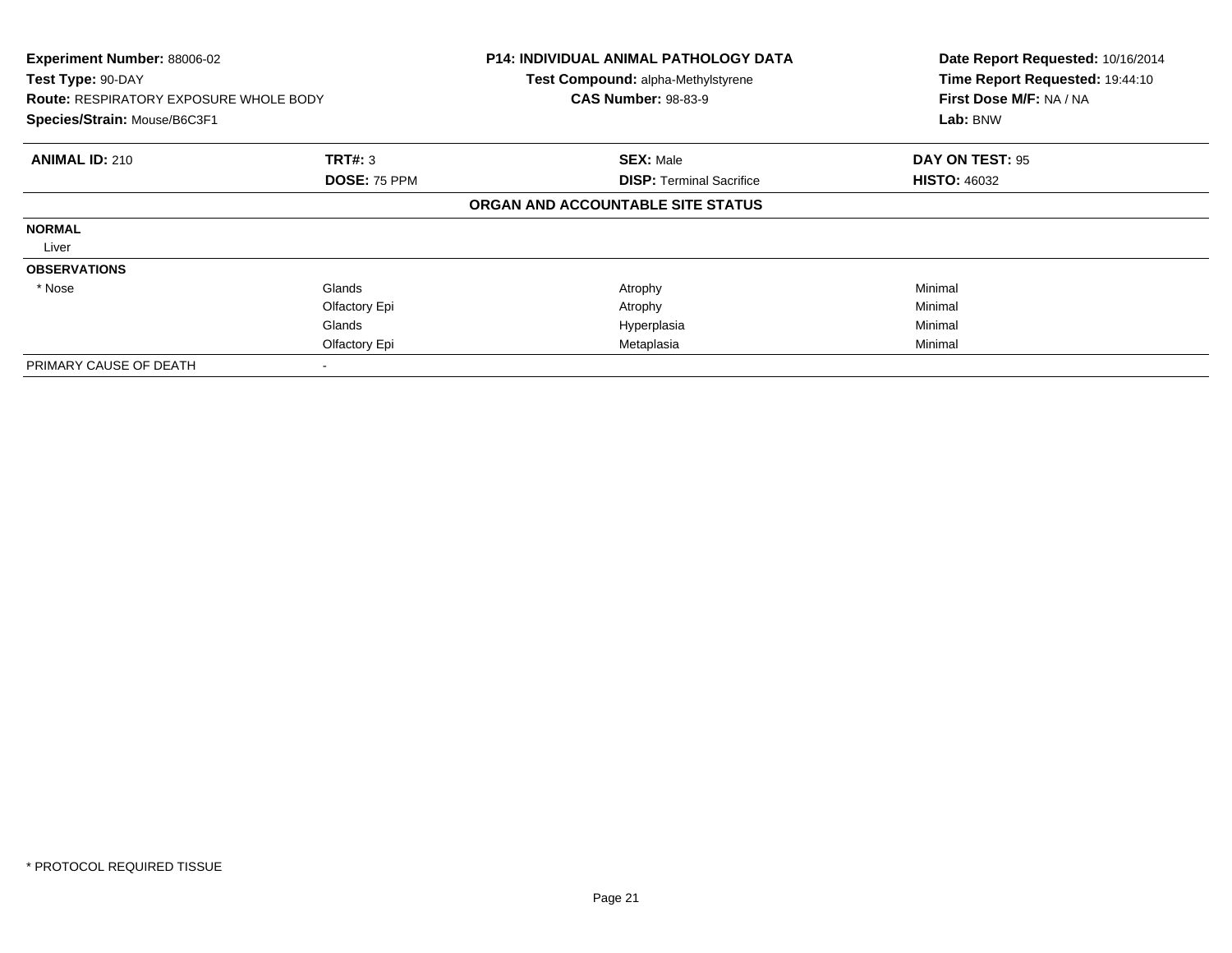| Experiment Number: 88006-02<br>Test Type: 90-DAY<br><b>Route: RESPIRATORY EXPOSURE WHOLE BODY</b><br>Species/Strain: Mouse/B6C3F1 |                      | <b>P14: INDIVIDUAL ANIMAL PATHOLOGY DATA</b><br><b>Test Compound: alpha-Methylstyrene</b><br><b>CAS Number: 98-83-9</b> | Date Report Requested: 10/16/2014<br>Time Report Requested: 19:44:10<br>First Dose M/F: NA / NA<br>Lab: BNW |
|-----------------------------------------------------------------------------------------------------------------------------------|----------------------|-------------------------------------------------------------------------------------------------------------------------|-------------------------------------------------------------------------------------------------------------|
| <b>ANIMAL ID: 401</b>                                                                                                             | TRT#: 5              | <b>SEX: Male</b>                                                                                                        | DAY ON TEST: 95                                                                                             |
|                                                                                                                                   | <b>DOSE: 150 PPM</b> | <b>DISP:</b> Terminal Sacrifice                                                                                         | <b>HISTO: 46003</b>                                                                                         |
|                                                                                                                                   |                      | ORGAN AND ACCOUNTABLE SITE STATUS                                                                                       |                                                                                                             |
| <b>NORMAL</b>                                                                                                                     |                      |                                                                                                                         |                                                                                                             |
| Liver                                                                                                                             |                      |                                                                                                                         |                                                                                                             |
| <b>OBSERVATIONS</b>                                                                                                               |                      |                                                                                                                         |                                                                                                             |
| * Nose                                                                                                                            | Glands               | Atrophy                                                                                                                 | Minimal                                                                                                     |
|                                                                                                                                   | Olfactory Epi        | Atrophy                                                                                                                 | Minimal                                                                                                     |
|                                                                                                                                   | Glands               | Hyperplasia                                                                                                             | Minimal                                                                                                     |
|                                                                                                                                   | Olfactory Epi        | Metaplasia                                                                                                              | Minimal                                                                                                     |
| PRIMARY CAUSE OF DEATH                                                                                                            |                      |                                                                                                                         |                                                                                                             |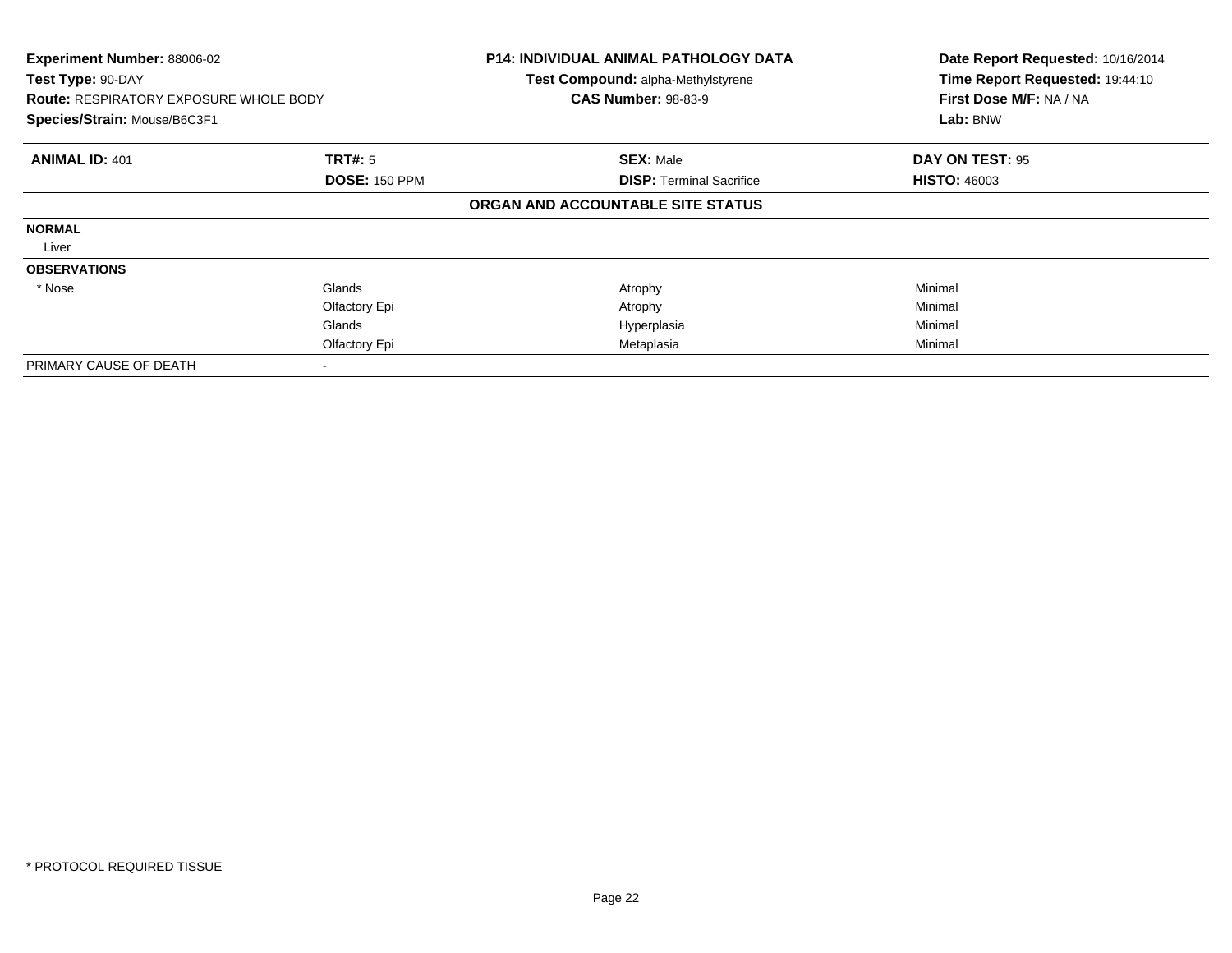| <b>Experiment Number: 88006-02</b><br>Test Type: 90-DAY |                       | <b>P14: INDIVIDUAL ANIMAL PATHOLOGY DATA</b><br><b>Test Compound: alpha-Methylstyrene</b> | Date Report Requested: 10/16/2014<br>Time Report Requested: 19:44:10 |
|---------------------------------------------------------|-----------------------|-------------------------------------------------------------------------------------------|----------------------------------------------------------------------|
| <b>Route: RESPIRATORY EXPOSURE WHOLE BODY</b>           |                       | <b>CAS Number: 98-83-9</b>                                                                | First Dose M/F: NA / NA                                              |
| Species/Strain: Mouse/B6C3F1                            |                       |                                                                                           | Lab: BNW                                                             |
| <b>ANIMAL ID: 402</b>                                   | TRT#: 5               | <b>SEX: Male</b>                                                                          | DAY ON TEST: 95                                                      |
|                                                         | <b>DOSE: 150 PPM</b>  | <b>DISP: Terminal Sacrifice</b>                                                           | <b>HISTO: 46004</b>                                                  |
|                                                         |                       | ORGAN AND ACCOUNTABLE SITE STATUS                                                         |                                                                      |
| <b>NORMAL</b>                                           |                       |                                                                                           |                                                                      |
| Liver                                                   |                       |                                                                                           |                                                                      |
| <b>OBSERVATIONS</b>                                     |                       |                                                                                           |                                                                      |
| * Nose                                                  | Glands                | Atrophy                                                                                   | Mild                                                                 |
|                                                         | Olfactory Epi         | Atrophy                                                                                   | Mild                                                                 |
|                                                         | <b>Respirat Epith</b> | Degeneration                                                                              | Hyaline, Minimal                                                     |
|                                                         | Glands                | Hyperplasia                                                                               | Mild                                                                 |
|                                                         | Olfactory Epi         | Metaplasia                                                                                | Mild                                                                 |
| PRIMARY CAUSE OF DEATH                                  |                       |                                                                                           |                                                                      |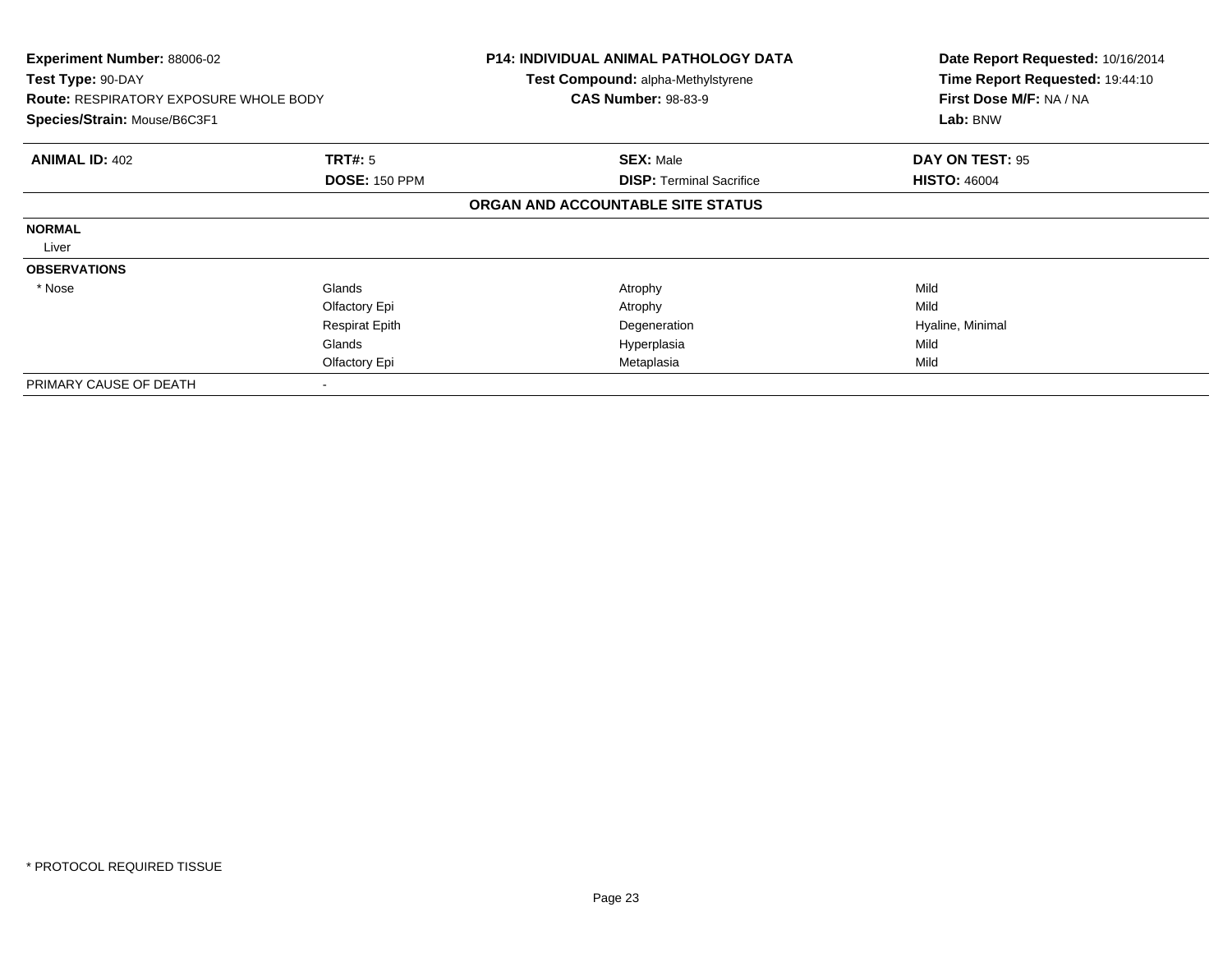| <b>Experiment Number: 88006-02</b><br>Test Type: 90-DAY |                       | P14: INDIVIDUAL ANIMAL PATHOLOGY DATA<br>Test Compound: alpha-Methylstyrene | Date Report Requested: 10/16/2014<br>Time Report Requested: 19:44:10 |
|---------------------------------------------------------|-----------------------|-----------------------------------------------------------------------------|----------------------------------------------------------------------|
| <b>Route: RESPIRATORY EXPOSURE WHOLE BODY</b>           |                       | <b>CAS Number: 98-83-9</b>                                                  | First Dose M/F: NA / NA                                              |
| Species/Strain: Mouse/B6C3F1                            |                       |                                                                             | Lab: BNW                                                             |
| <b>ANIMAL ID: 403</b>                                   | TRT#: 5               | <b>SEX: Male</b>                                                            | DAY ON TEST: 95                                                      |
|                                                         | <b>DOSE: 150 PPM</b>  | <b>DISP: Terminal Sacrifice</b>                                             | <b>HISTO: 46005</b>                                                  |
|                                                         |                       | ORGAN AND ACCOUNTABLE SITE STATUS                                           |                                                                      |
| <b>NORMAL</b>                                           |                       |                                                                             |                                                                      |
| Liver                                                   |                       |                                                                             |                                                                      |
| <b>OBSERVATIONS</b>                                     |                       |                                                                             |                                                                      |
| Liver                                                   |                       |                                                                             |                                                                      |
| Note: TGL 1 was not apparent microscopically.           |                       |                                                                             |                                                                      |
| * Nose                                                  | Glands                | Atrophy                                                                     | Mild                                                                 |
|                                                         | Olfactory Epi         | Atrophy                                                                     | Minimal                                                              |
|                                                         | <b>Respirat Epith</b> | Degeneration                                                                | Hyaline, Minimal                                                     |
|                                                         | Glands                | Hyperplasia                                                                 | Mild                                                                 |
|                                                         | Olfactory Epi         | Metaplasia                                                                  | Minimal                                                              |
| PRIMARY CAUSE OF DEATH                                  |                       |                                                                             |                                                                      |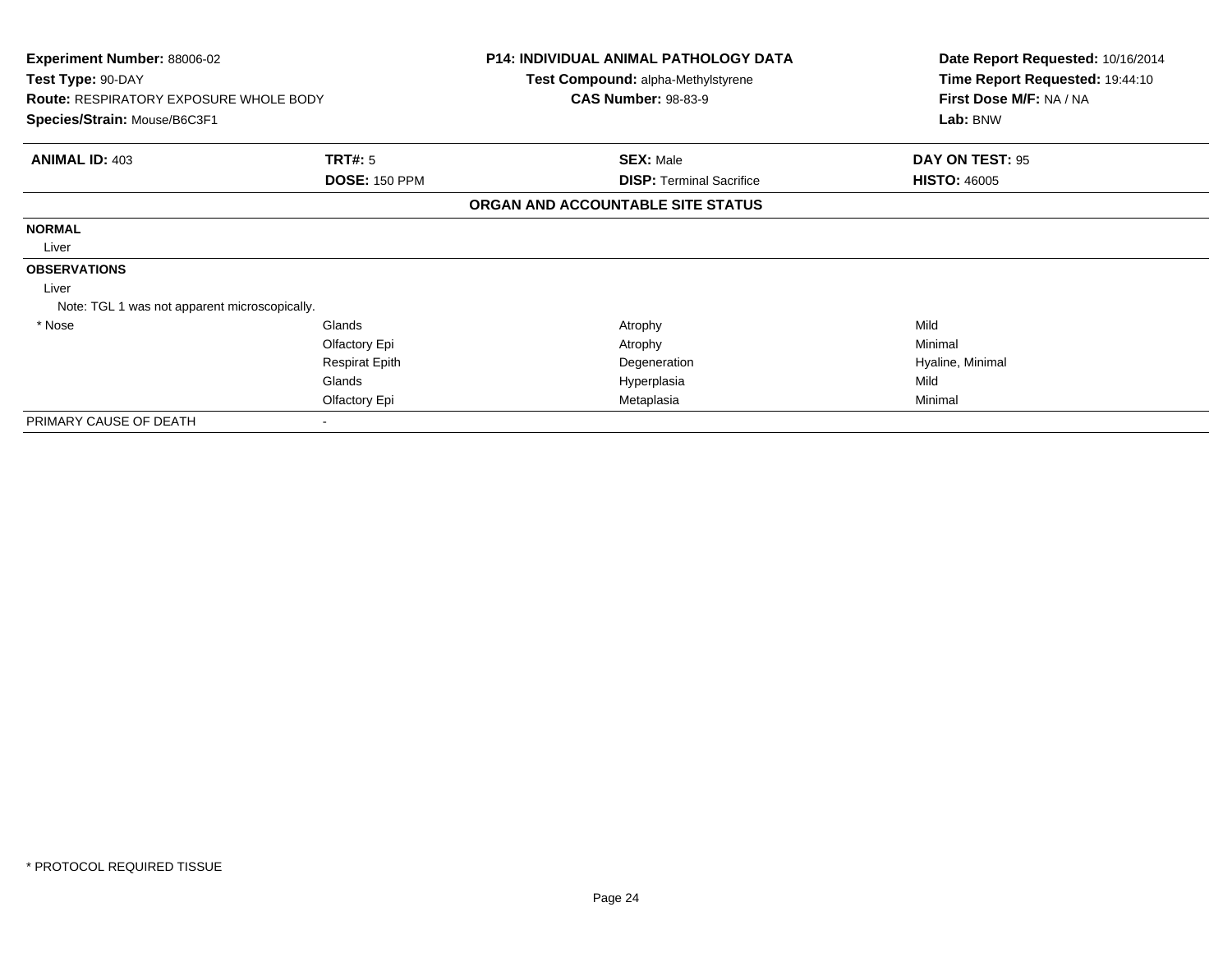| Experiment Number: 88006-02<br>Test Type: 90-DAY<br><b>Route: RESPIRATORY EXPOSURE WHOLE BODY</b><br>Species/Strain: Mouse/B6C3F1 |                      | <b>P14: INDIVIDUAL ANIMAL PATHOLOGY DATA</b><br>Test Compound: alpha-Methylstyrene<br><b>CAS Number: 98-83-9</b> | Date Report Requested: 10/16/2014<br>Time Report Requested: 19:44:10<br>First Dose M/F: NA / NA<br>Lab: BNW |
|-----------------------------------------------------------------------------------------------------------------------------------|----------------------|------------------------------------------------------------------------------------------------------------------|-------------------------------------------------------------------------------------------------------------|
| <b>ANIMAL ID: 404</b>                                                                                                             | <b>TRT#:</b> 5       | <b>SEX: Male</b>                                                                                                 | DAY ON TEST: 95                                                                                             |
|                                                                                                                                   | <b>DOSE: 150 PPM</b> | <b>DISP:</b> Terminal Sacrifice                                                                                  | <b>HISTO: 46006</b>                                                                                         |
|                                                                                                                                   |                      | ORGAN AND ACCOUNTABLE SITE STATUS                                                                                |                                                                                                             |
| <b>NORMAL</b>                                                                                                                     |                      |                                                                                                                  |                                                                                                             |
| Liver                                                                                                                             |                      |                                                                                                                  |                                                                                                             |
| <b>OBSERVATIONS</b>                                                                                                               |                      |                                                                                                                  |                                                                                                             |
| * Nose                                                                                                                            | Glands               | Atrophy                                                                                                          | Minimal                                                                                                     |
|                                                                                                                                   | Olfactory Epi        | Atrophy                                                                                                          | Minimal                                                                                                     |
|                                                                                                                                   | Glands               | Hyperplasia                                                                                                      | Mild                                                                                                        |
|                                                                                                                                   | Olfactory Epi        | Metaplasia                                                                                                       | Minimal                                                                                                     |
| PRIMARY CAUSE OF DEATH                                                                                                            |                      |                                                                                                                  |                                                                                                             |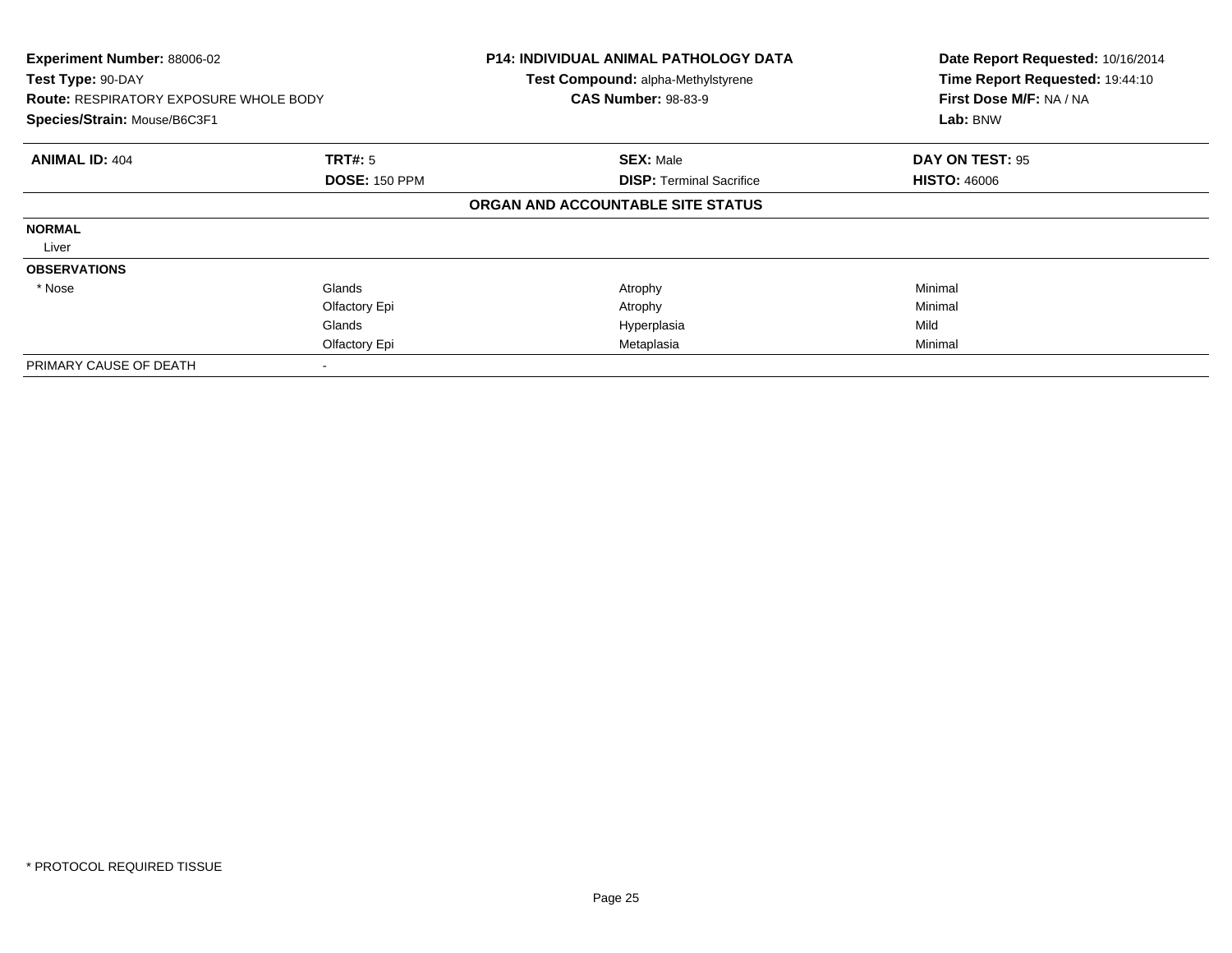| Experiment Number: 88006-02<br>Test Type: 90-DAY<br><b>Route: RESPIRATORY EXPOSURE WHOLE BODY</b><br>Species/Strain: Mouse/B6C3F1 |                      | <b>P14: INDIVIDUAL ANIMAL PATHOLOGY DATA</b><br><b>Test Compound: alpha-Methylstyrene</b><br><b>CAS Number: 98-83-9</b> | Date Report Requested: 10/16/2014<br>Time Report Requested: 19:44:10<br>First Dose M/F: NA / NA<br>Lab: BNW |
|-----------------------------------------------------------------------------------------------------------------------------------|----------------------|-------------------------------------------------------------------------------------------------------------------------|-------------------------------------------------------------------------------------------------------------|
| <b>ANIMAL ID: 405</b>                                                                                                             | TRT#: 5              | <b>SEX: Male</b>                                                                                                        | DAY ON TEST: 95                                                                                             |
|                                                                                                                                   | <b>DOSE: 150 PPM</b> | <b>DISP:</b> Terminal Sacrifice                                                                                         | <b>HISTO: 46007</b>                                                                                         |
|                                                                                                                                   |                      | ORGAN AND ACCOUNTABLE SITE STATUS                                                                                       |                                                                                                             |
| <b>NORMAL</b>                                                                                                                     |                      |                                                                                                                         |                                                                                                             |
| Liver                                                                                                                             |                      |                                                                                                                         |                                                                                                             |
| <b>OBSERVATIONS</b>                                                                                                               |                      |                                                                                                                         |                                                                                                             |
| * Nose                                                                                                                            | Glands               | Atrophy                                                                                                                 | Minimal                                                                                                     |
|                                                                                                                                   | Olfactory Epi        | Atrophy                                                                                                                 | Minimal                                                                                                     |
|                                                                                                                                   | Glands               | Hyperplasia                                                                                                             | Minimal                                                                                                     |
|                                                                                                                                   | Olfactory Epi        | Metaplasia                                                                                                              | Minimal                                                                                                     |
| PRIMARY CAUSE OF DEATH                                                                                                            |                      |                                                                                                                         |                                                                                                             |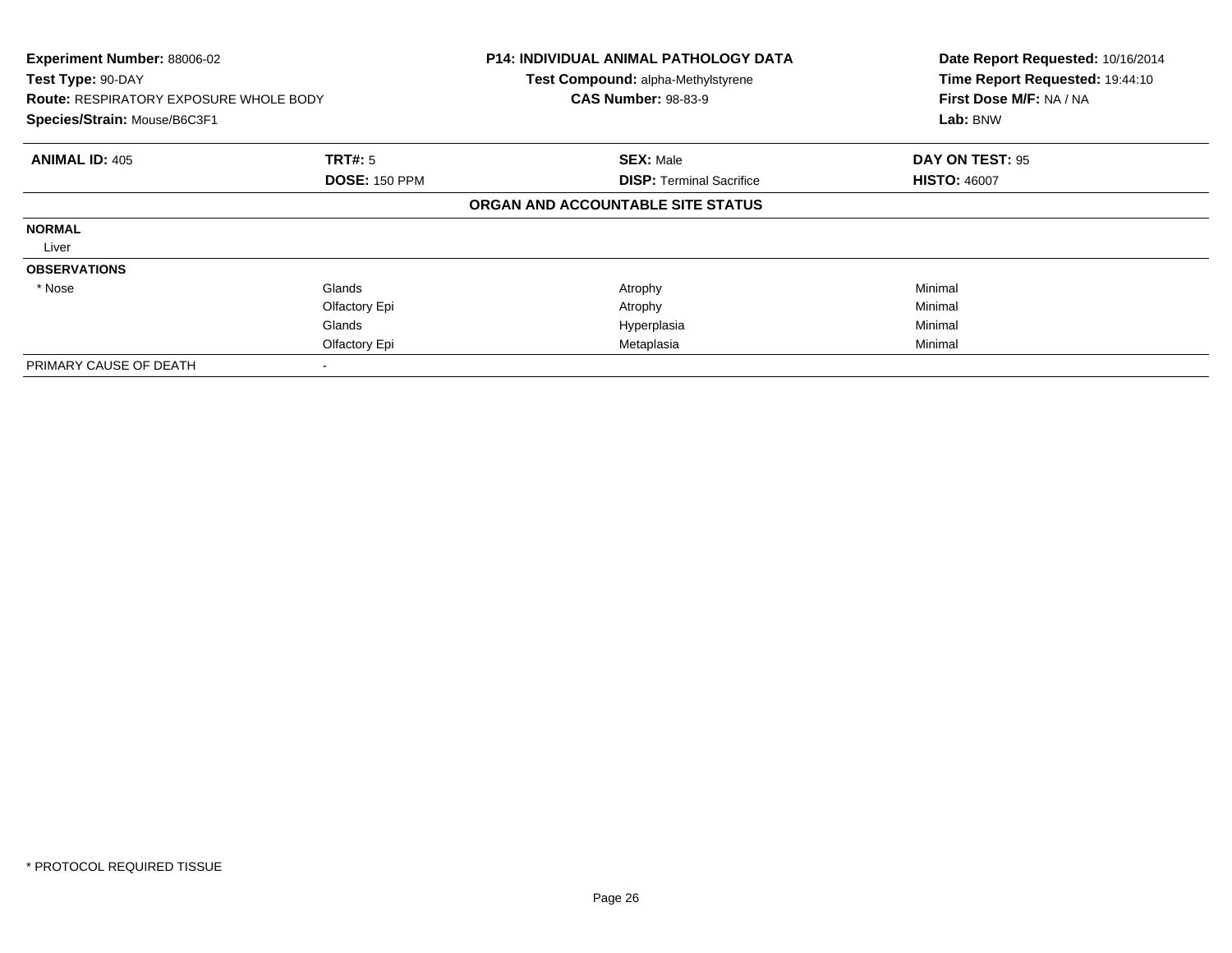| <b>Experiment Number: 88006-02</b><br>Test Type: 90-DAY<br><b>Route: RESPIRATORY EXPOSURE WHOLE BODY</b><br>Species/Strain: Mouse/B6C3F1 |                      | <b>P14: INDIVIDUAL ANIMAL PATHOLOGY DATA</b><br>Test Compound: alpha-Methylstyrene<br><b>CAS Number: 98-83-9</b> | Date Report Requested: 10/16/2014<br>Time Report Requested: 19:44:10<br>First Dose M/F: NA / NA<br>Lab: BNW |
|------------------------------------------------------------------------------------------------------------------------------------------|----------------------|------------------------------------------------------------------------------------------------------------------|-------------------------------------------------------------------------------------------------------------|
| <b>ANIMAL ID: 406</b>                                                                                                                    | TRT#: 5              | <b>SEX: Male</b>                                                                                                 | DAY ON TEST: 95                                                                                             |
|                                                                                                                                          | <b>DOSE: 150 PPM</b> | <b>DISP: Terminal Sacrifice</b>                                                                                  | <b>HISTO: 46008</b>                                                                                         |
|                                                                                                                                          |                      | ORGAN AND ACCOUNTABLE SITE STATUS                                                                                |                                                                                                             |
| <b>NORMAL</b>                                                                                                                            |                      |                                                                                                                  |                                                                                                             |
| Liver                                                                                                                                    |                      |                                                                                                                  |                                                                                                             |
| <b>OBSERVATIONS</b>                                                                                                                      |                      |                                                                                                                  |                                                                                                             |
| * Nose                                                                                                                                   | Glands               | Atrophy                                                                                                          | Minimal                                                                                                     |
|                                                                                                                                          | Olfactory Epi        | Atrophy                                                                                                          | Mild                                                                                                        |
|                                                                                                                                          | Glands               | Hyperplasia                                                                                                      | Mild                                                                                                        |
|                                                                                                                                          | Olfactory Epi        | Metaplasia                                                                                                       | Mild                                                                                                        |
| PRIMARY CAUSE OF DEATH                                                                                                                   |                      |                                                                                                                  |                                                                                                             |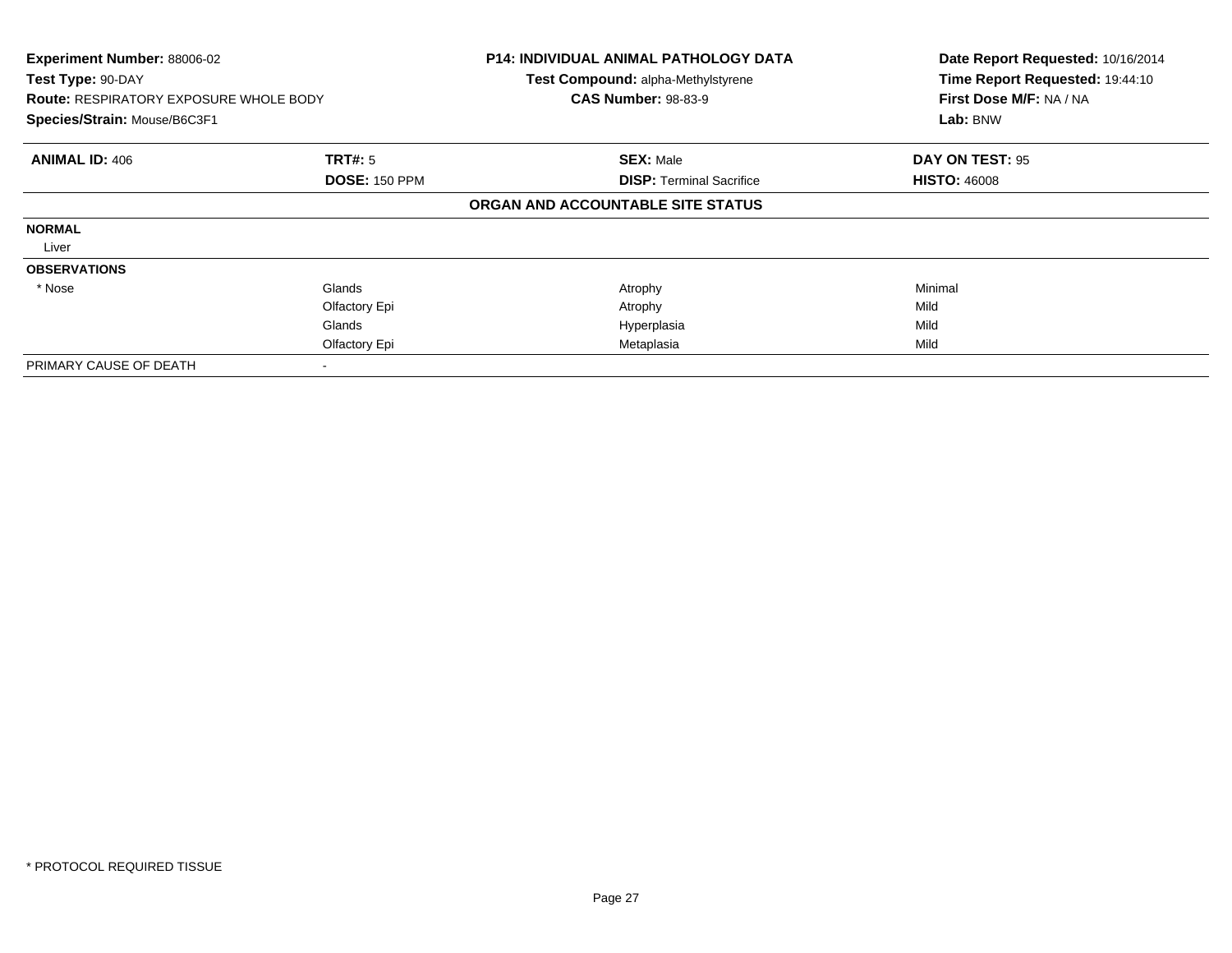| Experiment Number: 88006-02<br>Test Type: 90-DAY<br><b>Route: RESPIRATORY EXPOSURE WHOLE BODY</b><br>Species/Strain: Mouse/B6C3F1 |                      | <b>P14: INDIVIDUAL ANIMAL PATHOLOGY DATA</b><br>Test Compound: alpha-Methylstyrene<br><b>CAS Number: 98-83-9</b> | Date Report Requested: 10/16/2014<br>Time Report Requested: 19:44:10<br>First Dose M/F: NA / NA<br>Lab: BNW |
|-----------------------------------------------------------------------------------------------------------------------------------|----------------------|------------------------------------------------------------------------------------------------------------------|-------------------------------------------------------------------------------------------------------------|
| <b>ANIMAL ID: 407</b>                                                                                                             | <b>TRT#: 5</b>       | <b>SEX: Male</b>                                                                                                 | DAY ON TEST: 95                                                                                             |
|                                                                                                                                   | <b>DOSE: 150 PPM</b> | <b>DISP: Terminal Sacrifice</b>                                                                                  | <b>HISTO: 46009</b>                                                                                         |
|                                                                                                                                   |                      | ORGAN AND ACCOUNTABLE SITE STATUS                                                                                |                                                                                                             |
| <b>NORMAL</b>                                                                                                                     |                      |                                                                                                                  |                                                                                                             |
| Liver                                                                                                                             |                      |                                                                                                                  |                                                                                                             |
| <b>OBSERVATIONS</b>                                                                                                               |                      |                                                                                                                  |                                                                                                             |
| * Nose                                                                                                                            | Glands               | Atrophy                                                                                                          | Minimal                                                                                                     |
|                                                                                                                                   | Olfactory Epi        | Atrophy                                                                                                          | Mild                                                                                                        |
|                                                                                                                                   | Glands               | Hyperplasia                                                                                                      | Mild                                                                                                        |
|                                                                                                                                   | Olfactory Epi        | Metaplasia                                                                                                       | Mild                                                                                                        |
| PRIMARY CAUSE OF DEATH                                                                                                            |                      |                                                                                                                  |                                                                                                             |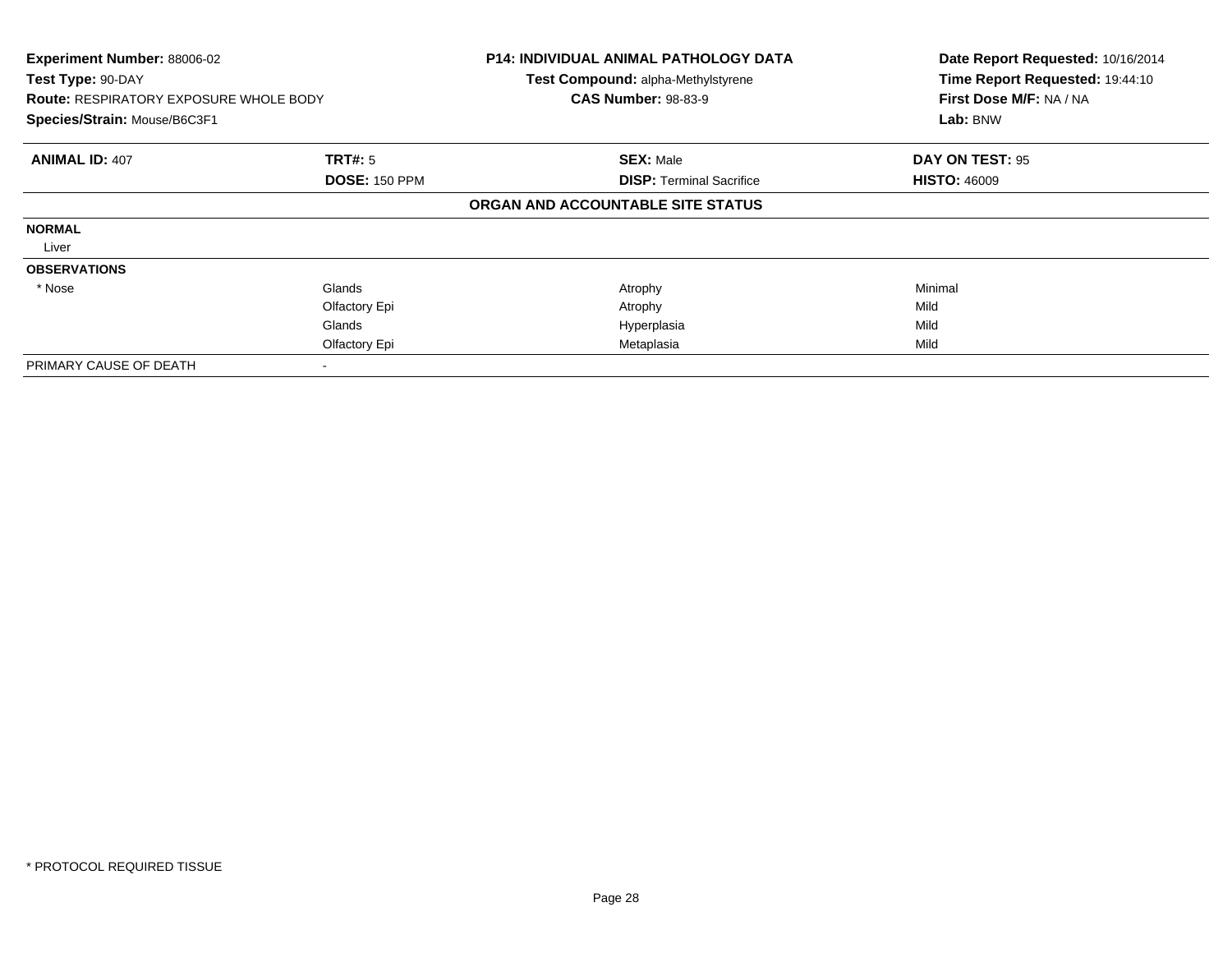| <b>Experiment Number: 88006-02</b><br>Test Type: 90-DAY<br><b>Route: RESPIRATORY EXPOSURE WHOLE BODY</b><br>Species/Strain: Mouse/B6C3F1 |                      | <b>P14: INDIVIDUAL ANIMAL PATHOLOGY DATA</b><br>Test Compound: alpha-Methylstyrene<br><b>CAS Number: 98-83-9</b> | Date Report Requested: 10/16/2014<br>Time Report Requested: 19:44:10<br>First Dose M/F: NA / NA<br>Lab: BNW |
|------------------------------------------------------------------------------------------------------------------------------------------|----------------------|------------------------------------------------------------------------------------------------------------------|-------------------------------------------------------------------------------------------------------------|
| <b>ANIMAL ID: 408</b>                                                                                                                    | <b>TRT#: 5</b>       | <b>SEX: Male</b>                                                                                                 | DAY ON TEST: 95                                                                                             |
|                                                                                                                                          | <b>DOSE: 150 PPM</b> | <b>DISP:</b> Terminal Sacrifice                                                                                  | <b>HISTO: 46010</b>                                                                                         |
|                                                                                                                                          |                      | ORGAN AND ACCOUNTABLE SITE STATUS                                                                                |                                                                                                             |
| <b>NORMAL</b>                                                                                                                            |                      |                                                                                                                  |                                                                                                             |
| Liver                                                                                                                                    |                      |                                                                                                                  |                                                                                                             |
| <b>OBSERVATIONS</b>                                                                                                                      |                      |                                                                                                                  |                                                                                                             |
| * Nose                                                                                                                                   | Glands               | Atrophy                                                                                                          | Mild                                                                                                        |
|                                                                                                                                          | Olfactory Epi        | Atrophy                                                                                                          | Mild                                                                                                        |
|                                                                                                                                          | Glands               | Hyperplasia                                                                                                      | Mild                                                                                                        |
|                                                                                                                                          | Olfactory Epi        | Metaplasia                                                                                                       | Mild                                                                                                        |
| PRIMARY CAUSE OF DEATH                                                                                                                   |                      |                                                                                                                  |                                                                                                             |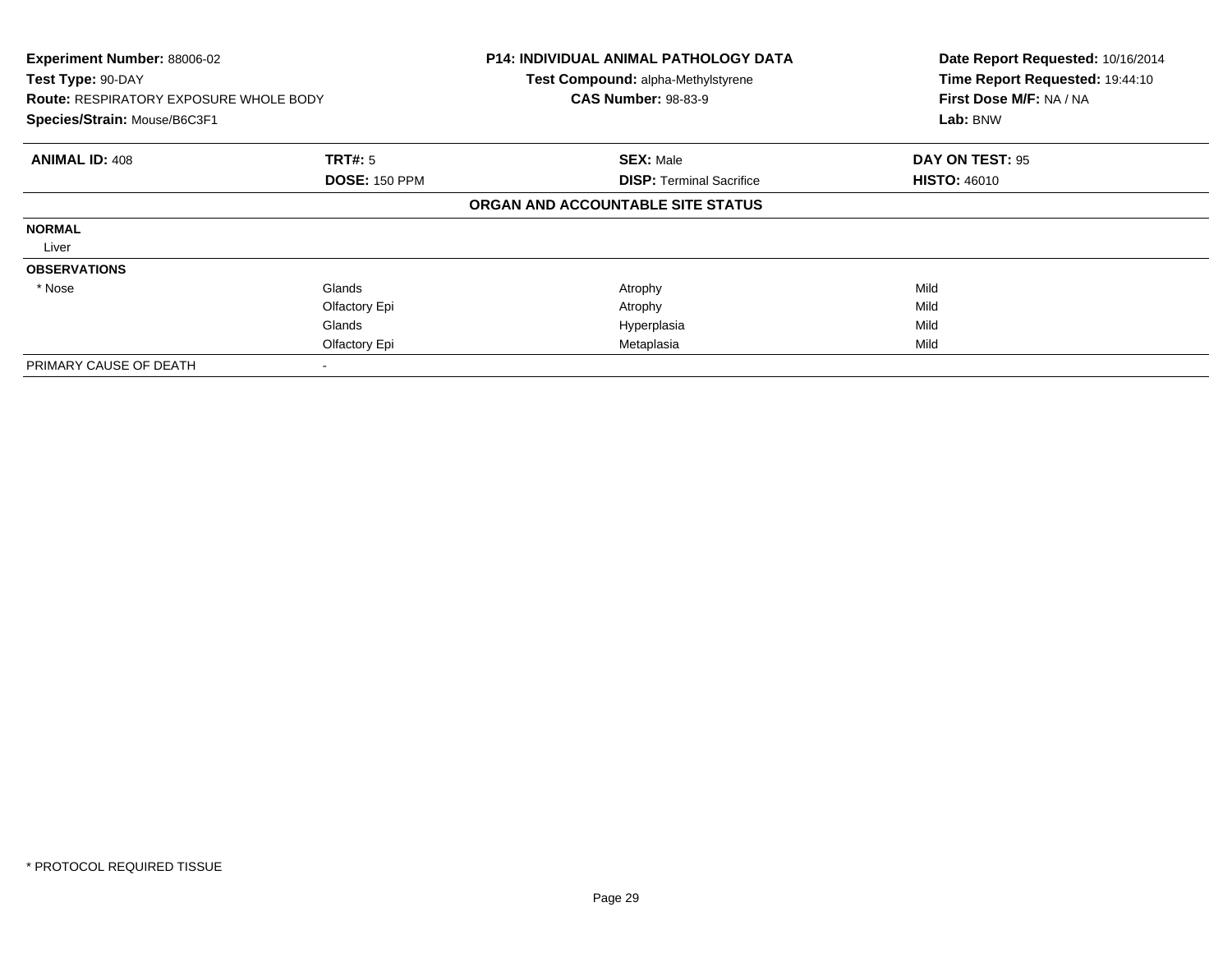| Experiment Number: 88006-02<br>Test Type: 90-DAY<br><b>Route: RESPIRATORY EXPOSURE WHOLE BODY</b><br>Species/Strain: Mouse/B6C3F1 |                      | <b>P14: INDIVIDUAL ANIMAL PATHOLOGY DATA</b><br><b>Test Compound: alpha-Methylstyrene</b><br><b>CAS Number: 98-83-9</b> | Date Report Requested: 10/16/2014<br>Time Report Requested: 19:44:10<br>First Dose M/F: NA / NA<br>Lab: BNW |
|-----------------------------------------------------------------------------------------------------------------------------------|----------------------|-------------------------------------------------------------------------------------------------------------------------|-------------------------------------------------------------------------------------------------------------|
| <b>ANIMAL ID: 409</b>                                                                                                             | <b>TRT#:</b> 5       | <b>SEX: Male</b>                                                                                                        | DAY ON TEST: 95                                                                                             |
|                                                                                                                                   | <b>DOSE: 150 PPM</b> | <b>DISP:</b> Terminal Sacrifice                                                                                         | <b>HISTO: 46011</b>                                                                                         |
|                                                                                                                                   |                      | ORGAN AND ACCOUNTABLE SITE STATUS                                                                                       |                                                                                                             |
| <b>NORMAL</b>                                                                                                                     |                      |                                                                                                                         |                                                                                                             |
| Liver                                                                                                                             |                      |                                                                                                                         |                                                                                                             |
| <b>OBSERVATIONS</b>                                                                                                               |                      |                                                                                                                         |                                                                                                             |
| * Nose                                                                                                                            | Glands               | Atrophy                                                                                                                 | Minimal                                                                                                     |
|                                                                                                                                   | Olfactory Epi        | Atrophy                                                                                                                 | Minimal                                                                                                     |
|                                                                                                                                   | Glands               | Hyperplasia                                                                                                             | Minimal                                                                                                     |
|                                                                                                                                   | Olfactory Epi        | Metaplasia                                                                                                              | Minimal                                                                                                     |
| PRIMARY CAUSE OF DEATH                                                                                                            |                      |                                                                                                                         |                                                                                                             |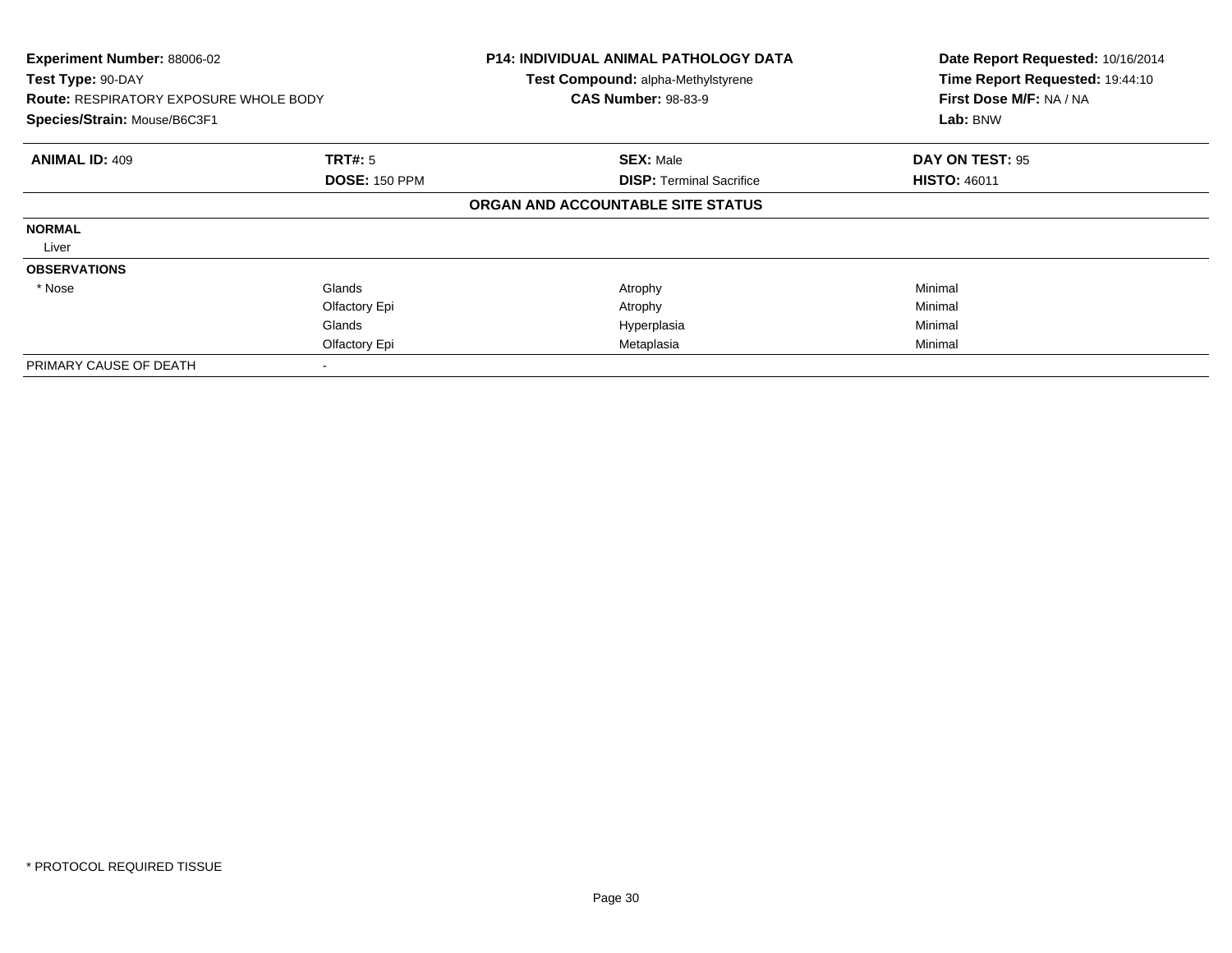| Experiment Number: 88006-02<br>Test Type: 90-DAY<br><b>Route: RESPIRATORY EXPOSURE WHOLE BODY</b><br>Species/Strain: Mouse/B6C3F1 |                      | <b>P14: INDIVIDUAL ANIMAL PATHOLOGY DATA</b><br>Test Compound: alpha-Methylstyrene<br><b>CAS Number: 98-83-9</b> | Date Report Requested: 10/16/2014<br>Time Report Requested: 19:44:10<br>First Dose M/F: NA / NA<br>Lab: BNW |
|-----------------------------------------------------------------------------------------------------------------------------------|----------------------|------------------------------------------------------------------------------------------------------------------|-------------------------------------------------------------------------------------------------------------|
| <b>ANIMAL ID: 410</b>                                                                                                             | <b>TRT#: 5</b>       | <b>SEX: Male</b>                                                                                                 | DAY ON TEST: 95                                                                                             |
|                                                                                                                                   | <b>DOSE: 150 PPM</b> | <b>DISP:</b> Terminal Sacrifice                                                                                  | <b>HISTO: 46012</b>                                                                                         |
|                                                                                                                                   |                      | ORGAN AND ACCOUNTABLE SITE STATUS                                                                                |                                                                                                             |
| <b>NORMAL</b>                                                                                                                     |                      |                                                                                                                  |                                                                                                             |
| Liver                                                                                                                             |                      |                                                                                                                  |                                                                                                             |
| <b>OBSERVATIONS</b>                                                                                                               |                      |                                                                                                                  |                                                                                                             |
| * Nose                                                                                                                            | Glands               | Atrophy                                                                                                          | Minimal                                                                                                     |
|                                                                                                                                   | Olfactory Epi        | Atrophy                                                                                                          | Minimal                                                                                                     |
|                                                                                                                                   | Glands               | Hyperplasia                                                                                                      | Minimal                                                                                                     |
|                                                                                                                                   | Olfactory Epi        | Metaplasia                                                                                                       | Minimal                                                                                                     |
| PRIMARY CAUSE OF DEATH                                                                                                            |                      |                                                                                                                  |                                                                                                             |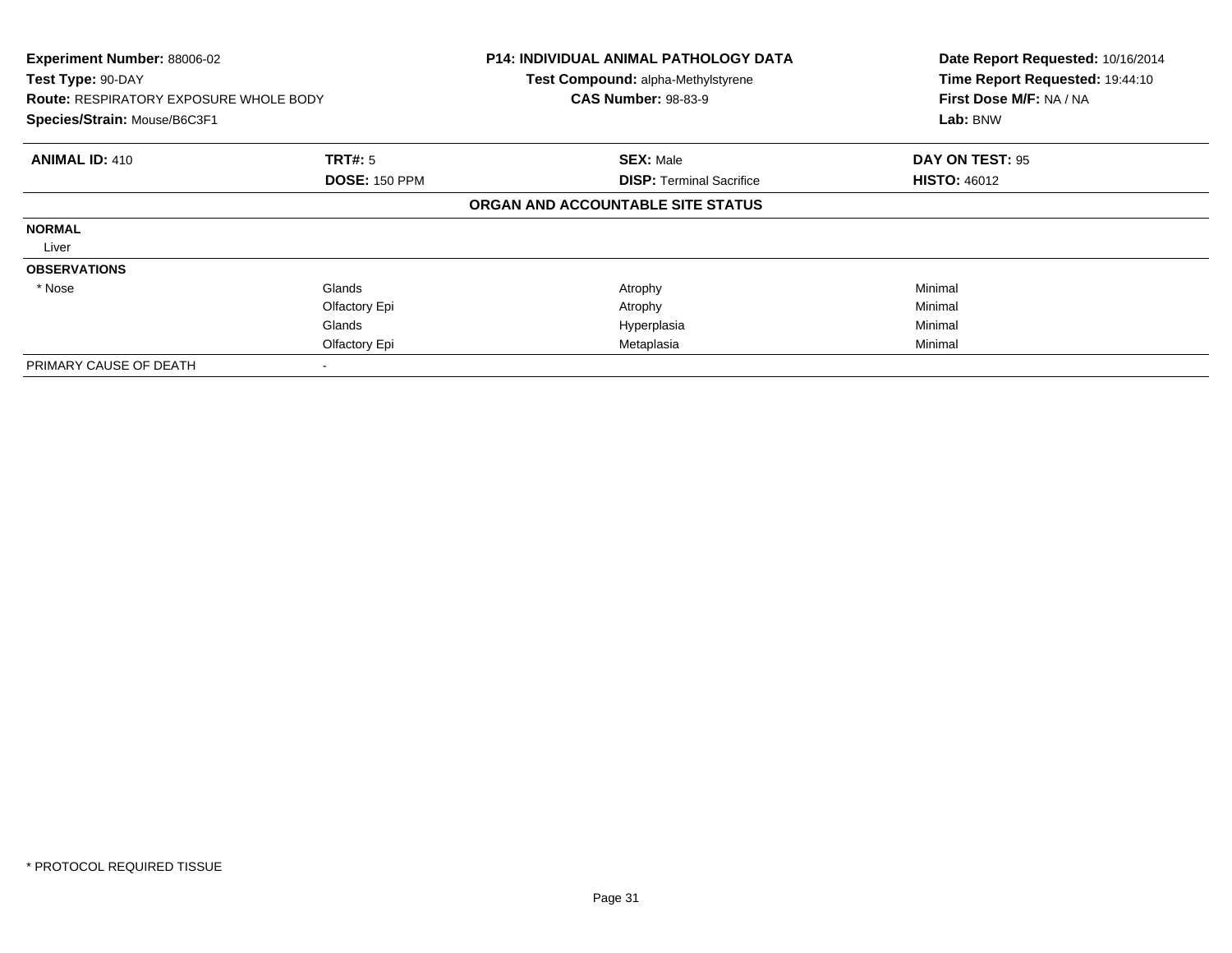| Experiment Number: 88006-02<br>Test Type: 90-DAY<br><b>Route: RESPIRATORY EXPOSURE WHOLE BODY</b><br>Species/Strain: Mouse/B6C3F1 |                      | <b>P14: INDIVIDUAL ANIMAL PATHOLOGY DATA</b><br><b>Test Compound: alpha-Methylstyrene</b><br><b>CAS Number: 98-83-9</b> | Date Report Requested: 10/16/2014<br>Time Report Requested: 19:44:10<br>First Dose M/F: NA / NA<br>Lab: BNW |
|-----------------------------------------------------------------------------------------------------------------------------------|----------------------|-------------------------------------------------------------------------------------------------------------------------|-------------------------------------------------------------------------------------------------------------|
| <b>ANIMAL ID: 601</b>                                                                                                             | <b>TRT#: 7</b>       | <b>SEX: Male</b>                                                                                                        | DAY ON TEST: 95                                                                                             |
|                                                                                                                                   | <b>DOSE: 300 PPM</b> | <b>DISP:</b> Terminal Sacrifice                                                                                         | <b>HISTO: 45983</b>                                                                                         |
|                                                                                                                                   |                      | ORGAN AND ACCOUNTABLE SITE STATUS                                                                                       |                                                                                                             |
| <b>NORMAL</b>                                                                                                                     |                      |                                                                                                                         |                                                                                                             |
| * Liver                                                                                                                           |                      |                                                                                                                         |                                                                                                             |
| <b>OBSERVATIONS</b>                                                                                                               |                      |                                                                                                                         |                                                                                                             |
| * Nose                                                                                                                            | Glands               | Atrophy                                                                                                                 | Mild                                                                                                        |
|                                                                                                                                   | Olfactory Epi        | Atrophy                                                                                                                 | Mild                                                                                                        |
|                                                                                                                                   | Glands               | Hyperplasia                                                                                                             | Mild                                                                                                        |
|                                                                                                                                   | Olfactory Epi        | Metaplasia                                                                                                              | Mild                                                                                                        |
| PRIMARY CAUSE OF DEATH                                                                                                            |                      |                                                                                                                         |                                                                                                             |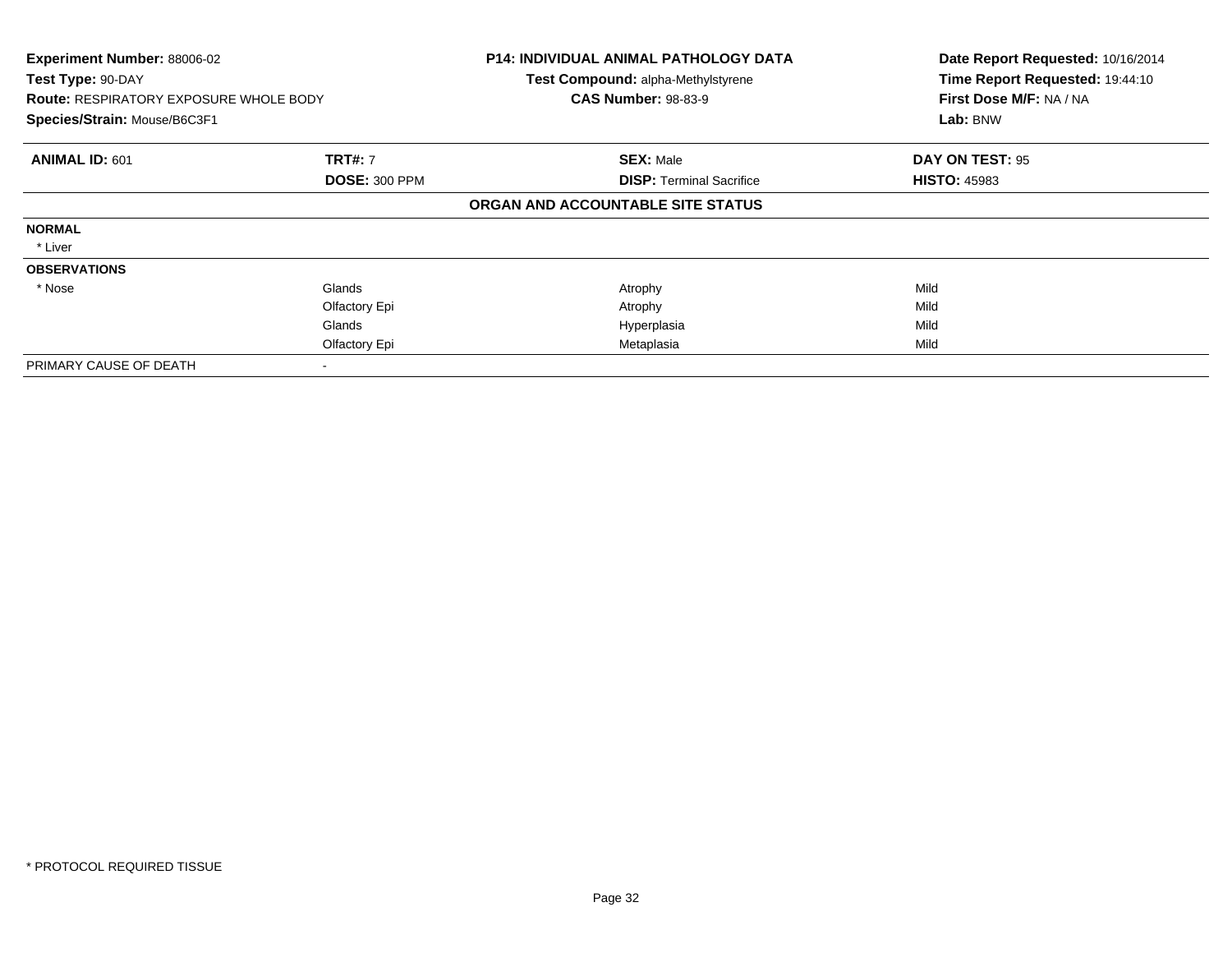| Experiment Number: 88006-02<br>Test Type: 90-DAY<br><b>Route: RESPIRATORY EXPOSURE WHOLE BODY</b><br>Species/Strain: Mouse/B6C3F1 |                      | <b>P14: INDIVIDUAL ANIMAL PATHOLOGY DATA</b><br>Test Compound: alpha-Methylstyrene<br><b>CAS Number: 98-83-9</b> | Date Report Requested: 10/16/2014<br>Time Report Requested: 19:44:10<br>First Dose M/F: NA / NA<br>Lab: BNW |
|-----------------------------------------------------------------------------------------------------------------------------------|----------------------|------------------------------------------------------------------------------------------------------------------|-------------------------------------------------------------------------------------------------------------|
| <b>ANIMAL ID: 602</b>                                                                                                             | <b>TRT#: 7</b>       | <b>SEX: Male</b>                                                                                                 | DAY ON TEST: 95                                                                                             |
|                                                                                                                                   | <b>DOSE: 300 PPM</b> | <b>DISP: Terminal Sacrifice</b>                                                                                  | <b>HISTO: 45984</b>                                                                                         |
|                                                                                                                                   |                      | ORGAN AND ACCOUNTABLE SITE STATUS                                                                                |                                                                                                             |
| <b>NORMAL</b>                                                                                                                     |                      |                                                                                                                  |                                                                                                             |
| * Liver                                                                                                                           |                      |                                                                                                                  |                                                                                                             |
| <b>OBSERVATIONS</b>                                                                                                               |                      |                                                                                                                  |                                                                                                             |
| * Nose                                                                                                                            | Glands               | Atrophy                                                                                                          | Mild                                                                                                        |
|                                                                                                                                   | Olfactory Epi        | Atrophy                                                                                                          | Mild                                                                                                        |
|                                                                                                                                   | Glands               | Hyperplasia                                                                                                      | Moderate                                                                                                    |
|                                                                                                                                   | Olfactory Epi        | Metaplasia                                                                                                       | Mild                                                                                                        |
| PRIMARY CAUSE OF DEATH                                                                                                            |                      |                                                                                                                  |                                                                                                             |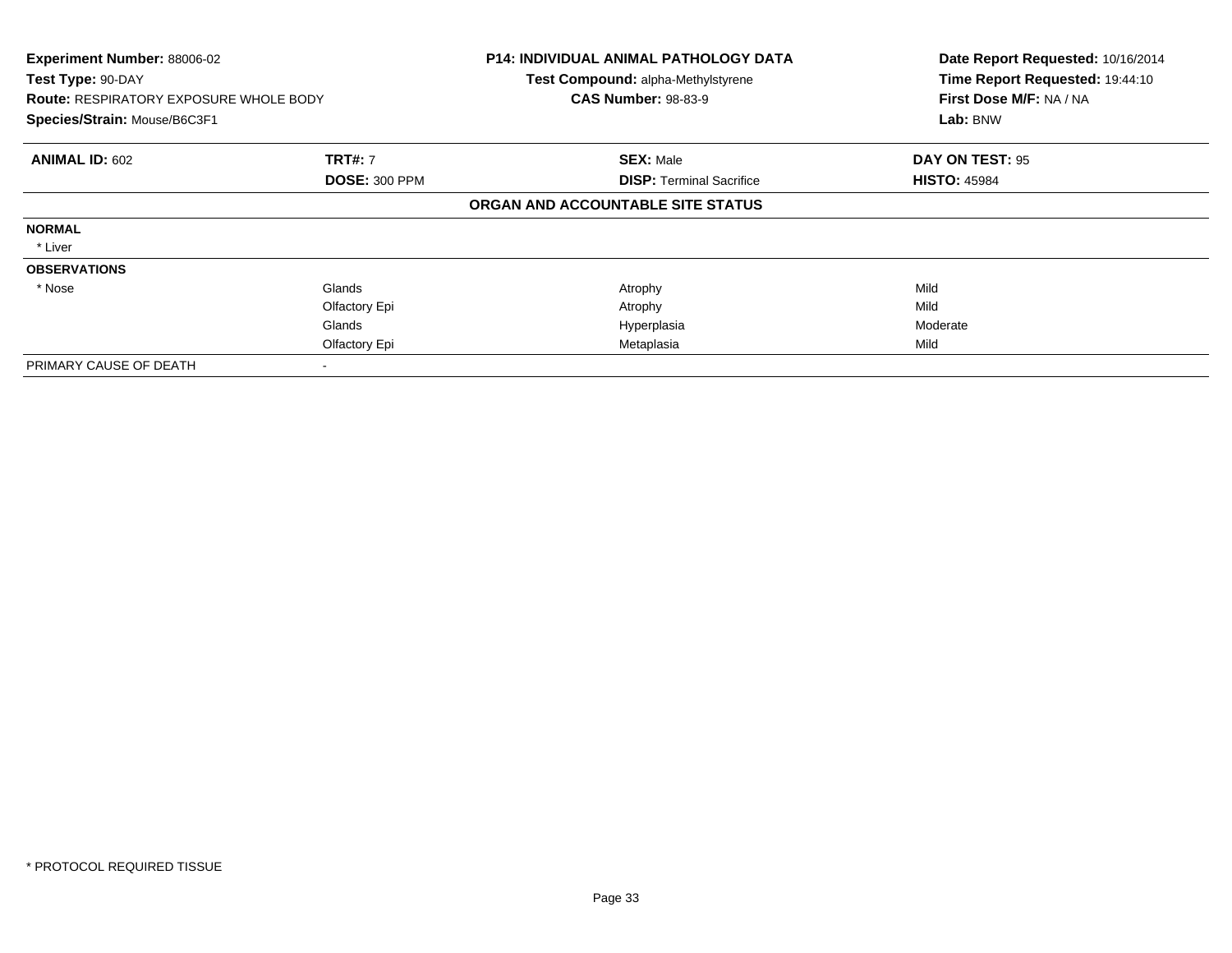| Experiment Number: 88006-02<br>Test Type: 90-DAY<br><b>Route: RESPIRATORY EXPOSURE WHOLE BODY</b><br>Species/Strain: Mouse/B6C3F1 |                      | <b>P14: INDIVIDUAL ANIMAL PATHOLOGY DATA</b><br>Test Compound: alpha-Methylstyrene<br><b>CAS Number: 98-83-9</b> | Date Report Requested: 10/16/2014<br>Time Report Requested: 19:44:10<br>First Dose M/F: NA / NA<br>Lab: BNW |
|-----------------------------------------------------------------------------------------------------------------------------------|----------------------|------------------------------------------------------------------------------------------------------------------|-------------------------------------------------------------------------------------------------------------|
| <b>ANIMAL ID: 603</b>                                                                                                             | <b>TRT#: 7</b>       | <b>SEX: Male</b>                                                                                                 | DAY ON TEST: 95                                                                                             |
|                                                                                                                                   | <b>DOSE: 300 PPM</b> | <b>DISP:</b> Terminal Sacrifice                                                                                  | <b>HISTO: 45985</b>                                                                                         |
|                                                                                                                                   |                      | ORGAN AND ACCOUNTABLE SITE STATUS                                                                                |                                                                                                             |
| <b>NORMAL</b>                                                                                                                     |                      |                                                                                                                  |                                                                                                             |
| * Liver                                                                                                                           |                      |                                                                                                                  |                                                                                                             |
| <b>OBSERVATIONS</b>                                                                                                               |                      |                                                                                                                  |                                                                                                             |
| * Nose                                                                                                                            | Glands               | Atrophy                                                                                                          | Minimal                                                                                                     |
|                                                                                                                                   | Olfactory Epi        | Atrophy                                                                                                          | Mild                                                                                                        |
|                                                                                                                                   | Glands               | Hyperplasia                                                                                                      | Mild                                                                                                        |
|                                                                                                                                   | Olfactory Epi        | Metaplasia                                                                                                       | Mild                                                                                                        |
| PRIMARY CAUSE OF DEATH                                                                                                            |                      |                                                                                                                  |                                                                                                             |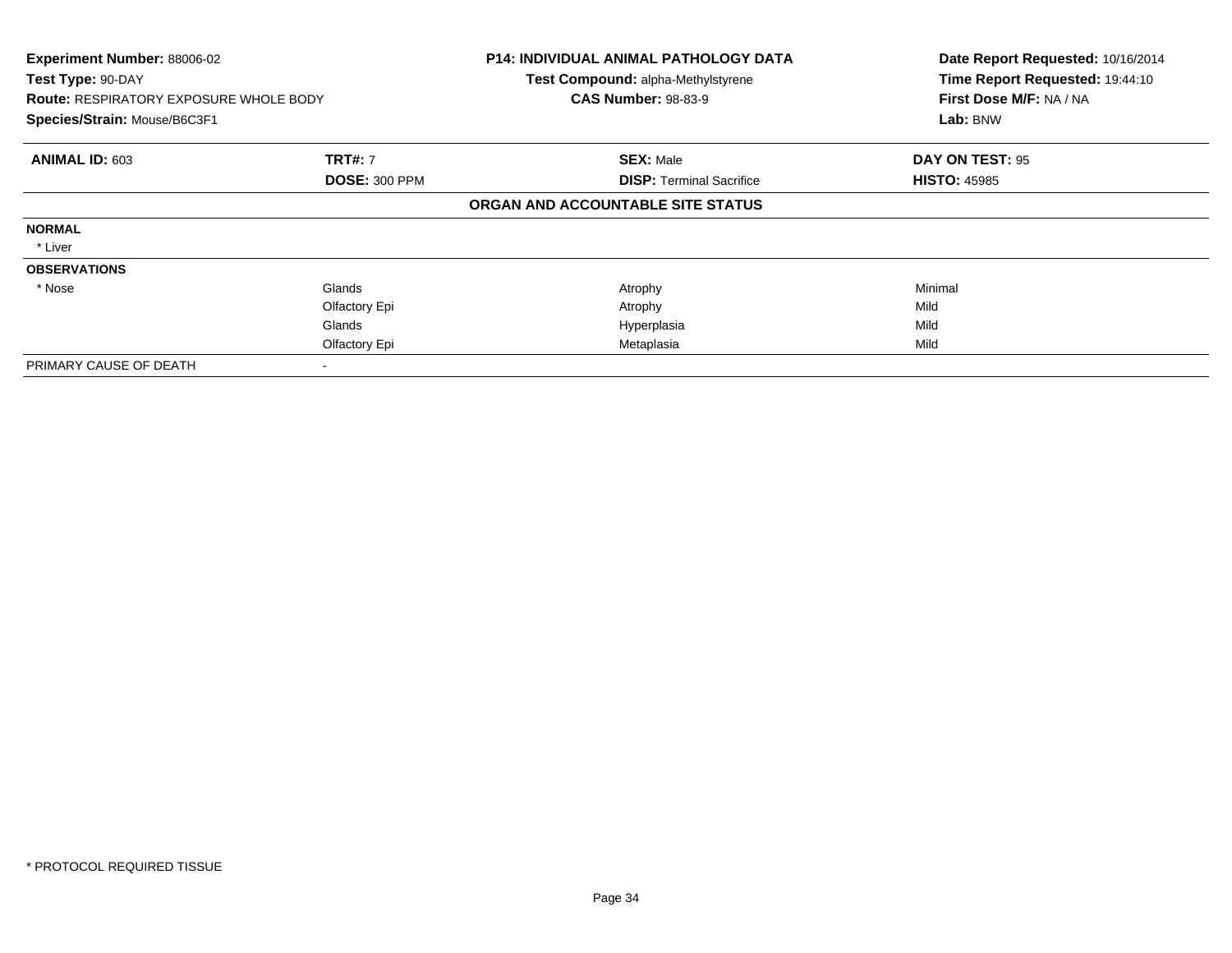| <b>Experiment Number: 88006-02</b><br>Test Type: 90-DAY<br><b>Route: RESPIRATORY EXPOSURE WHOLE BODY</b><br>Species/Strain: Mouse/B6C3F1 |                      | <b>P14: INDIVIDUAL ANIMAL PATHOLOGY DATA</b><br>Test Compound: alpha-Methylstyrene<br><b>CAS Number: 98-83-9</b> | Date Report Requested: 10/16/2014<br>Time Report Requested: 19:44:10<br>First Dose M/F: NA / NA<br>Lab: BNW |
|------------------------------------------------------------------------------------------------------------------------------------------|----------------------|------------------------------------------------------------------------------------------------------------------|-------------------------------------------------------------------------------------------------------------|
| <b>ANIMAL ID: 604</b>                                                                                                                    | <b>TRT#: 7</b>       | <b>SEX: Male</b>                                                                                                 | DAY ON TEST: 95                                                                                             |
|                                                                                                                                          | <b>DOSE: 300 PPM</b> | <b>DISP:</b> Terminal Sacrifice                                                                                  | <b>HISTO: 45986</b>                                                                                         |
|                                                                                                                                          |                      | ORGAN AND ACCOUNTABLE SITE STATUS                                                                                |                                                                                                             |
| <b>NORMAL</b>                                                                                                                            |                      |                                                                                                                  |                                                                                                             |
| * Liver                                                                                                                                  |                      |                                                                                                                  |                                                                                                             |
| <b>OBSERVATIONS</b>                                                                                                                      |                      |                                                                                                                  |                                                                                                             |
| * Nose                                                                                                                                   | Glands               | Atrophy                                                                                                          | Mild                                                                                                        |
|                                                                                                                                          | Olfactory Epi        | Atrophy                                                                                                          | Mild                                                                                                        |
|                                                                                                                                          | Glands               | Hyperplasia                                                                                                      | Moderate                                                                                                    |
|                                                                                                                                          | Olfactory Epi        | Metaplasia                                                                                                       | Mild                                                                                                        |
| PRIMARY CAUSE OF DEATH                                                                                                                   |                      |                                                                                                                  |                                                                                                             |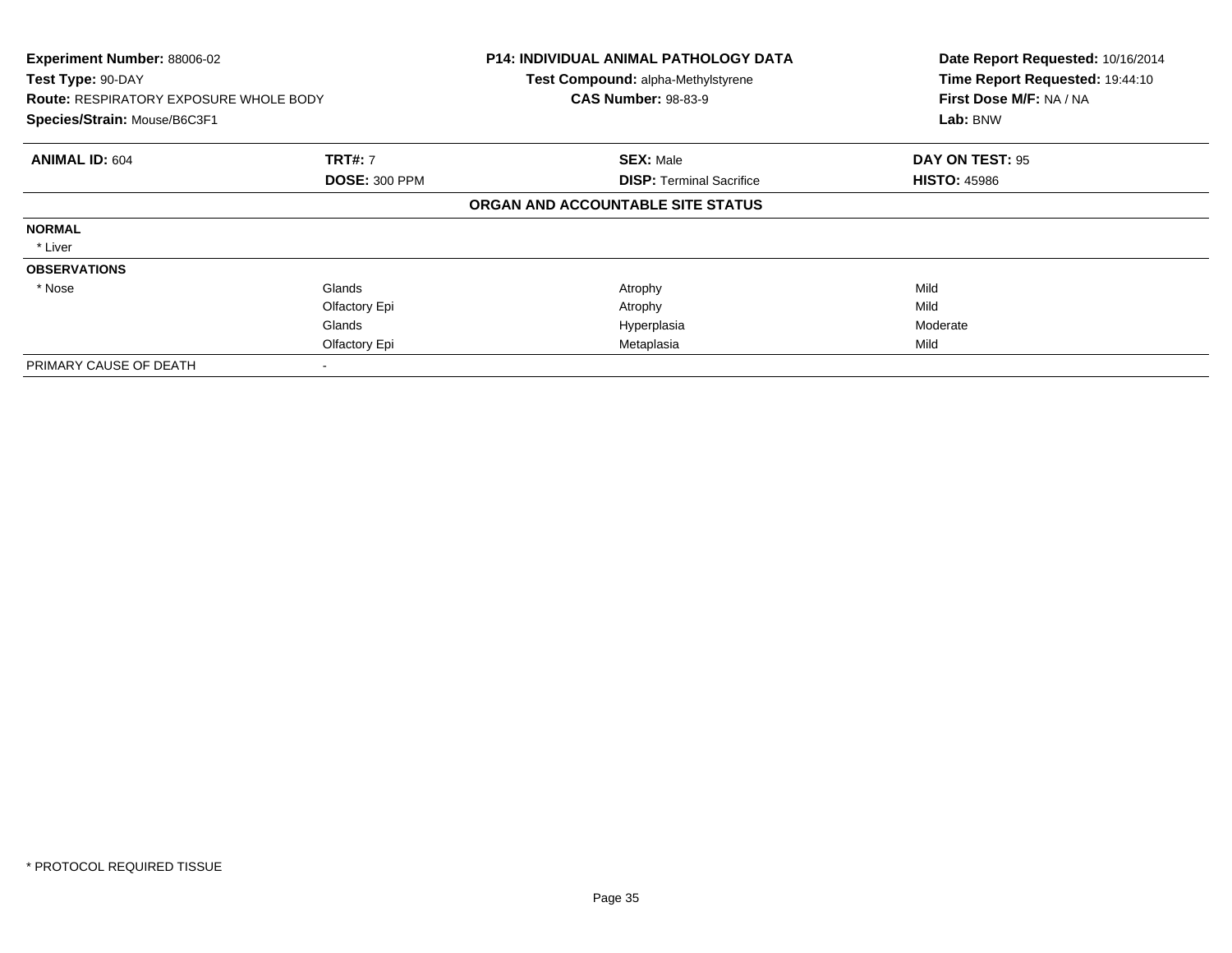| Experiment Number: 88006-02<br>Test Type: 90-DAY<br><b>Route: RESPIRATORY EXPOSURE WHOLE BODY</b><br>Species/Strain: Mouse/B6C3F1 |                      | <b>P14: INDIVIDUAL ANIMAL PATHOLOGY DATA</b><br><b>Test Compound: alpha-Methylstyrene</b><br><b>CAS Number: 98-83-9</b> | Date Report Requested: 10/16/2014<br>Time Report Requested: 19:44:10<br>First Dose M/F: NA / NA<br>Lab: BNW |
|-----------------------------------------------------------------------------------------------------------------------------------|----------------------|-------------------------------------------------------------------------------------------------------------------------|-------------------------------------------------------------------------------------------------------------|
| <b>ANIMAL ID: 605</b>                                                                                                             | <b>TRT#: 7</b>       | <b>SEX: Male</b>                                                                                                        | DAY ON TEST: 95                                                                                             |
|                                                                                                                                   | <b>DOSE: 300 PPM</b> | <b>DISP:</b> Terminal Sacrifice                                                                                         | <b>HISTO: 45987</b>                                                                                         |
|                                                                                                                                   |                      | ORGAN AND ACCOUNTABLE SITE STATUS                                                                                       |                                                                                                             |
| <b>NORMAL</b>                                                                                                                     |                      |                                                                                                                         |                                                                                                             |
| * Liver                                                                                                                           |                      |                                                                                                                         |                                                                                                             |
| <b>OBSERVATIONS</b>                                                                                                               |                      |                                                                                                                         |                                                                                                             |
| * Nose                                                                                                                            | Glands               | Atrophy                                                                                                                 | Mild                                                                                                        |
|                                                                                                                                   | Olfactory Epi        | Atrophy                                                                                                                 | Mild                                                                                                        |
|                                                                                                                                   | Glands               | Hyperplasia                                                                                                             | Mild                                                                                                        |
|                                                                                                                                   | Olfactory Epi        | Metaplasia                                                                                                              | Mild                                                                                                        |
| PRIMARY CAUSE OF DEATH                                                                                                            |                      |                                                                                                                         |                                                                                                             |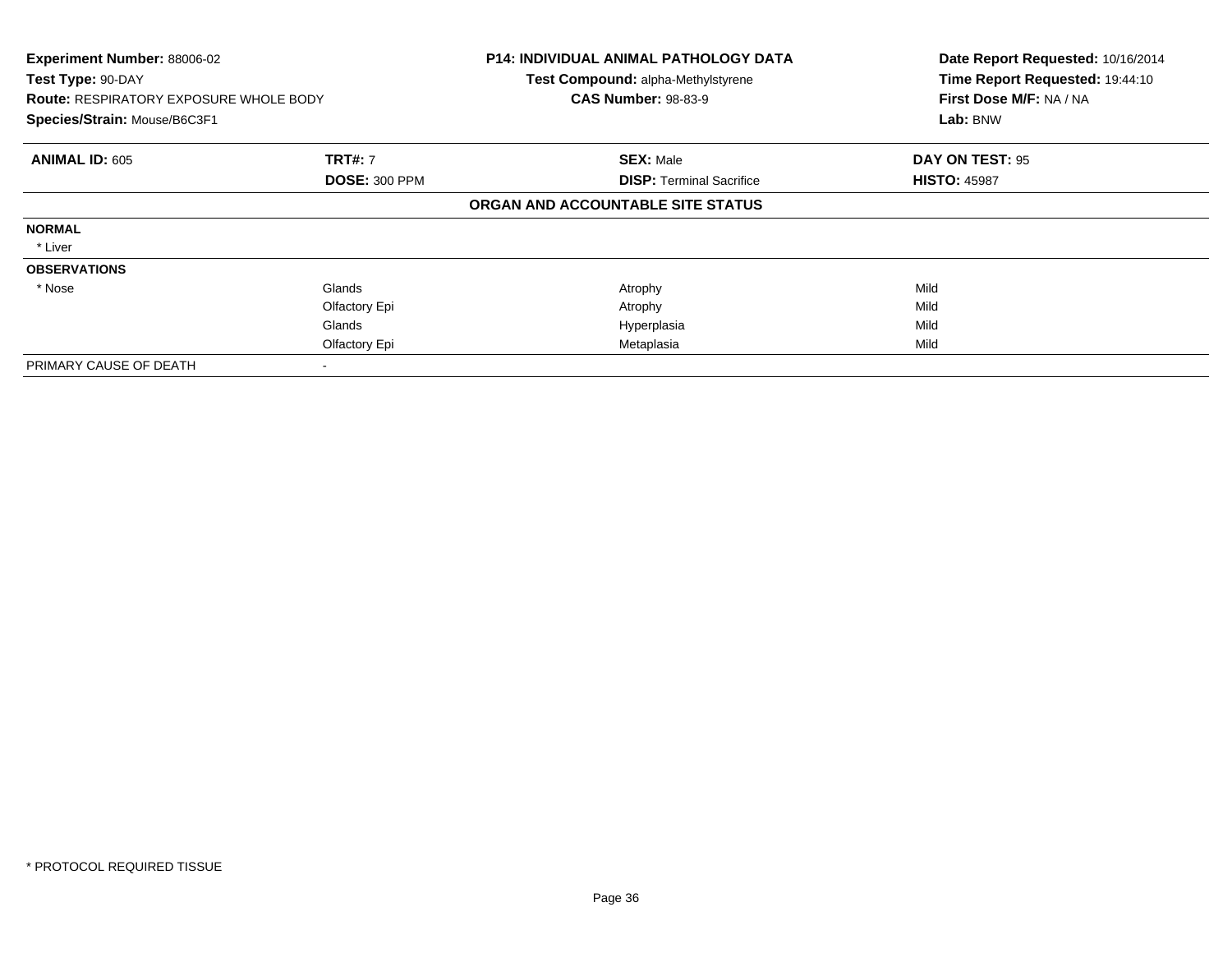| <b>Experiment Number: 88006-02</b><br>Test Type: 90-DAY<br><b>Route: RESPIRATORY EXPOSURE WHOLE BODY</b><br>Species/Strain: Mouse/B6C3F1 |                       | <b>P14: INDIVIDUAL ANIMAL PATHOLOGY DATA</b><br><b>Test Compound: alpha-Methylstyrene</b> | Date Report Requested: 10/16/2014<br>Time Report Requested: 19:44:10 |
|------------------------------------------------------------------------------------------------------------------------------------------|-----------------------|-------------------------------------------------------------------------------------------|----------------------------------------------------------------------|
|                                                                                                                                          |                       | <b>CAS Number: 98-83-9</b>                                                                | First Dose M/F: NA / NA                                              |
|                                                                                                                                          |                       |                                                                                           | Lab: BNW                                                             |
| <b>ANIMAL ID: 606</b>                                                                                                                    | <b>TRT#: 7</b>        | <b>SEX: Male</b>                                                                          | DAY ON TEST: 95                                                      |
|                                                                                                                                          | <b>DOSE: 300 PPM</b>  | <b>DISP: Terminal Sacrifice</b>                                                           | <b>HISTO: 45988</b>                                                  |
|                                                                                                                                          |                       | ORGAN AND ACCOUNTABLE SITE STATUS                                                         |                                                                      |
| <b>NORMAL</b>                                                                                                                            |                       |                                                                                           |                                                                      |
| * Liver                                                                                                                                  |                       |                                                                                           |                                                                      |
| <b>OBSERVATIONS</b>                                                                                                                      |                       |                                                                                           |                                                                      |
| * Nose                                                                                                                                   | Glands                | Atrophy                                                                                   | Mild                                                                 |
|                                                                                                                                          | Olfactory Epi         | Atrophy                                                                                   | Mild                                                                 |
|                                                                                                                                          | <b>Respirat Epith</b> | Degeneration                                                                              | Hyaline, Minimal                                                     |
|                                                                                                                                          | Glands                | Hyperplasia                                                                               | Mild                                                                 |
|                                                                                                                                          | Olfactory Epi         | Metaplasia                                                                                | Mild                                                                 |
| PRIMARY CAUSE OF DEATH                                                                                                                   |                       |                                                                                           |                                                                      |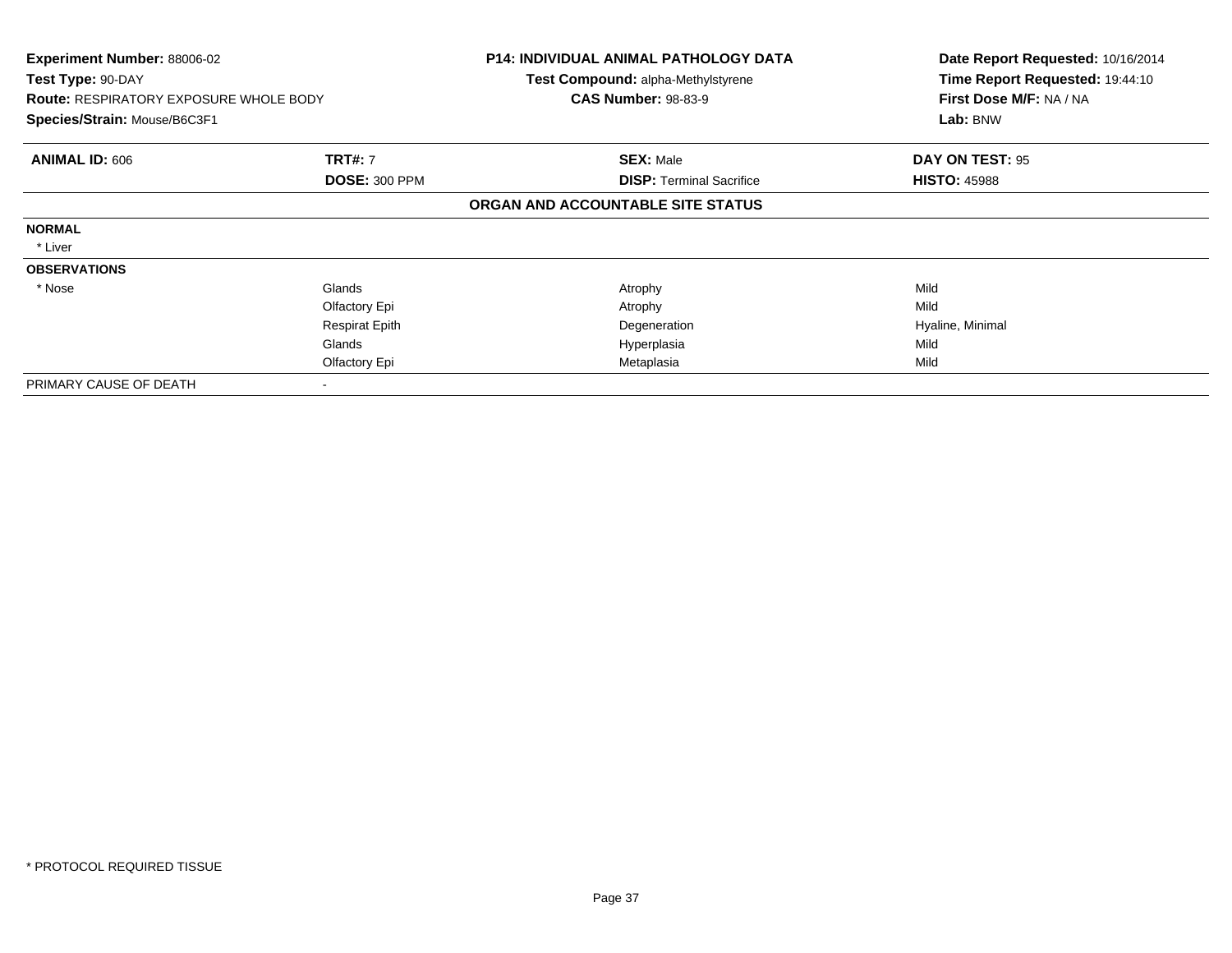| Experiment Number: 88006-02<br>Test Type: 90-DAY<br><b>Route: RESPIRATORY EXPOSURE WHOLE BODY</b><br>Species/Strain: Mouse/B6C3F1 |                      | <b>P14: INDIVIDUAL ANIMAL PATHOLOGY DATA</b><br><b>Test Compound: alpha-Methylstyrene</b><br><b>CAS Number: 98-83-9</b> | Date Report Requested: 10/16/2014<br>Time Report Requested: 19:44:10<br>First Dose M/F: NA / NA<br>Lab: BNW |
|-----------------------------------------------------------------------------------------------------------------------------------|----------------------|-------------------------------------------------------------------------------------------------------------------------|-------------------------------------------------------------------------------------------------------------|
| <b>ANIMAL ID: 607</b>                                                                                                             | <b>TRT#: 7</b>       | <b>SEX: Male</b>                                                                                                        | DAY ON TEST: 95                                                                                             |
|                                                                                                                                   | <b>DOSE: 300 PPM</b> | <b>DISP:</b> Terminal Sacrifice                                                                                         | <b>HISTO: 45989</b>                                                                                         |
|                                                                                                                                   |                      | ORGAN AND ACCOUNTABLE SITE STATUS                                                                                       |                                                                                                             |
| <b>NORMAL</b>                                                                                                                     |                      |                                                                                                                         |                                                                                                             |
| * Liver                                                                                                                           |                      |                                                                                                                         |                                                                                                             |
| <b>OBSERVATIONS</b>                                                                                                               |                      |                                                                                                                         |                                                                                                             |
| * Nose                                                                                                                            | Glands               | Atrophy                                                                                                                 | Mild                                                                                                        |
|                                                                                                                                   | Olfactory Epi        | Atrophy                                                                                                                 | Mild                                                                                                        |
|                                                                                                                                   | Glands               | Hyperplasia                                                                                                             | Mild                                                                                                        |
|                                                                                                                                   | Olfactory Epi        | Metaplasia                                                                                                              | Mild                                                                                                        |
| PRIMARY CAUSE OF DEATH                                                                                                            |                      |                                                                                                                         |                                                                                                             |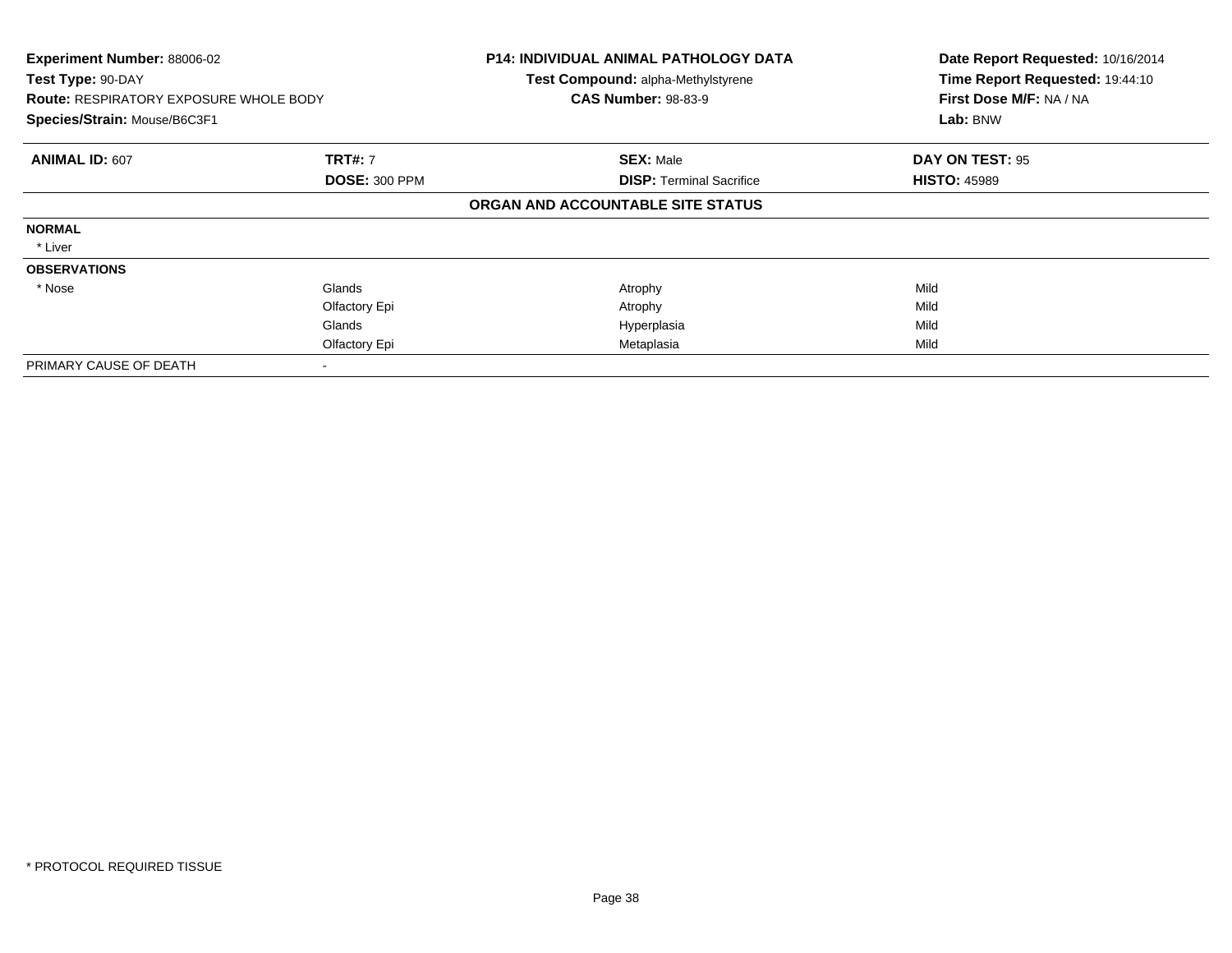| Experiment Number: 88006-02<br>Test Type: 90-DAY<br><b>Route: RESPIRATORY EXPOSURE WHOLE BODY</b><br>Species/Strain: Mouse/B6C3F1 |                      | <b>P14: INDIVIDUAL ANIMAL PATHOLOGY DATA</b><br>Test Compound: alpha-Methylstyrene<br><b>CAS Number: 98-83-9</b> | Date Report Requested: 10/16/2014<br>Time Report Requested: 19:44:10<br>First Dose M/F: NA / NA<br>Lab: BNW |
|-----------------------------------------------------------------------------------------------------------------------------------|----------------------|------------------------------------------------------------------------------------------------------------------|-------------------------------------------------------------------------------------------------------------|
| <b>ANIMAL ID: 608</b>                                                                                                             | <b>TRT#: 7</b>       | <b>SEX: Male</b>                                                                                                 | DAY ON TEST: 95                                                                                             |
|                                                                                                                                   | <b>DOSE: 300 PPM</b> | <b>DISP: Terminal Sacrifice</b>                                                                                  | <b>HISTO: 45990</b>                                                                                         |
|                                                                                                                                   |                      | ORGAN AND ACCOUNTABLE SITE STATUS                                                                                |                                                                                                             |
| <b>NORMAL</b>                                                                                                                     |                      |                                                                                                                  |                                                                                                             |
| * Liver                                                                                                                           |                      |                                                                                                                  |                                                                                                             |
| <b>OBSERVATIONS</b>                                                                                                               |                      |                                                                                                                  |                                                                                                             |
| * Nose                                                                                                                            | Glands               | Atrophy                                                                                                          | Mild                                                                                                        |
|                                                                                                                                   | Olfactory Epi        | Atrophy                                                                                                          | Mild                                                                                                        |
|                                                                                                                                   | Glands               | Hyperplasia                                                                                                      | Moderate                                                                                                    |
|                                                                                                                                   | Olfactory Epi        | Metaplasia                                                                                                       | Mild                                                                                                        |
| PRIMARY CAUSE OF DEATH                                                                                                            |                      |                                                                                                                  |                                                                                                             |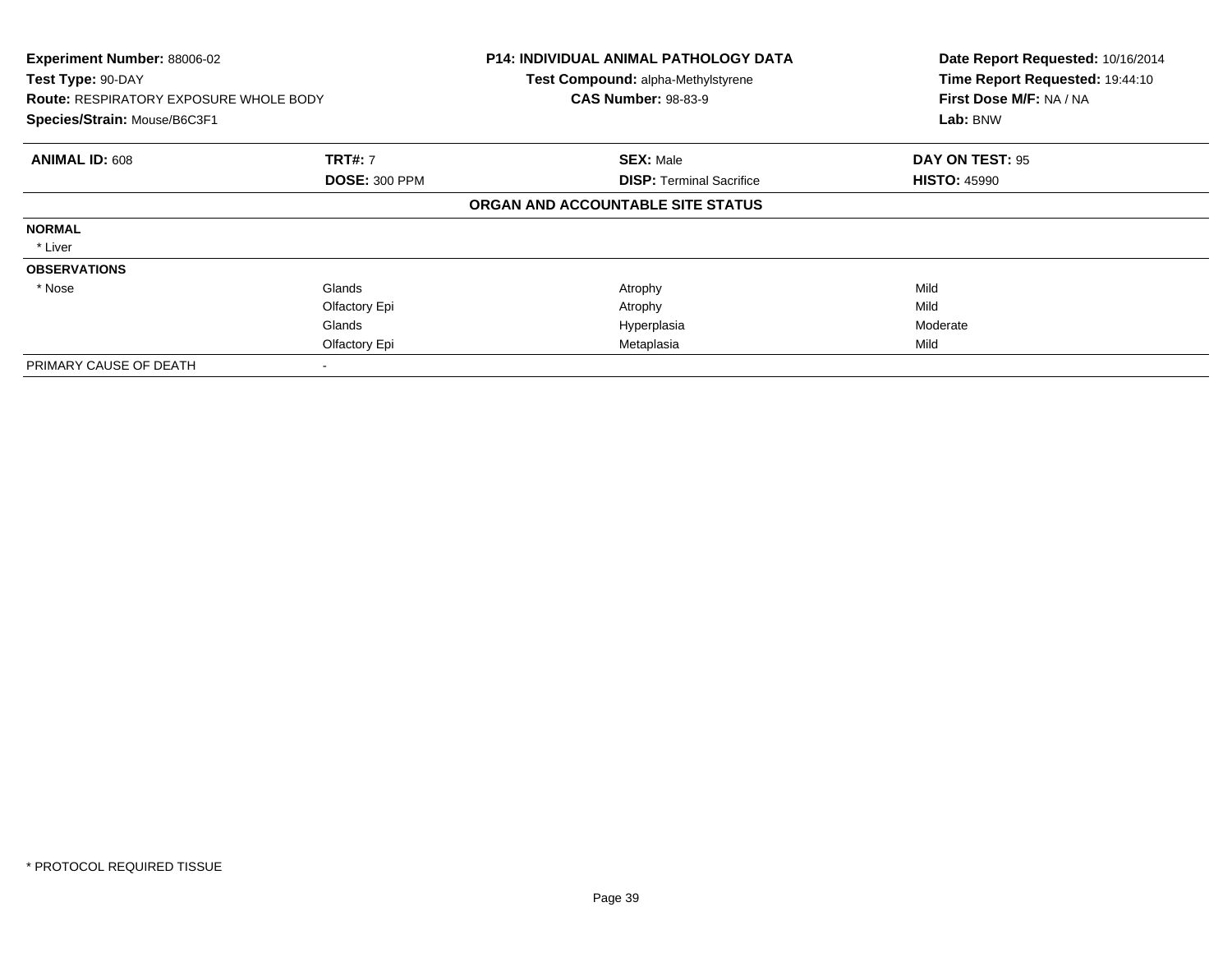| Experiment Number: 88006-02<br>Test Type: 90-DAY<br><b>Route: RESPIRATORY EXPOSURE WHOLE BODY</b> |                      | P14: INDIVIDUAL ANIMAL PATHOLOGY DATA<br>Test Compound: alpha-Methylstyrene<br><b>CAS Number: 98-83-9</b> | Date Report Requested: 10/16/2014<br>Time Report Requested: 19:44:10<br>First Dose M/F: NA / NA |
|---------------------------------------------------------------------------------------------------|----------------------|-----------------------------------------------------------------------------------------------------------|-------------------------------------------------------------------------------------------------|
| Species/Strain: Mouse/B6C3F1                                                                      |                      |                                                                                                           | Lab: BNW                                                                                        |
| <b>ANIMAL ID: 609</b>                                                                             | <b>TRT#: 7</b>       | <b>SEX: Male</b>                                                                                          | DAY ON TEST: 95                                                                                 |
|                                                                                                   | <b>DOSE: 300 PPM</b> | <b>DISP: Terminal Sacrifice</b>                                                                           | <b>HISTO: 45991</b>                                                                             |
|                                                                                                   |                      | ORGAN AND ACCOUNTABLE SITE STATUS                                                                         |                                                                                                 |
| <b>NORMAL</b>                                                                                     |                      |                                                                                                           |                                                                                                 |
| Eye                                                                                               | * Liver              |                                                                                                           |                                                                                                 |
| <b>OBSERVATIONS</b>                                                                               |                      |                                                                                                           |                                                                                                 |
| Eye                                                                                               |                      |                                                                                                           |                                                                                                 |
| Note: TGL 1 was not apparent microscopically.                                                     |                      |                                                                                                           |                                                                                                 |
| * Nose                                                                                            | Glands               | Atrophy                                                                                                   | Mild                                                                                            |
|                                                                                                   | Olfactory Epi        | Atrophy                                                                                                   | Mild                                                                                            |
|                                                                                                   | Glands               | Hyperplasia                                                                                               | Mild                                                                                            |
|                                                                                                   | Olfactory Epi        | Metaplasia                                                                                                | Mild                                                                                            |
| PRIMARY CAUSE OF DEATH                                                                            |                      |                                                                                                           |                                                                                                 |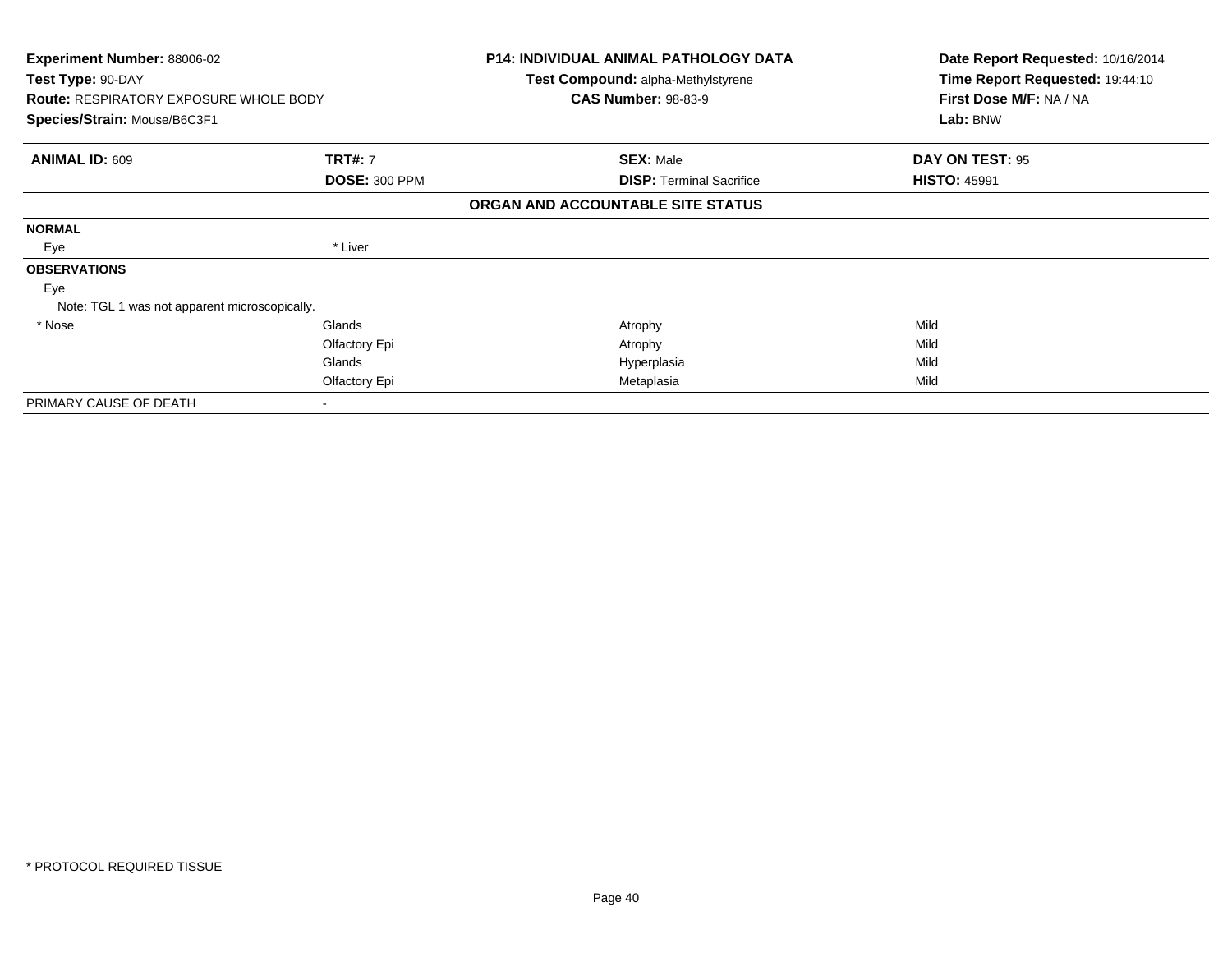| Experiment Number: 88006-02<br>Test Type: 90-DAY<br><b>Route: RESPIRATORY EXPOSURE WHOLE BODY</b><br>Species/Strain: Mouse/B6C3F1 |                      | <b>P14: INDIVIDUAL ANIMAL PATHOLOGY DATA</b><br><b>Test Compound: alpha-Methylstyrene</b><br><b>CAS Number: 98-83-9</b> | Date Report Requested: 10/16/2014<br>Time Report Requested: 19:44:10<br>First Dose M/F: NA / NA<br>Lab: BNW |
|-----------------------------------------------------------------------------------------------------------------------------------|----------------------|-------------------------------------------------------------------------------------------------------------------------|-------------------------------------------------------------------------------------------------------------|
| <b>ANIMAL ID: 610</b>                                                                                                             | <b>TRT#: 7</b>       | <b>SEX: Male</b>                                                                                                        | DAY ON TEST: 95                                                                                             |
|                                                                                                                                   | <b>DOSE: 300 PPM</b> | <b>DISP:</b> Terminal Sacrifice                                                                                         | <b>HISTO: 45992</b>                                                                                         |
|                                                                                                                                   |                      | ORGAN AND ACCOUNTABLE SITE STATUS                                                                                       |                                                                                                             |
| <b>NORMAL</b>                                                                                                                     |                      |                                                                                                                         |                                                                                                             |
| * Liver                                                                                                                           |                      |                                                                                                                         |                                                                                                             |
| <b>OBSERVATIONS</b>                                                                                                               |                      |                                                                                                                         |                                                                                                             |
| * Nose                                                                                                                            | Glands               | Atrophy                                                                                                                 | Mild                                                                                                        |
|                                                                                                                                   | Olfactory Epi        | Atrophy                                                                                                                 | Mild                                                                                                        |
|                                                                                                                                   | Glands               | Hyperplasia                                                                                                             | Mild                                                                                                        |
|                                                                                                                                   | Olfactory Epi        | Metaplasia                                                                                                              | Mild                                                                                                        |
| PRIMARY CAUSE OF DEATH                                                                                                            |                      |                                                                                                                         |                                                                                                             |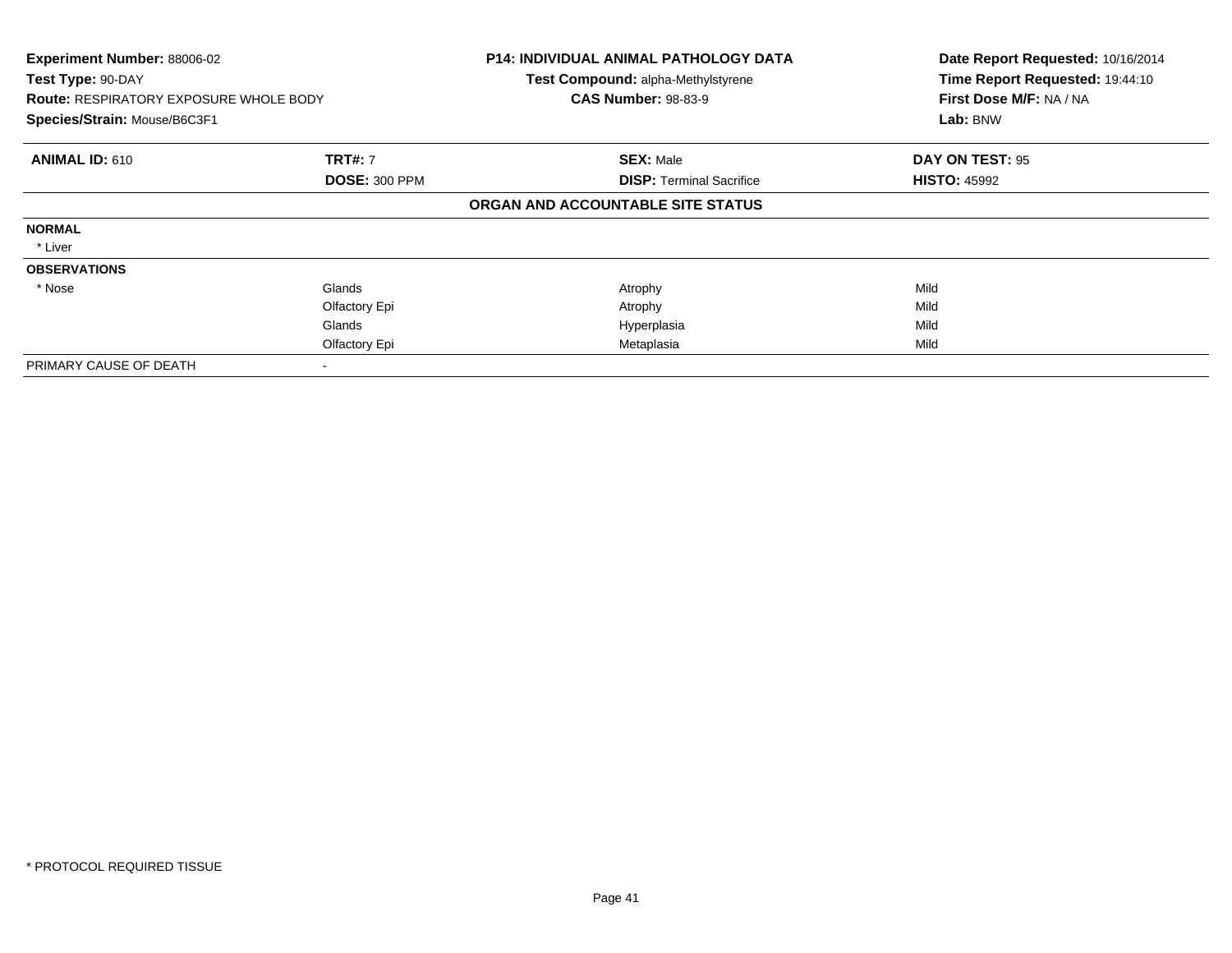| Experiment Number: 88006-02<br>Test Type: 90-DAY<br><b>Route: RESPIRATORY EXPOSURE WHOLE BODY</b><br>Species/Strain: Mouse/B6C3F1 |                      | <b>P14: INDIVIDUAL ANIMAL PATHOLOGY DATA</b><br>Test Compound: alpha-Methylstyrene<br><b>CAS Number: 98-83-9</b> | Date Report Requested: 10/16/2014<br>Time Report Requested: 19:44:10<br>First Dose M/F: NA / NA<br>Lab: BNW |
|-----------------------------------------------------------------------------------------------------------------------------------|----------------------|------------------------------------------------------------------------------------------------------------------|-------------------------------------------------------------------------------------------------------------|
| <b>ANIMAL ID: 801</b>                                                                                                             | <b>TRT#: 9</b>       | <b>SEX: Male</b>                                                                                                 | DAY ON TEST: 95                                                                                             |
|                                                                                                                                   | <b>DOSE: 600 PPM</b> | <b>DISP: Terminal Sacrifice</b>                                                                                  | <b>HISTO: 45963</b>                                                                                         |
|                                                                                                                                   |                      | ORGAN AND ACCOUNTABLE SITE STATUS                                                                                |                                                                                                             |
| <b>NORMAL</b>                                                                                                                     |                      |                                                                                                                  |                                                                                                             |
| * Liver                                                                                                                           |                      |                                                                                                                  |                                                                                                             |
| <b>OBSERVATIONS</b>                                                                                                               |                      |                                                                                                                  |                                                                                                             |
| * Nose                                                                                                                            | Glands               | Atrophy                                                                                                          | Mild                                                                                                        |
|                                                                                                                                   | Olfactory Epi        | Atrophy                                                                                                          | Mild                                                                                                        |
|                                                                                                                                   | Glands               | Hyperplasia                                                                                                      | Moderate                                                                                                    |
|                                                                                                                                   | Olfactory Epi        | Metaplasia                                                                                                       | Mild                                                                                                        |
| PRIMARY CAUSE OF DEATH                                                                                                            |                      |                                                                                                                  |                                                                                                             |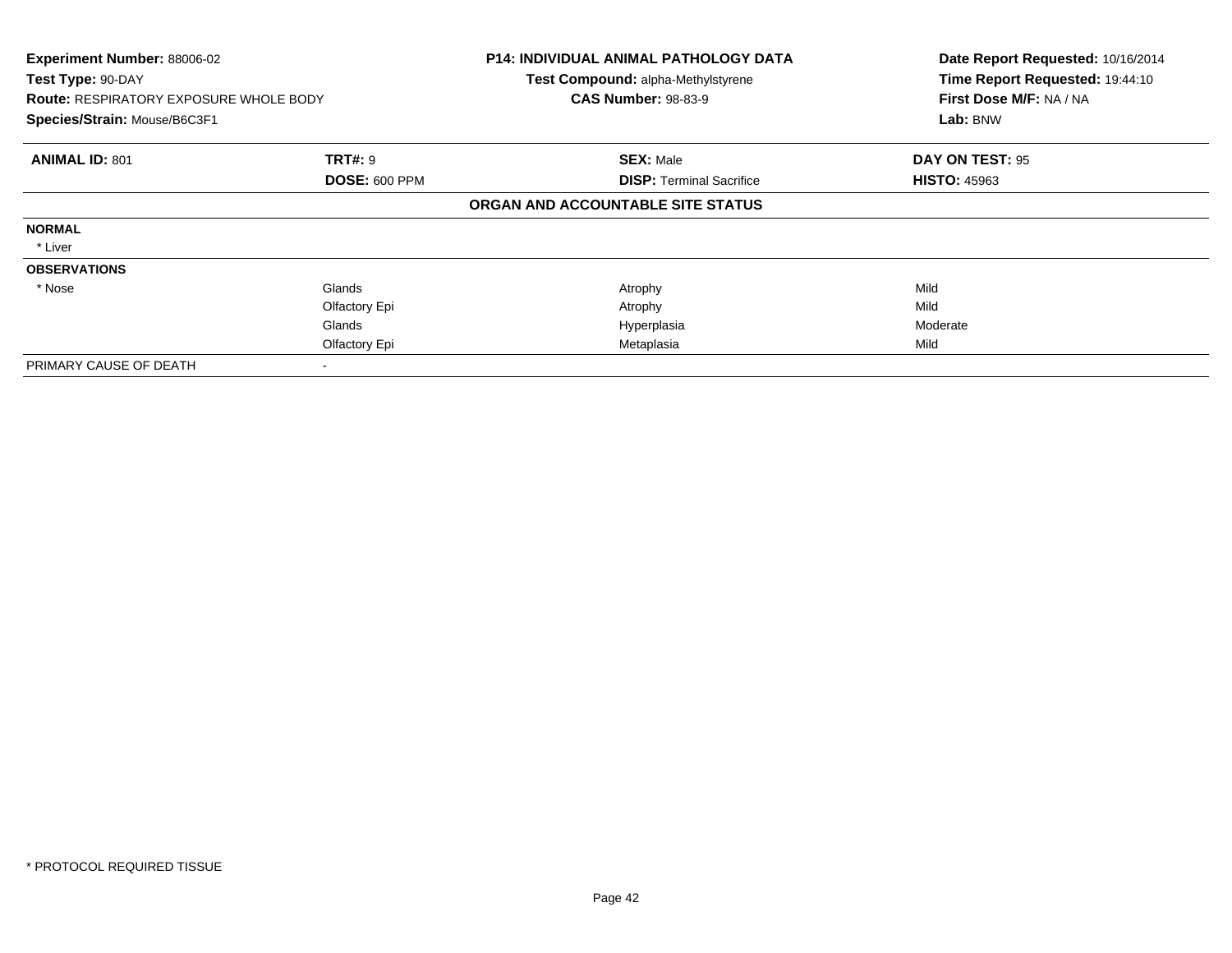| Experiment Number: 88006-02<br>Test Type: 90-DAY<br><b>Route: RESPIRATORY EXPOSURE WHOLE BODY</b><br>Species/Strain: Mouse/B6C3F1 |                       | <b>P14: INDIVIDUAL ANIMAL PATHOLOGY DATA</b><br>Test Compound: alpha-Methylstyrene<br><b>CAS Number: 98-83-9</b> | Date Report Requested: 10/16/2014<br>Time Report Requested: 19:44:10<br>First Dose M/F: NA / NA<br>Lab: BNW |
|-----------------------------------------------------------------------------------------------------------------------------------|-----------------------|------------------------------------------------------------------------------------------------------------------|-------------------------------------------------------------------------------------------------------------|
| <b>ANIMAL ID: 802</b>                                                                                                             | TRT#: 9               | <b>SEX: Male</b>                                                                                                 | DAY ON TEST: 95                                                                                             |
|                                                                                                                                   | <b>DOSE: 600 PPM</b>  | <b>DISP:</b> Terminal Sacrifice                                                                                  | <b>HISTO: 45964</b>                                                                                         |
| <b>OBSERVATIONS</b>                                                                                                               |                       |                                                                                                                  |                                                                                                             |
| * Liver                                                                                                                           |                       | <b>Basophilic Focus</b>                                                                                          |                                                                                                             |
|                                                                                                                                   | Centrilobular         | Hypertrophy                                                                                                      | Minimal                                                                                                     |
| * Nose                                                                                                                            | Glands                | Atrophy                                                                                                          | Minimal                                                                                                     |
|                                                                                                                                   | Olfactory Epi         | Atrophy                                                                                                          | Mild                                                                                                        |
|                                                                                                                                   | <b>Respirat Epith</b> | Degeneration                                                                                                     | Hyaline, Minimal                                                                                            |
|                                                                                                                                   | Glands                | Hyperplasia                                                                                                      | Mild                                                                                                        |
|                                                                                                                                   | Olfactory Epi         | Metaplasia                                                                                                       | Mild                                                                                                        |
| PRIMARY CAUSE OF DEATH                                                                                                            |                       |                                                                                                                  |                                                                                                             |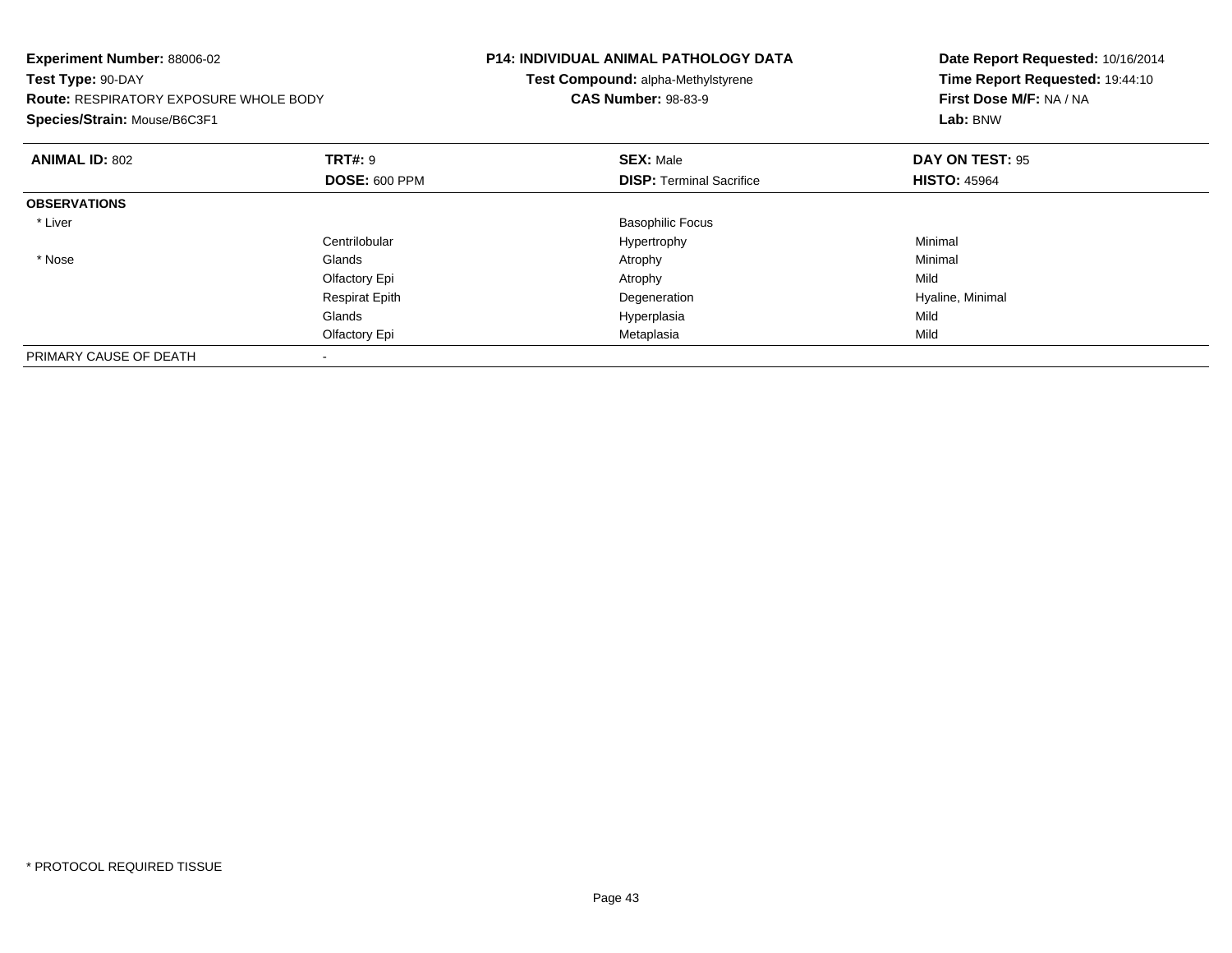| Experiment Number: 88006-02<br>Test Type: 90-DAY<br><b>Route: RESPIRATORY EXPOSURE WHOLE BODY</b><br>Species/Strain: Mouse/B6C3F1 |                       | <b>P14: INDIVIDUAL ANIMAL PATHOLOGY DATA</b><br>Test Compound: alpha-Methylstyrene<br><b>CAS Number: 98-83-9</b> | Date Report Requested: 10/16/2014<br>Time Report Requested: 19:44:10<br>First Dose M/F: NA / NA<br>Lab: BNW |
|-----------------------------------------------------------------------------------------------------------------------------------|-----------------------|------------------------------------------------------------------------------------------------------------------|-------------------------------------------------------------------------------------------------------------|
| <b>ANIMAL ID: 803</b>                                                                                                             | <b>TRT#: 9</b>        | <b>SEX: Male</b>                                                                                                 | DAY ON TEST: 95                                                                                             |
|                                                                                                                                   | <b>DOSE: 600 PPM</b>  | <b>DISP:</b> Terminal Sacrifice                                                                                  | <b>HISTO: 45965</b>                                                                                         |
| <b>OBSERVATIONS</b>                                                                                                               |                       |                                                                                                                  |                                                                                                             |
| * Liver                                                                                                                           | Centrilobular         | Hypertrophy                                                                                                      | Minimal                                                                                                     |
| * Nose                                                                                                                            | Glands                | Atrophy                                                                                                          | Mild                                                                                                        |
|                                                                                                                                   | Olfactory Epi         | Atrophy                                                                                                          | Mild                                                                                                        |
|                                                                                                                                   | <b>Respirat Epith</b> | Degeneration                                                                                                     | Hyaline, Minimal                                                                                            |
|                                                                                                                                   | Glands                | Hyperplasia                                                                                                      | Moderate                                                                                                    |
|                                                                                                                                   | Olfactory Epi         | Metaplasia                                                                                                       | Mild                                                                                                        |
| PRIMARY CAUSE OF DEATH                                                                                                            |                       |                                                                                                                  |                                                                                                             |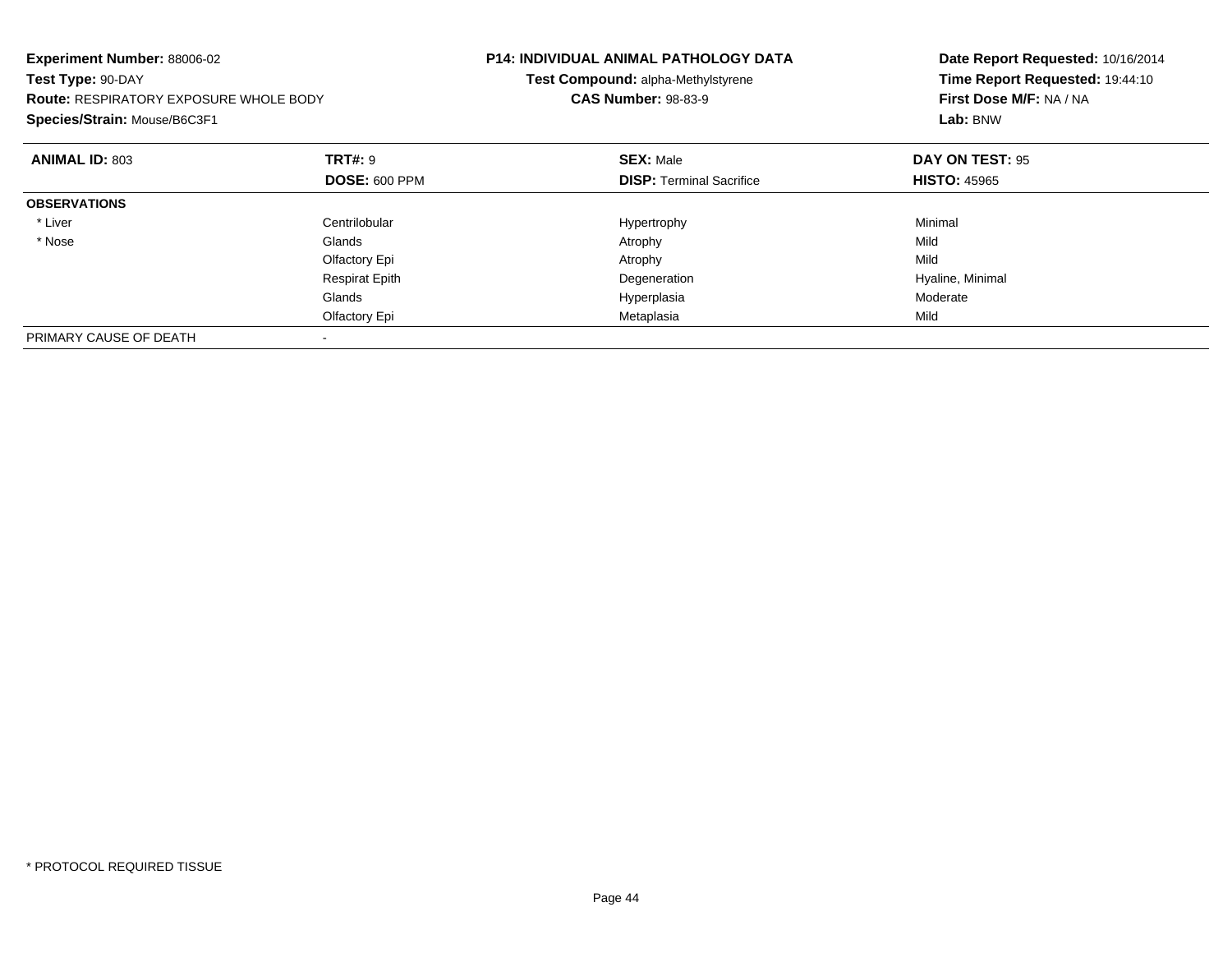| <b>Experiment Number: 88006-02</b><br>Test Type: 90-DAY<br><b>Route: RESPIRATORY EXPOSURE WHOLE BODY</b><br>Species/Strain: Mouse/B6C3F1 |                                        | <b>P14: INDIVIDUAL ANIMAL PATHOLOGY DATA</b><br>Test Compound: alpha-Methylstyrene<br><b>CAS Number: 98-83-9</b> | Date Report Requested: 10/16/2014<br>Time Report Requested: 19:44:10<br>First Dose M/F: NA / NA<br>Lab: BNW |
|------------------------------------------------------------------------------------------------------------------------------------------|----------------------------------------|------------------------------------------------------------------------------------------------------------------|-------------------------------------------------------------------------------------------------------------|
| <b>ANIMAL ID: 804</b>                                                                                                                    | <b>TRT#: 9</b><br><b>DOSE: 600 PPM</b> | <b>SEX: Male</b><br><b>DISP:</b> Terminal Sacrifice                                                              | DAY ON TEST: 95<br><b>HISTO: 45966</b>                                                                      |
|                                                                                                                                          |                                        | ORGAN AND ACCOUNTABLE SITE STATUS                                                                                |                                                                                                             |
| <b>NORMAL</b>                                                                                                                            |                                        |                                                                                                                  |                                                                                                             |
| * Liver                                                                                                                                  |                                        |                                                                                                                  |                                                                                                             |
| <b>OBSERVATIONS</b>                                                                                                                      |                                        |                                                                                                                  |                                                                                                             |
| * Nose                                                                                                                                   | Glands                                 | Atrophy                                                                                                          | Mild                                                                                                        |
|                                                                                                                                          | Olfactory Epi                          | Atrophy                                                                                                          | Mild                                                                                                        |
|                                                                                                                                          | Glands                                 | Hyperplasia                                                                                                      | Moderate                                                                                                    |
|                                                                                                                                          | Olfactory Epi                          | Metaplasia                                                                                                       | Mild                                                                                                        |
| PRIMARY CAUSE OF DEATH                                                                                                                   |                                        |                                                                                                                  |                                                                                                             |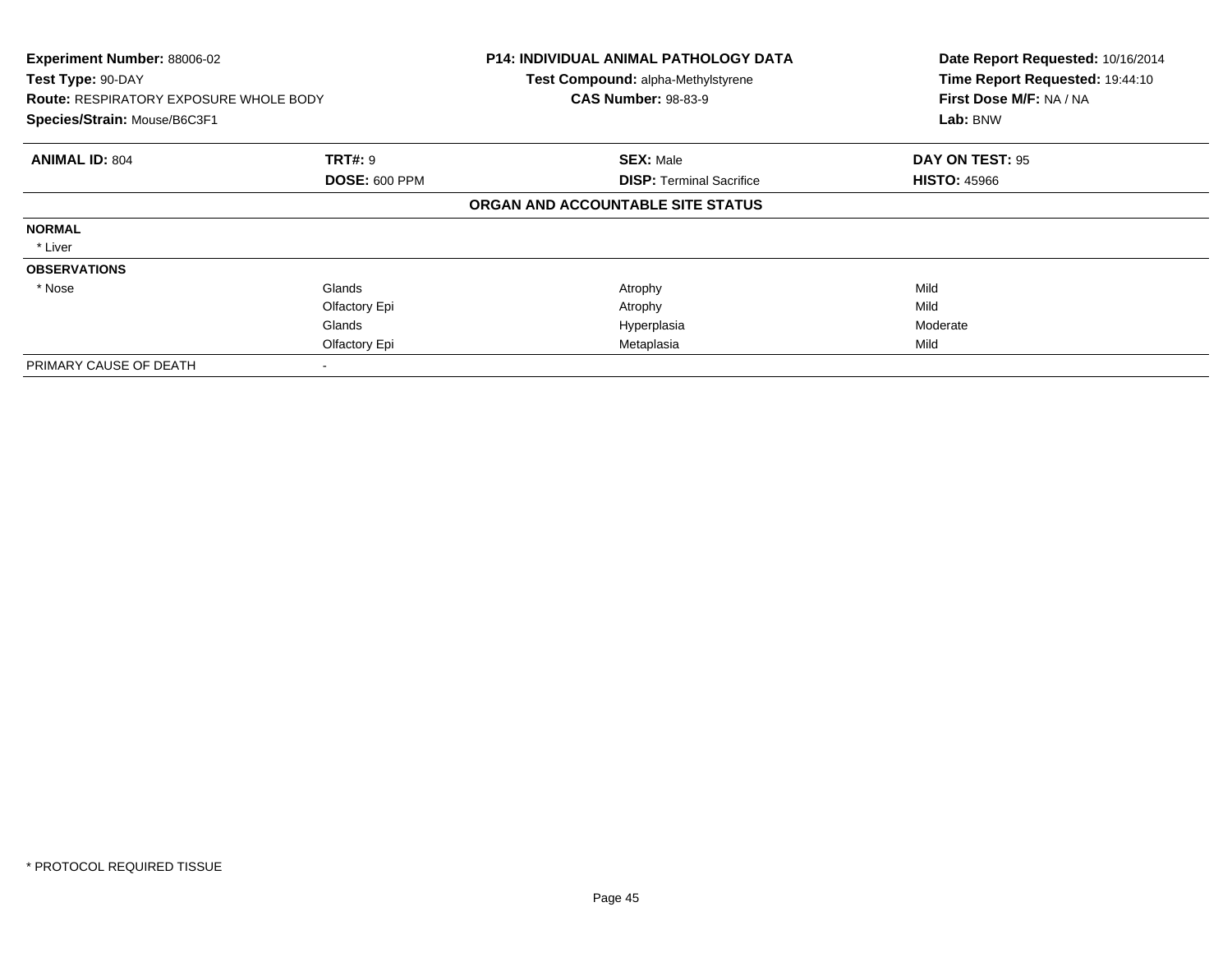| Experiment Number: 88006-02<br>Test Type: 90-DAY<br><b>Route: RESPIRATORY EXPOSURE WHOLE BODY</b><br>Species/Strain: Mouse/B6C3F1 |                      | <b>P14: INDIVIDUAL ANIMAL PATHOLOGY DATA</b><br>Test Compound: alpha-Methylstyrene<br><b>CAS Number: 98-83-9</b> | Date Report Requested: 10/16/2014<br>Time Report Requested: 19:44:10<br>First Dose M/F: NA / NA<br>Lab: BNW |
|-----------------------------------------------------------------------------------------------------------------------------------|----------------------|------------------------------------------------------------------------------------------------------------------|-------------------------------------------------------------------------------------------------------------|
| <b>ANIMAL ID: 805</b>                                                                                                             | <b>TRT#: 9</b>       | <b>SEX: Male</b>                                                                                                 | DAY ON TEST: 95                                                                                             |
|                                                                                                                                   | <b>DOSE: 600 PPM</b> | <b>DISP: Terminal Sacrifice</b>                                                                                  | <b>HISTO: 45967</b>                                                                                         |
|                                                                                                                                   |                      | ORGAN AND ACCOUNTABLE SITE STATUS                                                                                |                                                                                                             |
| <b>NORMAL</b>                                                                                                                     |                      |                                                                                                                  |                                                                                                             |
| * Liver                                                                                                                           |                      |                                                                                                                  |                                                                                                             |
| <b>OBSERVATIONS</b>                                                                                                               |                      |                                                                                                                  |                                                                                                             |
| * Nose                                                                                                                            | Glands               | Atrophy                                                                                                          | Mild                                                                                                        |
|                                                                                                                                   | Olfactory Epi        | Atrophy                                                                                                          | Mild                                                                                                        |
|                                                                                                                                   | Glands               | Hyperplasia                                                                                                      | Moderate                                                                                                    |
|                                                                                                                                   | Olfactory Epi        | Metaplasia                                                                                                       | Mild                                                                                                        |
| PRIMARY CAUSE OF DEATH                                                                                                            |                      |                                                                                                                  |                                                                                                             |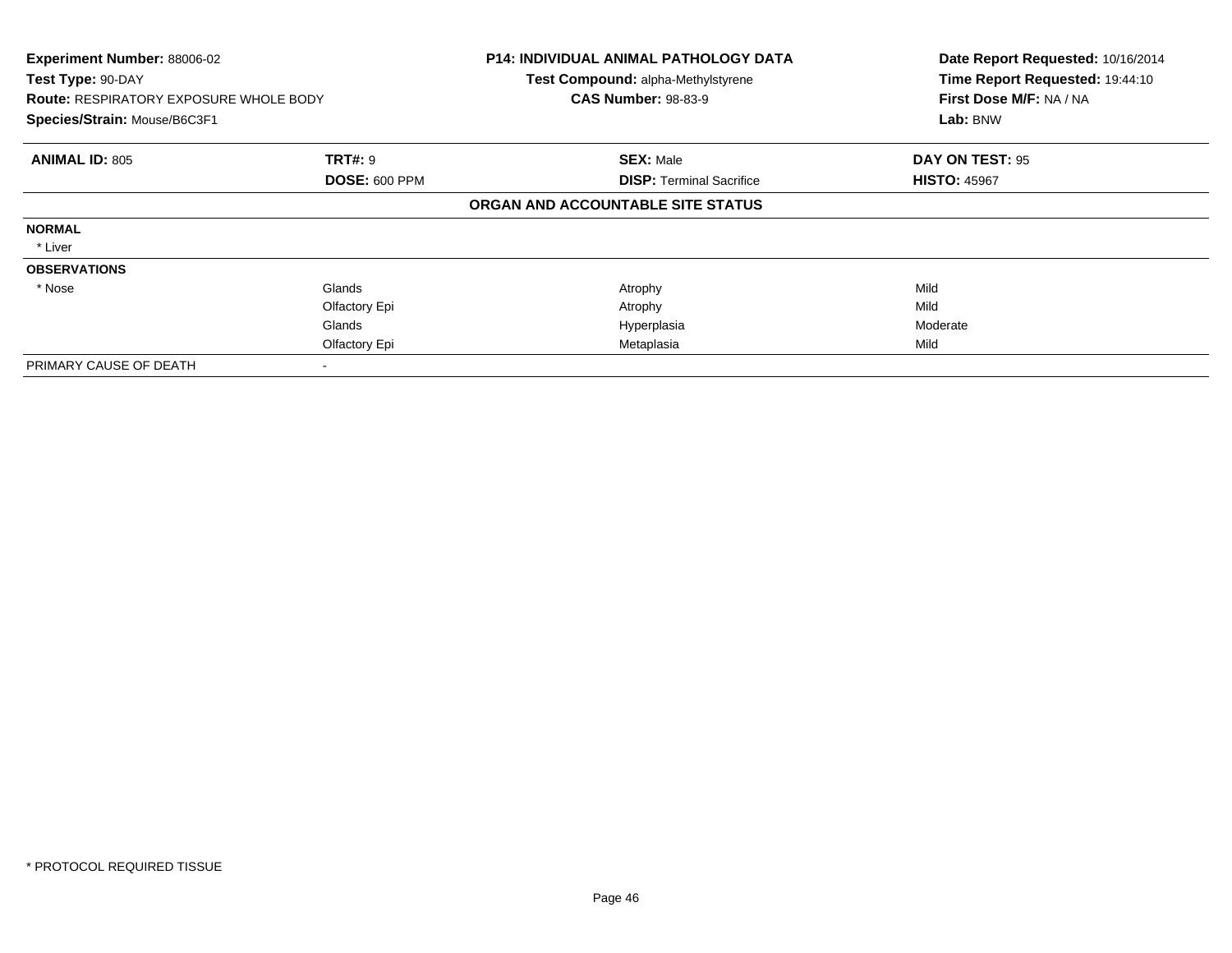| Experiment Number: 88006-02<br>Test Type: 90-DAY<br><b>Route: RESPIRATORY EXPOSURE WHOLE BODY</b><br>Species/Strain: Mouse/B6C3F1 |                                        | <b>P14: INDIVIDUAL ANIMAL PATHOLOGY DATA</b><br>Test Compound: alpha-Methylstyrene<br><b>CAS Number: 98-83-9</b> | Date Report Requested: 10/16/2014<br>Time Report Requested: 19:44:10<br>First Dose M/F: NA / NA<br>Lab: BNW |
|-----------------------------------------------------------------------------------------------------------------------------------|----------------------------------------|------------------------------------------------------------------------------------------------------------------|-------------------------------------------------------------------------------------------------------------|
| <b>ANIMAL ID: 806</b>                                                                                                             | <b>TRT#: 9</b><br><b>DOSE: 600 PPM</b> | <b>SEX: Male</b><br><b>DISP: Terminal Sacrifice</b>                                                              | DAY ON TEST: 95<br><b>HISTO: 45968</b>                                                                      |
|                                                                                                                                   |                                        | ORGAN AND ACCOUNTABLE SITE STATUS                                                                                |                                                                                                             |
| <b>NORMAL</b>                                                                                                                     |                                        |                                                                                                                  |                                                                                                             |
| * Liver                                                                                                                           |                                        |                                                                                                                  |                                                                                                             |
| <b>OBSERVATIONS</b>                                                                                                               |                                        |                                                                                                                  |                                                                                                             |
| * Nose                                                                                                                            | Glands                                 | Atrophy                                                                                                          | Mild                                                                                                        |
|                                                                                                                                   | Olfactory Epi                          | Atrophy                                                                                                          | Mild                                                                                                        |
|                                                                                                                                   | Glands                                 | Hyperplasia                                                                                                      | Moderate                                                                                                    |
|                                                                                                                                   | Olfactory Epi                          | Metaplasia                                                                                                       | Mild                                                                                                        |
| PRIMARY CAUSE OF DEATH                                                                                                            |                                        |                                                                                                                  |                                                                                                             |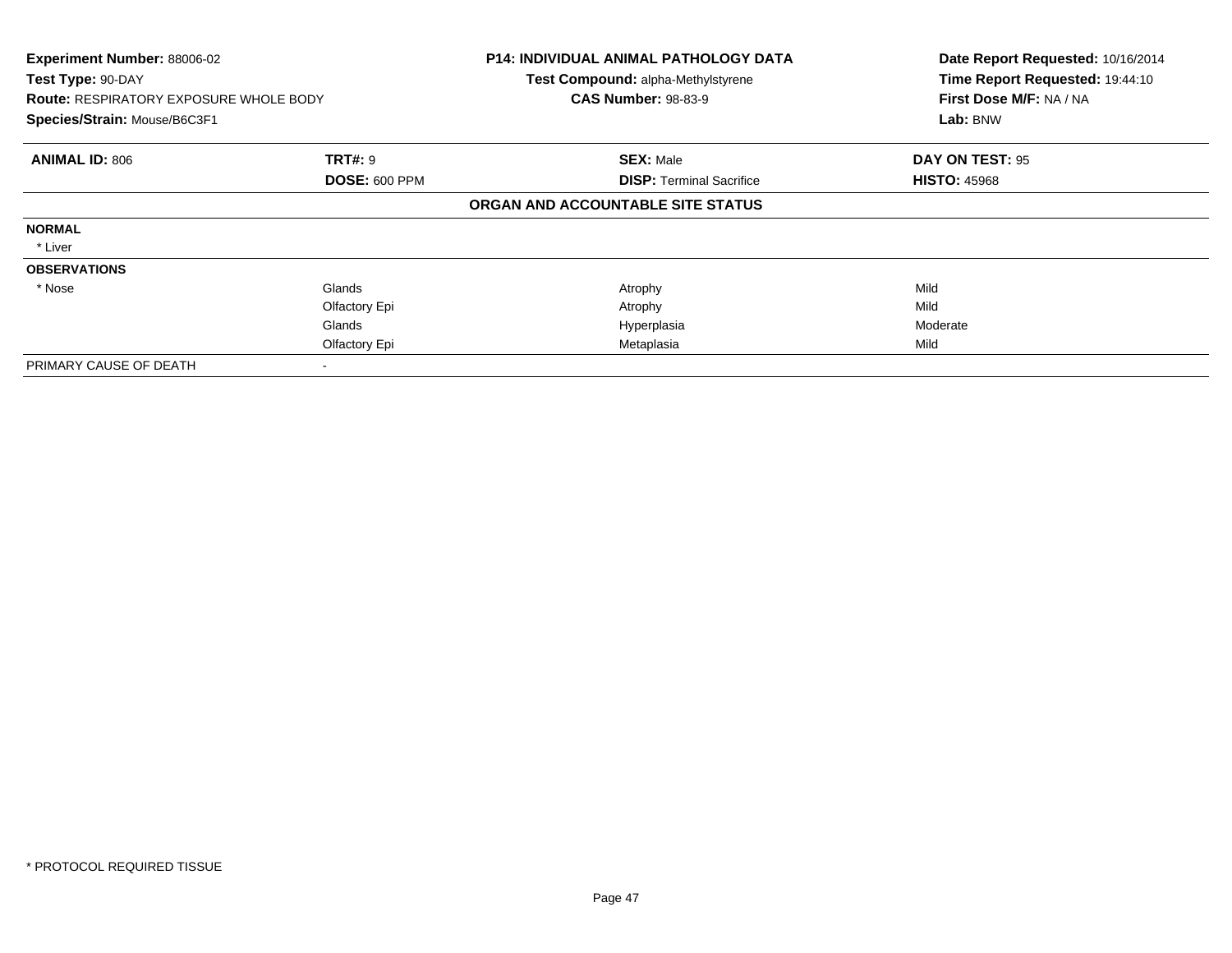| Experiment Number: 88006-02<br>Test Type: 90-DAY<br><b>Route: RESPIRATORY EXPOSURE WHOLE BODY</b><br>Species/Strain: Mouse/B6C3F1 |                      | P14: INDIVIDUAL ANIMAL PATHOLOGY DATA<br>Test Compound: alpha-Methylstyrene<br><b>CAS Number: 98-83-9</b> | Date Report Requested: 10/16/2014<br>Time Report Requested: 19:44:10<br>First Dose M/F: NA / NA<br>Lab: BNW |
|-----------------------------------------------------------------------------------------------------------------------------------|----------------------|-----------------------------------------------------------------------------------------------------------|-------------------------------------------------------------------------------------------------------------|
| <b>ANIMAL ID: 807</b>                                                                                                             | TRT#: 9              | <b>SEX: Male</b>                                                                                          | DAY ON TEST: 95                                                                                             |
|                                                                                                                                   | <b>DOSE: 600 PPM</b> | <b>DISP:</b> Terminal Sacrifice                                                                           | <b>HISTO: 45969</b>                                                                                         |
| <b>OBSERVATIONS</b>                                                                                                               |                      |                                                                                                           |                                                                                                             |
| * Liver                                                                                                                           | Centrilobular        | Hypertrophy                                                                                               | Minimal                                                                                                     |
| * Nose                                                                                                                            | Glands               | Atrophy                                                                                                   | Mild                                                                                                        |
|                                                                                                                                   | Olfactory Epi        | Atrophy                                                                                                   | Mild                                                                                                        |
|                                                                                                                                   | Glands               | Hyperplasia                                                                                               | Moderate                                                                                                    |
|                                                                                                                                   | Olfactory Epi        | Metaplasia                                                                                                | Mild                                                                                                        |
| PRIMARY CAUSE OF DEATH                                                                                                            |                      |                                                                                                           |                                                                                                             |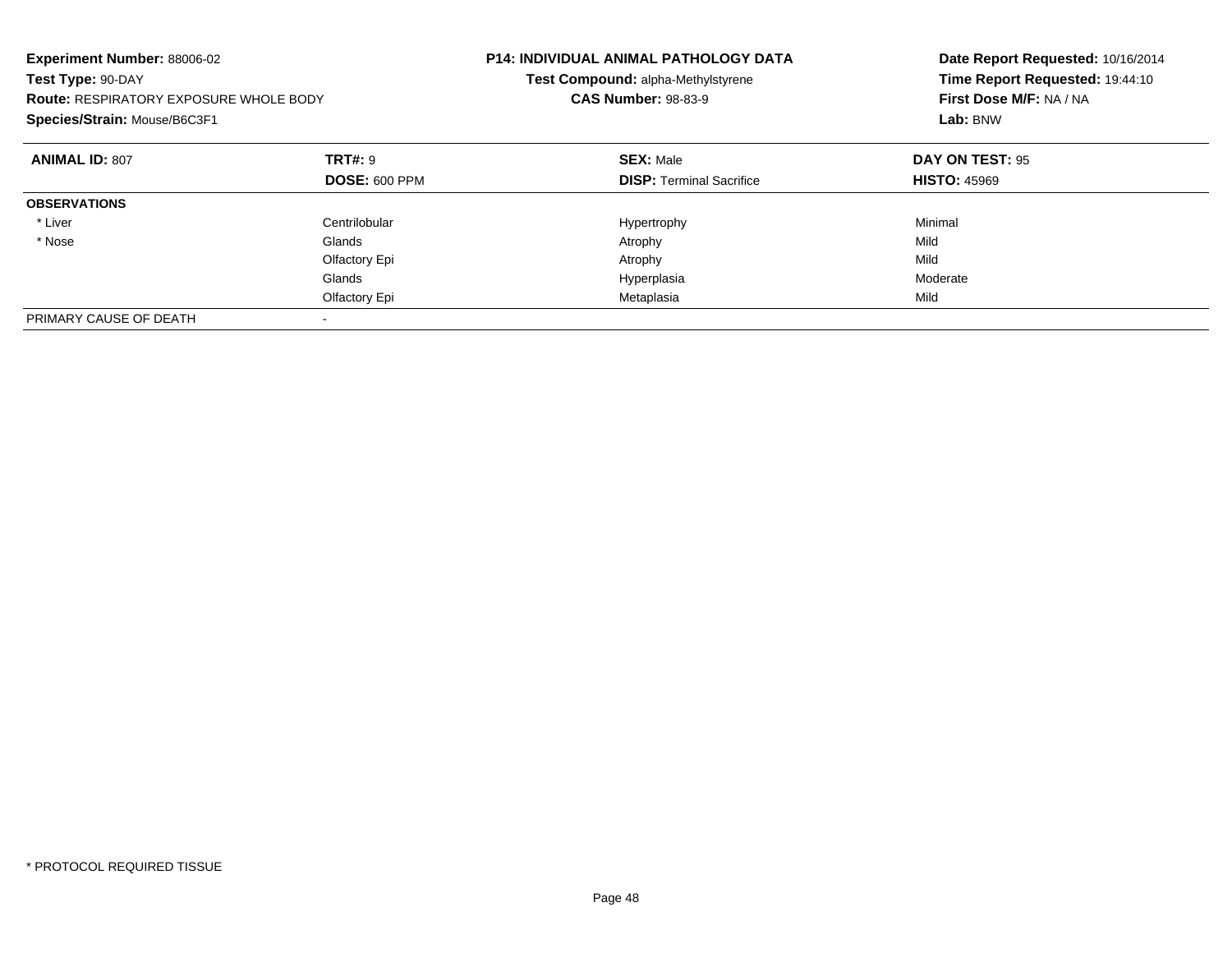| Experiment Number: 88006-02<br>Test Type: 90-DAY<br><b>Route: RESPIRATORY EXPOSURE WHOLE BODY</b><br>Species/Strain: Mouse/B6C3F1 |                      | P14: INDIVIDUAL ANIMAL PATHOLOGY DATA<br>Test Compound: alpha-Methylstyrene<br><b>CAS Number: 98-83-9</b> | Date Report Requested: 10/16/2014<br>Time Report Requested: 19:44:10<br>First Dose M/F: NA / NA<br>Lab: BNW |
|-----------------------------------------------------------------------------------------------------------------------------------|----------------------|-----------------------------------------------------------------------------------------------------------|-------------------------------------------------------------------------------------------------------------|
| <b>ANIMAL ID: 808</b>                                                                                                             | TRT#: 9              | <b>SEX: Male</b>                                                                                          | DAY ON TEST: 95                                                                                             |
|                                                                                                                                   | <b>DOSE: 600 PPM</b> | <b>DISP:</b> Terminal Sacrifice                                                                           | <b>HISTO: 45970</b>                                                                                         |
| <b>OBSERVATIONS</b>                                                                                                               |                      |                                                                                                           |                                                                                                             |
| * Liver                                                                                                                           | Centrilobular        | Hypertrophy                                                                                               | Minimal                                                                                                     |
| * Nose                                                                                                                            | Glands               | Atrophy                                                                                                   | Moderate                                                                                                    |
|                                                                                                                                   | Olfactory Epi        | Atrophy                                                                                                   | Mild                                                                                                        |
|                                                                                                                                   | Glands               | Hyperplasia                                                                                               | Moderate                                                                                                    |
|                                                                                                                                   | Olfactory Epi        | Metaplasia                                                                                                | Mild                                                                                                        |
| PRIMARY CAUSE OF DEATH                                                                                                            |                      |                                                                                                           |                                                                                                             |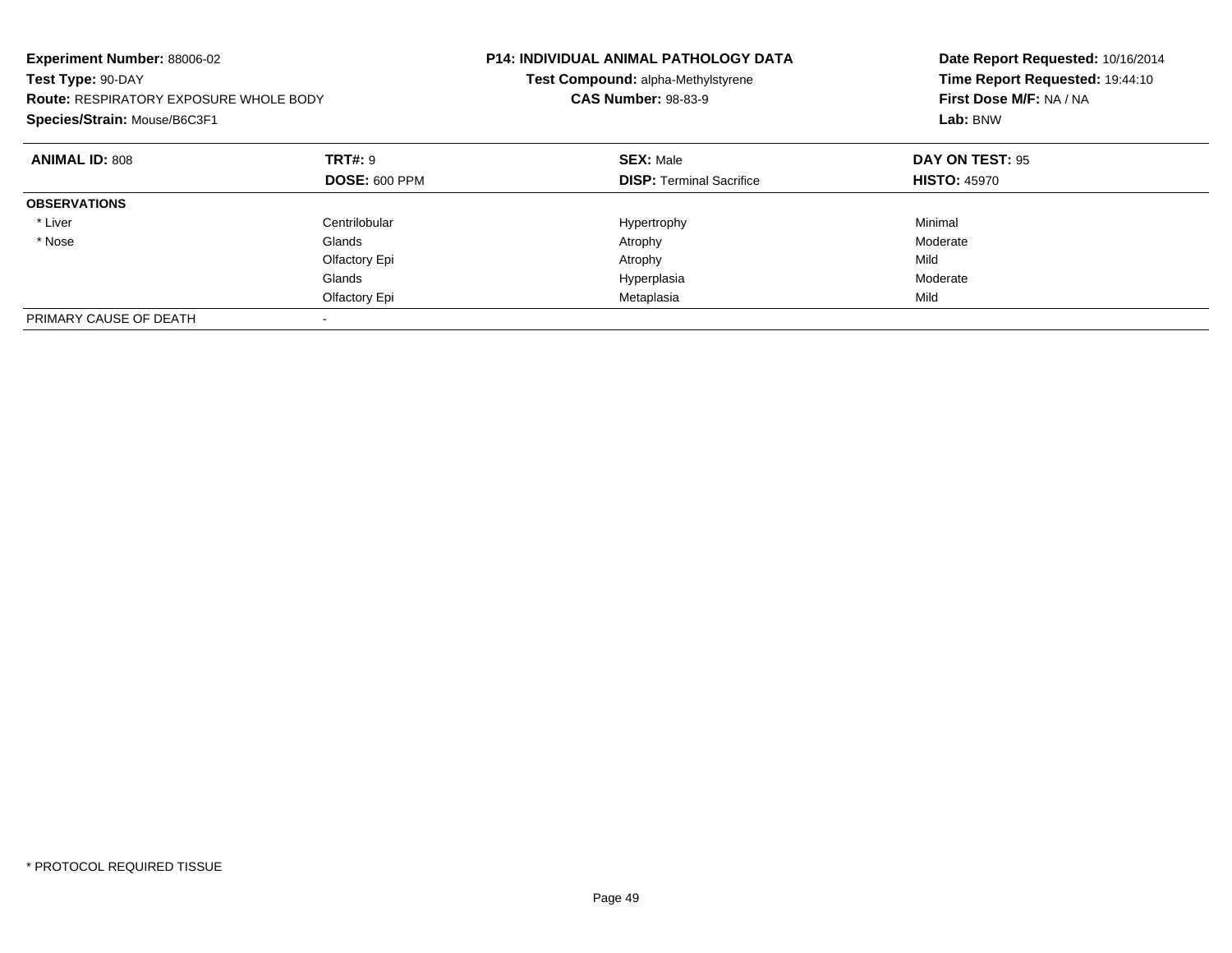| Experiment Number: 88006-02<br>Test Type: 90-DAY<br><b>Route: RESPIRATORY EXPOSURE WHOLE BODY</b><br>Species/Strain: Mouse/B6C3F1 |                      | <b>P14: INDIVIDUAL ANIMAL PATHOLOGY DATA</b><br>Test Compound: alpha-Methylstyrene<br><b>CAS Number: 98-83-9</b> | Date Report Requested: 10/16/2014<br>Time Report Requested: 19:44:10<br>First Dose M/F: NA / NA<br>Lab: BNW |  |
|-----------------------------------------------------------------------------------------------------------------------------------|----------------------|------------------------------------------------------------------------------------------------------------------|-------------------------------------------------------------------------------------------------------------|--|
| <b>TRT#: 9</b><br><b>ANIMAL ID: 809</b>                                                                                           |                      | <b>SEX: Male</b>                                                                                                 | DAY ON TEST: 95                                                                                             |  |
|                                                                                                                                   | <b>DOSE: 600 PPM</b> | <b>DISP: Terminal Sacrifice</b><br>ORGAN AND ACCOUNTABLE SITE STATUS                                             | <b>HISTO: 45971</b>                                                                                         |  |
| <b>NORMAL</b>                                                                                                                     |                      |                                                                                                                  |                                                                                                             |  |
| * Liver                                                                                                                           |                      |                                                                                                                  |                                                                                                             |  |
| <b>OBSERVATIONS</b>                                                                                                               |                      |                                                                                                                  |                                                                                                             |  |
| * Nose                                                                                                                            | Glands               | Atrophy                                                                                                          | Mild                                                                                                        |  |
|                                                                                                                                   | Olfactory Epi        | Atrophy                                                                                                          | Mild                                                                                                        |  |
|                                                                                                                                   | Glands               | Hyperplasia                                                                                                      | Moderate                                                                                                    |  |
|                                                                                                                                   | Olfactory Epi        | Metaplasia                                                                                                       | Mild                                                                                                        |  |
| PRIMARY CAUSE OF DEATH                                                                                                            |                      |                                                                                                                  |                                                                                                             |  |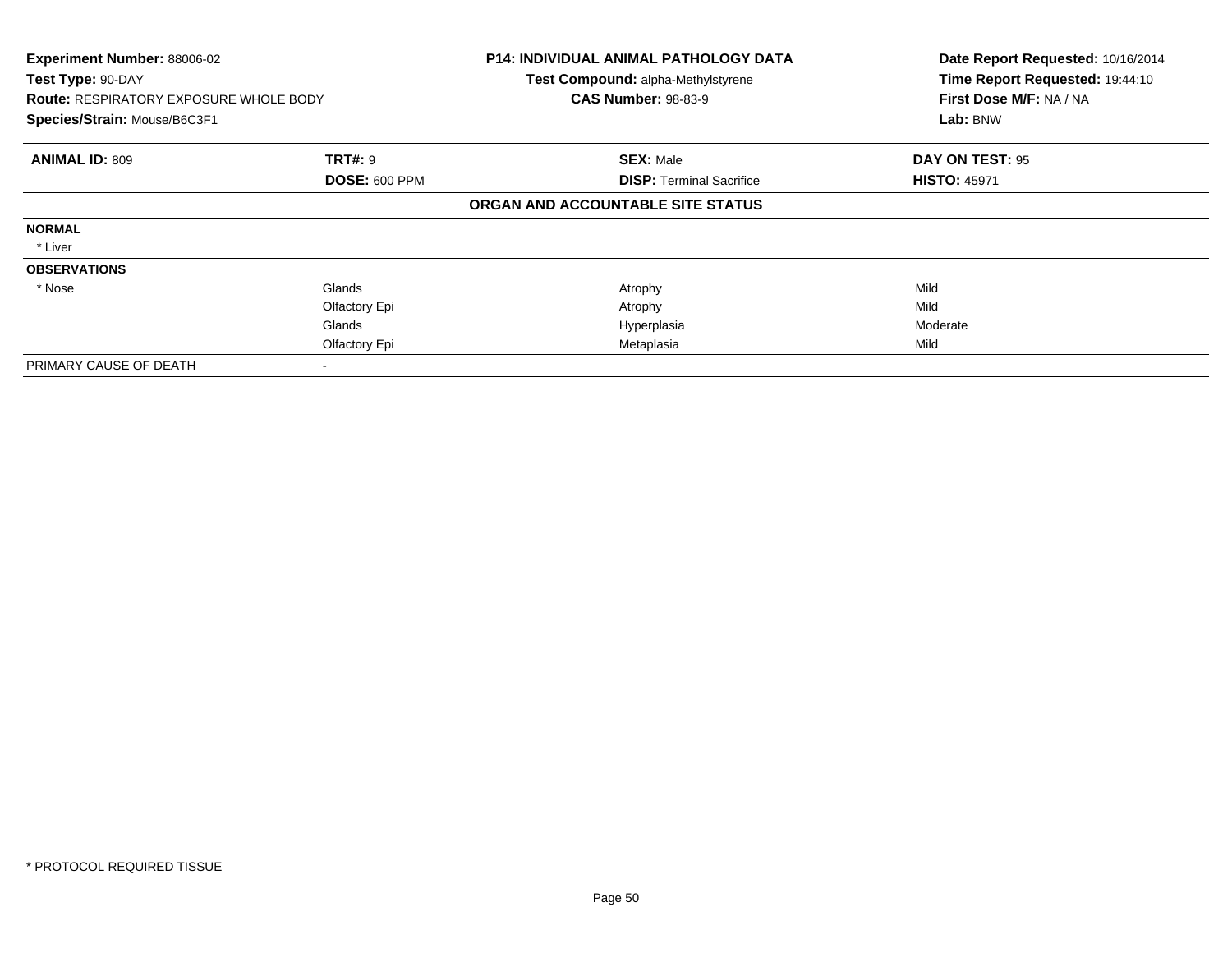| Experiment Number: 88006-02<br>Test Type: 90-DAY<br><b>Route: RESPIRATORY EXPOSURE WHOLE BODY</b><br>Species/Strain: Mouse/B6C3F1 |                      | <b>P14: INDIVIDUAL ANIMAL PATHOLOGY DATA</b><br>Test Compound: alpha-Methylstyrene<br><b>CAS Number: 98-83-9</b> | Date Report Requested: 10/16/2014<br>Time Report Requested: 19:44:10<br>First Dose M/F: NA / NA<br>Lab: BNW |  |
|-----------------------------------------------------------------------------------------------------------------------------------|----------------------|------------------------------------------------------------------------------------------------------------------|-------------------------------------------------------------------------------------------------------------|--|
| <b>ANIMAL ID: 810</b>                                                                                                             | <b>TRT#: 9</b>       | <b>SEX: Male</b>                                                                                                 | DAY ON TEST: 95                                                                                             |  |
|                                                                                                                                   | <b>DOSE: 600 PPM</b> | <b>DISP: Terminal Sacrifice</b>                                                                                  | <b>HISTO: 45972</b>                                                                                         |  |
|                                                                                                                                   |                      | ORGAN AND ACCOUNTABLE SITE STATUS                                                                                |                                                                                                             |  |
| <b>NORMAL</b>                                                                                                                     |                      |                                                                                                                  |                                                                                                             |  |
| * Liver                                                                                                                           |                      |                                                                                                                  |                                                                                                             |  |
| <b>OBSERVATIONS</b>                                                                                                               |                      |                                                                                                                  |                                                                                                             |  |
| * Nose                                                                                                                            | Glands               | Atrophy                                                                                                          | Mild                                                                                                        |  |
|                                                                                                                                   | Olfactory Epi        | Atrophy                                                                                                          | Mild                                                                                                        |  |
|                                                                                                                                   | Glands               | Hyperplasia                                                                                                      | Moderate                                                                                                    |  |
|                                                                                                                                   | Olfactory Epi        | Metaplasia                                                                                                       | Mild                                                                                                        |  |
| PRIMARY CAUSE OF DEATH                                                                                                            |                      |                                                                                                                  |                                                                                                             |  |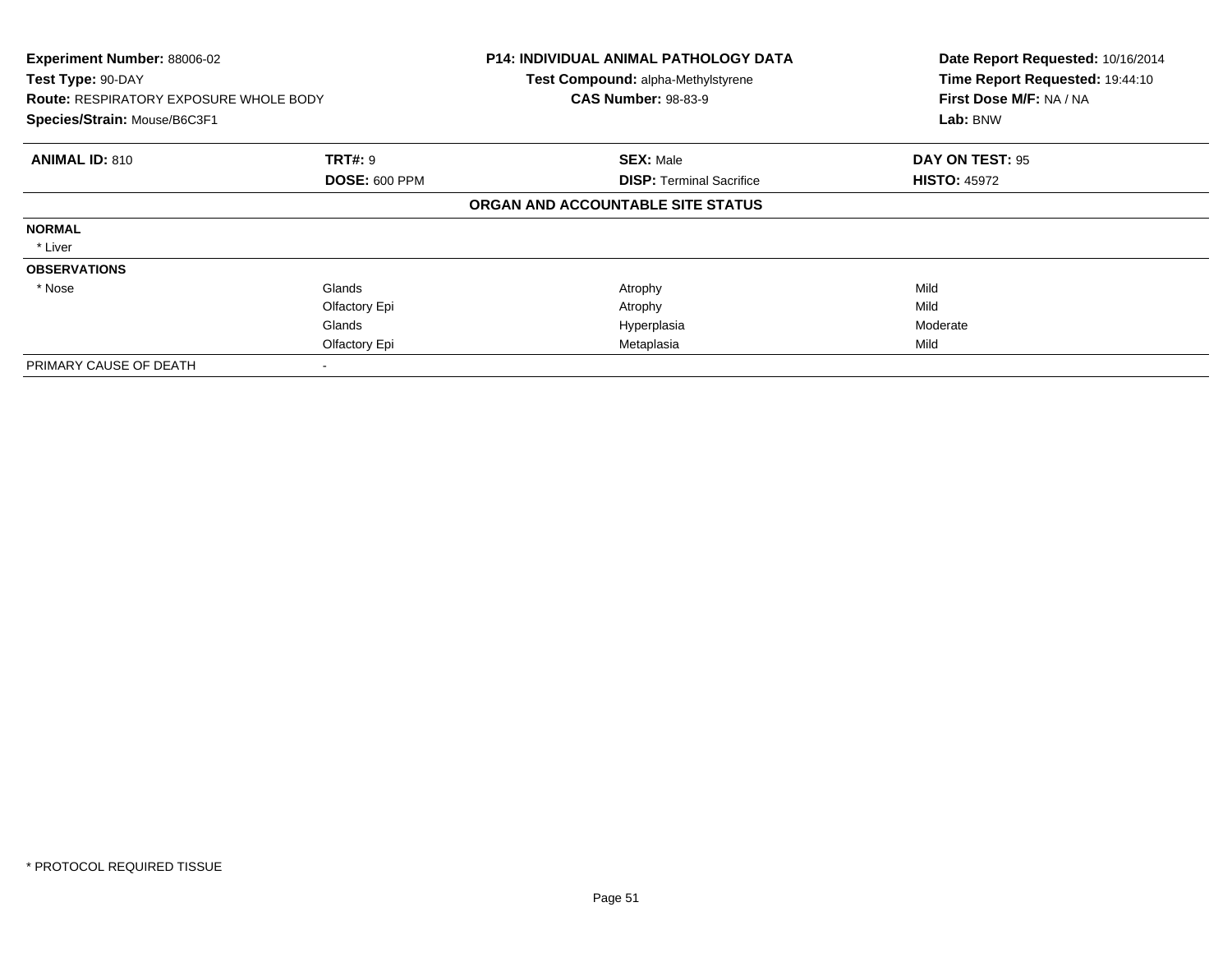| <b>Experiment Number: 88006-02</b><br>Test Type: 90-DAY |                           | <b>P14: INDIVIDUAL ANIMAL PATHOLOGY DATA</b> | Date Report Requested: 10/16/2014 |
|---------------------------------------------------------|---------------------------|----------------------------------------------|-----------------------------------|
|                                                         |                           | Test Compound: alpha-Methylstyrene           | Time Report Requested: 19:44:11   |
| <b>Route: RESPIRATORY EXPOSURE WHOLE BODY</b>           |                           | <b>CAS Number: 98-83-9</b>                   | First Dose M/F: NA / NA           |
| Species/Strain: Mouse/B6C3F1                            |                           |                                              | Lab: BNW                          |
| <b>ANIMAL ID: 1001</b>                                  | <b>TRT#: 11</b>           | <b>SEX: Male</b>                             | DAY ON TEST: 95                   |
|                                                         | <b>DOSE: 1000 PPM</b>     | <b>DISP: Terminal Sacrifice</b>              | <b>HISTO: 45943</b>               |
|                                                         |                           | ORGAN AND ACCOUNTABLE SITE STATUS            |                                   |
| <b>NORMAL</b>                                           |                           |                                              |                                   |
| * Adrenal Cortex                                        | * Adrenal Medulla         | * Bone                                       | * Bone Marrow                     |
| * Brain                                                 | * Epididymis              | * Esophagus                                  | * Eve                             |
| * Gallbladder                                           | * Harderian Gland         | * Heart                                      | * Intestine Large, Cecum          |
| * Intestine Large, Colon                                | * Intestine Large, Rectum | * Intestine Small, Duodenum                  | * Intestine Small, Ileum          |
| * Intestine Small, Jejunum                              | * Islets, Pancreatic      | * Kidney                                     | * Larynx                          |
| * Lymph Node, Mandibular                                | * Lymph Node, Mesenteric  | * Pancreas                                   | * Pituitary Gland                 |
| * Preputial Gland                                       | * Prostate                | * Salivary Glands                            | * Seminal Vesicle                 |
| * Skin                                                  | * Spleen                  | * Stomach, Forestomach                       | * Stomach, Glandular              |
| * Testes                                                | * Thymus                  | * Thyroid Gland                              | * Trachea                         |
| * Urinary Bladder                                       |                           |                                              |                                   |
| <b>MISSING</b>                                          |                           |                                              |                                   |
| * Lymph Node, Mediastinal                               | * Mammary Gland           | * Parathyroid Gland                          |                                   |
| <b>INSUFFICIENT TISSUE</b>                              |                           |                                              |                                   |
| * Lymph Node, Bronchial                                 |                           |                                              |                                   |
| <b>OBSERVATIONS</b>                                     |                           |                                              |                                   |
| * Liver                                                 | Centrilobular             | Hypertrophy                                  | Mild                              |
| * Lung                                                  |                           | Hemorrhage                                   | Minimal                           |
| * Nose                                                  | Glands                    | Atrophy                                      | Mild                              |
|                                                         | Olfactory Epi             | Atrophy                                      | Mild                              |
|                                                         | Glands                    | Hyperplasia                                  | Moderate                          |
|                                                         | Olfactory Epi             | Metaplasia                                   | Mild                              |
| PRIMARY CAUSE OF DEATH                                  |                           |                                              |                                   |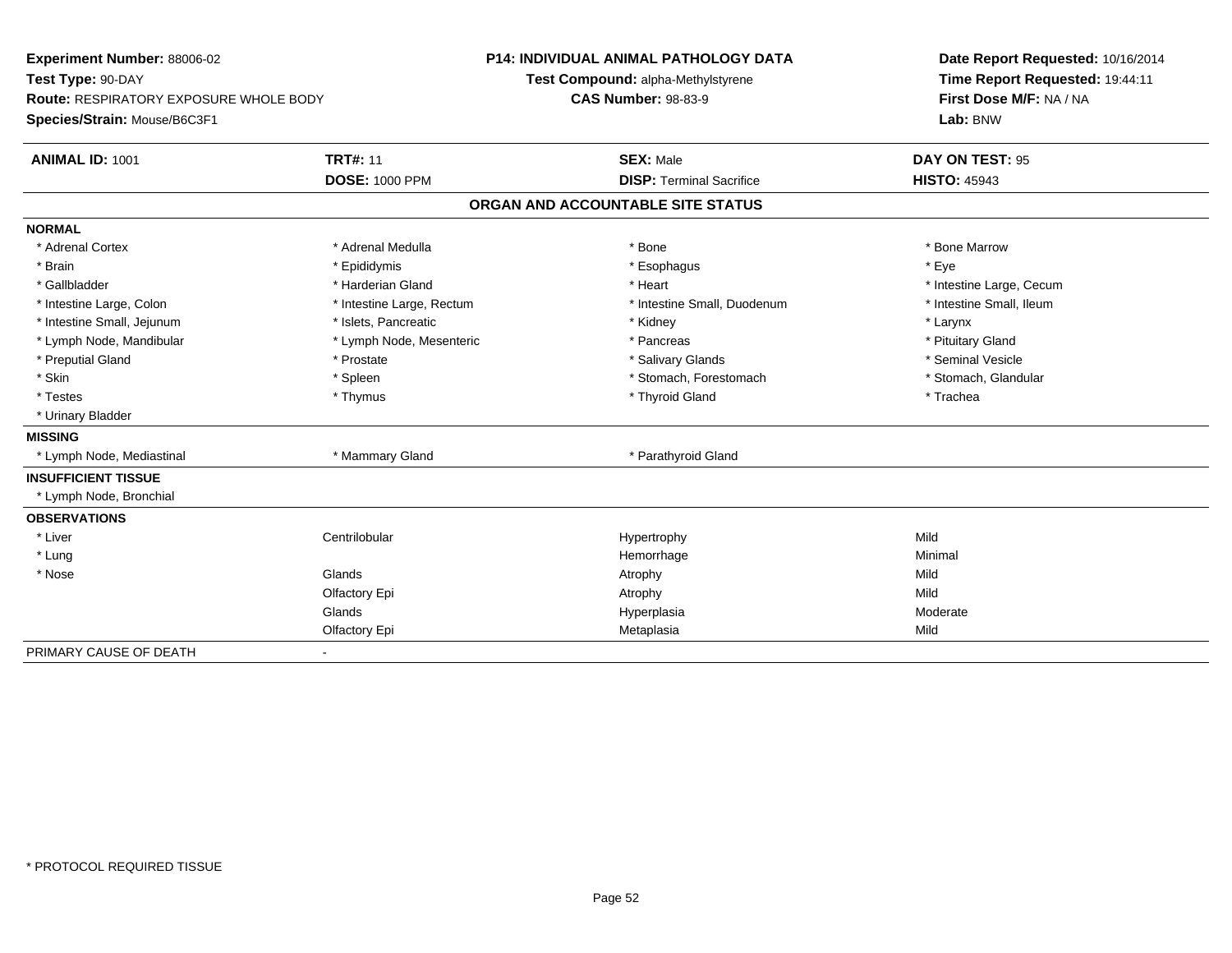| Experiment Number: 88006-02                   |                           | <b>P14: INDIVIDUAL ANIMAL PATHOLOGY DATA</b> |                                    | Date Report Requested: 10/16/2014 |                                 |  |
|-----------------------------------------------|---------------------------|----------------------------------------------|------------------------------------|-----------------------------------|---------------------------------|--|
| Test Type: 90-DAY                             |                           |                                              | Test Compound: alpha-Methylstyrene |                                   | Time Report Requested: 19:44:11 |  |
| <b>Route: RESPIRATORY EXPOSURE WHOLE BODY</b> |                           | <b>CAS Number: 98-83-9</b>                   |                                    |                                   | First Dose M/F: NA / NA         |  |
| Species/Strain: Mouse/B6C3F1                  |                           |                                              |                                    |                                   | Lab: BNW                        |  |
| <b>ANIMAL ID: 1002</b>                        | <b>TRT#: 11</b>           |                                              | <b>SEX: Male</b>                   |                                   | DAY ON TEST: 95                 |  |
|                                               | <b>DOSE: 1000 PPM</b>     |                                              | <b>DISP: Terminal Sacrifice</b>    |                                   | <b>HISTO: 45944</b>             |  |
|                                               |                           |                                              | ORGAN AND ACCOUNTABLE SITE STATUS  |                                   |                                 |  |
| <b>NORMAL</b>                                 |                           |                                              |                                    |                                   |                                 |  |
| * Adrenal Cortex                              | * Adrenal Medulla         |                                              | * Bone                             |                                   | * Bone Marrow                   |  |
| * Brain                                       | * Epididymis              |                                              | * Esophagus                        |                                   | * Eve                           |  |
| * Gallbladder                                 | * Harderian Gland         |                                              | * Heart                            |                                   | * Intestine Large, Cecum        |  |
| * Intestine Large, Colon                      | * Intestine Large, Rectum |                                              | * Intestine Small, Duodenum        |                                   | * Intestine Small, Ileum        |  |
| * Intestine Small, Jejunum                    | * Islets, Pancreatic      |                                              | * Kidney                           |                                   | * Larynx                        |  |
| * Lung                                        | * Lymph Node, Mandibular  |                                              | * Lymph Node, Mesenteric           |                                   | * Pancreas                      |  |
| * Parathyroid Gland                           | * Pituitary Gland         |                                              | * Preputial Gland                  |                                   | * Prostate                      |  |
| * Salivary Glands                             | * Seminal Vesicle         |                                              | * Skin                             |                                   | * Spleen                        |  |
| * Stomach, Forestomach                        | * Stomach, Glandular      |                                              | * Testes                           |                                   | * Thymus                        |  |
| * Thyroid Gland                               | * Trachea                 |                                              | * Urinary Bladder                  |                                   |                                 |  |
| <b>MISSING</b>                                |                           |                                              |                                    |                                   |                                 |  |
| * Lymph Node, Bronchial                       | * Lymph Node, Mediastinal |                                              | * Mammary Gland                    |                                   |                                 |  |
| <b>OBSERVATIONS</b>                           |                           |                                              |                                    |                                   |                                 |  |
| * Liver                                       | Centrilobular             |                                              | Hypertrophy                        |                                   | Minimal                         |  |
| * Nose                                        | Glands                    |                                              | Atrophy                            |                                   | Mild                            |  |
|                                               | Olfactory Epi             |                                              | Atrophy                            |                                   | Mild                            |  |
|                                               | Glands                    |                                              | Hyperplasia                        |                                   | Moderate                        |  |
|                                               | Olfactory Epi             |                                              | Metaplasia                         |                                   | Mild                            |  |
| PRIMARY CAUSE OF DEATH                        |                           |                                              |                                    |                                   |                                 |  |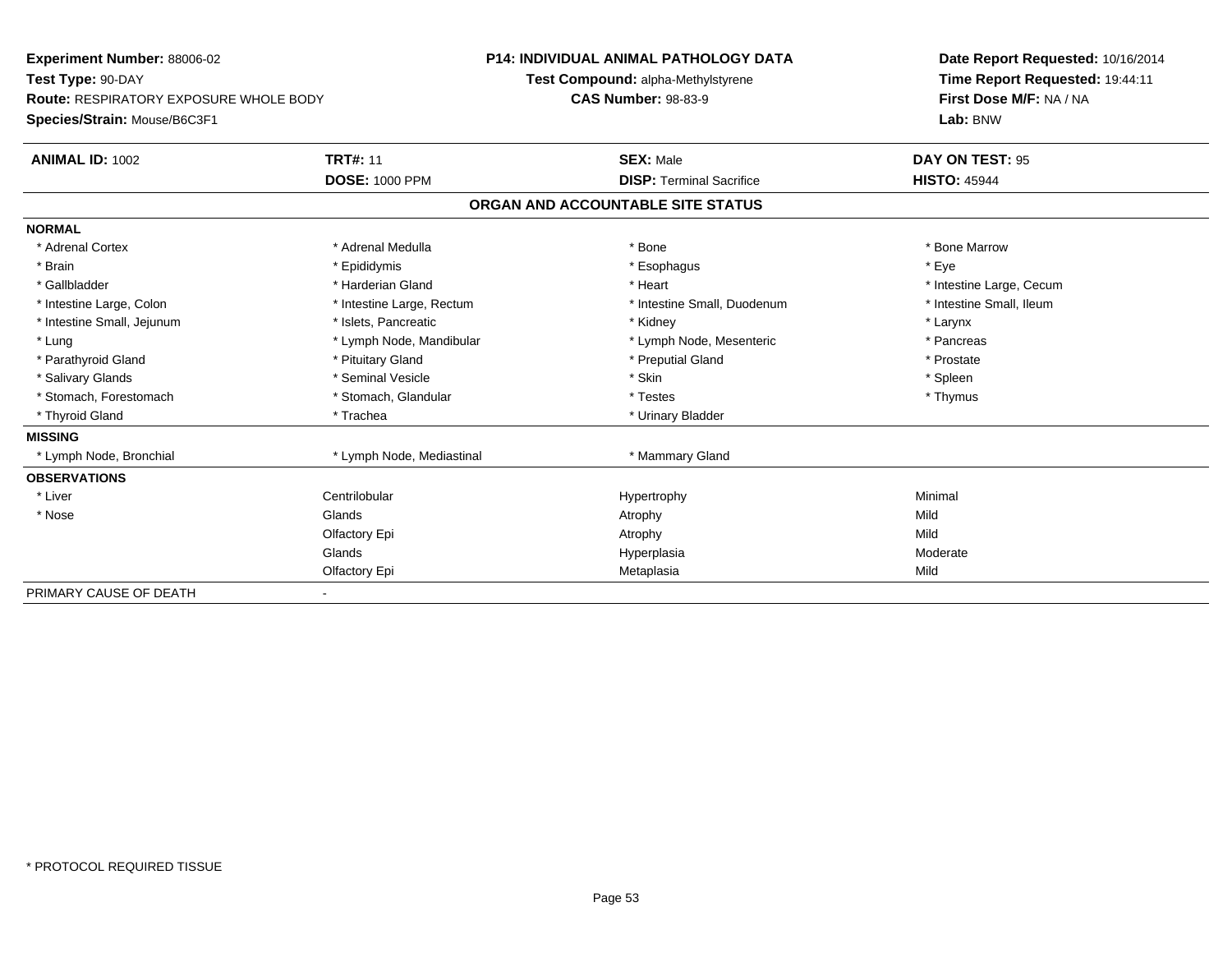| <b>Experiment Number: 88006-02</b>            | <b>P14: INDIVIDUAL ANIMAL PATHOLOGY DATA</b> |                                    |                                   |  | Date Report Requested: 10/16/2014<br>Time Report Requested: 19:44:11 |  |  |
|-----------------------------------------------|----------------------------------------------|------------------------------------|-----------------------------------|--|----------------------------------------------------------------------|--|--|
| Test Type: 90-DAY                             |                                              | Test Compound: alpha-Methylstyrene |                                   |  |                                                                      |  |  |
| <b>Route: RESPIRATORY EXPOSURE WHOLE BODY</b> |                                              | <b>CAS Number: 98-83-9</b>         |                                   |  | First Dose M/F: NA / NA                                              |  |  |
| Species/Strain: Mouse/B6C3F1                  |                                              |                                    |                                   |  | Lab: BNW                                                             |  |  |
| <b>ANIMAL ID: 1003</b>                        | <b>TRT#: 11</b>                              |                                    | <b>SEX: Male</b>                  |  | DAY ON TEST: 95                                                      |  |  |
|                                               | <b>DOSE: 1000 PPM</b>                        |                                    | <b>DISP: Terminal Sacrifice</b>   |  | <b>HISTO: 45945</b>                                                  |  |  |
|                                               |                                              |                                    | ORGAN AND ACCOUNTABLE SITE STATUS |  |                                                                      |  |  |
| <b>NORMAL</b>                                 |                                              |                                    |                                   |  |                                                                      |  |  |
| * Adrenal Cortex                              | * Adrenal Medulla                            |                                    | * Bone                            |  | * Bone Marrow                                                        |  |  |
| * Brain                                       | * Epididymis                                 |                                    | * Esophagus                       |  | * Eve                                                                |  |  |
| * Gallbladder                                 | * Harderian Gland                            |                                    | * Heart                           |  | * Intestine Large, Cecum                                             |  |  |
| * Intestine Large, Colon                      | * Intestine Large, Rectum                    |                                    | * Intestine Small, Duodenum       |  | * Intestine Small, Ileum                                             |  |  |
| * Intestine Small, Jejunum                    | * Islets, Pancreatic                         |                                    | * Kidney                          |  | * Larynx                                                             |  |  |
| * Lung                                        | * Lymph Node, Bronchial                      |                                    | * Lymph Node, Mediastinal         |  | * Lymph Node, Mesenteric                                             |  |  |
| * Pancreas                                    | * Parathyroid Gland                          |                                    | * Pituitary Gland                 |  | * Preputial Gland                                                    |  |  |
| * Prostate                                    | * Salivary Glands                            |                                    | * Seminal Vesicle                 |  | * Skin                                                               |  |  |
| * Spleen                                      | * Stomach, Forestomach                       |                                    | * Stomach, Glandular              |  | * Testes                                                             |  |  |
| * Thymus                                      | * Thyroid Gland                              |                                    | * Trachea                         |  | * Urinary Bladder                                                    |  |  |
| <b>MISSING</b>                                |                                              |                                    |                                   |  |                                                                      |  |  |
| * Lymph Node, Mandibular                      | * Mammary Gland                              |                                    |                                   |  |                                                                      |  |  |
| <b>OBSERVATIONS</b>                           |                                              |                                    |                                   |  |                                                                      |  |  |
| * Liver                                       | Centrilobular                                |                                    | Hypertrophy                       |  | Mild                                                                 |  |  |
| * Nose                                        | Glands                                       |                                    | Atrophy                           |  | Mild                                                                 |  |  |
|                                               | Olfactory Epi                                |                                    | Atrophy                           |  | Mild                                                                 |  |  |
|                                               | Glands                                       |                                    | Hyperplasia                       |  | Moderate                                                             |  |  |
|                                               | Olfactory Epi                                |                                    | Metaplasia                        |  | Mild                                                                 |  |  |
| PRIMARY CAUSE OF DEATH                        |                                              |                                    |                                   |  |                                                                      |  |  |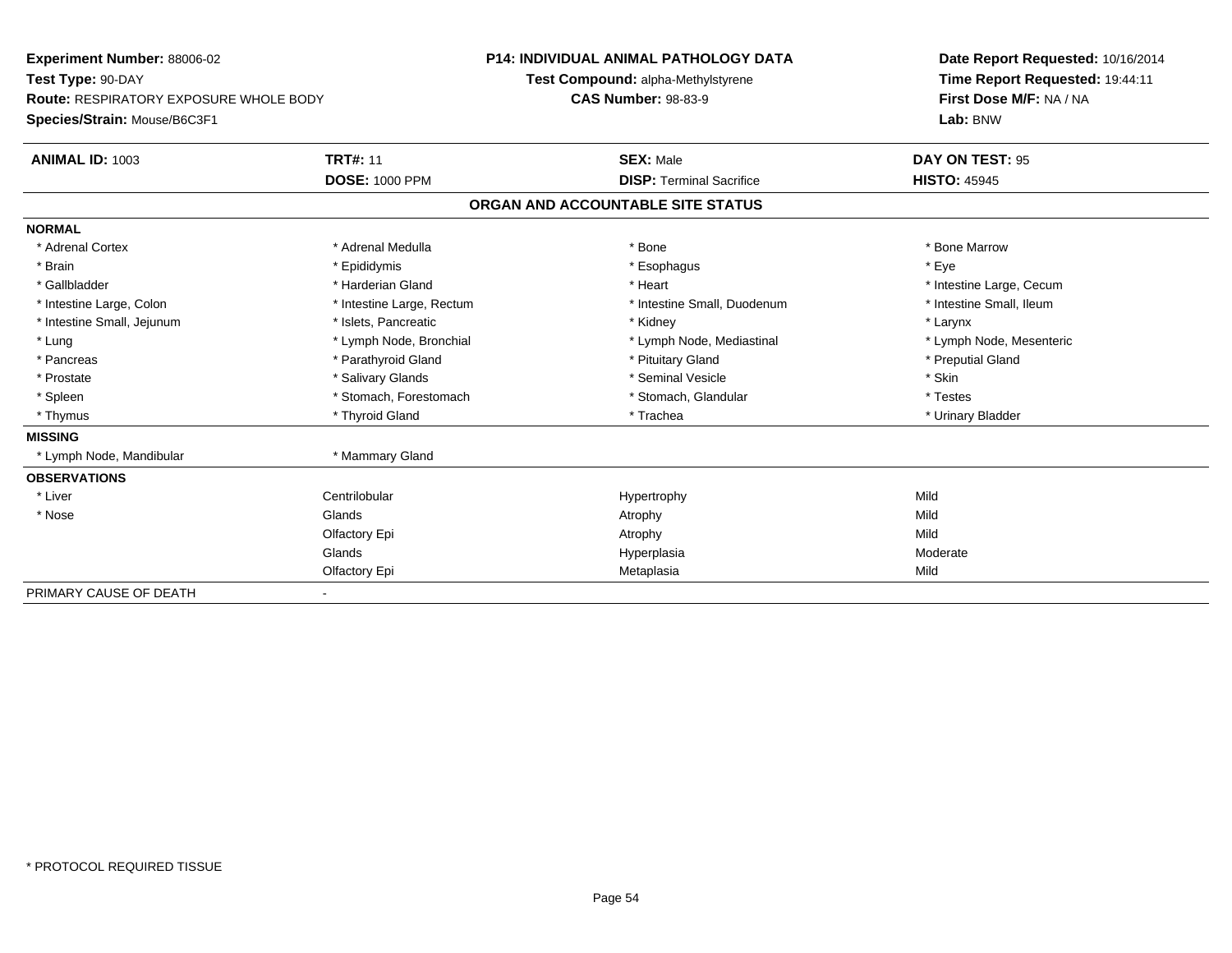| Experiment Number: 88006-02                   |                           | <b>P14: INDIVIDUAL ANIMAL PATHOLOGY DATA</b> |                                    | Date Report Requested: 10/16/2014 |                                 |  |
|-----------------------------------------------|---------------------------|----------------------------------------------|------------------------------------|-----------------------------------|---------------------------------|--|
| Test Type: 90-DAY                             |                           |                                              | Test Compound: alpha-Methylstyrene |                                   | Time Report Requested: 19:44:11 |  |
| <b>Route: RESPIRATORY EXPOSURE WHOLE BODY</b> |                           | <b>CAS Number: 98-83-9</b>                   |                                    |                                   | First Dose M/F: NA / NA         |  |
| Species/Strain: Mouse/B6C3F1                  |                           |                                              |                                    |                                   | Lab: BNW                        |  |
| <b>ANIMAL ID: 1004</b>                        | <b>TRT#: 11</b>           |                                              | <b>SEX: Male</b>                   |                                   | DAY ON TEST: 95                 |  |
|                                               | <b>DOSE: 1000 PPM</b>     |                                              | <b>DISP: Terminal Sacrifice</b>    |                                   | <b>HISTO: 45946</b>             |  |
|                                               |                           |                                              | ORGAN AND ACCOUNTABLE SITE STATUS  |                                   |                                 |  |
| <b>NORMAL</b>                                 |                           |                                              |                                    |                                   |                                 |  |
| * Adrenal Cortex                              | * Adrenal Medulla         |                                              | * Bone                             |                                   | * Bone Marrow                   |  |
| * Brain                                       | * Epididymis              |                                              | * Esophagus                        |                                   | * Eve                           |  |
| * Gallbladder                                 | * Harderian Gland         |                                              | * Heart                            |                                   | * Intestine Large, Cecum        |  |
| * Intestine Large, Colon                      | * Intestine Large, Rectum |                                              | * Intestine Small, Duodenum        |                                   | * Intestine Small, Ileum        |  |
| * Intestine Small, Jejunum                    | * Islets, Pancreatic      |                                              | * Kidney                           |                                   | * Larynx                        |  |
| * Lung                                        | * Lymph Node, Bronchial   |                                              | * Lymph Node, Mediastinal          |                                   | * Lymph Node, Mesenteric        |  |
| * Pancreas                                    | * Parathyroid Gland       |                                              | * Pituitary Gland                  |                                   | * Preputial Gland               |  |
| * Prostate                                    | * Salivary Glands         |                                              | * Seminal Vesicle                  |                                   | * Skin                          |  |
| * Spleen                                      | * Stomach, Forestomach    |                                              | * Stomach, Glandular               |                                   | * Testes                        |  |
| * Thymus                                      | * Thyroid Gland           |                                              | * Trachea                          |                                   | * Urinary Bladder               |  |
| <b>MISSING</b>                                |                           |                                              |                                    |                                   |                                 |  |
| * Lymph Node, Mandibular                      | * Mammary Gland           |                                              |                                    |                                   |                                 |  |
| <b>OBSERVATIONS</b>                           |                           |                                              |                                    |                                   |                                 |  |
| * Liver                                       | Centrilobular             |                                              | Hypertrophy                        |                                   | Mild                            |  |
| * Nose                                        | Glands                    |                                              | Atrophy                            |                                   | Mild                            |  |
|                                               | Olfactory Epi             |                                              | Atrophy                            |                                   | Mild                            |  |
|                                               | Glands                    |                                              | Hyperplasia                        |                                   | Moderate                        |  |
|                                               | Olfactory Epi             |                                              | Metaplasia                         |                                   | Mild                            |  |
| PRIMARY CAUSE OF DEATH                        |                           |                                              |                                    |                                   |                                 |  |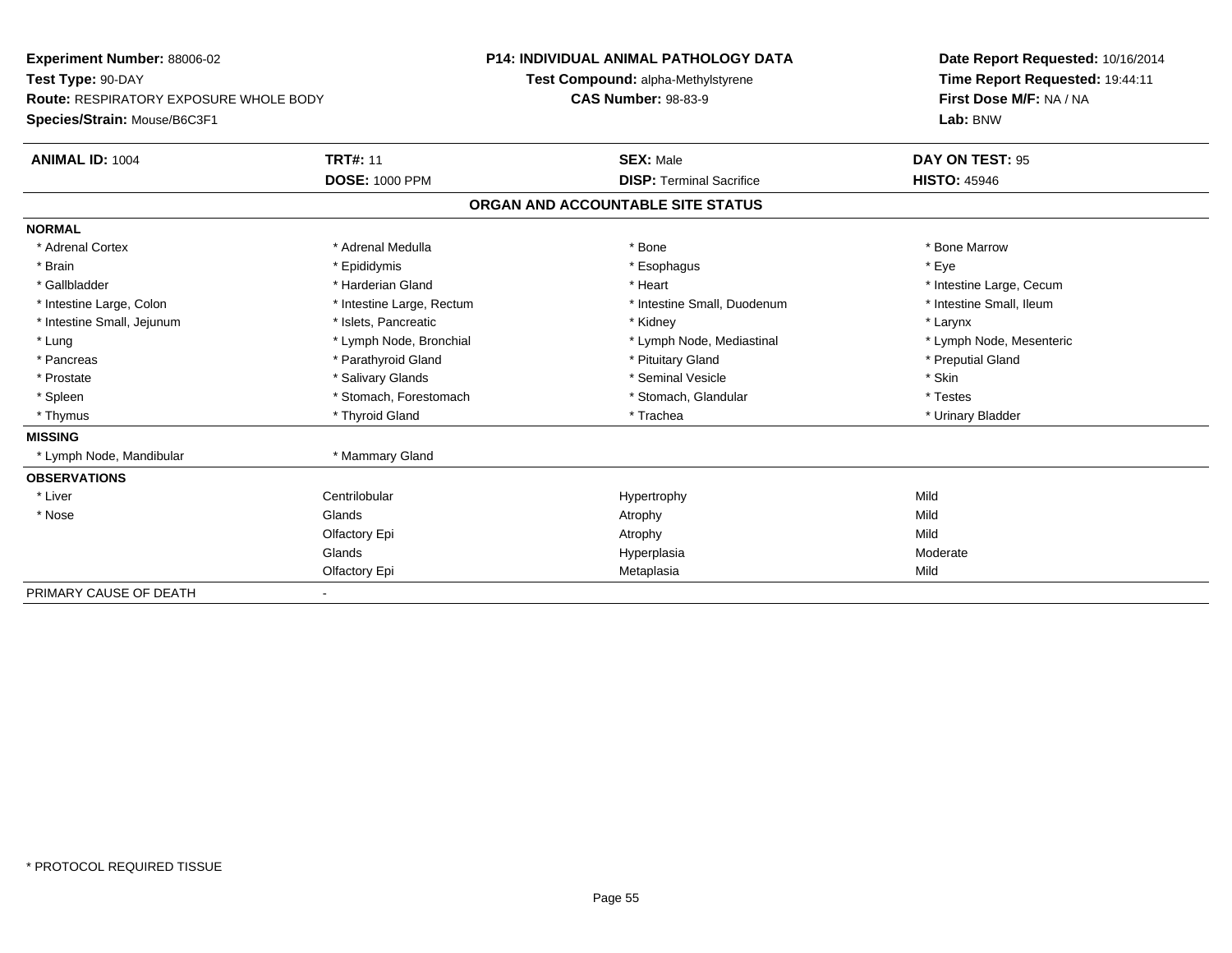| <b>Experiment Number: 88006-02</b><br>Test Type: 90-DAY |                           | <b>P14: INDIVIDUAL ANIMAL PATHOLOGY DATA</b> | Date Report Requested: 10/16/2014<br>Time Report Requested: 19:44:11 |  |  |
|---------------------------------------------------------|---------------------------|----------------------------------------------|----------------------------------------------------------------------|--|--|
|                                                         |                           | Test Compound: alpha-Methylstyrene           |                                                                      |  |  |
| Route: RESPIRATORY EXPOSURE WHOLE BODY                  |                           | <b>CAS Number: 98-83-9</b>                   | First Dose M/F: NA / NA                                              |  |  |
| Species/Strain: Mouse/B6C3F1                            |                           |                                              | Lab: BNW                                                             |  |  |
| <b>ANIMAL ID: 1005</b>                                  | <b>TRT#: 11</b>           | <b>SEX: Male</b>                             | DAY ON TEST: 95                                                      |  |  |
|                                                         | <b>DOSE: 1000 PPM</b>     | <b>DISP: Terminal Sacrifice</b>              | <b>HISTO: 45947</b>                                                  |  |  |
|                                                         |                           | ORGAN AND ACCOUNTABLE SITE STATUS            |                                                                      |  |  |
| <b>NORMAL</b>                                           |                           |                                              |                                                                      |  |  |
| * Adrenal Cortex                                        | * Adrenal Medulla         | * Bone                                       | * Bone Marrow                                                        |  |  |
| * Brain                                                 | * Epididymis              | * Esophagus                                  | * Eye                                                                |  |  |
| * Gallbladder                                           | * Harderian Gland         | * Heart                                      | * Intestine Large, Cecum                                             |  |  |
| * Intestine Large, Colon                                | * Intestine Large, Rectum | * Intestine Small, Duodenum                  | * Intestine Small, Ileum                                             |  |  |
| * Intestine Small, Jejunum                              | * Islets. Pancreatic      | * Kidney                                     | * Larynx                                                             |  |  |
| * Lymph Node, Bronchial                                 | * Lymph Node, Mandibular  | * Lymph Node, Mesenteric                     | * Pancreas                                                           |  |  |
| * Parathyroid Gland                                     | * Pituitary Gland         | * Preputial Gland                            | * Prostate                                                           |  |  |
| * Salivary Glands                                       | * Seminal Vesicle         | * Skin                                       | * Spleen                                                             |  |  |
| * Stomach, Glandular                                    | * Testes                  | * Thymus                                     | * Thyroid Gland                                                      |  |  |
| * Trachea                                               | * Urinary Bladder         |                                              |                                                                      |  |  |
| <b>MISSING</b>                                          |                           |                                              |                                                                      |  |  |
| * Lymph Node, Mediastinal                               | * Mammary Gland           |                                              |                                                                      |  |  |
| <b>OBSERVATIONS</b>                                     |                           |                                              |                                                                      |  |  |
| * Liver                                                 | Centrilobular             | Hypertrophy                                  | Mild                                                                 |  |  |
|                                                         |                           | Necrosis                                     | Minimal                                                              |  |  |
| * Lung                                                  |                           | Hemorrhage                                   | Minimal                                                              |  |  |
| * Nose                                                  | Glands                    | Atrophy                                      | Mild                                                                 |  |  |
|                                                         | Olfactory Epi             | Atrophy                                      | Mild                                                                 |  |  |
|                                                         | Glands                    | Hyperplasia                                  | Moderate                                                             |  |  |
|                                                         | Olfactory Epi             | Metaplasia                                   | Mild                                                                 |  |  |
| * Stomach, Forestomach                                  |                           | Hyperplasia                                  | Squamous, Minimal                                                    |  |  |
| PRIMARY CAUSE OF DEATH                                  |                           |                                              |                                                                      |  |  |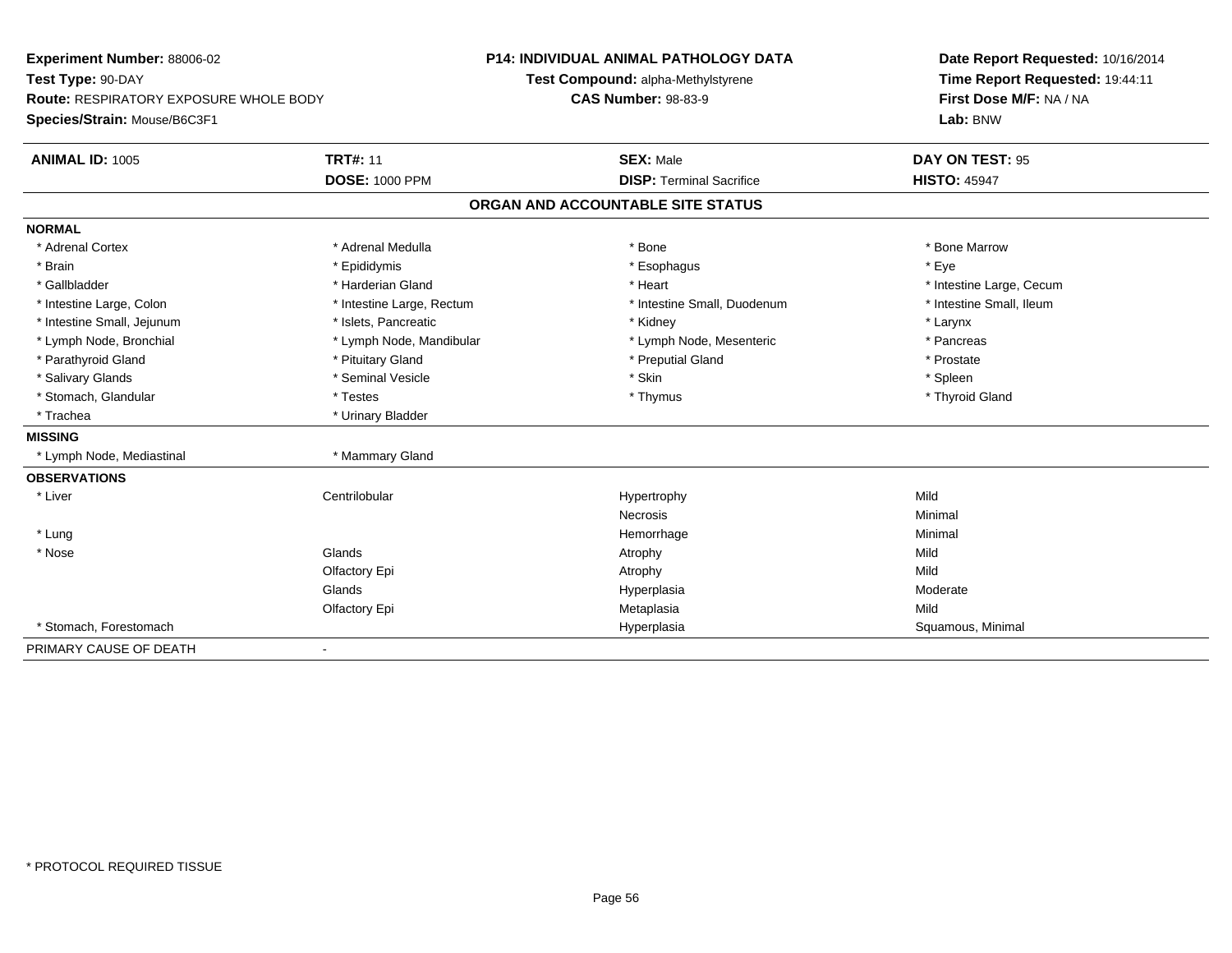| <b>Experiment Number: 88006-02</b>            |                           |                            | <b>P14: INDIVIDUAL ANIMAL PATHOLOGY DATA</b> |  | Date Report Requested: 10/16/2014 |  |  |
|-----------------------------------------------|---------------------------|----------------------------|----------------------------------------------|--|-----------------------------------|--|--|
| Test Type: 90-DAY                             |                           |                            | Test Compound: alpha-Methylstyrene           |  | Time Report Requested: 19:44:11   |  |  |
| <b>Route: RESPIRATORY EXPOSURE WHOLE BODY</b> |                           | <b>CAS Number: 98-83-9</b> |                                              |  | First Dose M/F: NA / NA           |  |  |
| Species/Strain: Mouse/B6C3F1                  |                           |                            |                                              |  | Lab: BNW                          |  |  |
| <b>ANIMAL ID: 1006</b>                        | <b>TRT#: 11</b>           |                            | <b>SEX: Male</b>                             |  | DAY ON TEST: 95                   |  |  |
|                                               | <b>DOSE: 1000 PPM</b>     |                            | <b>DISP: Terminal Sacrifice</b>              |  | <b>HISTO: 45948</b>               |  |  |
|                                               |                           |                            | ORGAN AND ACCOUNTABLE SITE STATUS            |  |                                   |  |  |
| <b>NORMAL</b>                                 |                           |                            |                                              |  |                                   |  |  |
| * Adrenal Cortex                              | * Adrenal Medulla         |                            | * Bone                                       |  | * Bone Marrow                     |  |  |
| * Brain                                       | * Epididymis              |                            | * Esophagus                                  |  | * Eve                             |  |  |
| * Gallbladder                                 | * Harderian Gland         |                            | * Heart                                      |  | * Intestine Large, Cecum          |  |  |
| * Intestine Large, Colon                      | * Intestine Large, Rectum |                            | * Intestine Small, Duodenum                  |  | * Intestine Small, Ileum          |  |  |
| * Intestine Small, Jejunum                    | * Islets, Pancreatic      |                            | * Kidney                                     |  | * Larynx                          |  |  |
| * Lung                                        | * Lymph Node, Bronchial   |                            | * Lymph Node, Mesenteric                     |  | * Pancreas                        |  |  |
| * Pituitary Gland                             | * Preputial Gland         |                            | * Prostate                                   |  | * Salivary Glands                 |  |  |
| * Seminal Vesicle                             | * Skin                    |                            | * Spleen                                     |  | * Stomach, Forestomach            |  |  |
| * Stomach, Glandular                          | * Testes                  |                            | * Thymus                                     |  | * Thyroid Gland                   |  |  |
| * Trachea                                     | * Urinary Bladder         |                            |                                              |  |                                   |  |  |
| <b>MISSING</b>                                |                           |                            |                                              |  |                                   |  |  |
| * Lymph Node, Mandibular                      | * Lymph Node, Mediastinal |                            | * Mammary Gland                              |  | * Parathyroid Gland               |  |  |
| <b>OBSERVATIONS</b>                           |                           |                            |                                              |  |                                   |  |  |
| * Liver                                       | Centrilobular             |                            | Hypertrophy                                  |  | Mild                              |  |  |
| * Nose                                        | Glands                    |                            | Atrophy                                      |  | Mild                              |  |  |
|                                               | Olfactory Epi             |                            | Atrophy                                      |  | Mild                              |  |  |
|                                               | Glands                    |                            | Hyperplasia                                  |  | Moderate                          |  |  |
|                                               | Olfactory Epi             |                            | Metaplasia                                   |  | Mild                              |  |  |
| PRIMARY CAUSE OF DEATH                        |                           |                            |                                              |  |                                   |  |  |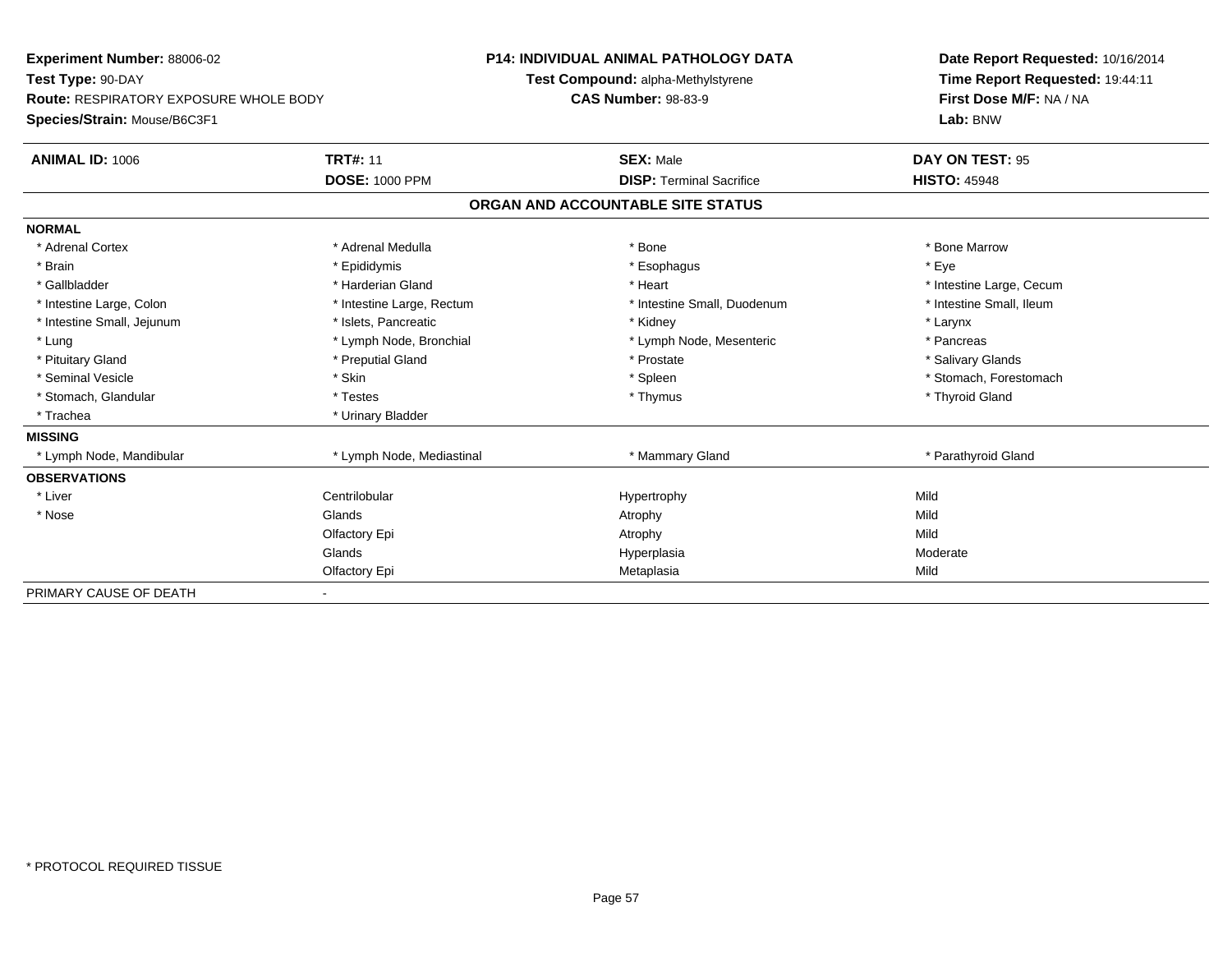| Experiment Number: 88006-02                   |                           |                            | <b>P14: INDIVIDUAL ANIMAL PATHOLOGY DATA</b> |  | Date Report Requested: 10/16/2014 |  |  |
|-----------------------------------------------|---------------------------|----------------------------|----------------------------------------------|--|-----------------------------------|--|--|
| Test Type: 90-DAY                             |                           |                            | Test Compound: alpha-Methylstyrene           |  | Time Report Requested: 19:44:11   |  |  |
| <b>Route: RESPIRATORY EXPOSURE WHOLE BODY</b> |                           | <b>CAS Number: 98-83-9</b> |                                              |  | First Dose M/F: NA / NA           |  |  |
| Species/Strain: Mouse/B6C3F1                  |                           |                            |                                              |  | Lab: BNW                          |  |  |
| <b>ANIMAL ID: 1007</b>                        | <b>TRT#: 11</b>           |                            | <b>SEX: Male</b>                             |  | DAY ON TEST: 95                   |  |  |
|                                               | <b>DOSE: 1000 PPM</b>     |                            | <b>DISP: Terminal Sacrifice</b>              |  | <b>HISTO: 45949</b>               |  |  |
|                                               |                           |                            | ORGAN AND ACCOUNTABLE SITE STATUS            |  |                                   |  |  |
| <b>NORMAL</b>                                 |                           |                            |                                              |  |                                   |  |  |
| * Adrenal Cortex                              | * Adrenal Medulla         |                            | * Bone                                       |  | * Bone Marrow                     |  |  |
| * Brain                                       | * Epididymis              |                            | * Esophagus                                  |  | * Eve                             |  |  |
| * Gallbladder                                 | * Harderian Gland         |                            | * Heart                                      |  | * Intestine Large, Cecum          |  |  |
| * Intestine Large, Colon                      | * Intestine Large, Rectum |                            | * Intestine Small, Duodenum                  |  | * Intestine Small, Ileum          |  |  |
| * Intestine Small, Jejunum                    | * Islets, Pancreatic      |                            | * Kidney                                     |  | * Larynx                          |  |  |
| * Lung                                        | * Lymph Node, Bronchial   |                            | * Lymph Node, Mandibular                     |  | * Lymph Node, Mesenteric          |  |  |
| * Pancreas                                    | * Pituitary Gland         |                            | * Preputial Gland                            |  | * Prostate                        |  |  |
| * Salivary Glands                             | * Seminal Vesicle         |                            | * Skin                                       |  | * Spleen                          |  |  |
| * Stomach, Forestomach                        | * Stomach, Glandular      |                            | * Testes                                     |  | * Thymus                          |  |  |
| * Thyroid Gland                               | * Trachea                 |                            | * Urinary Bladder                            |  |                                   |  |  |
| <b>MISSING</b>                                |                           |                            |                                              |  |                                   |  |  |
| * Lymph Node, Mediastinal                     | * Mammary Gland           |                            | * Parathyroid Gland                          |  |                                   |  |  |
| <b>OBSERVATIONS</b>                           |                           |                            |                                              |  |                                   |  |  |
| * Liver                                       | Centrilobular             |                            | Hypertrophy                                  |  | Mild                              |  |  |
| * Nose                                        | Glands                    |                            | Atrophy                                      |  | Mild                              |  |  |
|                                               | Olfactory Epi             |                            | Atrophy                                      |  | Mild                              |  |  |
|                                               | Glands                    |                            | Hyperplasia                                  |  | Mild                              |  |  |
|                                               | Olfactory Epi             |                            | Metaplasia                                   |  | Mild                              |  |  |
| PRIMARY CAUSE OF DEATH                        |                           |                            |                                              |  |                                   |  |  |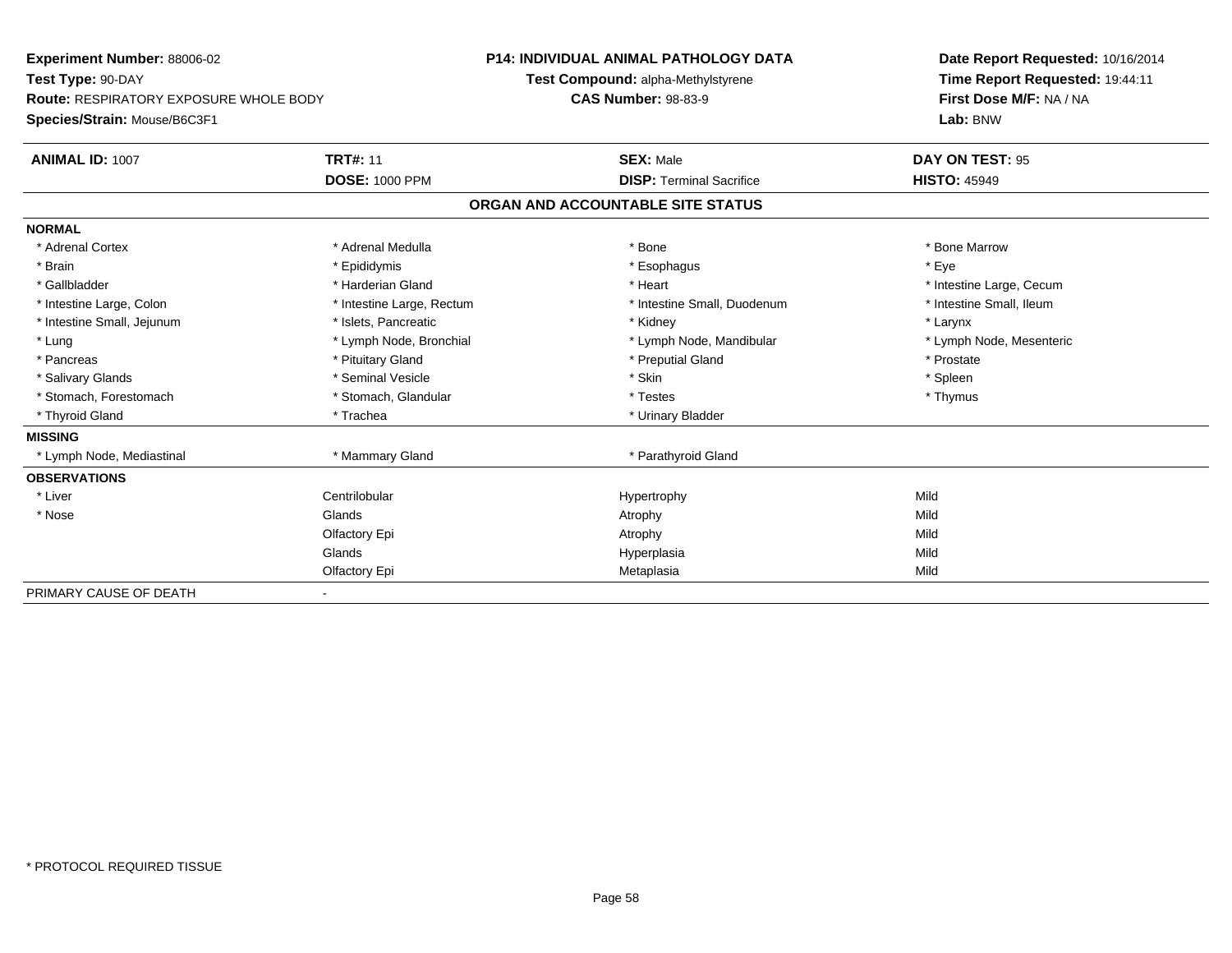| Experiment Number: 88006-02                   |                           | <b>P14: INDIVIDUAL ANIMAL PATHOLOGY DATA</b> |                                    | Date Report Requested: 10/16/2014 |                                 |  |
|-----------------------------------------------|---------------------------|----------------------------------------------|------------------------------------|-----------------------------------|---------------------------------|--|
| Test Type: 90-DAY                             |                           |                                              | Test Compound: alpha-Methylstyrene |                                   | Time Report Requested: 19:44:11 |  |
| <b>Route: RESPIRATORY EXPOSURE WHOLE BODY</b> |                           | <b>CAS Number: 98-83-9</b>                   |                                    |                                   | First Dose M/F: NA / NA         |  |
| Species/Strain: Mouse/B6C3F1                  |                           |                                              |                                    |                                   | Lab: BNW                        |  |
| <b>ANIMAL ID: 1008</b>                        | <b>TRT#: 11</b>           |                                              | <b>SEX: Male</b>                   |                                   | DAY ON TEST: 95                 |  |
|                                               | <b>DOSE: 1000 PPM</b>     |                                              | <b>DISP: Terminal Sacrifice</b>    |                                   | <b>HISTO: 45950</b>             |  |
|                                               |                           |                                              | ORGAN AND ACCOUNTABLE SITE STATUS  |                                   |                                 |  |
| <b>NORMAL</b>                                 |                           |                                              |                                    |                                   |                                 |  |
| * Adrenal Cortex                              | * Adrenal Medulla         |                                              | * Bone                             |                                   | * Bone Marrow                   |  |
| * Brain                                       | * Epididymis              |                                              | * Esophagus                        |                                   | * Eve                           |  |
| * Gallbladder                                 | * Harderian Gland         |                                              | * Heart                            |                                   | * Intestine Large, Cecum        |  |
| * Intestine Large, Colon                      | * Intestine Large, Rectum |                                              | * Intestine Small, Duodenum        |                                   | * Intestine Small, Ileum        |  |
| * Intestine Small, Jejunum                    | * Islets, Pancreatic      |                                              | * Kidney                           |                                   | * Larynx                        |  |
| * Lung                                        | * Lymph Node, Bronchial   |                                              | * Lymph Node, Mesenteric           |                                   | * Pancreas                      |  |
| * Parathyroid Gland                           | * Pituitary Gland         |                                              | * Preputial Gland                  |                                   | * Prostate                      |  |
| * Salivary Glands                             | * Seminal Vesicle         |                                              | * Skin                             |                                   | * Spleen                        |  |
| * Stomach, Forestomach                        | * Stomach, Glandular      |                                              | * Testes                           |                                   | * Thymus                        |  |
| * Thyroid Gland                               | * Trachea                 |                                              | * Urinary Bladder                  |                                   |                                 |  |
| <b>MISSING</b>                                |                           |                                              |                                    |                                   |                                 |  |
| * Lymph Node, Mandibular                      | * Lymph Node, Mediastinal |                                              | * Mammary Gland                    |                                   |                                 |  |
| <b>OBSERVATIONS</b>                           |                           |                                              |                                    |                                   |                                 |  |
| * Liver                                       | Centrilobular             |                                              | Hypertrophy                        |                                   | Mild                            |  |
| * Nose                                        | Glands                    |                                              | Atrophy                            |                                   | Mild                            |  |
|                                               | Olfactory Epi             |                                              | Atrophy                            |                                   | Mild                            |  |
|                                               | Glands                    |                                              | Hyperplasia                        |                                   | Mild                            |  |
|                                               | Olfactory Epi             |                                              | Metaplasia                         |                                   | Mild                            |  |
| PRIMARY CAUSE OF DEATH                        |                           |                                              |                                    |                                   |                                 |  |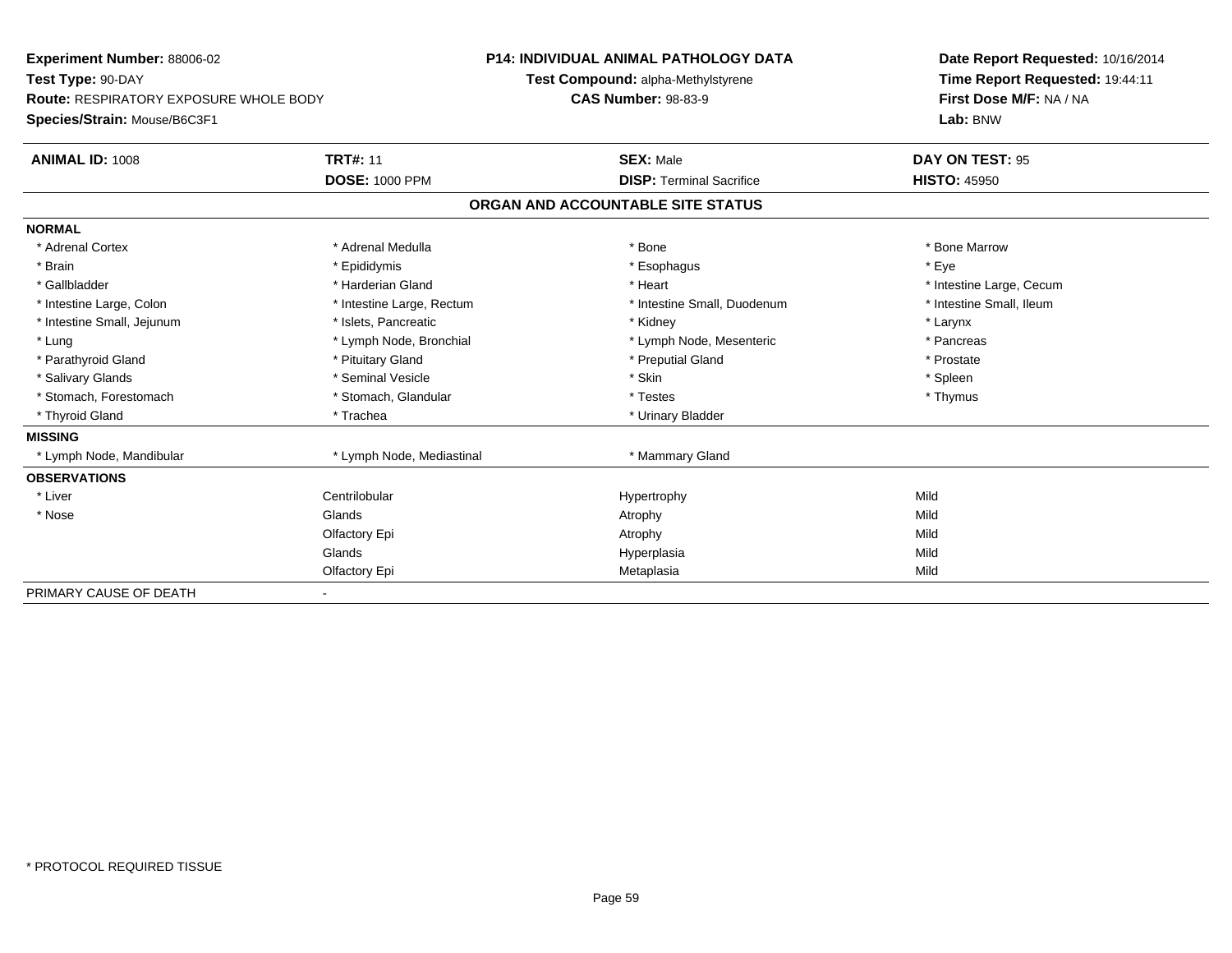| <b>Experiment Number: 88006-02</b>            | <b>P14: INDIVIDUAL ANIMAL PATHOLOGY DATA</b> |                            |                                    |  | Date Report Requested: 10/16/2014 |  |  |
|-----------------------------------------------|----------------------------------------------|----------------------------|------------------------------------|--|-----------------------------------|--|--|
| Test Type: 90-DAY                             |                                              |                            | Test Compound: alpha-Methylstyrene |  | Time Report Requested: 19:44:11   |  |  |
| <b>Route: RESPIRATORY EXPOSURE WHOLE BODY</b> |                                              | <b>CAS Number: 98-83-9</b> |                                    |  | First Dose M/F: NA / NA           |  |  |
| Species/Strain: Mouse/B6C3F1                  |                                              |                            |                                    |  | Lab: BNW                          |  |  |
| <b>ANIMAL ID: 1009</b>                        | <b>TRT#: 11</b>                              |                            | <b>SEX: Male</b>                   |  | DAY ON TEST: 95                   |  |  |
|                                               | <b>DOSE: 1000 PPM</b>                        |                            | <b>DISP: Terminal Sacrifice</b>    |  | <b>HISTO: 45951</b>               |  |  |
|                                               |                                              |                            | ORGAN AND ACCOUNTABLE SITE STATUS  |  |                                   |  |  |
| <b>NORMAL</b>                                 |                                              |                            |                                    |  |                                   |  |  |
| * Adrenal Cortex                              | * Adrenal Medulla                            |                            | * Bone                             |  | * Bone Marrow                     |  |  |
| * Brain                                       | * Epididymis                                 |                            | * Esophagus                        |  | * Eve                             |  |  |
| * Gallbladder                                 | * Harderian Gland                            |                            | * Heart                            |  | * Intestine Large, Cecum          |  |  |
| * Intestine Large, Colon                      | * Intestine Large, Rectum                    |                            | * Intestine Small, Duodenum        |  | * Intestine Small, Ileum          |  |  |
| * Intestine Small, Jejunum                    | * Islets, Pancreatic                         |                            | * Kidney                           |  | * Larynx                          |  |  |
| * Lung                                        | * Lymph Node, Bronchial                      |                            | * Lymph Node, Mandibular           |  | * Pancreas                        |  |  |
| * Parathyroid Gland                           | * Pituitary Gland                            |                            | * Preputial Gland                  |  | * Prostate                        |  |  |
| * Salivary Glands                             | * Seminal Vesicle                            |                            | * Skin                             |  | * Spleen                          |  |  |
| * Stomach, Forestomach                        | * Stomach, Glandular                         |                            | * Testes                           |  | * Thymus                          |  |  |
| * Thyroid Gland                               | * Trachea                                    |                            | * Urinary Bladder                  |  |                                   |  |  |
| <b>MISSING</b>                                |                                              |                            |                                    |  |                                   |  |  |
| * Lymph Node, Mediastinal                     | * Lymph Node, Mesenteric                     |                            | * Mammary Gland                    |  |                                   |  |  |
| <b>OBSERVATIONS</b>                           |                                              |                            |                                    |  |                                   |  |  |
| * Liver                                       | Centrilobular                                |                            | Hypertrophy                        |  | Mild                              |  |  |
| * Nose                                        | Glands                                       |                            | Atrophy                            |  | Mild                              |  |  |
|                                               | Olfactory Epi                                |                            | Atrophy                            |  | Moderate                          |  |  |
|                                               | Glands                                       |                            | Hyperplasia                        |  | Moderate                          |  |  |
|                                               | Olfactory Epi                                |                            | Metaplasia                         |  | Mild                              |  |  |
| PRIMARY CAUSE OF DEATH                        |                                              |                            |                                    |  |                                   |  |  |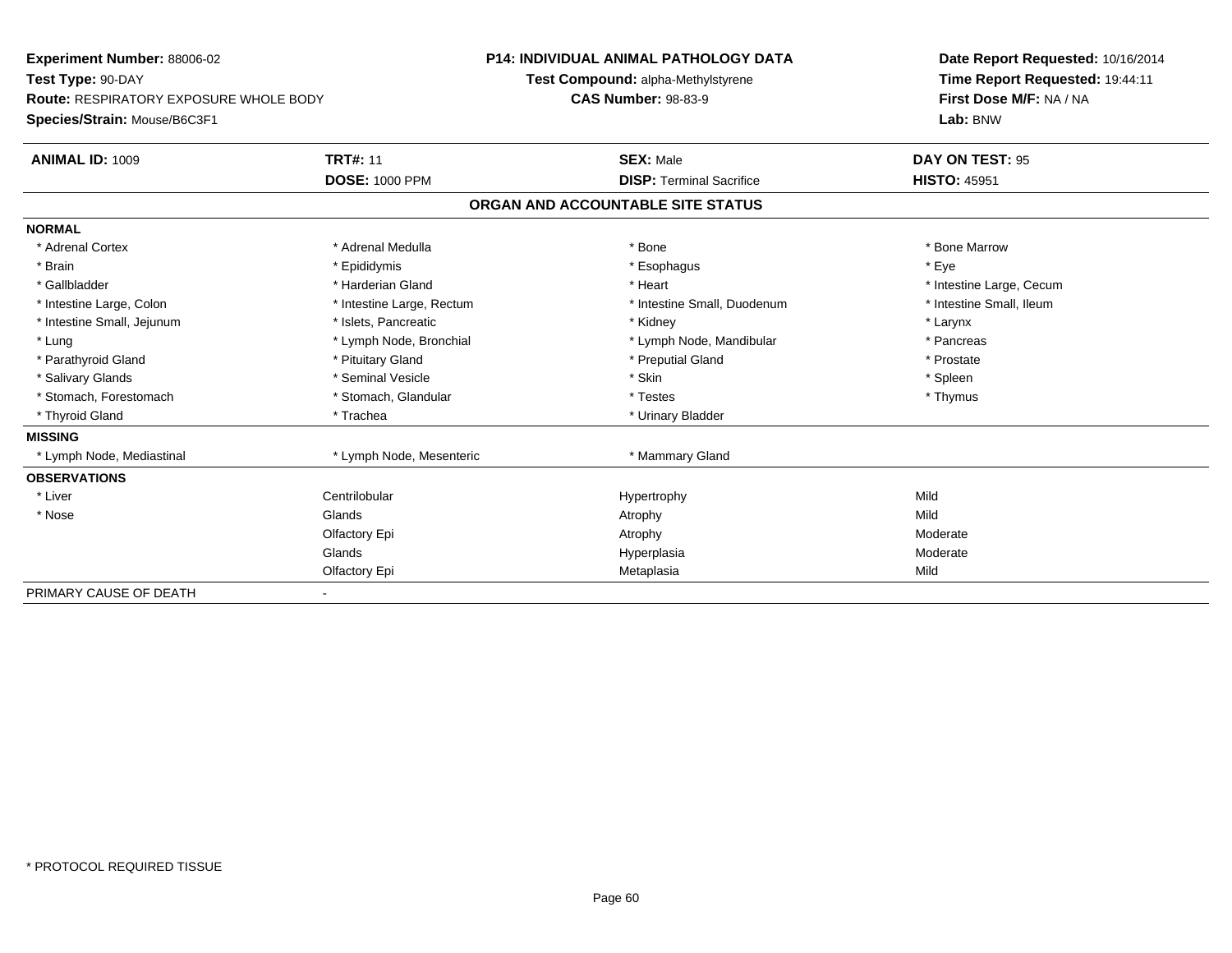| <b>Experiment Number: 88006-02</b>            |                           | <b>P14: INDIVIDUAL ANIMAL PATHOLOGY DATA</b> |                                    |  | Date Report Requested: 10/16/2014 |  |
|-----------------------------------------------|---------------------------|----------------------------------------------|------------------------------------|--|-----------------------------------|--|
| Test Type: 90-DAY                             |                           |                                              | Test Compound: alpha-Methylstyrene |  | Time Report Requested: 19:44:11   |  |
| <b>Route: RESPIRATORY EXPOSURE WHOLE BODY</b> |                           | <b>CAS Number: 98-83-9</b>                   |                                    |  | First Dose M/F: NA / NA           |  |
| Species/Strain: Mouse/B6C3F1                  |                           |                                              |                                    |  | Lab: BNW                          |  |
| <b>ANIMAL ID: 1010</b>                        | <b>TRT#: 11</b>           |                                              | <b>SEX: Male</b>                   |  | DAY ON TEST: 95                   |  |
|                                               | <b>DOSE: 1000 PPM</b>     |                                              | <b>DISP: Terminal Sacrifice</b>    |  | <b>HISTO: 45952</b>               |  |
|                                               |                           |                                              | ORGAN AND ACCOUNTABLE SITE STATUS  |  |                                   |  |
| <b>NORMAL</b>                                 |                           |                                              |                                    |  |                                   |  |
| * Adrenal Cortex                              | * Adrenal Medulla         |                                              | * Bone                             |  | * Bone Marrow                     |  |
| * Brain                                       | * Epididymis              |                                              | * Esophagus                        |  | * Eve                             |  |
| * Gallbladder                                 | * Harderian Gland         |                                              | * Heart                            |  | * Intestine Large, Cecum          |  |
| * Intestine Large, Colon                      | * Intestine Large, Rectum |                                              | * Intestine Small, Duodenum        |  | * Intestine Small, Ileum          |  |
| * Intestine Small, Jejunum                    | * Islets, Pancreatic      |                                              | * Kidney                           |  | * Larynx                          |  |
| * Lung                                        | * Lymph Node, Mesenteric  |                                              | * Pancreas                         |  | * Parathyroid Gland               |  |
| * Pituitary Gland                             | * Preputial Gland         |                                              | * Prostate                         |  | * Salivary Glands                 |  |
| * Seminal Vesicle                             | * Skin                    |                                              | * Spleen                           |  | * Stomach, Forestomach            |  |
| * Stomach, Glandular                          | * Testes                  |                                              | * Thymus                           |  | * Thyroid Gland                   |  |
| * Trachea                                     | * Urinary Bladder         |                                              |                                    |  |                                   |  |
| <b>MISSING</b>                                |                           |                                              |                                    |  |                                   |  |
| * Lymph Node, Bronchial                       | * Lymph Node, Mandibular  |                                              | * Lymph Node, Mediastinal          |  | * Mammary Gland                   |  |
| <b>OBSERVATIONS</b>                           |                           |                                              |                                    |  |                                   |  |
| * Liver                                       | Centrilobular             |                                              | Hypertrophy                        |  | Mild                              |  |
| * Nose                                        | Glands                    |                                              | Atrophy                            |  | Mild                              |  |
|                                               | Olfactory Epi             |                                              | Atrophy                            |  | Mild                              |  |
|                                               | Glands                    |                                              | Hyperplasia                        |  | Mild                              |  |
|                                               | Olfactory Epi             |                                              | Metaplasia                         |  | Mild                              |  |
| PRIMARY CAUSE OF DEATH                        |                           |                                              |                                    |  |                                   |  |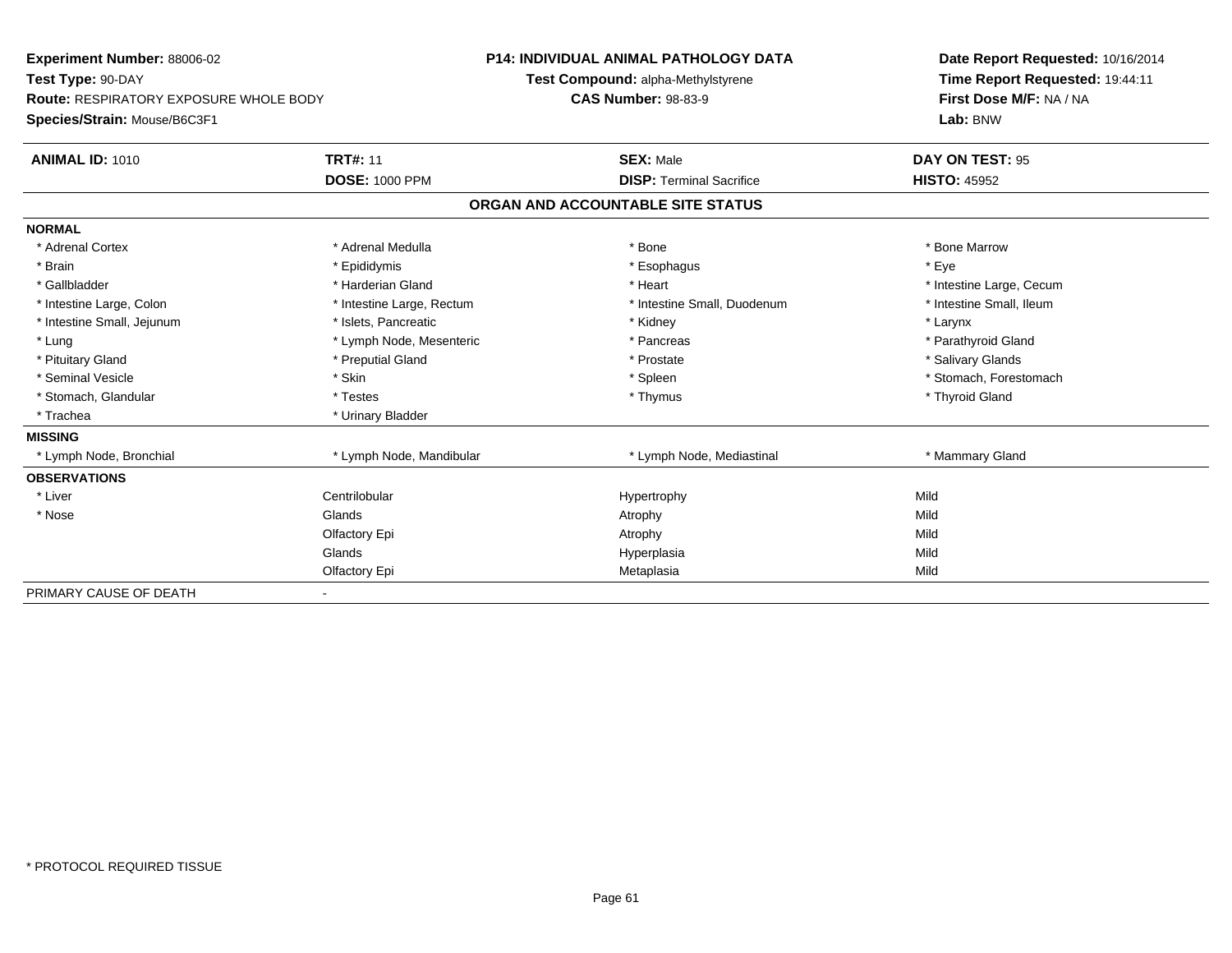| Experiment Number: 88006-02                   |                           | <b>P14: INDIVIDUAL ANIMAL PATHOLOGY DATA</b> | Date Report Requested: 10/16/2014 |
|-----------------------------------------------|---------------------------|----------------------------------------------|-----------------------------------|
| Test Type: 90-DAY                             |                           | Test Compound: alpha-Methylstyrene           | Time Report Requested: 19:44:11   |
| <b>Route: RESPIRATORY EXPOSURE WHOLE BODY</b> |                           | <b>CAS Number: 98-83-9</b>                   | First Dose M/F: NA / NA           |
| Species/Strain: Mouse/B6C3F1                  |                           |                                              | Lab: BNW                          |
| <b>ANIMAL ID: 101</b>                         | <b>TRT#: 2</b>            | <b>SEX: Female</b>                           | DAY ON TEST: 96                   |
|                                               | <b>DOSE: CONTROL</b>      | <b>DISP:</b> Terminal Sacrifice              | <b>HISTO: 45933</b>               |
|                                               |                           | ORGAN AND ACCOUNTABLE SITE STATUS            |                                   |
| <b>NORMAL</b>                                 |                           |                                              |                                   |
| * Adrenal Cortex                              | * Adrenal Medulla         | * Bone                                       | * Bone Marrow                     |
| * Brain                                       | * Clitoral Gland          | * Esophagus                                  | * Eye                             |
| * Gallbladder                                 | * Harderian Gland         | * Heart                                      | * Intestine Large, Cecum          |
| * Intestine Large, Colon                      | * Intestine Large, Rectum | * Intestine Small, Duodenum                  | * Intestine Small, Ileum          |
| * Intestine Small, Jejunum                    | * Islets, Pancreatic      | * Kidney                                     | * Larynx                          |
| * Liver                                       | * Lung                    | * Lymph Node, Bronchial                      | * Lymph Node, Mandibular          |
| * Lymph Node, Mediastinal                     | * Lymph Node, Mesenteric  | * Mammary Gland                              | * Nose                            |
| * Ovary                                       | * Pancreas                | * Parathyroid Gland                          | * Pituitary Gland                 |
| * Salivary Glands                             | * Skin                    | * Spleen                                     | * Stomach, Forestomach            |
| * Stomach, Glandular                          | * Thymus                  | * Thyroid Gland                              | * Trachea                         |
| * Urinary Bladder                             | * Uterus                  |                                              |                                   |
| PRIMARY CAUSE OF DEATH                        |                           |                                              |                                   |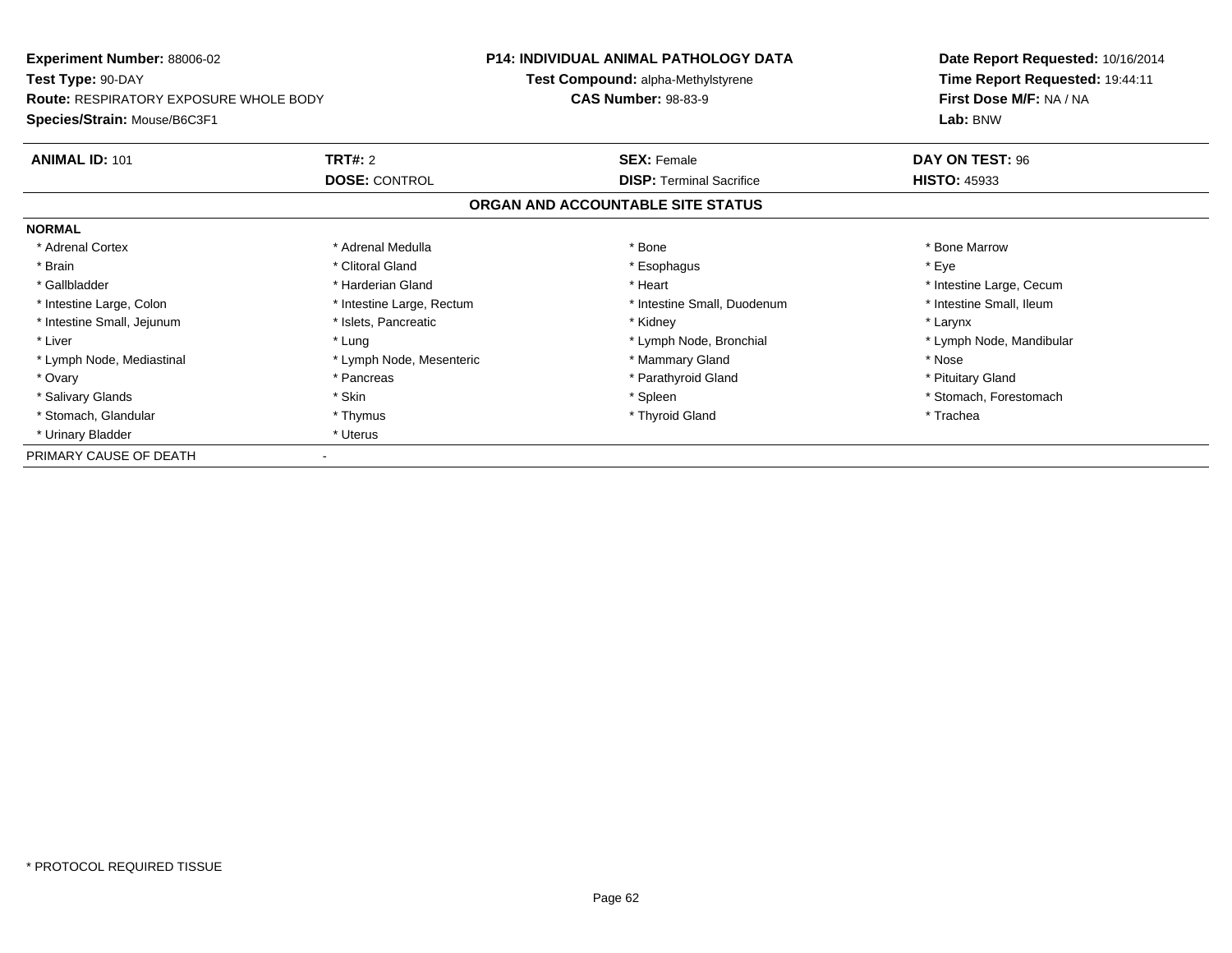| Experiment Number: 88006-02                   |                             | <b>P14: INDIVIDUAL ANIMAL PATHOLOGY DATA</b> | Date Report Requested: 10/16/2014 |
|-----------------------------------------------|-----------------------------|----------------------------------------------|-----------------------------------|
| Test Type: 90-DAY                             |                             | Test Compound: alpha-Methylstyrene           | Time Report Requested: 19:44:11   |
| <b>Route: RESPIRATORY EXPOSURE WHOLE BODY</b> |                             | <b>CAS Number: 98-83-9</b>                   | First Dose M/F: NA / NA           |
| Species/Strain: Mouse/B6C3F1                  |                             |                                              | Lab: BNW                          |
| <b>ANIMAL ID: 102</b>                         | TRT#: 2                     | <b>SEX: Female</b>                           | DAY ON TEST: 96                   |
|                                               | <b>DOSE: CONTROL</b>        | <b>DISP:</b> Terminal Sacrifice              | <b>HISTO: 45934</b>               |
|                                               |                             | ORGAN AND ACCOUNTABLE SITE STATUS            |                                   |
| <b>NORMAL</b>                                 |                             |                                              |                                   |
| * Adrenal Cortex                              | * Adrenal Medulla           | * Bone                                       | * Bone Marrow                     |
| * Brain                                       | * Clitoral Gland            | * Esophagus                                  | * Eye                             |
| * Harderian Gland                             | * Heart                     | * Intestine Large, Cecum                     | * Intestine Large, Colon          |
| * Intestine Large, Rectum                     | * Intestine Small, Duodenum | * Intestine Small, Ileum                     | * Intestine Small, Jejunum        |
| * Islets, Pancreatic                          | * Larynx                    | * Liver                                      | * Lung                            |
| * Lymph Node, Bronchial                       | * Lymph Node, Mandibular    | * Lymph Node, Mediastinal                    | * Lymph Node, Mesenteric          |
| * Mammary Gland                               | * Nose                      | * Ovary                                      | * Pancreas                        |
| * Parathyroid Gland                           | * Pituitary Gland           | * Salivary Glands                            | * Spleen                          |
| * Stomach, Forestomach                        | * Stomach, Glandular        | * Thymus                                     | * Thyroid Gland                   |
| * Trachea                                     | * Urinary Bladder           | * Uterus                                     |                                   |
| <b>MISSING</b>                                |                             |                                              |                                   |
| * Gallbladder                                 |                             |                                              |                                   |
| <b>OBSERVATIONS</b>                           |                             |                                              |                                   |
| * Kidney                                      | Renal Tubule                | <b>Casts Protein</b>                         | Minimal                           |
|                                               | <b>Renal Tubule</b>         | Regeneration                                 | Minimal                           |
| * Skin                                        |                             | <b>Infiltration Cellular</b>                 | Mixed Cell, Minimal               |
| PRIMARY CAUSE OF DEATH                        |                             |                                              |                                   |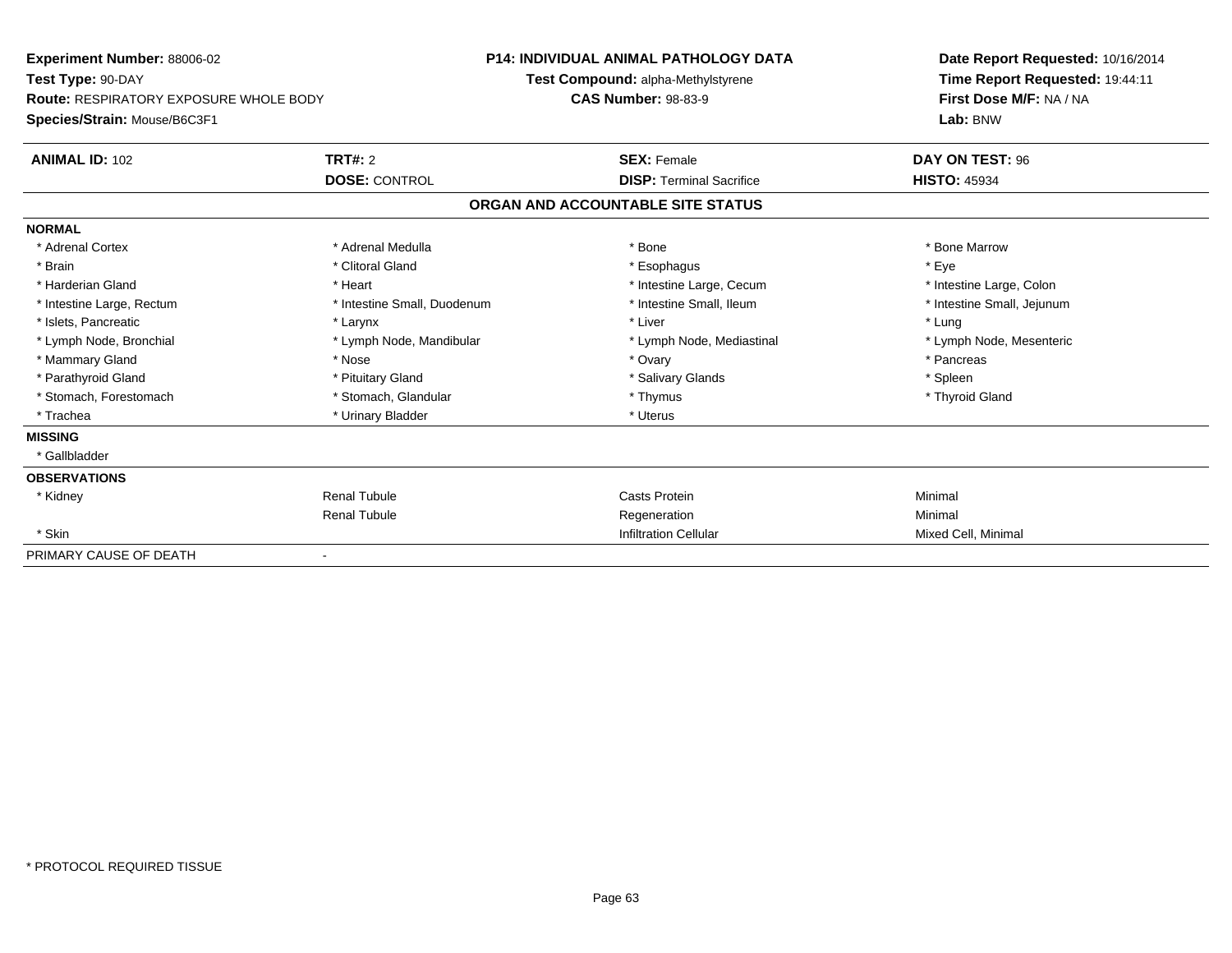| <b>Experiment Number: 88006-02</b><br>Test Type: 90-DAY<br><b>Route: RESPIRATORY EXPOSURE WHOLE BODY</b> |                           | <b>P14: INDIVIDUAL ANIMAL PATHOLOGY DATA</b>                     | Date Report Requested: 10/16/2014<br>Time Report Requested: 19:44:11<br>First Dose M/F: NA / NA<br>Lab: BNW |
|----------------------------------------------------------------------------------------------------------|---------------------------|------------------------------------------------------------------|-------------------------------------------------------------------------------------------------------------|
|                                                                                                          |                           | Test Compound: alpha-Methylstyrene<br><b>CAS Number: 98-83-9</b> |                                                                                                             |
| Species/Strain: Mouse/B6C3F1                                                                             |                           |                                                                  |                                                                                                             |
| <b>ANIMAL ID: 103</b>                                                                                    | TRT#: 2                   | <b>SEX: Female</b>                                               | DAY ON TEST: 96                                                                                             |
|                                                                                                          | <b>DOSE: CONTROL</b>      | <b>DISP: Terminal Sacrifice</b>                                  | <b>HISTO: 45935</b>                                                                                         |
|                                                                                                          |                           | ORGAN AND ACCOUNTABLE SITE STATUS                                |                                                                                                             |
| <b>NORMAL</b>                                                                                            |                           |                                                                  |                                                                                                             |
| * Adrenal Cortex                                                                                         | * Adrenal Medulla         | * Bone                                                           | * Bone Marrow                                                                                               |
| * Brain                                                                                                  | * Clitoral Gland          | * Esophagus                                                      | * Eye                                                                                                       |
| * Gallbladder                                                                                            | * Harderian Gland         | * Heart                                                          | * Intestine Large, Cecum                                                                                    |
| * Intestine Large, Colon                                                                                 | * Intestine Large, Rectum | * Intestine Small, Duodenum                                      | * Intestine Small, Ileum                                                                                    |
| * Intestine Small, Jejunum                                                                               | * Islets, Pancreatic      | * Larynx                                                         | * Liver                                                                                                     |
| * Lung                                                                                                   | * Lymph Node, Mandibular  | * Lymph Node, Mesenteric                                         | * Mammary Gland                                                                                             |
| * Nose                                                                                                   | * Ovary                   | * Pancreas                                                       | * Parathyroid Gland                                                                                         |
| * Pituitary Gland                                                                                        | * Salivary Glands         | * Skin                                                           | * Spleen                                                                                                    |
| * Stomach, Forestomach                                                                                   | * Stomach, Glandular      | * Thymus                                                         | * Thyroid Gland                                                                                             |
| * Trachea                                                                                                | * Urinary Bladder         | * Uterus                                                         |                                                                                                             |
| <b>MISSING</b>                                                                                           |                           |                                                                  |                                                                                                             |
| * Lymph Node, Bronchial                                                                                  | * Lymph Node, Mediastinal |                                                                  |                                                                                                             |
| <b>OBSERVATIONS</b>                                                                                      |                           |                                                                  |                                                                                                             |
| * Kidney                                                                                                 | <b>Renal Tubule</b>       | Regeneration                                                     | Minimal                                                                                                     |
| PRIMARY CAUSE OF DEATH                                                                                   |                           |                                                                  |                                                                                                             |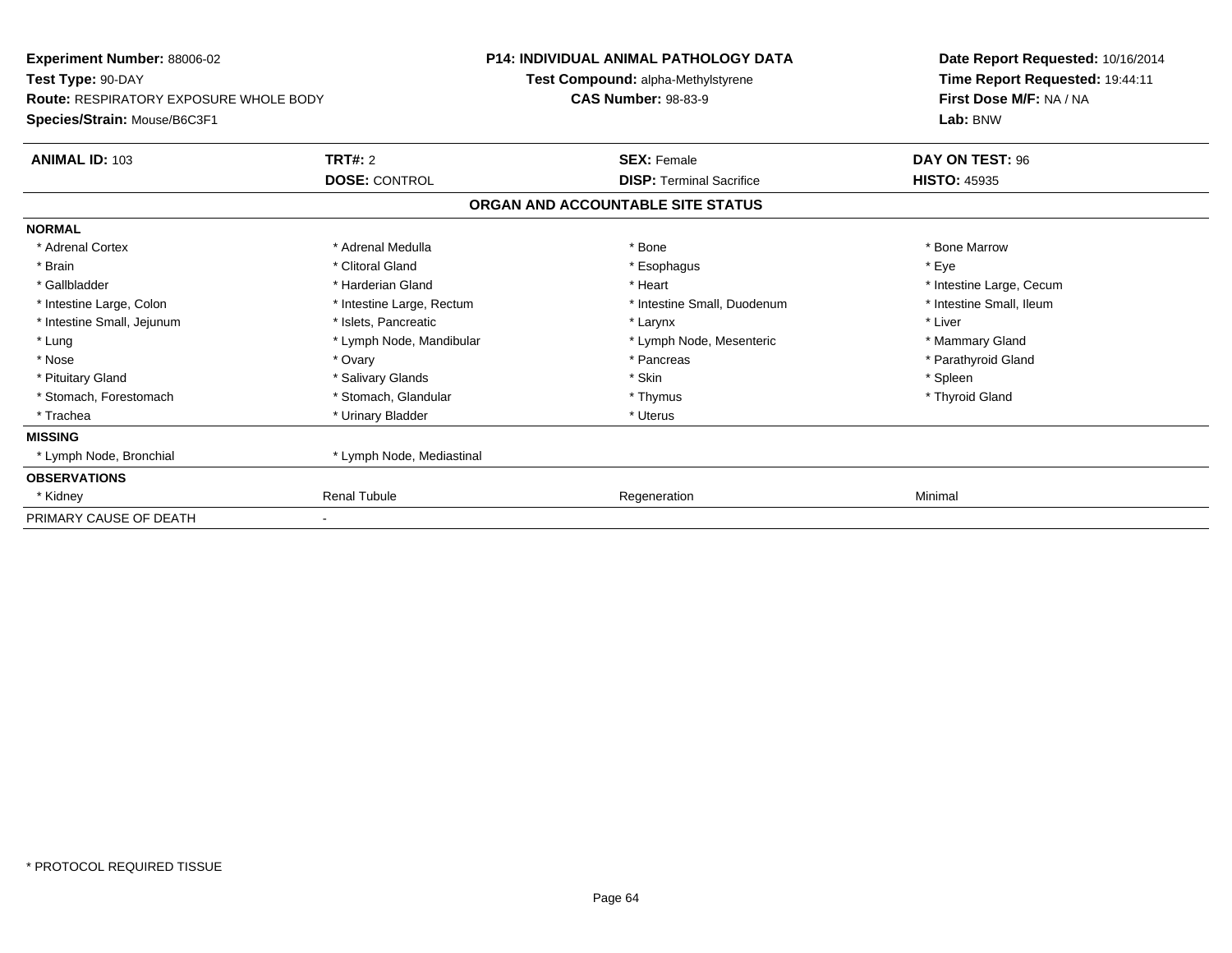| <b>Experiment Number: 88006-02</b><br>Test Type: 90-DAY |                           | <b>P14: INDIVIDUAL ANIMAL PATHOLOGY DATA</b> | Date Report Requested: 10/16/2014<br>Time Report Requested: 19:44:11 |
|---------------------------------------------------------|---------------------------|----------------------------------------------|----------------------------------------------------------------------|
|                                                         |                           | Test Compound: alpha-Methylstyrene           |                                                                      |
| <b>Route: RESPIRATORY EXPOSURE WHOLE BODY</b>           |                           | <b>CAS Number: 98-83-9</b>                   | First Dose M/F: NA / NA                                              |
| Species/Strain: Mouse/B6C3F1                            |                           |                                              | Lab: BNW                                                             |
| <b>ANIMAL ID: 104</b>                                   | <b>TRT#: 2</b>            | <b>SEX: Female</b>                           | DAY ON TEST: 96                                                      |
|                                                         | <b>DOSE: CONTROL</b>      | <b>DISP:</b> Terminal Sacrifice              | <b>HISTO: 45936</b>                                                  |
|                                                         |                           | ORGAN AND ACCOUNTABLE SITE STATUS            |                                                                      |
| <b>NORMAL</b>                                           |                           |                                              |                                                                      |
| * Adrenal Cortex                                        | * Adrenal Medulla         | * Bone                                       | * Bone Marrow                                                        |
| * Brain                                                 | * Clitoral Gland          | * Esophagus                                  | * Eye                                                                |
| * Gallbladder                                           | * Harderian Gland         | * Heart                                      | * Intestine Large, Cecum                                             |
| * Intestine Large, Colon                                | * Intestine Large, Rectum | * Intestine Small, Duodenum                  | * Intestine Small, Ileum                                             |
| * Intestine Small, Jejunum                              | * Islets, Pancreatic      | * Kidney                                     | * Larynx                                                             |
| * Liver                                                 | * Lung                    | * Lymph Node, Bronchial                      | * Lymph Node, Mandibular                                             |
| * Lymph Node, Mediastinal                               | * Lymph Node, Mesenteric  | * Mammary Gland                              | * Nose                                                               |
| * Ovary                                                 | * Pancreas                | * Parathyroid Gland                          | * Pituitary Gland                                                    |
| * Salivary Glands                                       | * Skin                    | * Spleen                                     | * Stomach, Forestomach                                               |
| * Stomach, Glandular                                    | * Thymus                  | * Thyroid Gland                              | * Trachea                                                            |
| * Urinary Bladder                                       | * Uterus                  |                                              |                                                                      |
| PRIMARY CAUSE OF DEATH                                  |                           |                                              |                                                                      |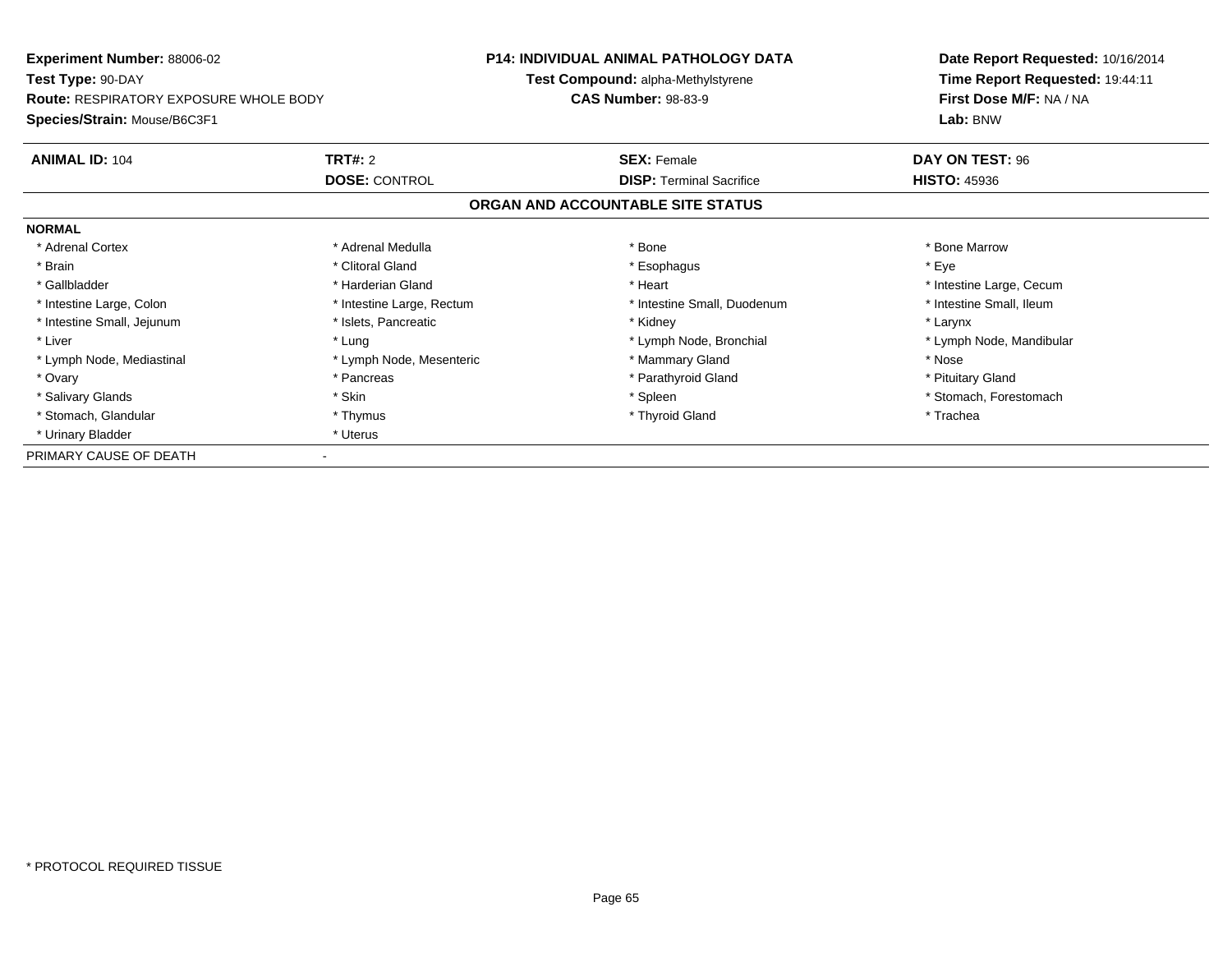| Experiment Number: 88006-02                        |                           | <b>P14: INDIVIDUAL ANIMAL PATHOLOGY DATA</b> | Date Report Requested: 10/16/2014 |
|----------------------------------------------------|---------------------------|----------------------------------------------|-----------------------------------|
| Test Type: 90-DAY                                  |                           | Test Compound: alpha-Methylstyrene           | Time Report Requested: 19:44:11   |
| <b>Route: RESPIRATORY EXPOSURE WHOLE BODY</b>      |                           | <b>CAS Number: 98-83-9</b>                   | First Dose M/F: NA / NA           |
| Species/Strain: Mouse/B6C3F1                       |                           |                                              | Lab: BNW                          |
| <b>ANIMAL ID: 105</b>                              | <b>TRT#: 2</b>            | <b>SEX: Female</b>                           | DAY ON TEST: 96                   |
|                                                    | <b>DOSE: CONTROL</b>      | <b>DISP: Terminal Sacrifice</b>              | <b>HISTO: 45937</b>               |
|                                                    |                           | ORGAN AND ACCOUNTABLE SITE STATUS            |                                   |
| <b>NORMAL</b>                                      |                           |                                              |                                   |
| * Adrenal Cortex                                   | * Adrenal Medulla         | * Bone                                       | * Bone Marrow                     |
| * Brain                                            | * Clitoral Gland          | * Esophagus                                  | * Eye                             |
| * Gallbladder                                      | * Harderian Gland         | * Heart                                      | * Intestine Large, Cecum          |
| * Intestine Large, Colon                           | * Intestine Large, Rectum | * Intestine Small, Duodenum                  | * Intestine Small, Ileum          |
| * Intestine Small, Jejunum                         | * Islets. Pancreatic      | * Kidney                                     | * Larynx                          |
| * Liver                                            | * Lung                    | * Lymph Node, Mesenteric                     | * Mammary Gland                   |
| * Nose                                             | * Ovary                   | * Pancreas                                   | * Parathyroid Gland               |
| * Pituitary Gland                                  | * Salivary Glands         | * Skin                                       | * Spleen                          |
| * Stomach, Forestomach                             | * Stomach, Glandular      | * Thymus                                     | * Thyroid Gland                   |
| * Trachea                                          | * Urinary Bladder         | * Uterus                                     |                                   |
| <b>MISSING</b>                                     |                           |                                              |                                   |
| * Lymph Node, Bronchial                            | * Lymph Node, Mandibular  | * Lymph Node, Mediastinal                    |                                   |
| PRIMARY CAUSE OF DEATH<br>$\overline{\phantom{a}}$ |                           |                                              |                                   |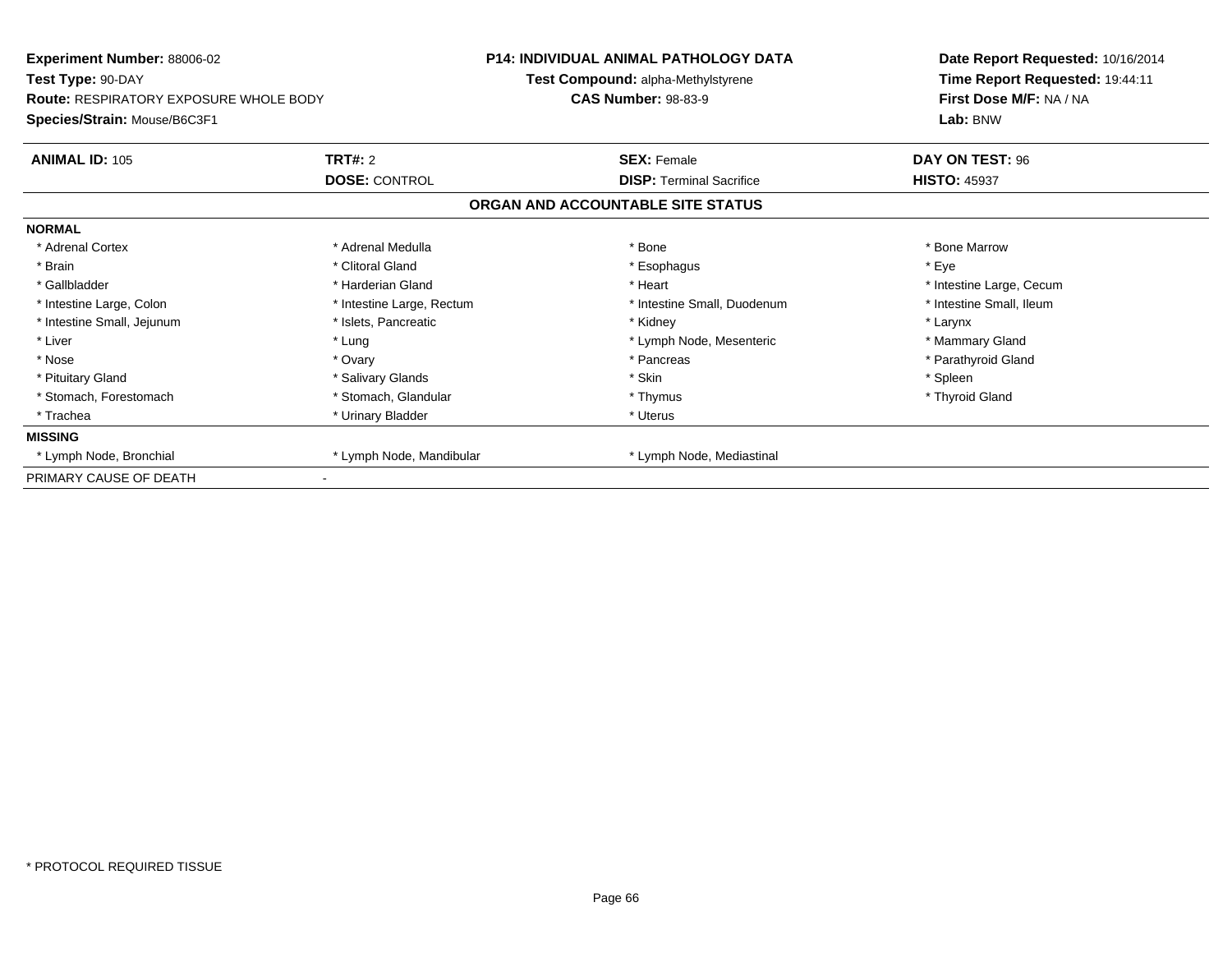| <b>Experiment Number: 88006-02</b><br>Test Type: 90-DAY                       |                             | <b>P14: INDIVIDUAL ANIMAL PATHOLOGY DATA</b><br>Test Compound: alpha-Methylstyrene | Date Report Requested: 10/16/2014<br>Time Report Requested: 19:44:11 |  |
|-------------------------------------------------------------------------------|-----------------------------|------------------------------------------------------------------------------------|----------------------------------------------------------------------|--|
| <b>Route: RESPIRATORY EXPOSURE WHOLE BODY</b><br>Species/Strain: Mouse/B6C3F1 |                             | <b>CAS Number: 98-83-9</b>                                                         | First Dose M/F: NA / NA<br>Lab: BNW                                  |  |
| <b>ANIMAL ID: 106</b>                                                         | TRT#: 2                     | <b>SEX: Female</b>                                                                 | DAY ON TEST: 96                                                      |  |
|                                                                               | <b>DOSE: CONTROL</b>        | <b>DISP: Terminal Sacrifice</b>                                                    | <b>HISTO: 45938</b>                                                  |  |
|                                                                               |                             | ORGAN AND ACCOUNTABLE SITE STATUS                                                  |                                                                      |  |
| <b>NORMAL</b>                                                                 |                             |                                                                                    |                                                                      |  |
| * Adrenal Cortex                                                              | * Adrenal Medulla           | * Bone                                                                             | * Bone Marrow                                                        |  |
| * Brain                                                                       | * Clitoral Gland            | * Esophagus                                                                        | * Eye                                                                |  |
| * Harderian Gland                                                             | * Heart                     | * Intestine Large, Cecum                                                           | * Intestine Large, Colon                                             |  |
| * Intestine Large, Rectum                                                     | * Intestine Small, Duodenum | * Intestine Small, Ileum                                                           | * Intestine Small, Jejunum                                           |  |
| * Islets, Pancreatic                                                          | * Larynx                    | * Liver                                                                            | * Lung                                                               |  |
| * Lymph Node, Mandibular                                                      | * Lymph Node, Mesenteric    | * Mammary Gland                                                                    | * Nose                                                               |  |
| * Ovary                                                                       | * Pancreas                  | * Parathyroid Gland                                                                | * Pituitary Gland                                                    |  |
| * Salivary Glands                                                             | * Skin                      | * Spleen                                                                           | * Stomach, Forestomach                                               |  |
| * Stomach, Glandular                                                          | * Thymus                    | * Thyroid Gland                                                                    | * Trachea                                                            |  |
| * Urinary Bladder                                                             | * Uterus                    |                                                                                    |                                                                      |  |
| <b>MISSING</b>                                                                |                             |                                                                                    |                                                                      |  |
| * Gallbladder                                                                 | * Lymph Node, Bronchial     | * Lymph Node, Mediastinal                                                          |                                                                      |  |
| <b>OBSERVATIONS</b>                                                           |                             |                                                                                    |                                                                      |  |
| * Kidney                                                                      | <b>Renal Tubule</b>         | Regeneration                                                                       | Minimal                                                              |  |
| PRIMARY CAUSE OF DEATH                                                        |                             |                                                                                    |                                                                      |  |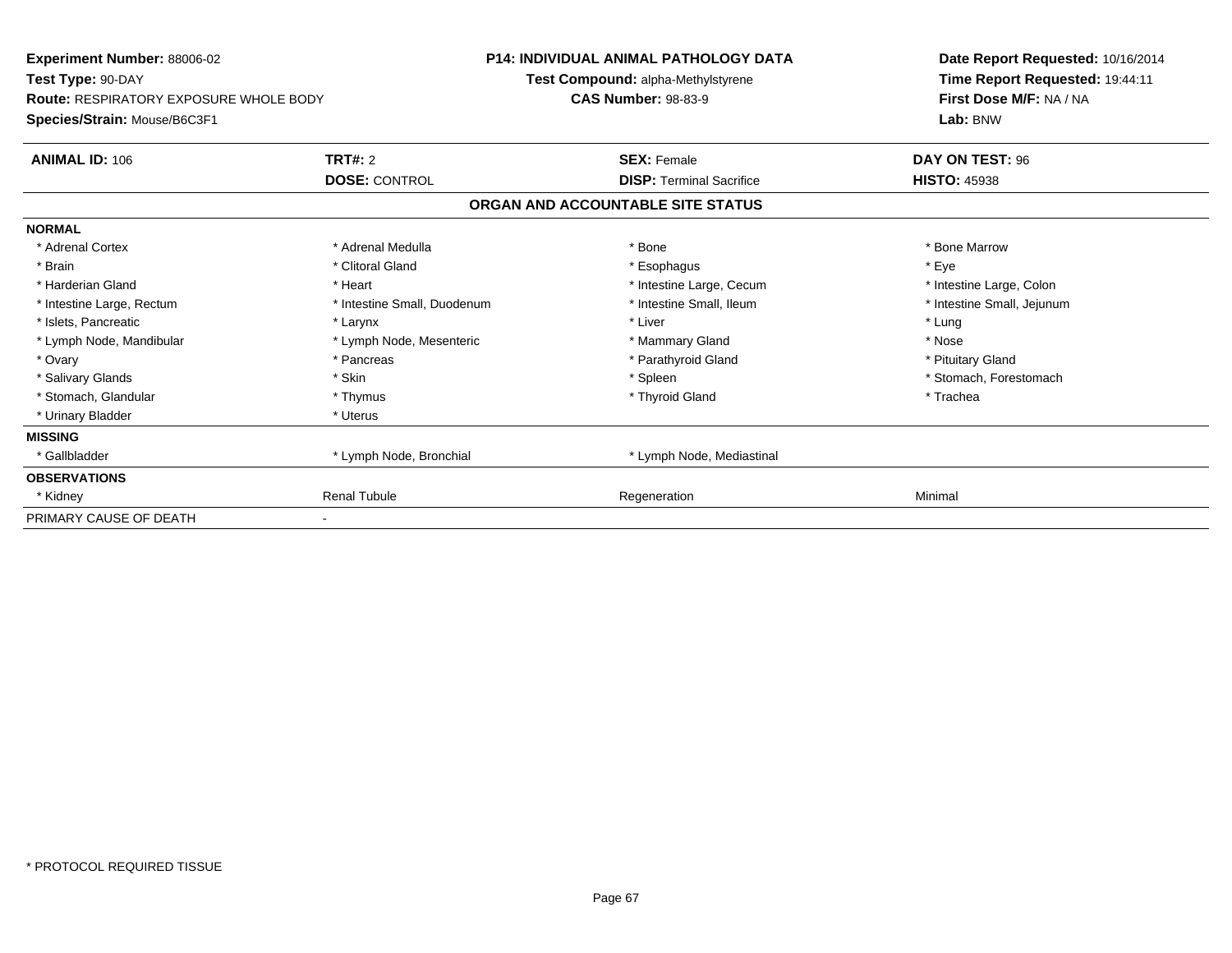| <b>Experiment Number: 88006-02</b><br>Test Type: 90-DAY                       |                             | <b>P14: INDIVIDUAL ANIMAL PATHOLOGY DATA</b><br>Test Compound: alpha-Methylstyrene | Date Report Requested: 10/16/2014<br>Time Report Requested: 19:44:11 |
|-------------------------------------------------------------------------------|-----------------------------|------------------------------------------------------------------------------------|----------------------------------------------------------------------|
| <b>Route: RESPIRATORY EXPOSURE WHOLE BODY</b><br>Species/Strain: Mouse/B6C3F1 |                             | <b>CAS Number: 98-83-9</b>                                                         | First Dose M/F: NA / NA<br>Lab: BNW                                  |
| <b>ANIMAL ID: 107</b>                                                         | <b>TRT#: 2</b>              | <b>SEX: Female</b>                                                                 | DAY ON TEST: 96                                                      |
|                                                                               | <b>DOSE: CONTROL</b>        | <b>DISP: Terminal Sacrifice</b>                                                    | <b>HISTO: 45939</b>                                                  |
|                                                                               |                             | ORGAN AND ACCOUNTABLE SITE STATUS                                                  |                                                                      |
| <b>NORMAL</b>                                                                 |                             |                                                                                    |                                                                      |
| * Adrenal Cortex                                                              | * Adrenal Medulla           | * Bone                                                                             | * Bone Marrow                                                        |
| * Brain                                                                       | * Esophagus                 | * Eye                                                                              | * Gallbladder                                                        |
| * Harderian Gland                                                             | * Heart                     | * Intestine Large, Cecum                                                           | * Intestine Large, Colon                                             |
| * Intestine Large, Rectum                                                     | * Intestine Small, Duodenum | * Intestine Small, Ileum                                                           | * Intestine Small, Jejunum                                           |
| * Islets, Pancreatic                                                          | * Kidney                    | * Larynx                                                                           | * Liver                                                              |
| * Lung                                                                        | * Lymph Node, Bronchial     | * Lymph Node, Mandibular                                                           | * Lymph Node, Mesenteric                                             |
| * Mammary Gland                                                               | * Nose                      | * Ovary                                                                            | * Pancreas                                                           |
| * Parathyroid Gland                                                           | * Pituitary Gland           | * Salivary Glands                                                                  | * Skin                                                               |
| * Spleen                                                                      | * Stomach, Forestomach      | * Stomach, Glandular                                                               | * Thymus                                                             |
| * Thyroid Gland                                                               | * Trachea                   | * Urinary Bladder                                                                  | * Uterus                                                             |
| <b>MISSING</b>                                                                |                             |                                                                                    |                                                                      |
| * Clitoral Gland                                                              | * Lymph Node, Mediastinal   |                                                                                    |                                                                      |
| PRIMARY CAUSE OF DEATH                                                        |                             |                                                                                    |                                                                      |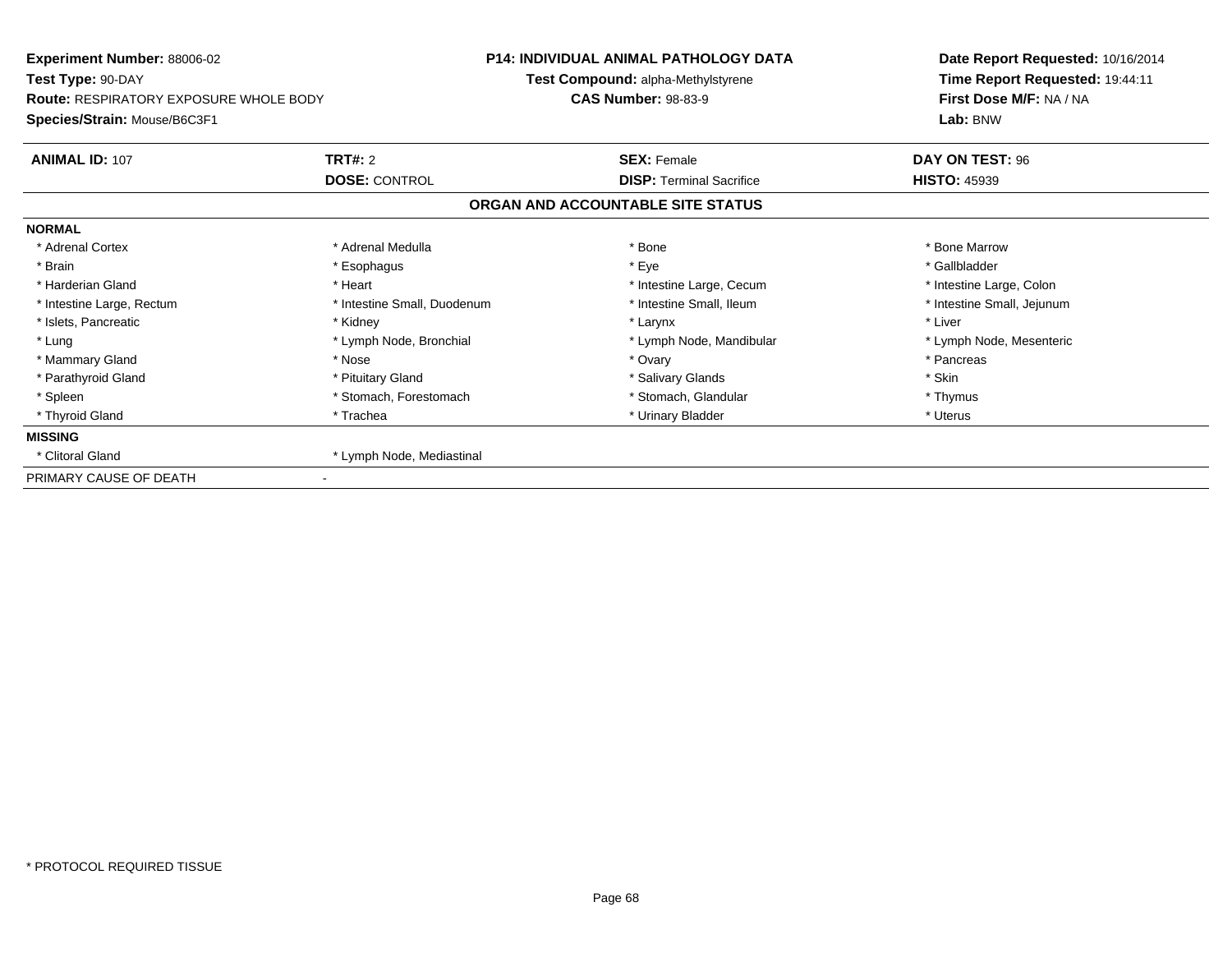| Experiment Number: 88006-02                   |                                    | <b>P14: INDIVIDUAL ANIMAL PATHOLOGY DATA</b> | Date Report Requested: 10/16/2014 |
|-----------------------------------------------|------------------------------------|----------------------------------------------|-----------------------------------|
| Test Type: 90-DAY                             | Test Compound: alpha-Methylstyrene |                                              | Time Report Requested: 19:44:11   |
| <b>Route: RESPIRATORY EXPOSURE WHOLE BODY</b> |                                    | <b>CAS Number: 98-83-9</b>                   | First Dose M/F: NA / NA           |
| Species/Strain: Mouse/B6C3F1                  |                                    |                                              | Lab: BNW                          |
| <b>ANIMAL ID: 108</b>                         | <b>TRT#: 2</b>                     | <b>SEX: Female</b>                           | DAY ON TEST: 96                   |
|                                               | <b>DOSE: CONTROL</b>               | <b>DISP:</b> Terminal Sacrifice              | <b>HISTO: 45940</b>               |
|                                               |                                    | ORGAN AND ACCOUNTABLE SITE STATUS            |                                   |
| <b>NORMAL</b>                                 |                                    |                                              |                                   |
| * Adrenal Cortex                              | * Adrenal Medulla                  | * Bone                                       | * Bone Marrow                     |
| * Brain                                       | * Clitoral Gland                   | * Esophagus                                  | * Eye                             |
| * Gallbladder                                 | * Harderian Gland                  | * Heart                                      | * Intestine Large, Cecum          |
| * Intestine Large, Colon                      | * Intestine Large, Rectum          | * Intestine Small, Duodenum                  | * Intestine Small, Ileum          |
| * Intestine Small, Jejunum                    | * Islets, Pancreatic               | * Kidney                                     | * Larynx                          |
| * Liver                                       | * Lung                             | * Lymph Node, Bronchial                      | * Lymph Node, Mandibular          |
| * Lymph Node, Mesenteric                      | * Mammary Gland                    | * Nose                                       | * Ovary                           |
| * Pancreas                                    | * Parathyroid Gland                | * Pituitary Gland                            | * Salivary Glands                 |
| * Skin                                        | * Spleen                           | * Stomach, Forestomach                       | * Stomach, Glandular              |
| * Thymus                                      | * Thyroid Gland                    | * Trachea                                    | * Urinary Bladder                 |
| * Uterus                                      |                                    |                                              |                                   |
| <b>MISSING</b>                                |                                    |                                              |                                   |
| * Lymph Node, Mediastinal                     |                                    |                                              |                                   |
| PRIMARY CAUSE OF DEATH                        |                                    |                                              |                                   |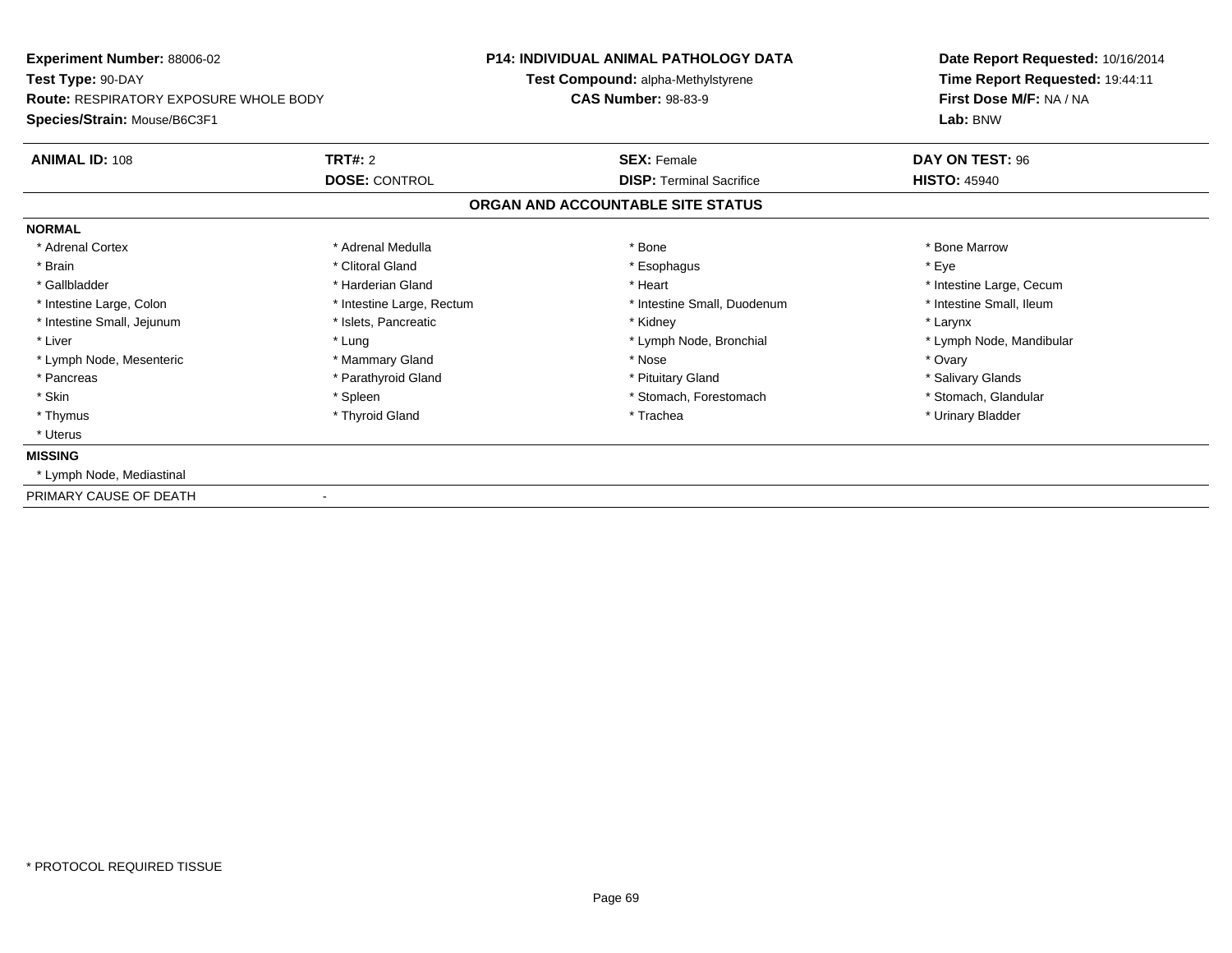| <b>Experiment Number: 88006-02</b><br>Test Type: 90-DAY |                           | <b>P14: INDIVIDUAL ANIMAL PATHOLOGY DATA</b> | Date Report Requested: 10/16/2014<br>Time Report Requested: 19:44:11 |
|---------------------------------------------------------|---------------------------|----------------------------------------------|----------------------------------------------------------------------|
|                                                         |                           | Test Compound: alpha-Methylstyrene           |                                                                      |
| <b>Route: RESPIRATORY EXPOSURE WHOLE BODY</b>           |                           | <b>CAS Number: 98-83-9</b>                   | First Dose M/F: NA / NA                                              |
| Species/Strain: Mouse/B6C3F1                            |                           |                                              | Lab: BNW                                                             |
| <b>ANIMAL ID: 109</b>                                   | <b>TRT#: 2</b>            | <b>SEX: Female</b>                           | DAY ON TEST: 96                                                      |
|                                                         | <b>DOSE: CONTROL</b>      | <b>DISP:</b> Terminal Sacrifice              | <b>HISTO: 45941</b>                                                  |
|                                                         |                           | ORGAN AND ACCOUNTABLE SITE STATUS            |                                                                      |
| <b>NORMAL</b>                                           |                           |                                              |                                                                      |
| * Adrenal Cortex                                        | * Adrenal Medulla         | * Bone                                       | * Bone Marrow                                                        |
| * Brain                                                 | * Clitoral Gland          | * Esophagus                                  | * Eye                                                                |
| * Gallbladder                                           | * Harderian Gland         | * Heart                                      | * Intestine Large, Cecum                                             |
| * Intestine Large, Colon                                | * Intestine Large, Rectum | * Intestine Small, Duodenum                  | * Intestine Small, Ileum                                             |
| * Intestine Small, Jejunum                              | * Islets, Pancreatic      | * Kidney                                     | * Larynx                                                             |
| * Liver                                                 | * Lung                    | * Lymph Node, Bronchial                      | * Lymph Node, Mandibular                                             |
| * Lymph Node, Mediastinal                               | * Lymph Node, Mesenteric  | * Mammary Gland                              | * Nose                                                               |
| * Ovary                                                 | * Pancreas                | * Parathyroid Gland                          | * Pituitary Gland                                                    |
| * Salivary Glands                                       | * Skin                    | * Spleen                                     | * Stomach, Forestomach                                               |
| * Stomach, Glandular                                    | * Thymus                  | * Thyroid Gland                              | * Trachea                                                            |
| * Urinary Bladder                                       | * Uterus                  |                                              |                                                                      |
| PRIMARY CAUSE OF DEATH                                  |                           |                                              |                                                                      |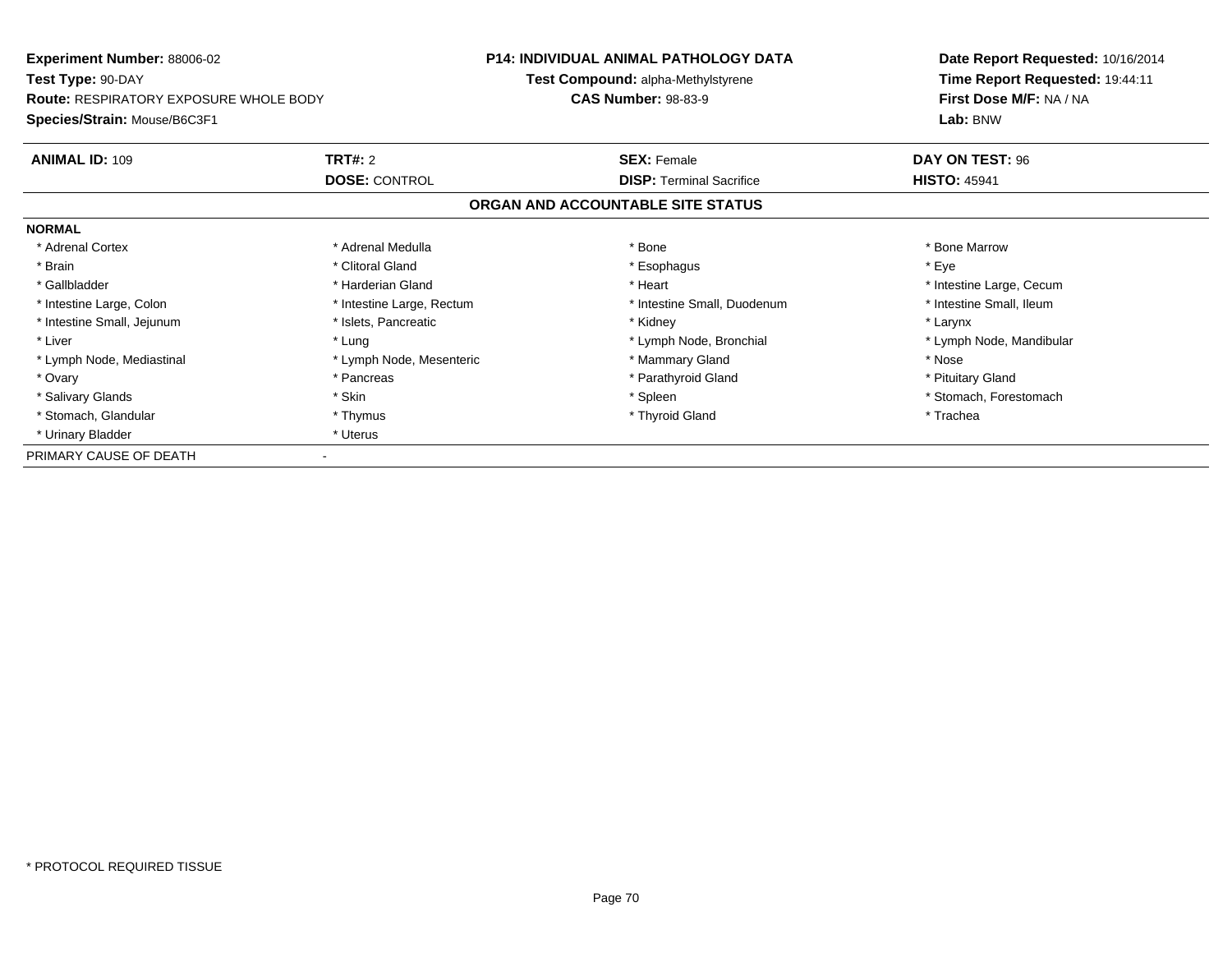| <b>Experiment Number: 88006-02</b>                                 | <b>P14: INDIVIDUAL ANIMAL PATHOLOGY DATA</b> |                                                                         | Date Report Requested: 10/16/2014                          |
|--------------------------------------------------------------------|----------------------------------------------|-------------------------------------------------------------------------|------------------------------------------------------------|
| Test Type: 90-DAY<br><b>Route: RESPIRATORY EXPOSURE WHOLE BODY</b> |                                              | <b>Test Compound: alpha-Methylstyrene</b><br><b>CAS Number: 98-83-9</b> | Time Report Requested: 19:44:11<br>First Dose M/F: NA / NA |
| Species/Strain: Mouse/B6C3F1                                       |                                              |                                                                         | Lab: BNW                                                   |
| <b>ANIMAL ID: 110</b>                                              | TRT#: 2                                      | <b>SEX: Female</b>                                                      | DAY ON TEST: 96                                            |
|                                                                    | <b>DOSE: CONTROL</b>                         | <b>DISP:</b> Terminal Sacrifice                                         | <b>HISTO: 45942</b>                                        |
|                                                                    |                                              | ORGAN AND ACCOUNTABLE SITE STATUS                                       |                                                            |
| <b>NORMAL</b>                                                      |                                              |                                                                         |                                                            |
| * Adrenal Cortex                                                   | * Adrenal Medulla                            | * Bone                                                                  | * Bone Marrow                                              |
| * Brain                                                            | * Clitoral Gland                             | * Esophagus                                                             | * Eye                                                      |
| * Gallbladder                                                      | * Harderian Gland                            | * Heart                                                                 | * Intestine Large, Cecum                                   |
| * Intestine Large, Colon                                           | * Intestine Large, Rectum                    | * Intestine Small, Duodenum                                             | * Intestine Small, Ileum                                   |
| * Intestine Small, Jejunum                                         | * Islets, Pancreatic                         | * Kidney                                                                | * Larynx                                                   |
| * Liver                                                            | * Lung                                       | * Lymph Node, Bronchial                                                 | * Lymph Node, Mandibular                                   |
| * Lymph Node, Mediastinal                                          | * Lymph Node, Mesenteric                     | * Mammary Gland                                                         | * Nose                                                     |
| * Ovary                                                            | * Pancreas                                   | * Parathyroid Gland                                                     | * Pituitary Gland                                          |
| * Salivary Glands                                                  | * Skin                                       | * Spleen                                                                | * Stomach, Forestomach                                     |
| * Thymus                                                           | * Thyroid Gland                              | * Trachea                                                               | * Urinary Bladder                                          |
| * Uterus                                                           |                                              |                                                                         |                                                            |
| <b>OBSERVATIONS</b>                                                |                                              |                                                                         |                                                            |
| * Stomach, Glandular                                               |                                              | <b>Infiltration Cellular</b>                                            | Polymorphnuclr, Minimal                                    |
| PRIMARY CAUSE OF DEATH                                             |                                              |                                                                         |                                                            |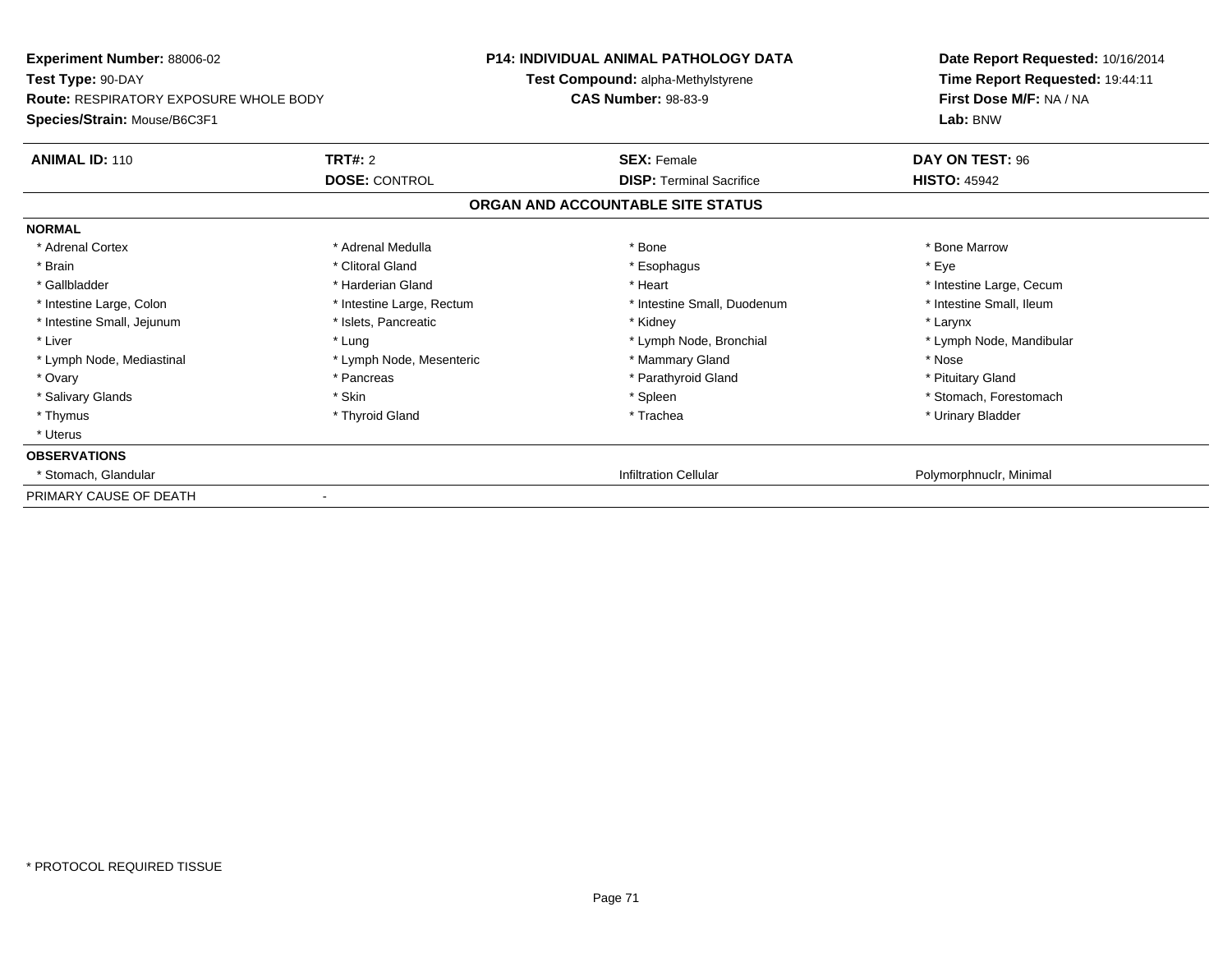| Experiment Number: 88006-02<br>Test Type: 90-DAY |                     | <b>P14: INDIVIDUAL ANIMAL PATHOLOGY DATA</b><br>Test Compound: alpha-Methylstyrene | Date Report Requested: 10/16/2014<br>Time Report Requested: 19:44:11 |
|--------------------------------------------------|---------------------|------------------------------------------------------------------------------------|----------------------------------------------------------------------|
| <b>Route: RESPIRATORY EXPOSURE WHOLE BODY</b>    |                     | <b>CAS Number: 98-83-9</b>                                                         | First Dose M/F: NA / NA                                              |
| Species/Strain: Mouse/B6C3F1                     |                     |                                                                                    | Lab: BNW                                                             |
| <b>ANIMAL ID: 301</b>                            | <b>TRT#: 4</b>      | <b>SEX: Female</b>                                                                 | DAY ON TEST: 96                                                      |
|                                                  | <b>DOSE: 75 PPM</b> | <b>DISP: Terminal Sacrifice</b>                                                    | <b>HISTO: 46033</b>                                                  |
|                                                  |                     | ORGAN AND ACCOUNTABLE SITE STATUS                                                  |                                                                      |
| <b>NORMAL</b>                                    |                     |                                                                                    |                                                                      |
| Liver                                            |                     |                                                                                    |                                                                      |
| <b>OBSERVATIONS</b>                              |                     |                                                                                    |                                                                      |
| * Nose                                           | Olfactory Epi       | Atrophy                                                                            | Minimal                                                              |
| PRIMARY CAUSE OF DEATH                           |                     |                                                                                    |                                                                      |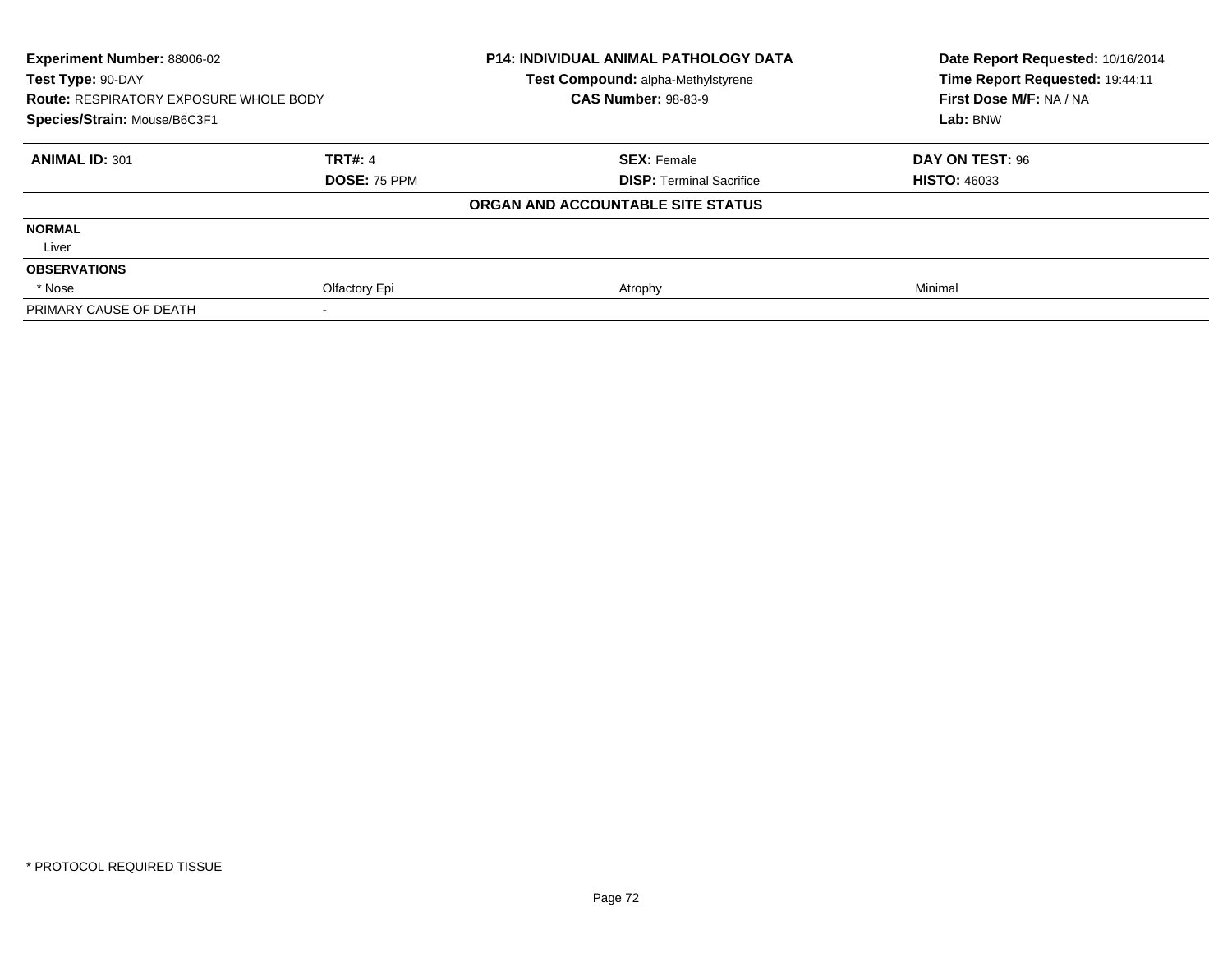| Experiment Number: 88006-02<br>Test Type: 90-DAY<br><b>Route: RESPIRATORY EXPOSURE WHOLE BODY</b><br>Species/Strain: Mouse/B6C3F1 |                     | <b>P14: INDIVIDUAL ANIMAL PATHOLOGY DATA</b><br>Test Compound: alpha-Methylstyrene<br><b>CAS Number: 98-83-9</b> | Date Report Requested: 10/16/2014<br>Time Report Requested: 19:44:11<br>First Dose M/F: NA / NA<br>Lab: BNW |
|-----------------------------------------------------------------------------------------------------------------------------------|---------------------|------------------------------------------------------------------------------------------------------------------|-------------------------------------------------------------------------------------------------------------|
| <b>ANIMAL ID: 302</b>                                                                                                             | <b>TRT#: 4</b>      | <b>SEX: Female</b>                                                                                               | DAY ON TEST: 96                                                                                             |
|                                                                                                                                   | <b>DOSE: 75 PPM</b> | <b>DISP:</b> Terminal Sacrifice                                                                                  | <b>HISTO: 46034</b>                                                                                         |
|                                                                                                                                   |                     | ORGAN AND ACCOUNTABLE SITE STATUS                                                                                |                                                                                                             |
| <b>NORMAL</b>                                                                                                                     |                     |                                                                                                                  |                                                                                                             |
| Liver                                                                                                                             |                     |                                                                                                                  |                                                                                                             |
| <b>OBSERVATIONS</b>                                                                                                               |                     |                                                                                                                  |                                                                                                             |
| * Nose                                                                                                                            | Glands              | Atrophy                                                                                                          | Minimal                                                                                                     |
|                                                                                                                                   | Olfactory Epi       | Atrophy                                                                                                          | Minimal                                                                                                     |
|                                                                                                                                   | Glands              | Hyperplasia                                                                                                      | Minimal                                                                                                     |
|                                                                                                                                   | Olfactory Epi       | Metaplasia                                                                                                       | Minimal                                                                                                     |
| PRIMARY CAUSE OF DEATH                                                                                                            |                     |                                                                                                                  |                                                                                                             |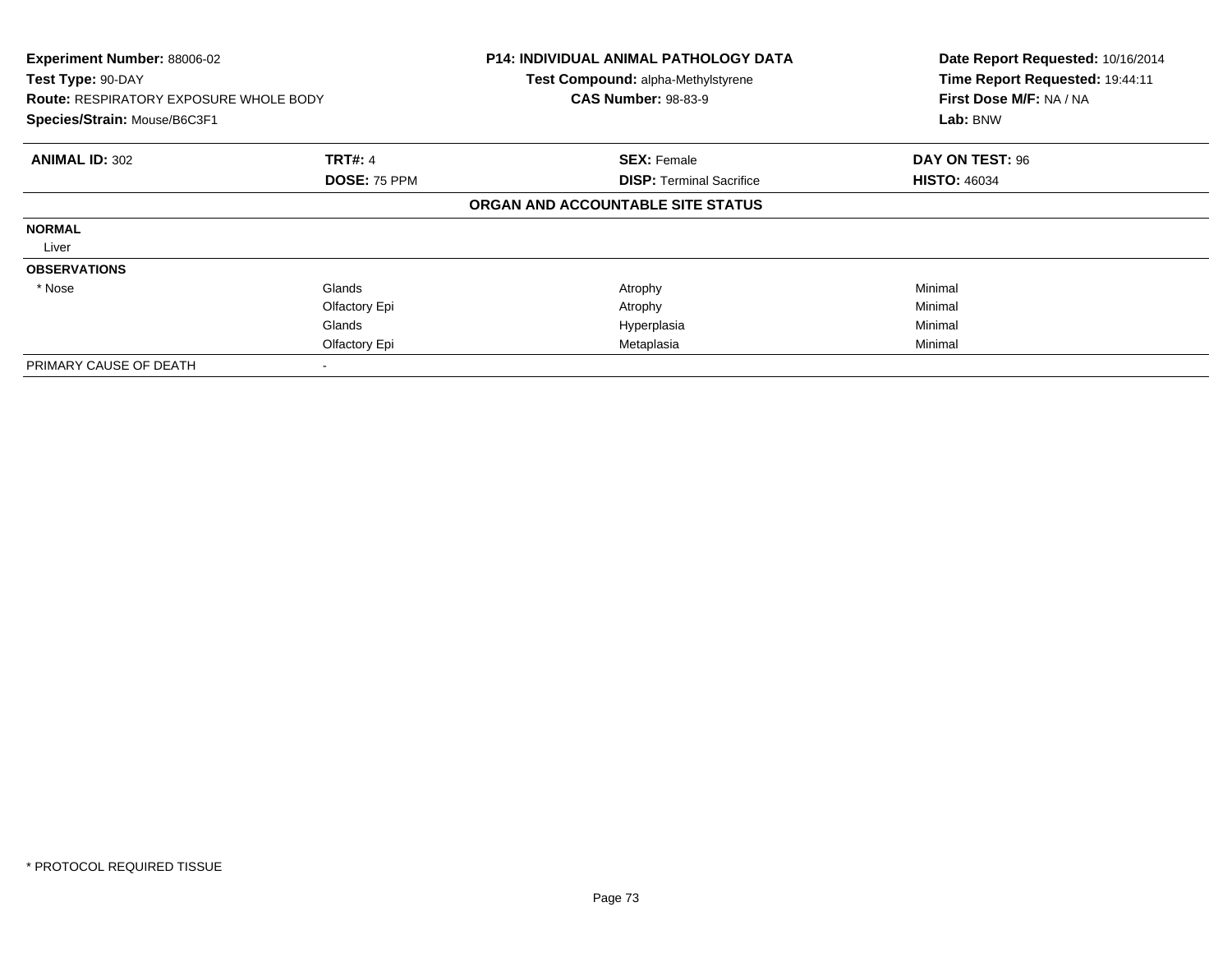| Experiment Number: 88006-02<br>Test Type: 90-DAY<br><b>Route: RESPIRATORY EXPOSURE WHOLE BODY</b><br>Species/Strain: Mouse/B6C3F1 |                     | <b>P14: INDIVIDUAL ANIMAL PATHOLOGY DATA</b><br>Test Compound: alpha-Methylstyrene<br><b>CAS Number: 98-83-9</b> | Date Report Requested: 10/16/2014<br>Time Report Requested: 19:44:11<br>First Dose M/F: NA / NA<br>Lab: BNW |
|-----------------------------------------------------------------------------------------------------------------------------------|---------------------|------------------------------------------------------------------------------------------------------------------|-------------------------------------------------------------------------------------------------------------|
|                                                                                                                                   |                     |                                                                                                                  |                                                                                                             |
| <b>ANIMAL ID: 303</b>                                                                                                             | <b>TRT#: 4</b>      | <b>SEX: Female</b>                                                                                               | DAY ON TEST: 96                                                                                             |
|                                                                                                                                   | <b>DOSE: 75 PPM</b> | <b>DISP:</b> Terminal Sacrifice                                                                                  | <b>HISTO: 46035</b>                                                                                         |
|                                                                                                                                   |                     | ORGAN AND ACCOUNTABLE SITE STATUS                                                                                |                                                                                                             |
| <b>NORMAL</b>                                                                                                                     |                     |                                                                                                                  |                                                                                                             |
| Liver                                                                                                                             |                     |                                                                                                                  |                                                                                                             |
| <b>OBSERVATIONS</b>                                                                                                               |                     |                                                                                                                  |                                                                                                             |
| * Nose                                                                                                                            | Glands              | Atrophy                                                                                                          | Minimal                                                                                                     |
|                                                                                                                                   | Olfactory Epi       | Atrophy                                                                                                          | Minimal                                                                                                     |
| PRIMARY CAUSE OF DEATH                                                                                                            |                     |                                                                                                                  |                                                                                                             |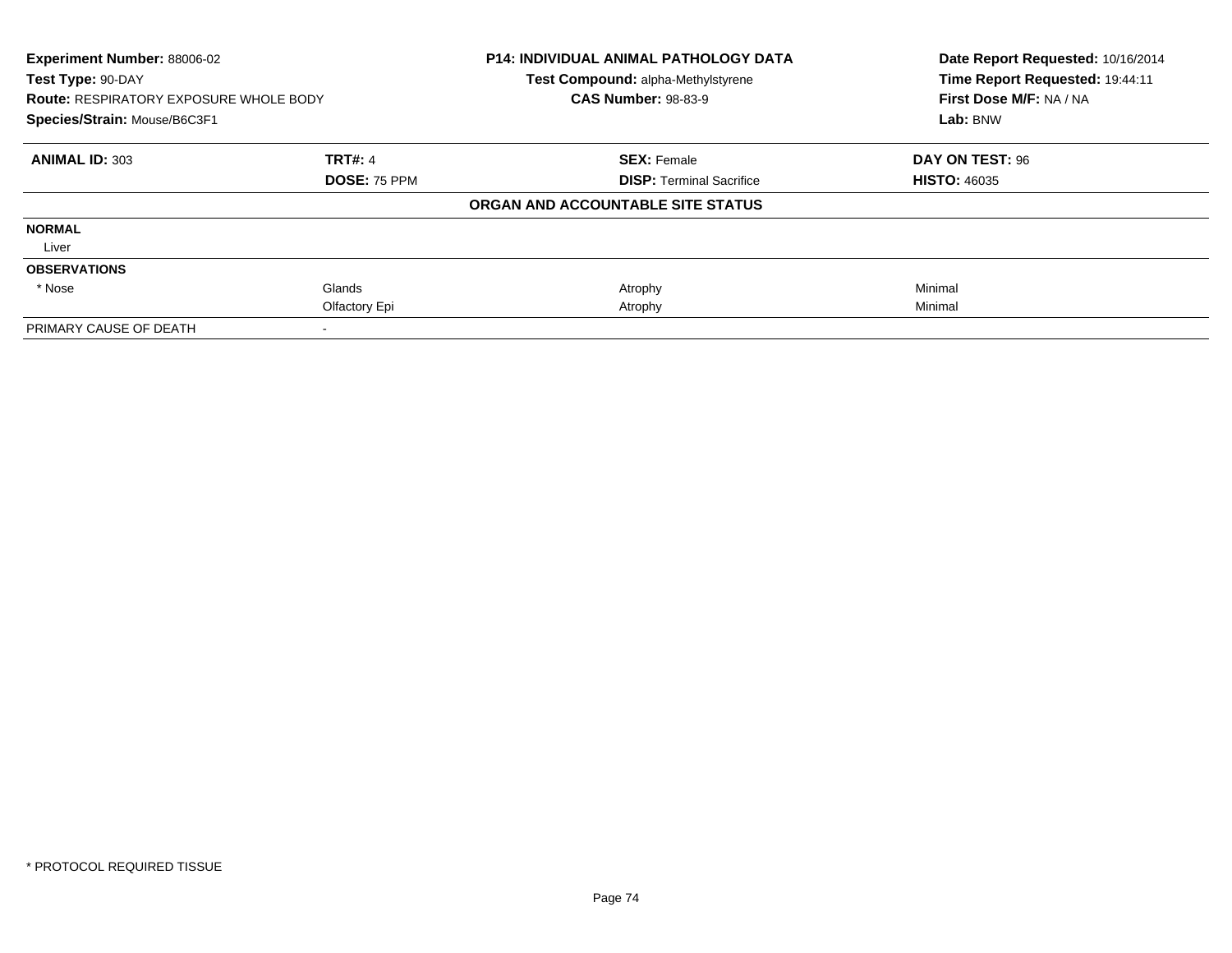| Experiment Number: 88006-02<br>Test Type: 90-DAY<br><b>Route: RESPIRATORY EXPOSURE WHOLE BODY</b><br>Species/Strain: Mouse/B6C3F1 |                     | <b>P14: INDIVIDUAL ANIMAL PATHOLOGY DATA</b><br>Test Compound: alpha-Methylstyrene<br><b>CAS Number: 98-83-9</b> | Date Report Requested: 10/16/2014<br>Time Report Requested: 19:44:11<br>First Dose M/F: NA / NA<br>Lab: BNW |
|-----------------------------------------------------------------------------------------------------------------------------------|---------------------|------------------------------------------------------------------------------------------------------------------|-------------------------------------------------------------------------------------------------------------|
| <b>ANIMAL ID: 304</b>                                                                                                             | <b>TRT#: 4</b>      | <b>SEX: Female</b>                                                                                               | DAY ON TEST: 96                                                                                             |
|                                                                                                                                   | <b>DOSE: 75 PPM</b> | <b>DISP:</b> Terminal Sacrifice                                                                                  | <b>HISTO: 46036</b>                                                                                         |
|                                                                                                                                   |                     | ORGAN AND ACCOUNTABLE SITE STATUS                                                                                |                                                                                                             |
| <b>NORMAL</b>                                                                                                                     |                     |                                                                                                                  |                                                                                                             |
| Liver                                                                                                                             |                     |                                                                                                                  |                                                                                                             |
| <b>OBSERVATIONS</b>                                                                                                               |                     |                                                                                                                  |                                                                                                             |
| * Nose                                                                                                                            | Glands              | Atrophy                                                                                                          | Minimal                                                                                                     |
|                                                                                                                                   | Olfactory Epi       | Atrophy                                                                                                          | Minimal                                                                                                     |
|                                                                                                                                   | Glands              | Hyperplasia                                                                                                      | Minimal                                                                                                     |
|                                                                                                                                   | Olfactory Epi       | Metaplasia                                                                                                       | Minimal                                                                                                     |
| PRIMARY CAUSE OF DEATH                                                                                                            |                     |                                                                                                                  |                                                                                                             |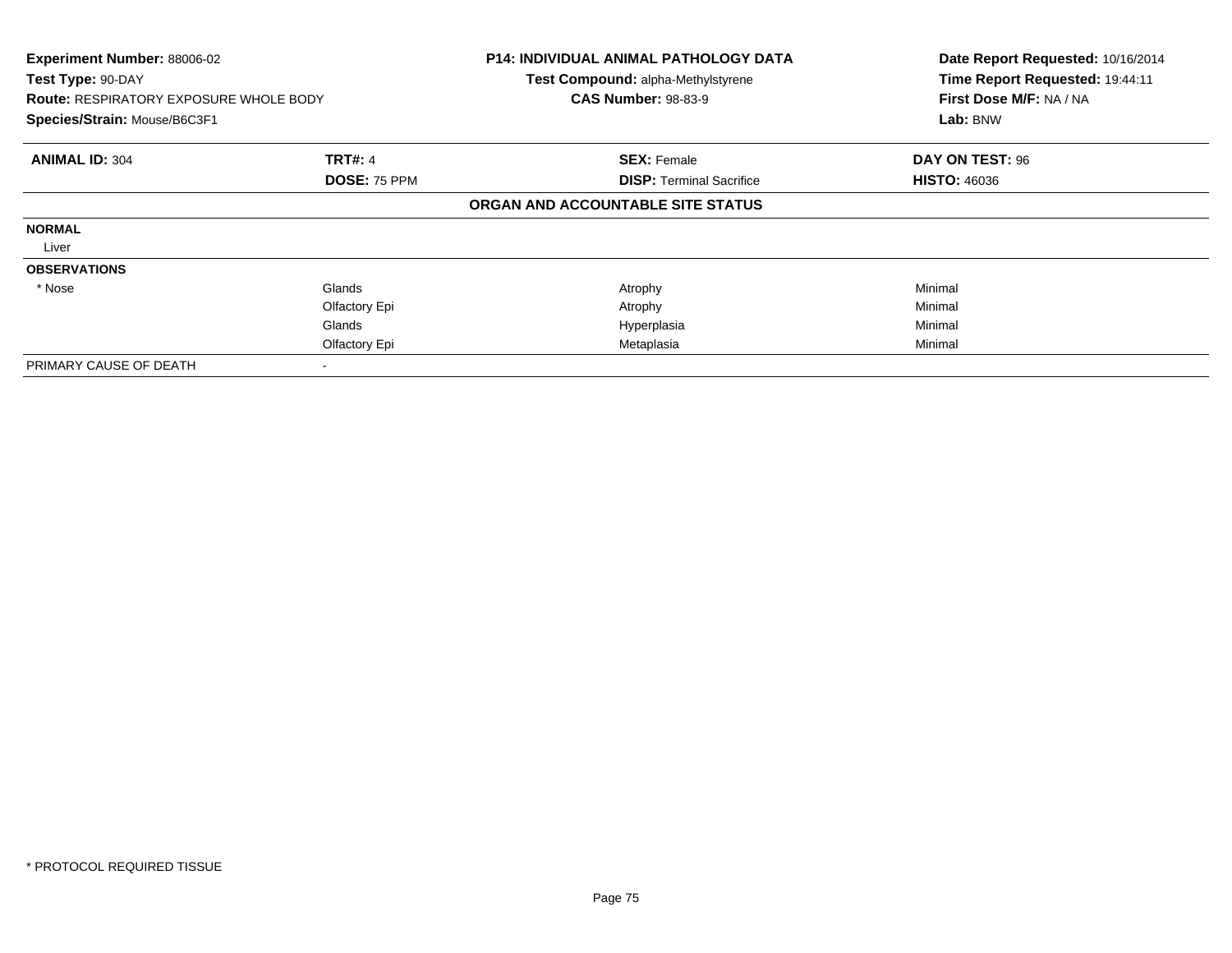| Experiment Number: 88006-02<br>Test Type: 90-DAY<br><b>Route: RESPIRATORY EXPOSURE WHOLE BODY</b><br>Species/Strain: Mouse/B6C3F1 |                | <b>P14: INDIVIDUAL ANIMAL PATHOLOGY DATA</b><br>Test Compound: alpha-Methylstyrene<br><b>CAS Number: 98-83-9</b> | Date Report Requested: 10/16/2014<br>Time Report Requested: 19:44:11 |
|-----------------------------------------------------------------------------------------------------------------------------------|----------------|------------------------------------------------------------------------------------------------------------------|----------------------------------------------------------------------|
|                                                                                                                                   |                |                                                                                                                  | First Dose M/F: NA / NA                                              |
|                                                                                                                                   |                |                                                                                                                  | Lab: BNW                                                             |
| <b>ANIMAL ID: 305</b>                                                                                                             | <b>TRT#: 4</b> | <b>SEX: Female</b>                                                                                               | DAY ON TEST: 96                                                      |
|                                                                                                                                   | DOSE: 75 PPM   | <b>DISP: Terminal Sacrifice</b>                                                                                  | <b>HISTO: 46037</b>                                                  |
|                                                                                                                                   |                | ORGAN AND ACCOUNTABLE SITE STATUS                                                                                |                                                                      |
| <b>NORMAL</b>                                                                                                                     |                |                                                                                                                  |                                                                      |
| Liver                                                                                                                             |                |                                                                                                                  |                                                                      |
| <b>OBSERVATIONS</b>                                                                                                               |                |                                                                                                                  |                                                                      |
| * Nose                                                                                                                            | Glands         | Atrophy                                                                                                          | Minimal                                                              |
|                                                                                                                                   | Olfactory Epi  | Atrophy                                                                                                          | Minimal                                                              |
| PRIMARY CAUSE OF DEATH                                                                                                            |                |                                                                                                                  |                                                                      |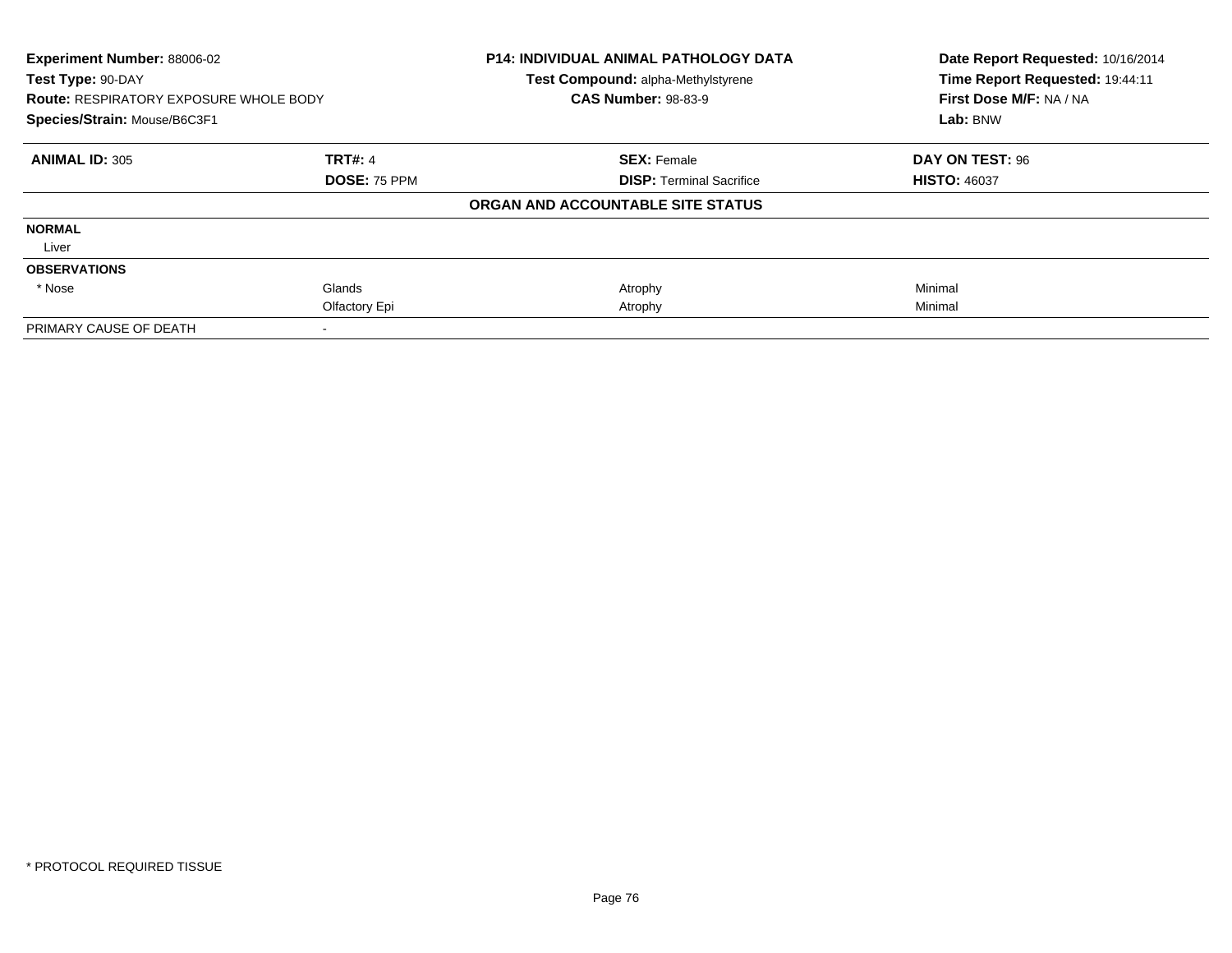| <b>Experiment Number: 88006-02</b><br>Test Type: 90-DAY<br><b>Route: RESPIRATORY EXPOSURE WHOLE BODY</b> |                       | <b>P14: INDIVIDUAL ANIMAL PATHOLOGY DATA</b><br><b>Test Compound: alpha-Methylstyrene</b><br><b>CAS Number: 98-83-9</b> | Date Report Requested: 10/16/2014<br>Time Report Requested: 19:44:11<br>First Dose M/F: NA / NA |
|----------------------------------------------------------------------------------------------------------|-----------------------|-------------------------------------------------------------------------------------------------------------------------|-------------------------------------------------------------------------------------------------|
| Species/Strain: Mouse/B6C3F1                                                                             |                       |                                                                                                                         | Lab: BNW                                                                                        |
| <b>ANIMAL ID: 306</b>                                                                                    | <b>TRT#: 4</b>        | <b>SEX: Female</b>                                                                                                      | DAY ON TEST: 96                                                                                 |
|                                                                                                          | DOSE: 75 PPM          | <b>DISP: Terminal Sacrifice</b>                                                                                         | <b>HISTO: 46038</b>                                                                             |
|                                                                                                          |                       | ORGAN AND ACCOUNTABLE SITE STATUS                                                                                       |                                                                                                 |
| <b>NORMAL</b>                                                                                            |                       |                                                                                                                         |                                                                                                 |
| Liver                                                                                                    |                       |                                                                                                                         |                                                                                                 |
| <b>OBSERVATIONS</b>                                                                                      |                       |                                                                                                                         |                                                                                                 |
| * Nose                                                                                                   | Glands                | Atrophy                                                                                                                 | Minimal                                                                                         |
|                                                                                                          | Olfactory Epi         | Atrophy                                                                                                                 | Minimal                                                                                         |
|                                                                                                          | <b>Respirat Epith</b> | Degeneration                                                                                                            | Hyaline, Mild                                                                                   |
|                                                                                                          | Glands                | Hyperplasia                                                                                                             | Minimal                                                                                         |
|                                                                                                          | Olfactory Epi         | Metaplasia                                                                                                              | Minimal                                                                                         |
| PRIMARY CAUSE OF DEATH                                                                                   |                       |                                                                                                                         |                                                                                                 |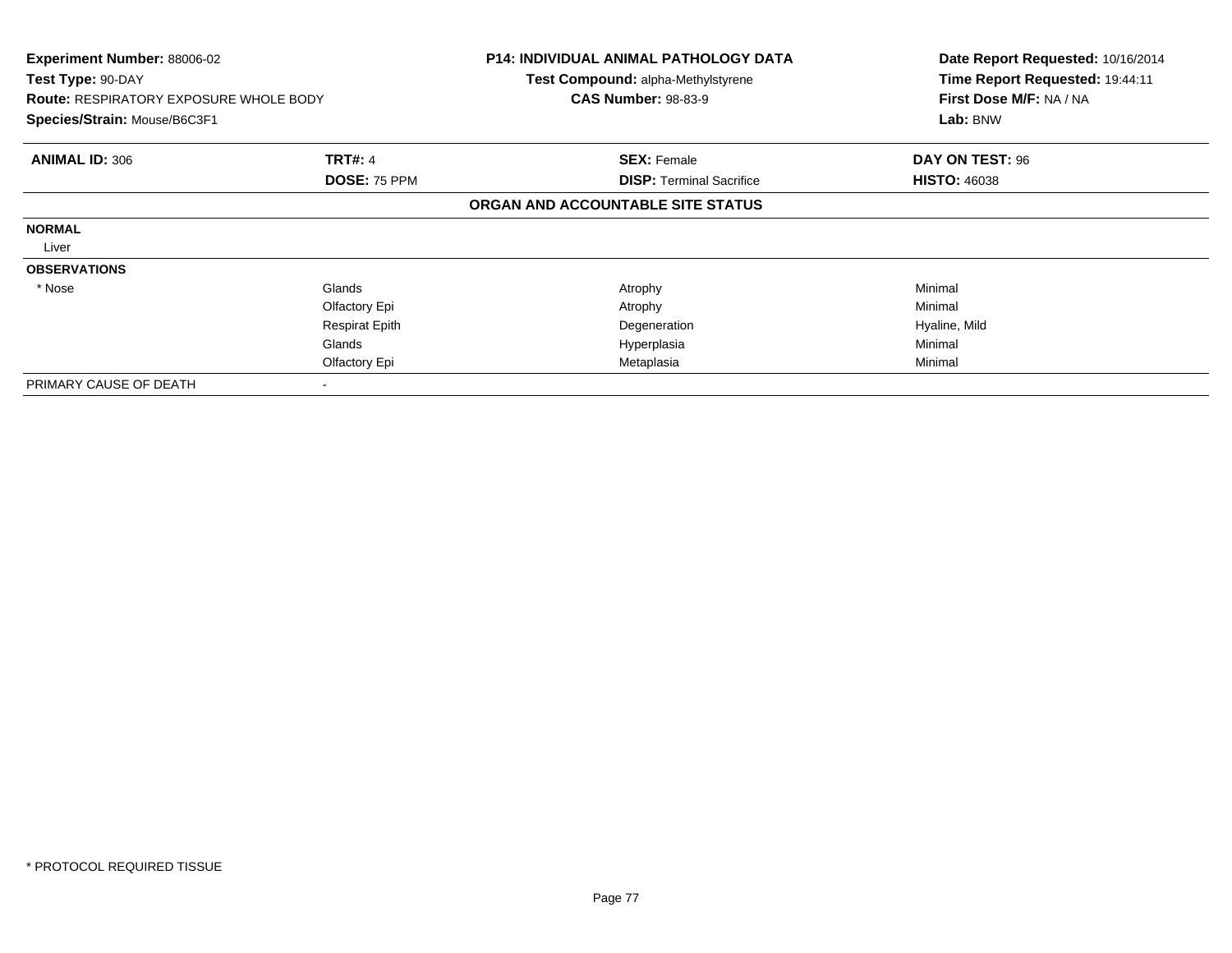| <b>Experiment Number: 88006-02</b><br>Test Type: 90-DAY<br><b>Route: RESPIRATORY EXPOSURE WHOLE BODY</b> |                       | <b>P14: INDIVIDUAL ANIMAL PATHOLOGY DATA</b><br><b>Test Compound: alpha-Methylstyrene</b><br><b>CAS Number: 98-83-9</b> | Date Report Requested: 10/16/2014<br>Time Report Requested: 19:44:11<br>First Dose M/F: NA / NA |
|----------------------------------------------------------------------------------------------------------|-----------------------|-------------------------------------------------------------------------------------------------------------------------|-------------------------------------------------------------------------------------------------|
| Species/Strain: Mouse/B6C3F1                                                                             |                       |                                                                                                                         | Lab: BNW                                                                                        |
| <b>ANIMAL ID: 307</b>                                                                                    | <b>TRT#: 4</b>        | <b>SEX: Female</b>                                                                                                      | DAY ON TEST: 96                                                                                 |
|                                                                                                          | DOSE: 75 PPM          | <b>DISP: Terminal Sacrifice</b>                                                                                         | <b>HISTO: 46039</b>                                                                             |
|                                                                                                          |                       | ORGAN AND ACCOUNTABLE SITE STATUS                                                                                       |                                                                                                 |
| <b>NORMAL</b>                                                                                            |                       |                                                                                                                         |                                                                                                 |
| Liver                                                                                                    |                       |                                                                                                                         |                                                                                                 |
| <b>OBSERVATIONS</b>                                                                                      |                       |                                                                                                                         |                                                                                                 |
| * Nose                                                                                                   | Glands                | Atrophy                                                                                                                 | Minimal                                                                                         |
|                                                                                                          | Olfactory Epi         | Atrophy                                                                                                                 | Minimal                                                                                         |
|                                                                                                          | <b>Respirat Epith</b> | Degeneration                                                                                                            | Hyaline, Mild                                                                                   |
|                                                                                                          | Glands                | Hyperplasia                                                                                                             | Minimal                                                                                         |
|                                                                                                          | Olfactory Epi         | Metaplasia                                                                                                              | Minimal                                                                                         |
| PRIMARY CAUSE OF DEATH                                                                                   |                       |                                                                                                                         |                                                                                                 |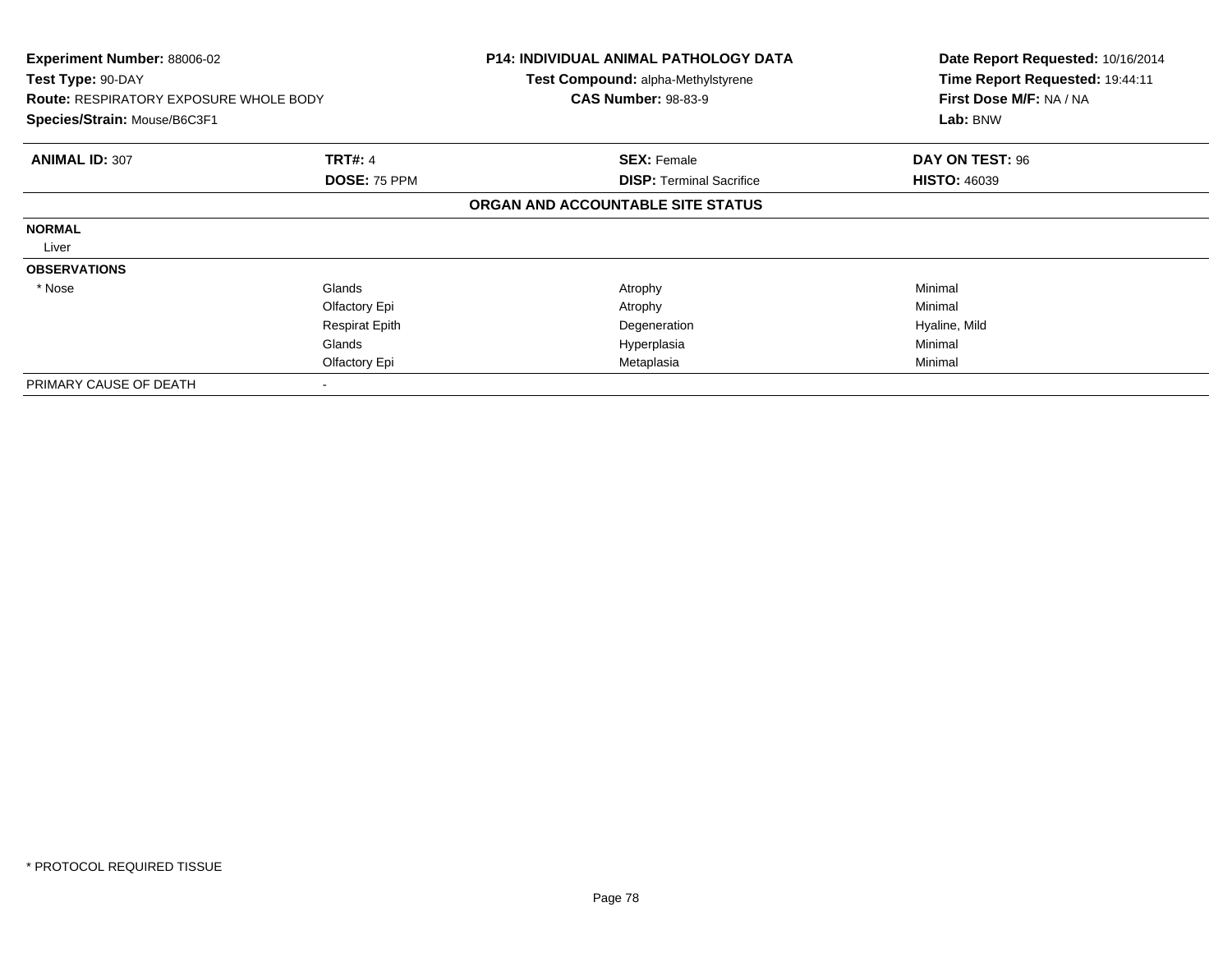| Experiment Number: 88006-02<br>Test Type: 90-DAY<br><b>Route: RESPIRATORY EXPOSURE WHOLE BODY</b><br>Species/Strain: Mouse/B6C3F1 |                     | P14: INDIVIDUAL ANIMAL PATHOLOGY DATA<br>Test Compound: alpha-Methylstyrene<br><b>CAS Number: 98-83-9</b> | Date Report Requested: 10/16/2014<br>Time Report Requested: 19:44:11<br>First Dose M/F: NA / NA<br>Lab: BNW |
|-----------------------------------------------------------------------------------------------------------------------------------|---------------------|-----------------------------------------------------------------------------------------------------------|-------------------------------------------------------------------------------------------------------------|
|                                                                                                                                   |                     |                                                                                                           |                                                                                                             |
| <b>ANIMAL ID: 308</b>                                                                                                             | <b>TRT#: 4</b>      | <b>SEX: Female</b>                                                                                        | DAY ON TEST: 96                                                                                             |
|                                                                                                                                   | <b>DOSE: 75 PPM</b> | <b>DISP:</b> Terminal Sacrifice                                                                           | <b>HISTO: 46040</b>                                                                                         |
|                                                                                                                                   |                     | ORGAN AND ACCOUNTABLE SITE STATUS                                                                         |                                                                                                             |
| <b>NORMAL</b>                                                                                                                     |                     |                                                                                                           |                                                                                                             |
| Liver                                                                                                                             |                     |                                                                                                           |                                                                                                             |
| <b>OBSERVATIONS</b>                                                                                                               |                     |                                                                                                           |                                                                                                             |
| * Nose                                                                                                                            | Olfactory Epi       | Atrophy                                                                                                   | Minimal                                                                                                     |
|                                                                                                                                   | Glands              | Hyperplasia                                                                                               | Minimal                                                                                                     |
| PRIMARY CAUSE OF DEATH                                                                                                            |                     |                                                                                                           |                                                                                                             |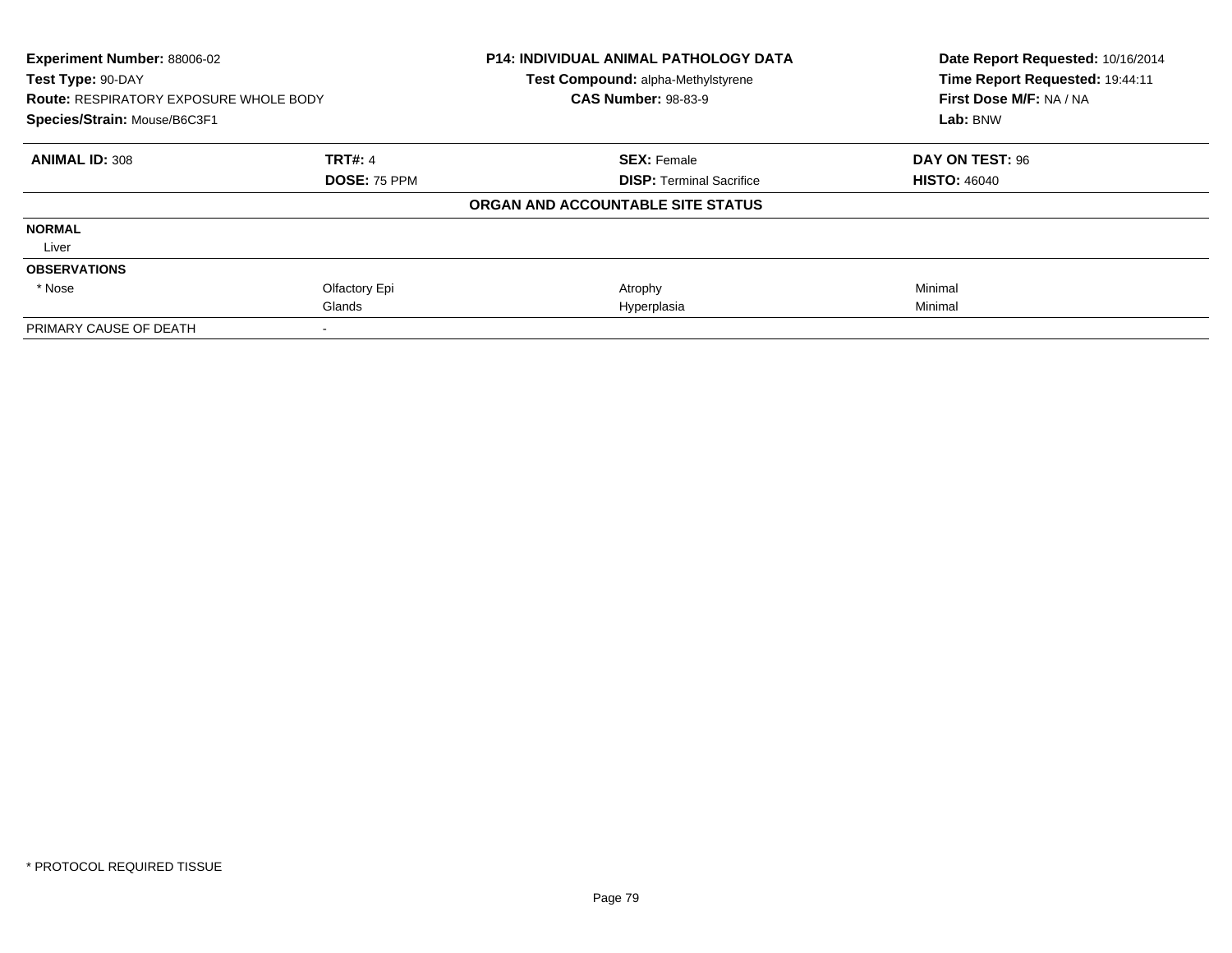| Experiment Number: 88006-02                   |                | <b>P14: INDIVIDUAL ANIMAL PATHOLOGY DATA</b> | Date Report Requested: 10/16/2014 |
|-----------------------------------------------|----------------|----------------------------------------------|-----------------------------------|
| Test Type: 90-DAY                             |                | Test Compound: alpha-Methylstyrene           | Time Report Requested: 19:44:11   |
| <b>Route: RESPIRATORY EXPOSURE WHOLE BODY</b> |                | <b>CAS Number: 98-83-9</b>                   | First Dose M/F: NA / NA           |
| Species/Strain: Mouse/B6C3F1                  |                |                                              | Lab: BNW                          |
| <b>ANIMAL ID: 309</b>                         | <b>TRT#: 4</b> | <b>SEX: Female</b>                           | DAY ON TEST: 96                   |
|                                               | DOSE: 75 PPM   | <b>DISP: Terminal Sacrifice</b>              | <b>HISTO: 46041</b>               |
|                                               |                | ORGAN AND ACCOUNTABLE SITE STATUS            |                                   |
| <b>NORMAL</b>                                 |                |                                              |                                   |
| Liver                                         |                |                                              |                                   |
| <b>OBSERVATIONS</b>                           |                |                                              |                                   |
| * Nose                                        | Glands         | Atrophy                                      | Minimal                           |
|                                               | Olfactory Epi  | Atrophy                                      | Minimal                           |
| PRIMARY CAUSE OF DEATH                        |                |                                              |                                   |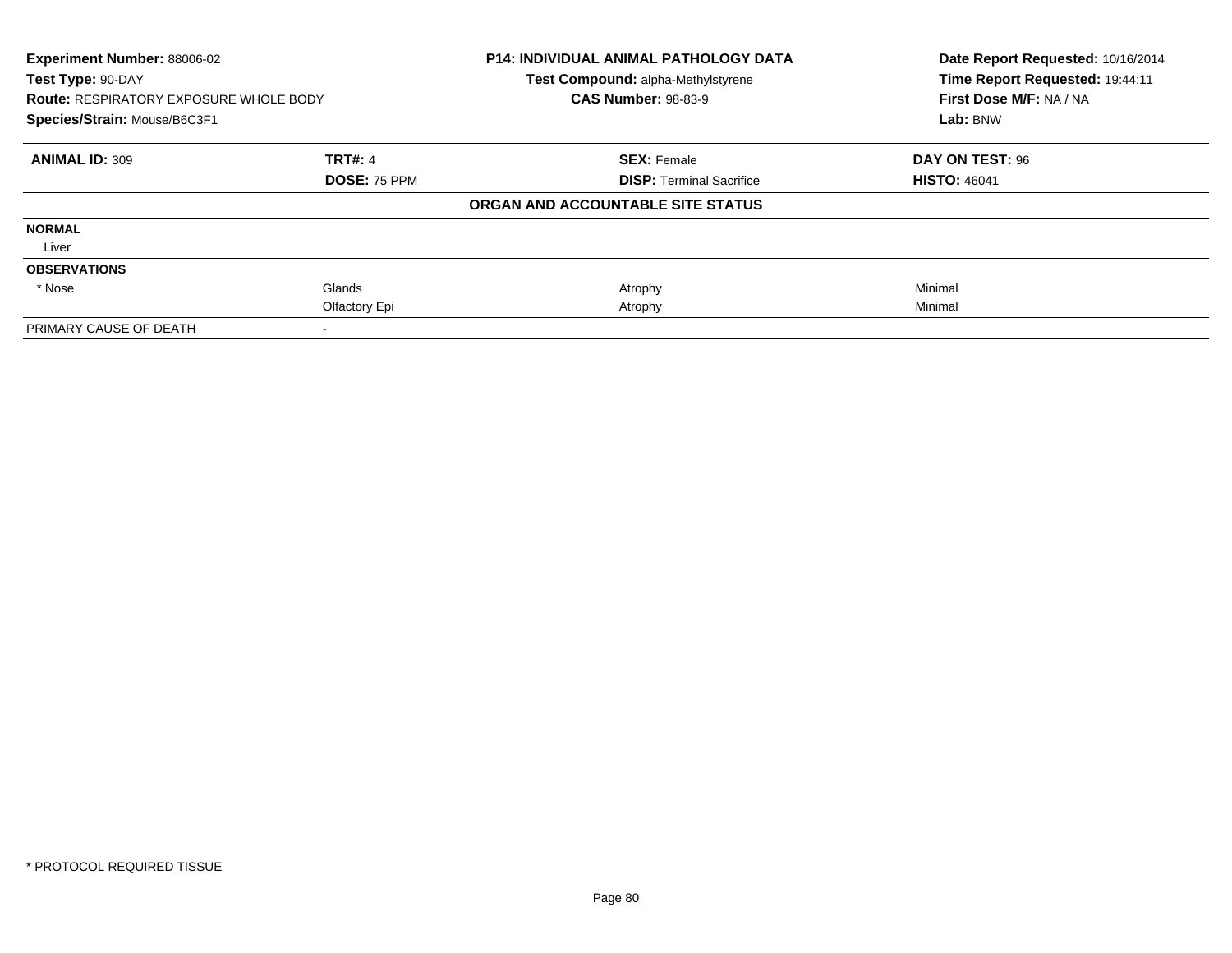| <b>Experiment Number: 88006-02</b><br>Test Type: 90-DAY |                     | <b>P14: INDIVIDUAL ANIMAL PATHOLOGY DATA</b> | Date Report Requested: 10/16/2014<br>Time Report Requested: 19:44:11 |
|---------------------------------------------------------|---------------------|----------------------------------------------|----------------------------------------------------------------------|
|                                                         |                     | Test Compound: alpha-Methylstyrene           |                                                                      |
| <b>Route: RESPIRATORY EXPOSURE WHOLE BODY</b>           |                     | <b>CAS Number: 98-83-9</b>                   | First Dose M/F: NA / NA                                              |
| Species/Strain: Mouse/B6C3F1                            |                     |                                              | Lab: BNW                                                             |
| <b>ANIMAL ID: 310</b>                                   | <b>TRT#: 4</b>      | <b>SEX: Female</b>                           | DAY ON TEST: 96                                                      |
|                                                         | <b>DOSE: 75 PPM</b> | <b>DISP:</b> Terminal Sacrifice              | <b>HISTO: 46042</b>                                                  |
|                                                         |                     | ORGAN AND ACCOUNTABLE SITE STATUS            |                                                                      |
| <b>NORMAL</b>                                           |                     |                                              |                                                                      |
| Liver                                                   |                     |                                              |                                                                      |
| <b>OBSERVATIONS</b>                                     |                     |                                              |                                                                      |
| * Nose                                                  | Glands              | Atrophy                                      | Minimal                                                              |
|                                                         | Olfactory Epi       | Atrophy                                      | Minimal                                                              |
| PRIMARY CAUSE OF DEATH                                  |                     |                                              |                                                                      |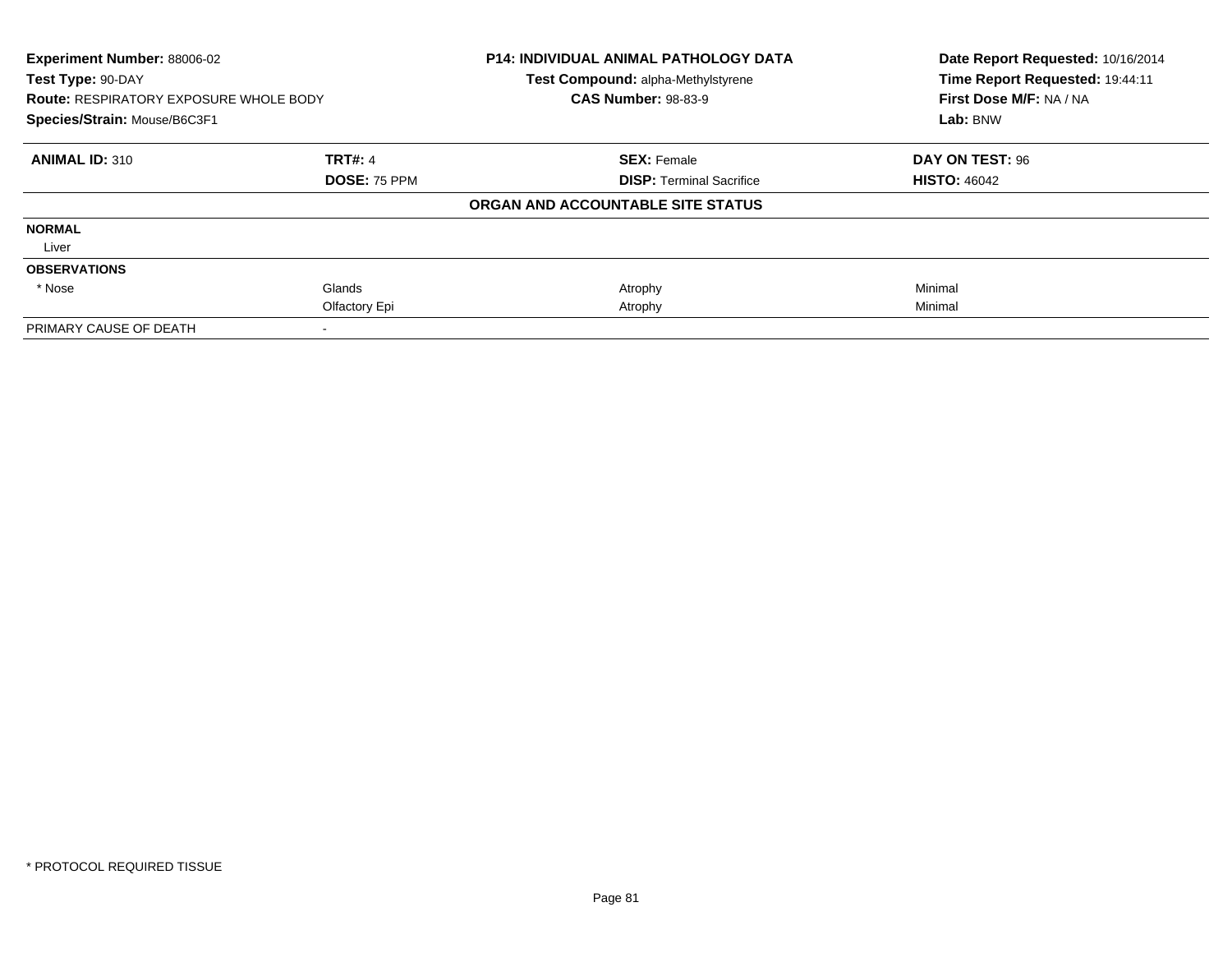| Experiment Number: 88006-02<br>Test Type: 90-DAY<br><b>Route: RESPIRATORY EXPOSURE WHOLE BODY</b><br>Species/Strain: Mouse/B6C3F1 |                      | <b>P14: INDIVIDUAL ANIMAL PATHOLOGY DATA</b><br>Test Compound: alpha-Methylstyrene<br><b>CAS Number: 98-83-9</b> | Date Report Requested: 10/16/2014<br>Time Report Requested: 19:44:11<br>First Dose M/F: NA / NA<br>Lab: BNW |
|-----------------------------------------------------------------------------------------------------------------------------------|----------------------|------------------------------------------------------------------------------------------------------------------|-------------------------------------------------------------------------------------------------------------|
| <b>ANIMAL ID: 501</b>                                                                                                             | <b>TRT#: 6</b>       | <b>SEX: Female</b>                                                                                               | DAY ON TEST: 96                                                                                             |
|                                                                                                                                   | <b>DOSE: 150 PPM</b> | <b>DISP:</b> Terminal Sacrifice                                                                                  | <b>HISTO: 46013</b>                                                                                         |
|                                                                                                                                   |                      | ORGAN AND ACCOUNTABLE SITE STATUS                                                                                |                                                                                                             |
| <b>NORMAL</b>                                                                                                                     |                      |                                                                                                                  |                                                                                                             |
| Liver                                                                                                                             |                      |                                                                                                                  |                                                                                                             |
| <b>OBSERVATIONS</b>                                                                                                               |                      |                                                                                                                  |                                                                                                             |
| * Nose                                                                                                                            | Glands               | Atrophy                                                                                                          | Minimal                                                                                                     |
|                                                                                                                                   | Olfactory Epi        | Atrophy                                                                                                          | Minimal                                                                                                     |
|                                                                                                                                   | Glands               | Hyperplasia                                                                                                      | Minimal                                                                                                     |
|                                                                                                                                   | Olfactory Epi        | Metaplasia                                                                                                       | Minimal                                                                                                     |
| PRIMARY CAUSE OF DEATH                                                                                                            |                      |                                                                                                                  |                                                                                                             |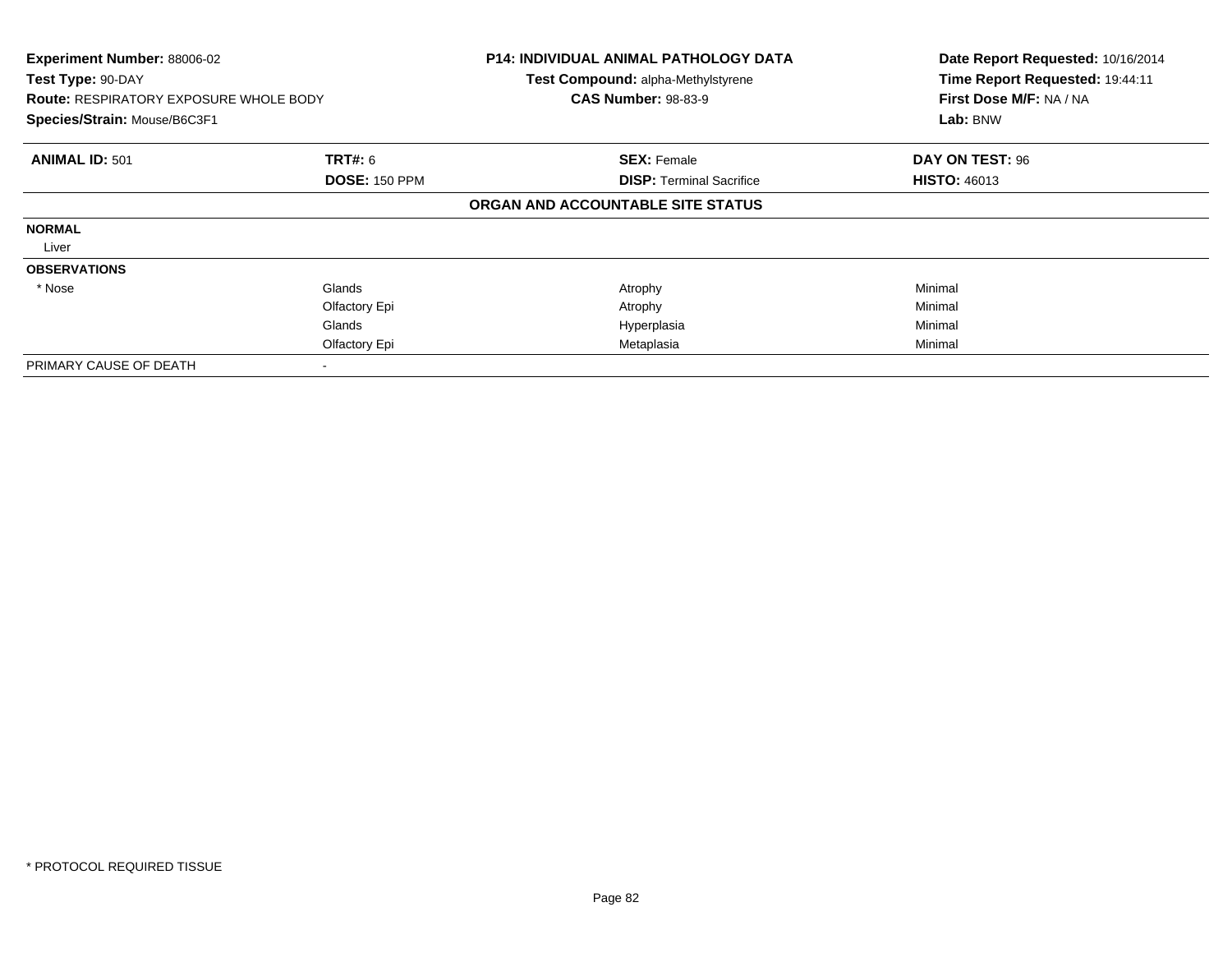| Experiment Number: 88006-02<br>Test Type: 90-DAY<br><b>Route: RESPIRATORY EXPOSURE WHOLE BODY</b><br>Species/Strain: Mouse/B6C3F1 |                       | <b>P14: INDIVIDUAL ANIMAL PATHOLOGY DATA</b><br>Test Compound: alpha-Methylstyrene<br><b>CAS Number: 98-83-9</b> | Date Report Requested: 10/16/2014<br>Time Report Requested: 19:44:11<br>First Dose M/F: NA / NA<br>Lab: BNW |
|-----------------------------------------------------------------------------------------------------------------------------------|-----------------------|------------------------------------------------------------------------------------------------------------------|-------------------------------------------------------------------------------------------------------------|
| <b>ANIMAL ID: 502</b>                                                                                                             | TRT#: 6               | <b>SEX: Female</b>                                                                                               | <b>DAY ON TEST: 96</b>                                                                                      |
|                                                                                                                                   | <b>DOSE: 150 PPM</b>  | <b>DISP:</b> Terminal Sacrifice                                                                                  | <b>HISTO: 46014</b>                                                                                         |
| <b>OBSERVATIONS</b>                                                                                                               |                       |                                                                                                                  |                                                                                                             |
| Liver                                                                                                                             |                       | Necrosis                                                                                                         | Minimal                                                                                                     |
| * Nose                                                                                                                            | Olfactory Epi         | Atrophy                                                                                                          | Minimal                                                                                                     |
|                                                                                                                                   | <b>Respirat Epith</b> | Degeneration                                                                                                     | Hyaline, Minimal                                                                                            |
|                                                                                                                                   | Glands                | Hyperplasia                                                                                                      | Minimal                                                                                                     |
|                                                                                                                                   | Olfactory Epi         | Metaplasia                                                                                                       | Minimal                                                                                                     |
| PRIMARY CAUSE OF DEATH                                                                                                            |                       |                                                                                                                  |                                                                                                             |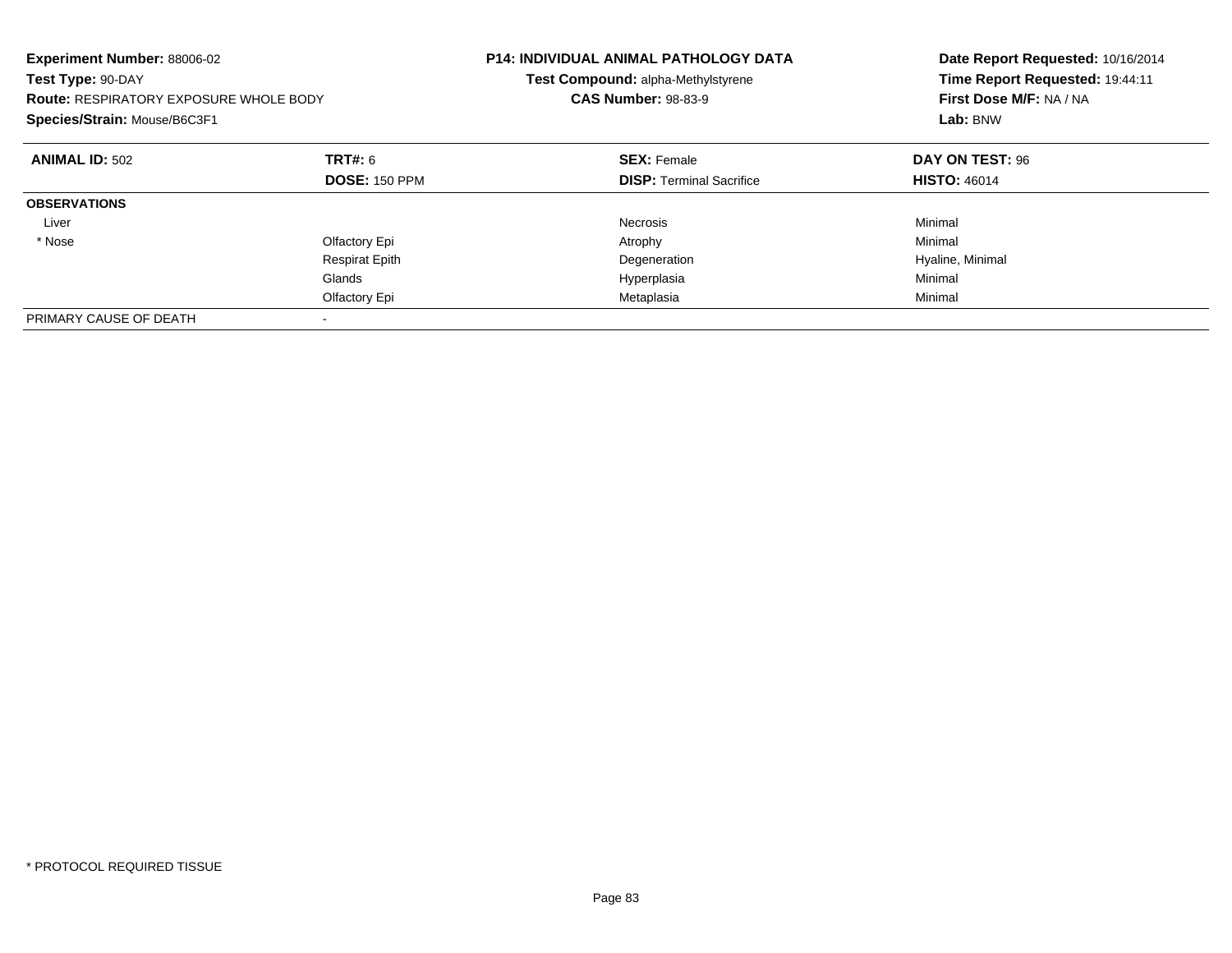| Experiment Number: 88006-02<br>Test Type: 90-DAY<br><b>Route: RESPIRATORY EXPOSURE WHOLE BODY</b><br>Species/Strain: Mouse/B6C3F1 |                                                    | <b>P14: INDIVIDUAL ANIMAL PATHOLOGY DATA</b><br>Test Compound: alpha-Methylstyrene<br><b>CAS Number: 98-83-9</b> | Date Report Requested: 10/16/2014<br>Time Report Requested: 19:44:11<br>First Dose M/F: NA / NA<br>Lab: BNW |
|-----------------------------------------------------------------------------------------------------------------------------------|----------------------------------------------------|------------------------------------------------------------------------------------------------------------------|-------------------------------------------------------------------------------------------------------------|
| <b>ANIMAL ID: 503</b>                                                                                                             | <b>TRT#: 6</b><br><b>DOSE: 150 PPM</b>             | <b>SEX: Female</b><br><b>DISP:</b> Terminal Sacrifice                                                            | DAY ON TEST: 96<br><b>HISTO: 46015</b>                                                                      |
|                                                                                                                                   |                                                    | ORGAN AND ACCOUNTABLE SITE STATUS                                                                                |                                                                                                             |
| <b>NORMAL</b><br>Liver                                                                                                            |                                                    |                                                                                                                  |                                                                                                             |
| <b>OBSERVATIONS</b>                                                                                                               |                                                    |                                                                                                                  |                                                                                                             |
| * Nose                                                                                                                            | Glands<br>Olfactory Epi<br>Glands<br>Olfactory Epi | Atrophy<br>Atrophy<br>Hyperplasia<br>Metaplasia                                                                  | Mild<br>Mild<br>Mild<br>Mild                                                                                |
| PRIMARY CAUSE OF DEATH                                                                                                            |                                                    |                                                                                                                  |                                                                                                             |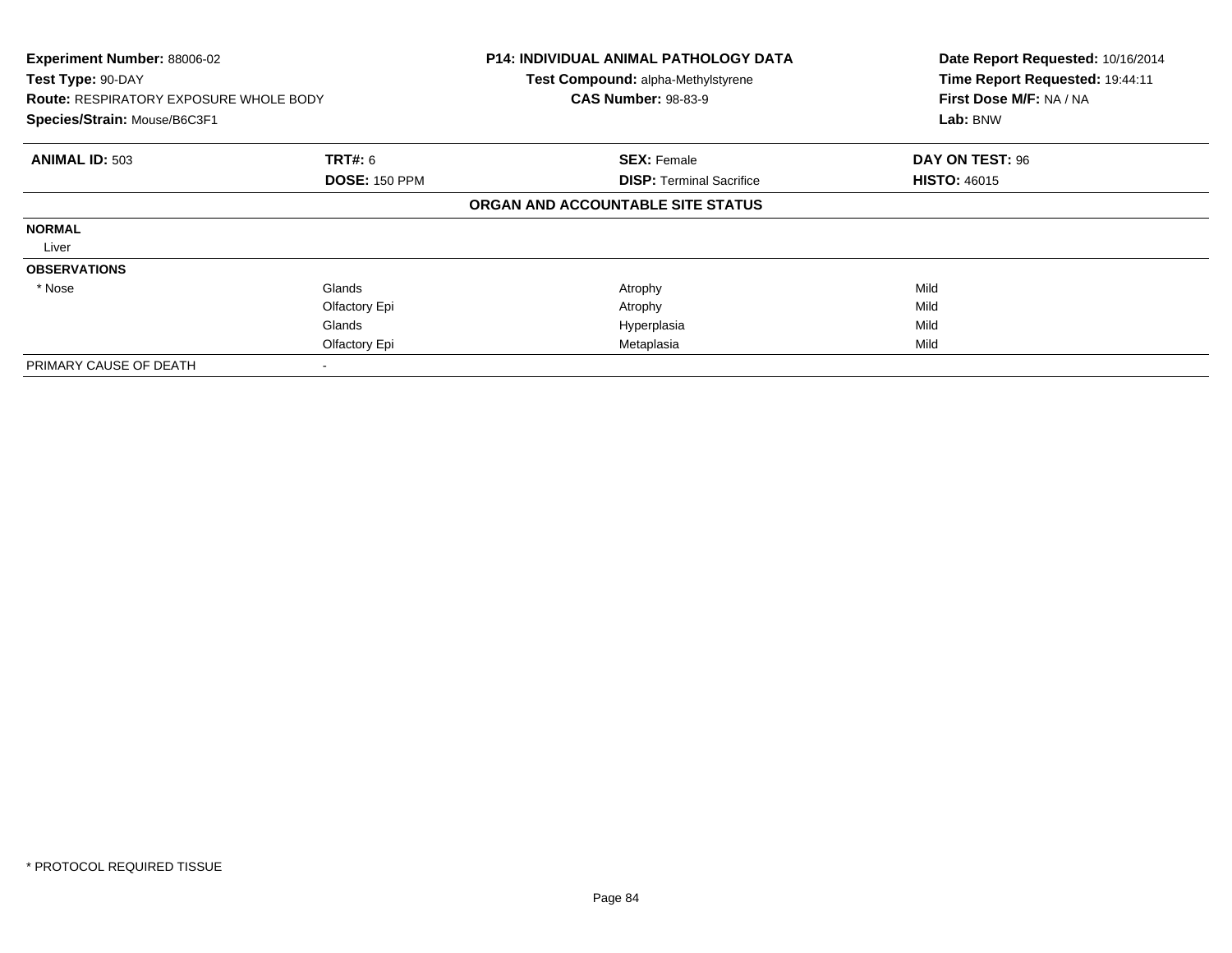| <b>Experiment Number: 88006-02</b><br>Test Type: 90-DAY<br><b>Route: RESPIRATORY EXPOSURE WHOLE BODY</b><br>Species/Strain: Mouse/B6C3F1 |                       | <b>P14: INDIVIDUAL ANIMAL PATHOLOGY DATA</b><br><b>Test Compound: alpha-Methylstyrene</b> | Date Report Requested: 10/16/2014<br>Time Report Requested: 19:44:11 |
|------------------------------------------------------------------------------------------------------------------------------------------|-----------------------|-------------------------------------------------------------------------------------------|----------------------------------------------------------------------|
|                                                                                                                                          |                       | <b>CAS Number: 98-83-9</b>                                                                | First Dose M/F: NA / NA                                              |
|                                                                                                                                          |                       |                                                                                           | Lab: BNW                                                             |
| <b>ANIMAL ID: 504</b>                                                                                                                    | <b>TRT#: 6</b>        | <b>SEX: Female</b>                                                                        | DAY ON TEST: 96                                                      |
|                                                                                                                                          | <b>DOSE: 150 PPM</b>  | <b>DISP:</b> Terminal Sacrifice                                                           | <b>HISTO: 46016</b>                                                  |
|                                                                                                                                          |                       | ORGAN AND ACCOUNTABLE SITE STATUS                                                         |                                                                      |
| <b>NORMAL</b>                                                                                                                            |                       |                                                                                           |                                                                      |
| Liver                                                                                                                                    |                       |                                                                                           |                                                                      |
| <b>OBSERVATIONS</b>                                                                                                                      |                       |                                                                                           |                                                                      |
| * Nose                                                                                                                                   | Glands                | Atrophy                                                                                   | Minimal                                                              |
|                                                                                                                                          | Olfactory Epi         | Atrophy                                                                                   | Mild                                                                 |
|                                                                                                                                          | <b>Respirat Epith</b> | Degeneration                                                                              | Hyaline, Mild                                                        |
|                                                                                                                                          | Glands                | Hyperplasia                                                                               | Mild                                                                 |
|                                                                                                                                          | Olfactory Epi         | Metaplasia                                                                                | Mild                                                                 |
| PRIMARY CAUSE OF DEATH                                                                                                                   |                       |                                                                                           |                                                                      |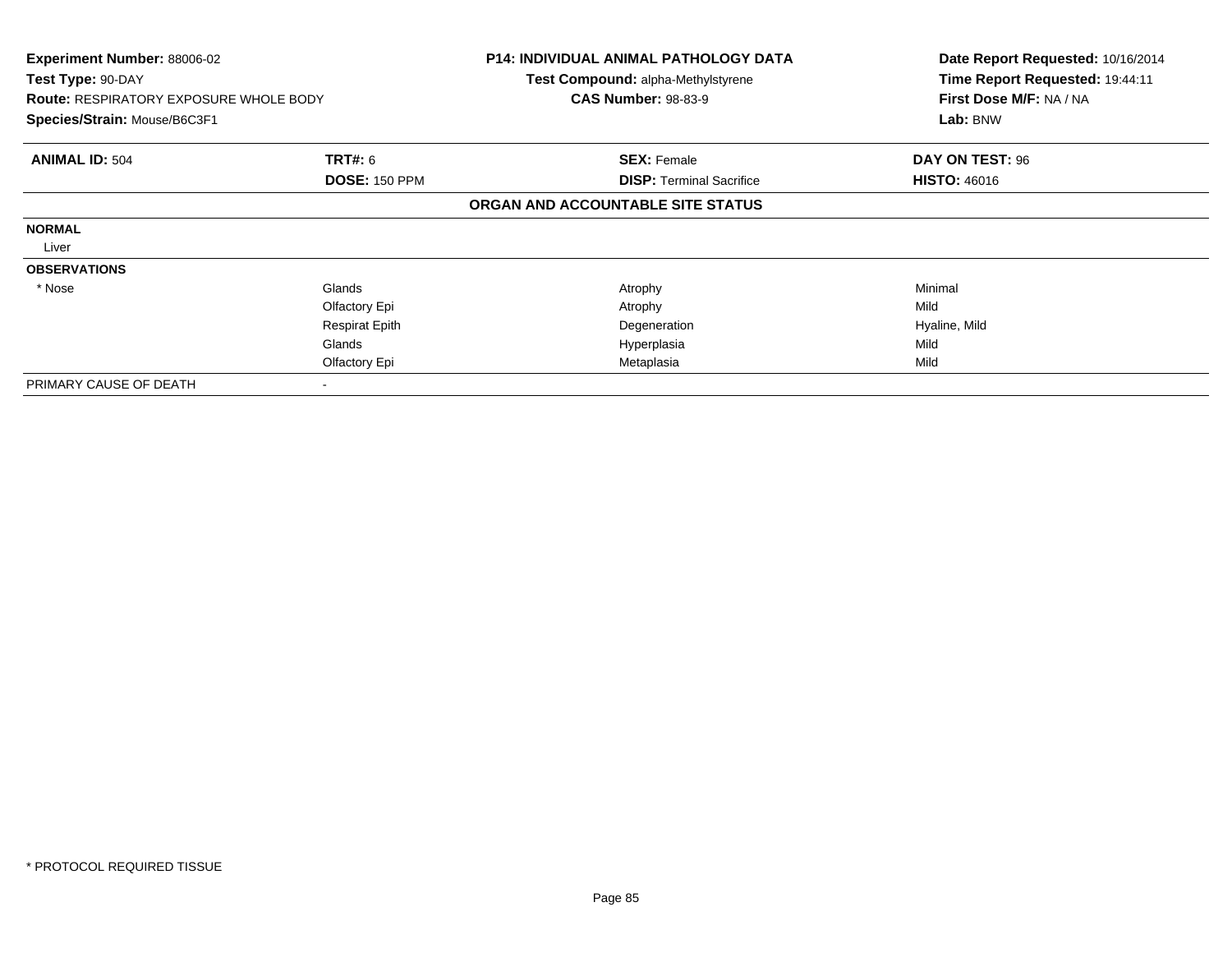| <b>Experiment Number: 88006-02</b><br>Test Type: 90-DAY |                       | <b>P14: INDIVIDUAL ANIMAL PATHOLOGY DATA</b><br><b>Test Compound: alpha-Methylstyrene</b> | Date Report Requested: 10/16/2014<br>Time Report Requested: 19:44:11 |
|---------------------------------------------------------|-----------------------|-------------------------------------------------------------------------------------------|----------------------------------------------------------------------|
| <b>Route: RESPIRATORY EXPOSURE WHOLE BODY</b>           |                       | <b>CAS Number: 98-83-9</b>                                                                | First Dose M/F: NA / NA<br>Lab: BNW                                  |
| Species/Strain: Mouse/B6C3F1                            |                       |                                                                                           |                                                                      |
| <b>ANIMAL ID: 505</b>                                   | <b>TRT#: 6</b>        | <b>SEX: Female</b>                                                                        | DAY ON TEST: 96                                                      |
|                                                         | <b>DOSE: 150 PPM</b>  | <b>DISP:</b> Terminal Sacrifice                                                           | <b>HISTO: 46017</b>                                                  |
|                                                         |                       | ORGAN AND ACCOUNTABLE SITE STATUS                                                         |                                                                      |
| <b>NORMAL</b>                                           |                       |                                                                                           |                                                                      |
| Liver                                                   |                       |                                                                                           |                                                                      |
| <b>OBSERVATIONS</b>                                     |                       |                                                                                           |                                                                      |
| * Nose                                                  | Glands                | Atrophy                                                                                   | Mild                                                                 |
|                                                         | Olfactory Epi         | Atrophy                                                                                   | Mild                                                                 |
|                                                         | <b>Respirat Epith</b> | Degeneration                                                                              | Hyaline, Minimal                                                     |
|                                                         | Glands                | Hyperplasia                                                                               | Mild                                                                 |
|                                                         | Olfactory Epi         | Metaplasia                                                                                | Mild                                                                 |
| PRIMARY CAUSE OF DEATH                                  |                       |                                                                                           |                                                                      |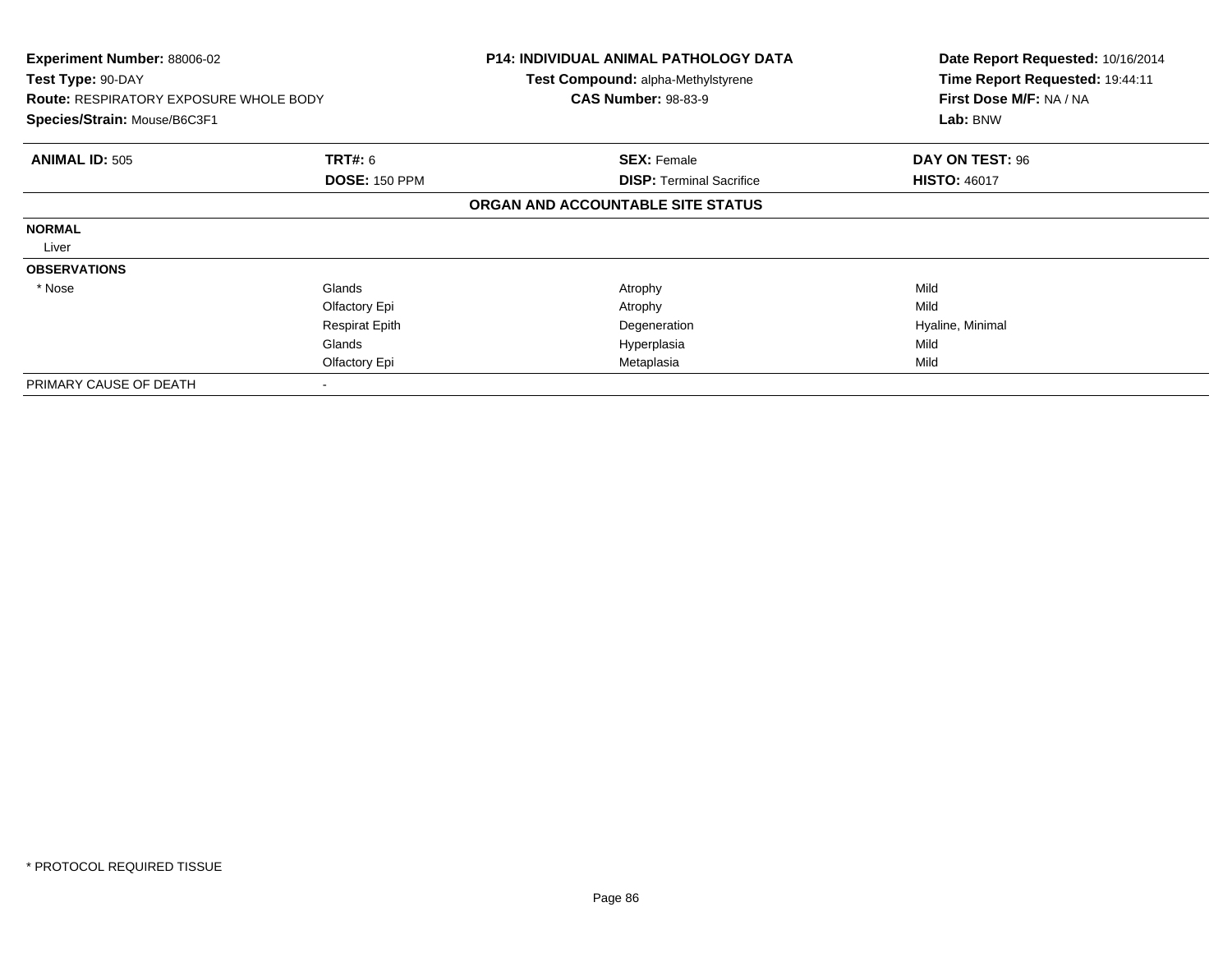| <b>Experiment Number: 88006-02</b><br>Test Type: 90-DAY<br><b>Route: RESPIRATORY EXPOSURE WHOLE BODY</b><br>Species/Strain: Mouse/B6C3F1 |                       | <b>P14: INDIVIDUAL ANIMAL PATHOLOGY DATA</b><br><b>Test Compound: alpha-Methylstyrene</b> | Date Report Requested: 10/16/2014<br>Time Report Requested: 19:44:11 |
|------------------------------------------------------------------------------------------------------------------------------------------|-----------------------|-------------------------------------------------------------------------------------------|----------------------------------------------------------------------|
|                                                                                                                                          |                       | <b>CAS Number: 98-83-9</b>                                                                | First Dose M/F: NA / NA                                              |
|                                                                                                                                          |                       |                                                                                           | Lab: BNW                                                             |
| <b>ANIMAL ID: 506</b>                                                                                                                    | <b>TRT#: 6</b>        | <b>SEX: Female</b>                                                                        | DAY ON TEST: 96                                                      |
|                                                                                                                                          | <b>DOSE: 150 PPM</b>  | <b>DISP:</b> Terminal Sacrifice                                                           | <b>HISTO: 46018</b>                                                  |
|                                                                                                                                          |                       | ORGAN AND ACCOUNTABLE SITE STATUS                                                         |                                                                      |
| <b>NORMAL</b>                                                                                                                            |                       |                                                                                           |                                                                      |
| Liver                                                                                                                                    |                       |                                                                                           |                                                                      |
| <b>OBSERVATIONS</b>                                                                                                                      |                       |                                                                                           |                                                                      |
| * Nose                                                                                                                                   | Glands                | Atrophy                                                                                   | Mild                                                                 |
|                                                                                                                                          | Olfactory Epi         | Atrophy                                                                                   | Mild                                                                 |
|                                                                                                                                          | <b>Respirat Epith</b> | Degeneration                                                                              | Hyaline, Mild                                                        |
|                                                                                                                                          | Glands                | Hyperplasia                                                                               | Moderate                                                             |
|                                                                                                                                          | Olfactory Epi         | Metaplasia                                                                                | Mild                                                                 |
| PRIMARY CAUSE OF DEATH                                                                                                                   |                       |                                                                                           |                                                                      |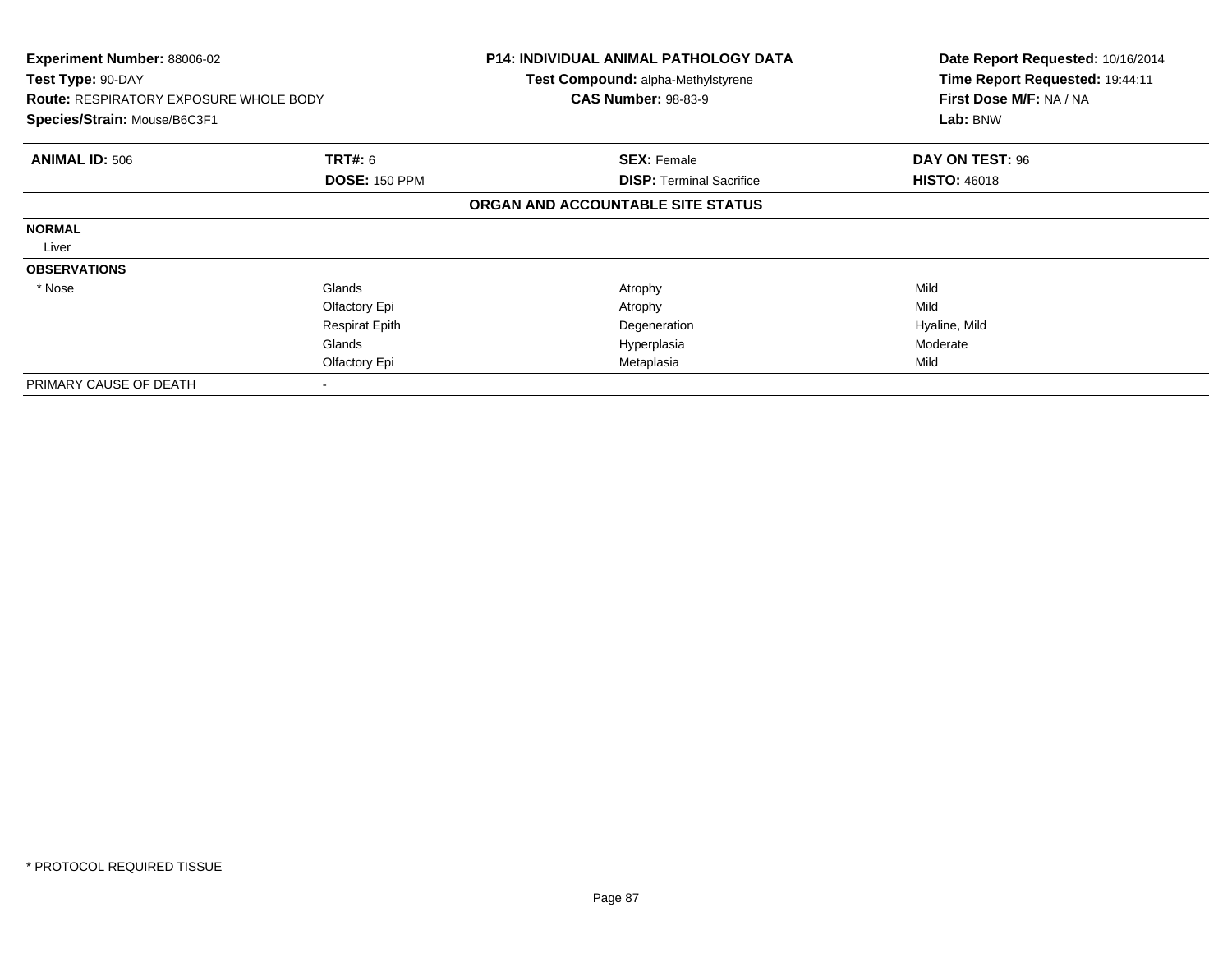| Experiment Number: 88006-02<br>Test Type: 90-DAY<br><b>Route: RESPIRATORY EXPOSURE WHOLE BODY</b><br>Species/Strain: Mouse/B6C3F1 |                      | <b>P14: INDIVIDUAL ANIMAL PATHOLOGY DATA</b><br>Test Compound: alpha-Methylstyrene<br><b>CAS Number: 98-83-9</b> | Date Report Requested: 10/16/2014<br>Time Report Requested: 19:44:11<br>First Dose M/F: NA / NA<br>Lab: BNW |
|-----------------------------------------------------------------------------------------------------------------------------------|----------------------|------------------------------------------------------------------------------------------------------------------|-------------------------------------------------------------------------------------------------------------|
| <b>ANIMAL ID: 507</b>                                                                                                             | <b>TRT#: 6</b>       | <b>SEX: Female</b>                                                                                               | DAY ON TEST: 96                                                                                             |
|                                                                                                                                   | <b>DOSE: 150 PPM</b> | <b>DISP:</b> Terminal Sacrifice                                                                                  | <b>HISTO: 46019</b>                                                                                         |
|                                                                                                                                   |                      | ORGAN AND ACCOUNTABLE SITE STATUS                                                                                |                                                                                                             |
| <b>NORMAL</b>                                                                                                                     |                      |                                                                                                                  |                                                                                                             |
| Liver                                                                                                                             |                      |                                                                                                                  |                                                                                                             |
| <b>OBSERVATIONS</b>                                                                                                               |                      |                                                                                                                  |                                                                                                             |
| * Nose                                                                                                                            | Glands               | Atrophy                                                                                                          | Minimal                                                                                                     |
|                                                                                                                                   | Olfactory Epi        | Atrophy                                                                                                          | Minimal                                                                                                     |
|                                                                                                                                   | Glands               | Hyperplasia                                                                                                      | Minimal                                                                                                     |
| PRIMARY CAUSE OF DEATH                                                                                                            |                      |                                                                                                                  |                                                                                                             |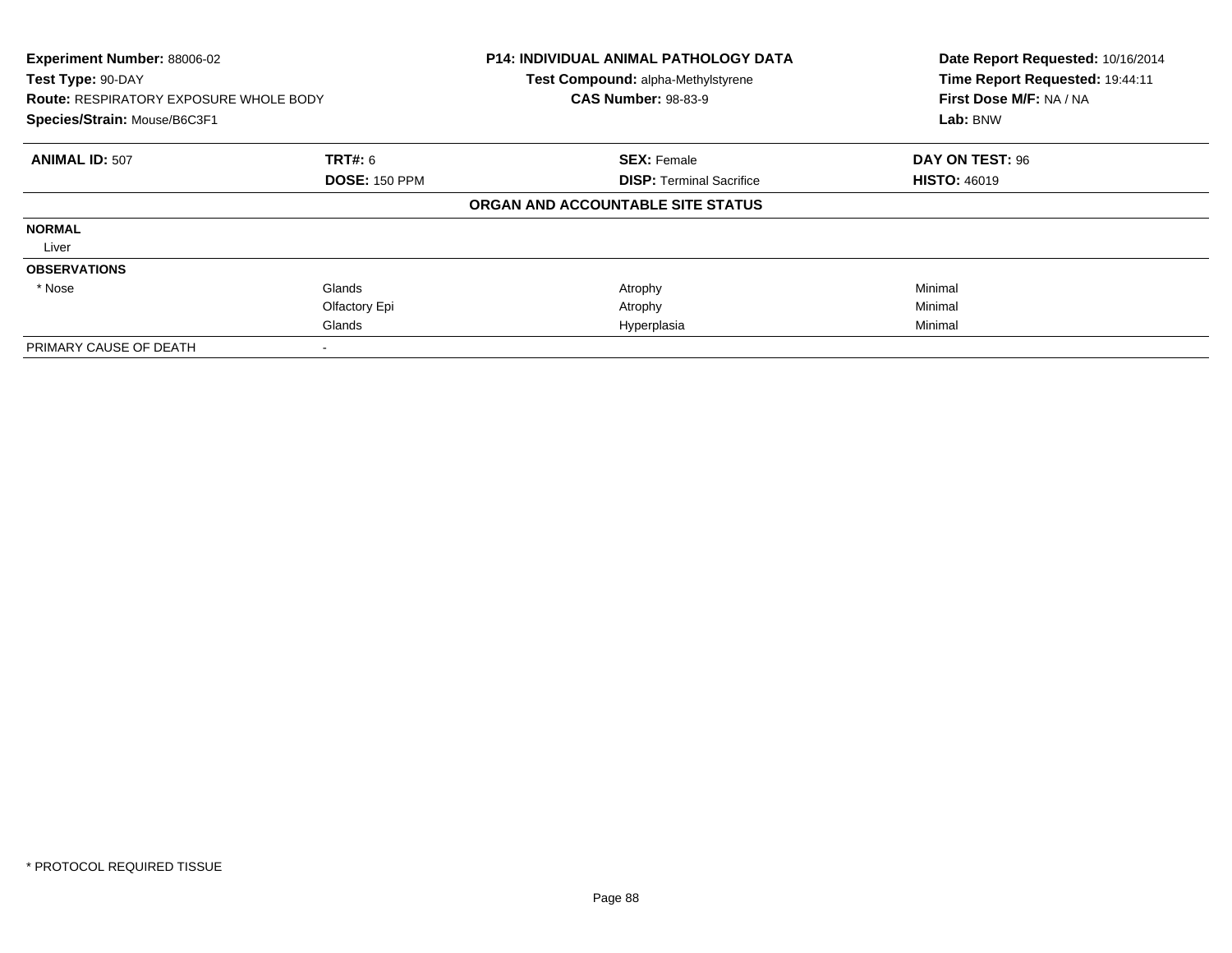| <b>Experiment Number: 88006-02</b><br>Test Type: 90-DAY<br><b>Route: RESPIRATORY EXPOSURE WHOLE BODY</b><br>Species/Strain: Mouse/B6C3F1 |                       | <b>P14: INDIVIDUAL ANIMAL PATHOLOGY DATA</b><br><b>Test Compound: alpha-Methylstyrene</b><br><b>CAS Number: 98-83-9</b> | Date Report Requested: 10/16/2014<br>Time Report Requested: 19:44:11<br>First Dose M/F: NA / NA<br>Lab: BNW |
|------------------------------------------------------------------------------------------------------------------------------------------|-----------------------|-------------------------------------------------------------------------------------------------------------------------|-------------------------------------------------------------------------------------------------------------|
| <b>ANIMAL ID: 508</b>                                                                                                                    | <b>TRT#: 6</b>        | <b>SEX: Female</b>                                                                                                      | DAY ON TEST: 96                                                                                             |
|                                                                                                                                          | <b>DOSE: 150 PPM</b>  | <b>DISP: Terminal Sacrifice</b>                                                                                         | <b>HISTO: 46020</b>                                                                                         |
|                                                                                                                                          |                       | ORGAN AND ACCOUNTABLE SITE STATUS                                                                                       |                                                                                                             |
| <b>NORMAL</b>                                                                                                                            |                       |                                                                                                                         |                                                                                                             |
| Liver                                                                                                                                    |                       |                                                                                                                         |                                                                                                             |
| <b>OBSERVATIONS</b>                                                                                                                      |                       |                                                                                                                         |                                                                                                             |
| * Nose                                                                                                                                   | Glands                | Atrophy                                                                                                                 | Minimal                                                                                                     |
|                                                                                                                                          | Olfactory Epi         | Atrophy                                                                                                                 | Minimal                                                                                                     |
|                                                                                                                                          | <b>Respirat Epith</b> | Degeneration                                                                                                            | Hyaline, Minimal                                                                                            |
|                                                                                                                                          | Glands                | Hyperplasia                                                                                                             | Minimal                                                                                                     |
|                                                                                                                                          | Olfactory Epi         | Metaplasia                                                                                                              | Minimal                                                                                                     |
| PRIMARY CAUSE OF DEATH                                                                                                                   |                       |                                                                                                                         |                                                                                                             |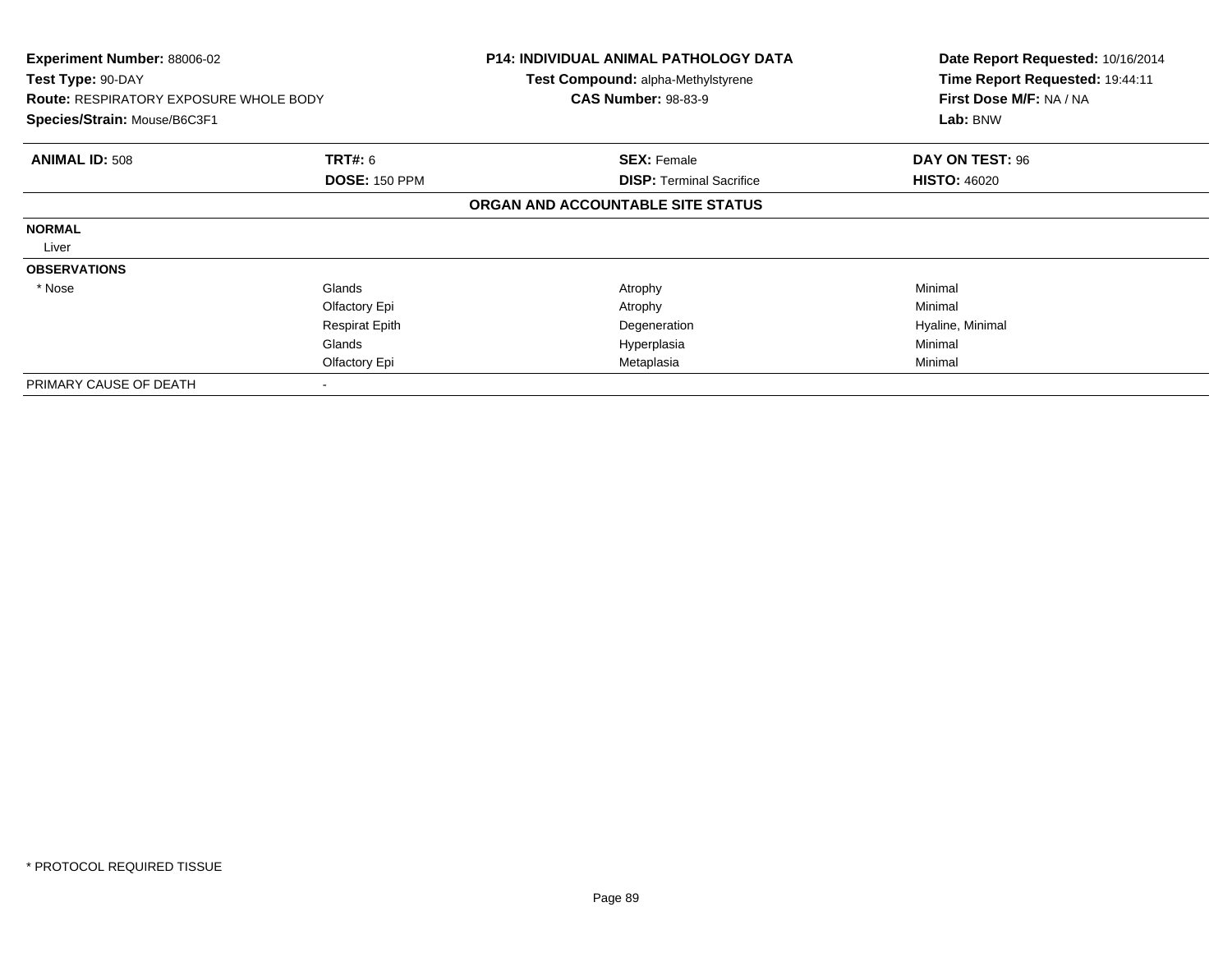| Experiment Number: 88006-02<br>Test Type: 90-DAY<br><b>Route: RESPIRATORY EXPOSURE WHOLE BODY</b><br>Species/Strain: Mouse/B6C3F1 |                      | <b>P14: INDIVIDUAL ANIMAL PATHOLOGY DATA</b><br>Test Compound: alpha-Methylstyrene<br><b>CAS Number: 98-83-9</b> | Date Report Requested: 10/16/2014<br>Time Report Requested: 19:44:11<br>First Dose M/F: NA / NA<br>Lab: BNW |
|-----------------------------------------------------------------------------------------------------------------------------------|----------------------|------------------------------------------------------------------------------------------------------------------|-------------------------------------------------------------------------------------------------------------|
| <b>ANIMAL ID: 509</b>                                                                                                             | <b>TRT#: 6</b>       | <b>SEX: Female</b>                                                                                               | DAY ON TEST: 96                                                                                             |
|                                                                                                                                   | <b>DOSE: 150 PPM</b> | <b>DISP:</b> Terminal Sacrifice                                                                                  | <b>HISTO: 46021</b>                                                                                         |
|                                                                                                                                   |                      | ORGAN AND ACCOUNTABLE SITE STATUS                                                                                |                                                                                                             |
| <b>NORMAL</b>                                                                                                                     |                      |                                                                                                                  |                                                                                                             |
| Liver                                                                                                                             |                      |                                                                                                                  |                                                                                                             |
| <b>OBSERVATIONS</b>                                                                                                               |                      |                                                                                                                  |                                                                                                             |
| * Nose                                                                                                                            | Glands               | Atrophy                                                                                                          | Minimal                                                                                                     |
|                                                                                                                                   | Olfactory Epi        | Atrophy                                                                                                          | Mild                                                                                                        |
|                                                                                                                                   | Glands               | Hyperplasia                                                                                                      | Mild                                                                                                        |
|                                                                                                                                   | Olfactory Epi        | Metaplasia                                                                                                       | Mild                                                                                                        |
| PRIMARY CAUSE OF DEATH                                                                                                            |                      |                                                                                                                  |                                                                                                             |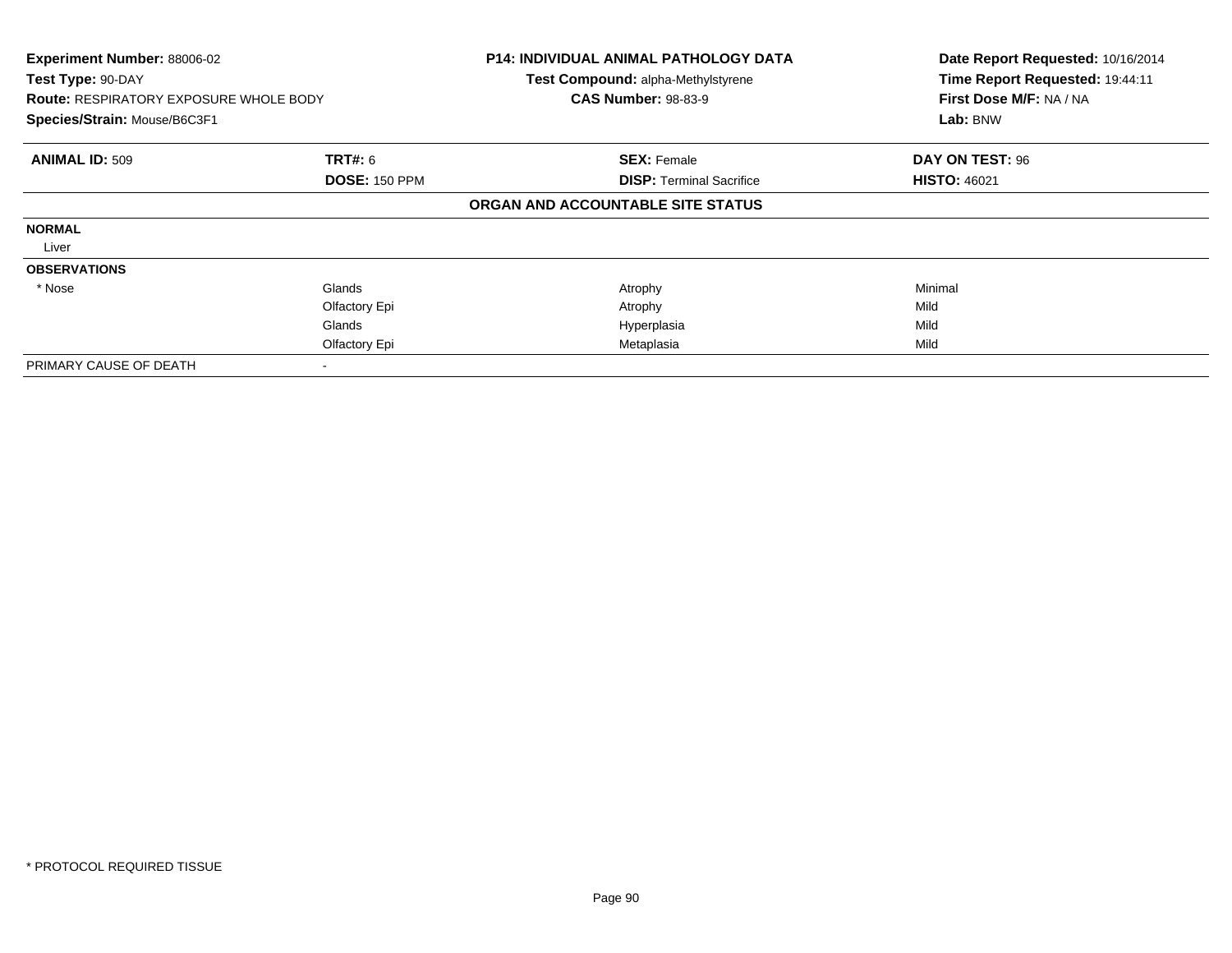| <b>Experiment Number: 88006-02</b><br>Test Type: 90-DAY<br><b>Route: RESPIRATORY EXPOSURE WHOLE BODY</b><br>Species/Strain: Mouse/B6C3F1 |                       | <b>P14: INDIVIDUAL ANIMAL PATHOLOGY DATA</b><br><b>Test Compound: alpha-Methylstyrene</b><br><b>CAS Number: 98-83-9</b> | Date Report Requested: 10/16/2014<br>Time Report Requested: 19:44:11<br>First Dose M/F: NA / NA<br>Lab: BNW |
|------------------------------------------------------------------------------------------------------------------------------------------|-----------------------|-------------------------------------------------------------------------------------------------------------------------|-------------------------------------------------------------------------------------------------------------|
| <b>ANIMAL ID: 510</b>                                                                                                                    | <b>TRT#: 6</b>        | <b>SEX: Female</b>                                                                                                      | DAY ON TEST: 96                                                                                             |
|                                                                                                                                          | <b>DOSE: 150 PPM</b>  | <b>DISP: Terminal Sacrifice</b>                                                                                         | <b>HISTO: 46022</b>                                                                                         |
|                                                                                                                                          |                       | ORGAN AND ACCOUNTABLE SITE STATUS                                                                                       |                                                                                                             |
| <b>NORMAL</b>                                                                                                                            |                       |                                                                                                                         |                                                                                                             |
| Liver                                                                                                                                    |                       |                                                                                                                         |                                                                                                             |
| <b>OBSERVATIONS</b>                                                                                                                      |                       |                                                                                                                         |                                                                                                             |
| * Nose                                                                                                                                   | Glands                | Atrophy                                                                                                                 | Minimal                                                                                                     |
|                                                                                                                                          | Olfactory Epi         | Atrophy                                                                                                                 | Mild                                                                                                        |
|                                                                                                                                          | <b>Respirat Epith</b> | Degeneration                                                                                                            | Hyaline, Minimal                                                                                            |
|                                                                                                                                          | Glands                | Hyperplasia                                                                                                             | Mild                                                                                                        |
|                                                                                                                                          | Olfactory Epi         | Metaplasia                                                                                                              | Mild                                                                                                        |
| PRIMARY CAUSE OF DEATH                                                                                                                   |                       |                                                                                                                         |                                                                                                             |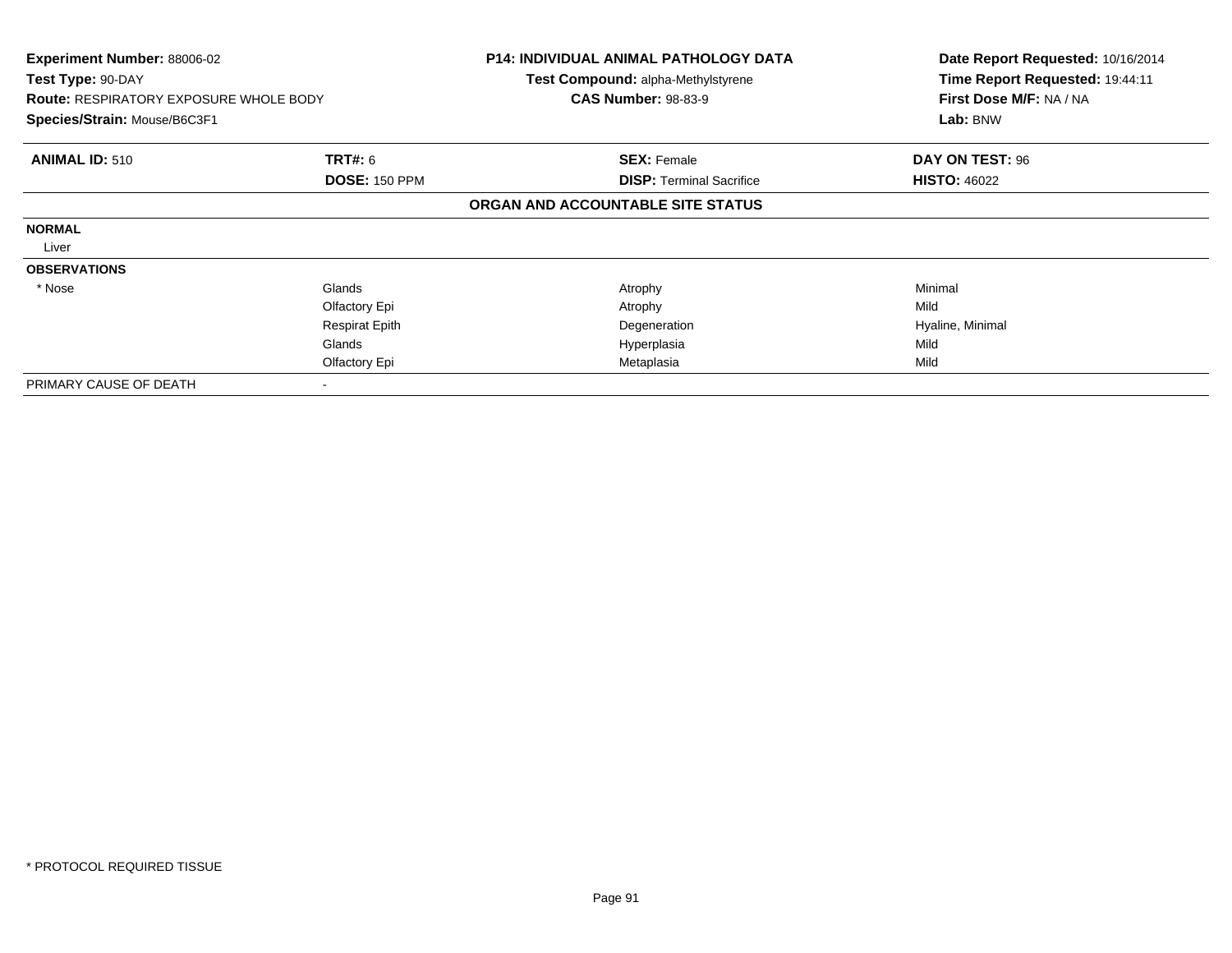| <b>Experiment Number: 88006-02</b><br>Test Type: 90-DAY |                       | <b>P14: INDIVIDUAL ANIMAL PATHOLOGY DATA</b><br><b>Test Compound: alpha-Methylstyrene</b> | Date Report Requested: 10/16/2014<br>Time Report Requested: 19:44:11 |
|---------------------------------------------------------|-----------------------|-------------------------------------------------------------------------------------------|----------------------------------------------------------------------|
| <b>Route: RESPIRATORY EXPOSURE WHOLE BODY</b>           |                       | <b>CAS Number: 98-83-9</b>                                                                | First Dose M/F: NA / NA                                              |
| Species/Strain: Mouse/B6C3F1                            |                       |                                                                                           | Lab: BNW                                                             |
| <b>ANIMAL ID: 701</b>                                   | <b>TRT#: 8</b>        | <b>SEX: Female</b>                                                                        | DAY ON TEST: 96                                                      |
|                                                         | <b>DOSE: 300 PPM</b>  | <b>DISP: Terminal Sacrifice</b>                                                           | <b>HISTO: 45993</b>                                                  |
|                                                         |                       | ORGAN AND ACCOUNTABLE SITE STATUS                                                         |                                                                      |
| <b>NORMAL</b>                                           |                       |                                                                                           |                                                                      |
| * Liver                                                 |                       |                                                                                           |                                                                      |
| <b>OBSERVATIONS</b>                                     |                       |                                                                                           |                                                                      |
| * Nose                                                  | Glands                | Atrophy                                                                                   | Mild                                                                 |
|                                                         | Olfactory Epi         | Atrophy                                                                                   | Mild                                                                 |
|                                                         | <b>Respirat Epith</b> | Degeneration                                                                              | Hyaline, Minimal                                                     |
|                                                         | Glands                | Hyperplasia                                                                               | Mild                                                                 |
|                                                         | Olfactory Epi         | Metaplasia                                                                                | Mild                                                                 |
| PRIMARY CAUSE OF DEATH                                  |                       |                                                                                           |                                                                      |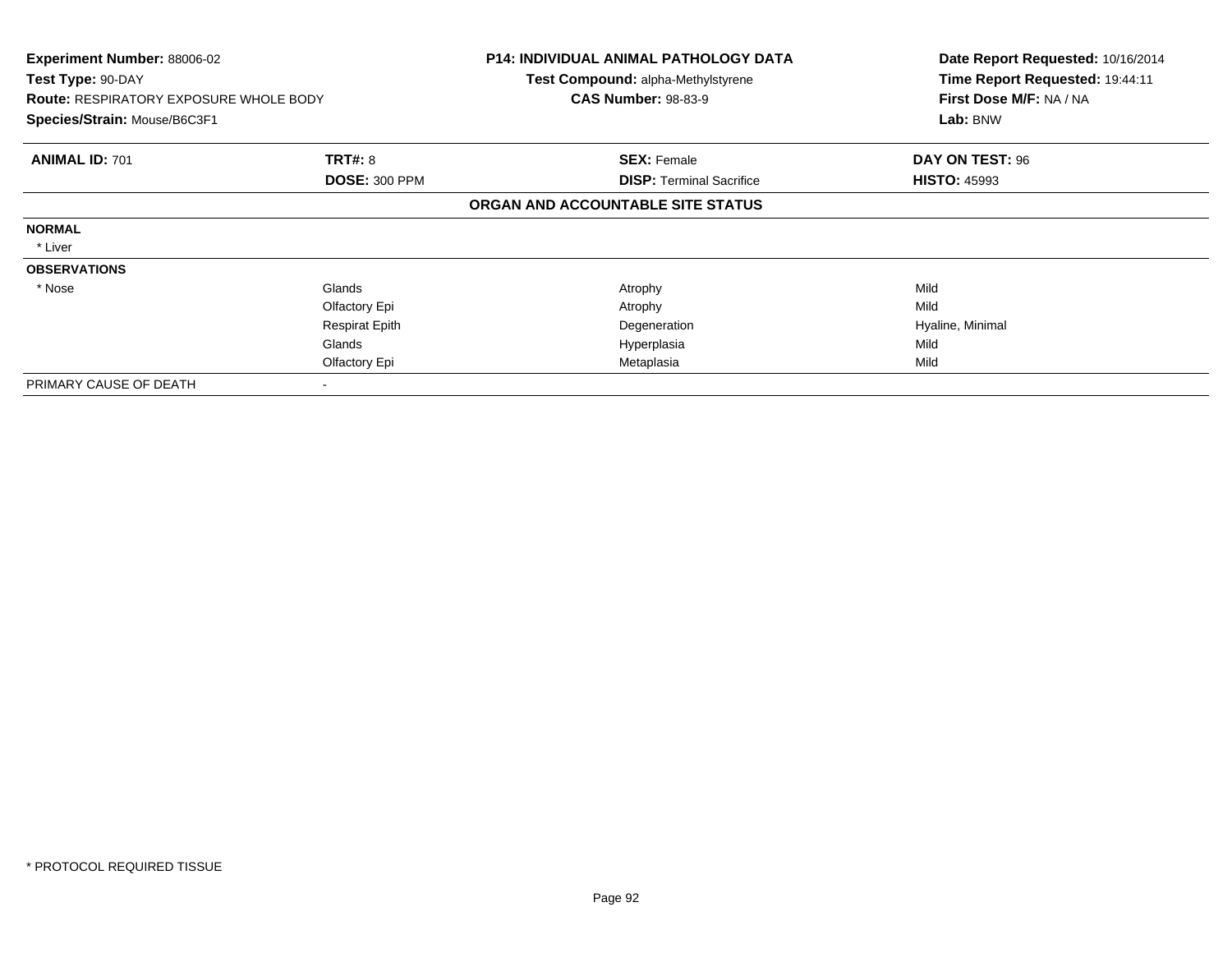| <b>Experiment Number: 88006-02</b><br>Test Type: 90-DAY |                       | <b>P14: INDIVIDUAL ANIMAL PATHOLOGY DATA</b><br>Test Compound: alpha-Methylstyrene | Date Report Requested: 10/16/2014<br>Time Report Requested: 19:44:11 |
|---------------------------------------------------------|-----------------------|------------------------------------------------------------------------------------|----------------------------------------------------------------------|
| <b>Route: RESPIRATORY EXPOSURE WHOLE BODY</b>           |                       | <b>CAS Number: 98-83-9</b>                                                         | First Dose M/F: NA / NA                                              |
| Species/Strain: Mouse/B6C3F1                            |                       |                                                                                    | Lab: BNW                                                             |
| <b>ANIMAL ID: 702</b>                                   | <b>TRT#: 8</b>        | <b>SEX: Female</b>                                                                 | DAY ON TEST: 96                                                      |
|                                                         | <b>DOSE: 300 PPM</b>  | <b>DISP:</b> Terminal Sacrifice                                                    | <b>HISTO: 45994</b>                                                  |
|                                                         |                       | ORGAN AND ACCOUNTABLE SITE STATUS                                                  |                                                                      |
| <b>NORMAL</b>                                           |                       |                                                                                    |                                                                      |
| * Liver                                                 |                       |                                                                                    |                                                                      |
| <b>OBSERVATIONS</b>                                     |                       |                                                                                    |                                                                      |
| * Nose                                                  | Glands                | Atrophy                                                                            | Mild                                                                 |
|                                                         | Olfactory Epi         | Atrophy                                                                            | Mild                                                                 |
|                                                         | <b>Respirat Epith</b> | Degeneration                                                                       | Hyaline, Mild                                                        |
|                                                         | Glands                | Hyperplasia                                                                        | Moderate                                                             |
|                                                         | Olfactory Epi         | Metaplasia                                                                         | Mild                                                                 |
| PRIMARY CAUSE OF DEATH                                  |                       |                                                                                    |                                                                      |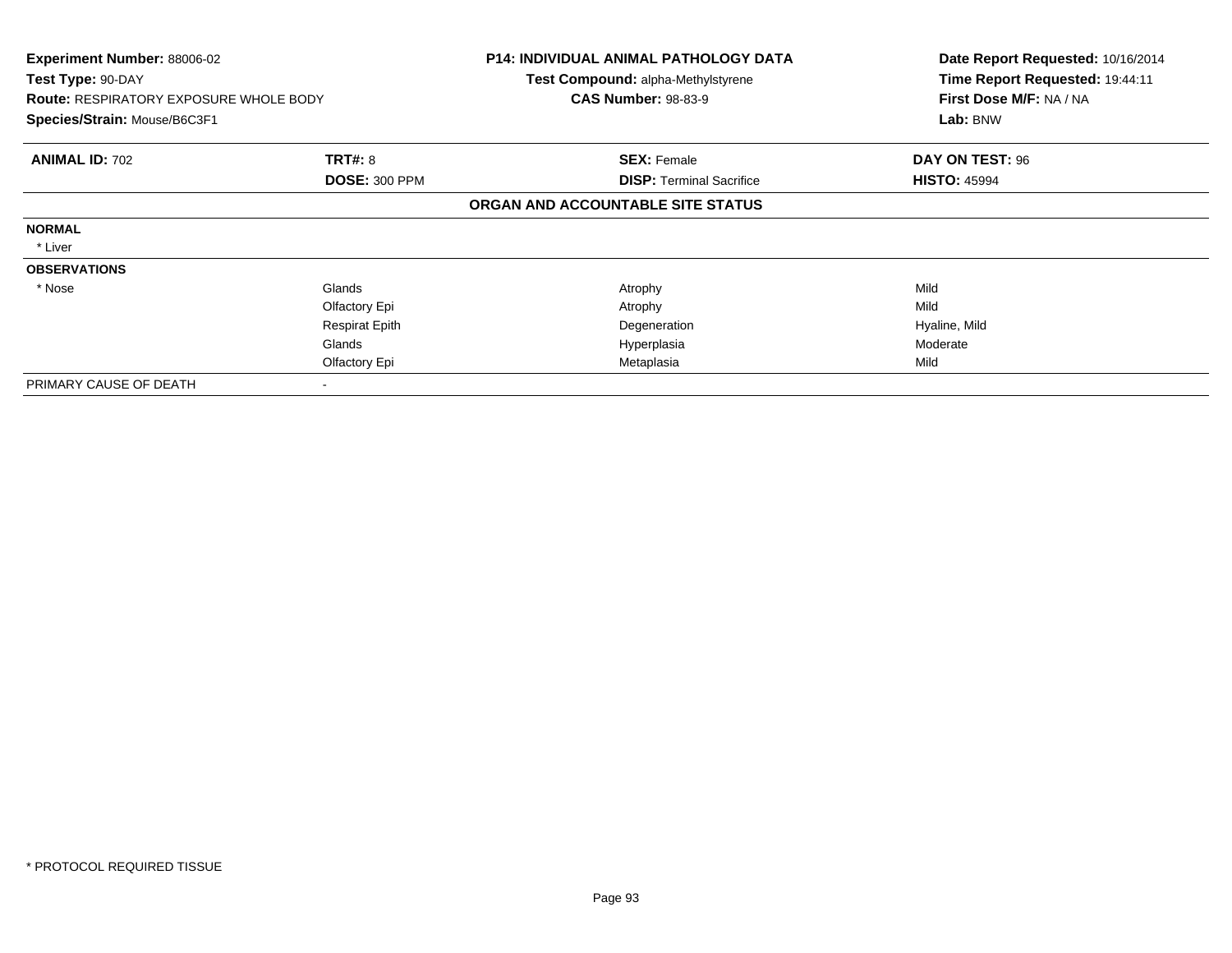| <b>Experiment Number: 88006-02</b><br>Test Type: 90-DAY<br><b>Route: RESPIRATORY EXPOSURE WHOLE BODY</b><br>Species/Strain: Mouse/B6C3F1 |                       | <b>P14: INDIVIDUAL ANIMAL PATHOLOGY DATA</b><br><b>Test Compound: alpha-Methylstyrene</b> | Date Report Requested: 10/16/2014<br>Time Report Requested: 19:44:11 |
|------------------------------------------------------------------------------------------------------------------------------------------|-----------------------|-------------------------------------------------------------------------------------------|----------------------------------------------------------------------|
|                                                                                                                                          |                       | <b>CAS Number: 98-83-9</b>                                                                | First Dose M/F: NA / NA                                              |
|                                                                                                                                          |                       |                                                                                           | Lab: BNW                                                             |
| <b>ANIMAL ID: 703</b>                                                                                                                    | <b>TRT#: 8</b>        | <b>SEX: Female</b>                                                                        | DAY ON TEST: 96                                                      |
|                                                                                                                                          | <b>DOSE: 300 PPM</b>  | <b>DISP: Terminal Sacrifice</b>                                                           | <b>HISTO: 45995</b>                                                  |
|                                                                                                                                          |                       | ORGAN AND ACCOUNTABLE SITE STATUS                                                         |                                                                      |
| <b>NORMAL</b>                                                                                                                            |                       |                                                                                           |                                                                      |
| * Liver                                                                                                                                  |                       |                                                                                           |                                                                      |
| <b>OBSERVATIONS</b>                                                                                                                      |                       |                                                                                           |                                                                      |
| * Nose                                                                                                                                   | Glands                | Atrophy                                                                                   | Mild                                                                 |
|                                                                                                                                          | Olfactory Epi         | Atrophy                                                                                   | Mild                                                                 |
|                                                                                                                                          | <b>Respirat Epith</b> | Degeneration                                                                              | Hyaline, Minimal                                                     |
|                                                                                                                                          | Glands                | Hyperplasia                                                                               | Mild                                                                 |
|                                                                                                                                          | Olfactory Epi         | Metaplasia                                                                                | Mild                                                                 |
| PRIMARY CAUSE OF DEATH                                                                                                                   |                       |                                                                                           |                                                                      |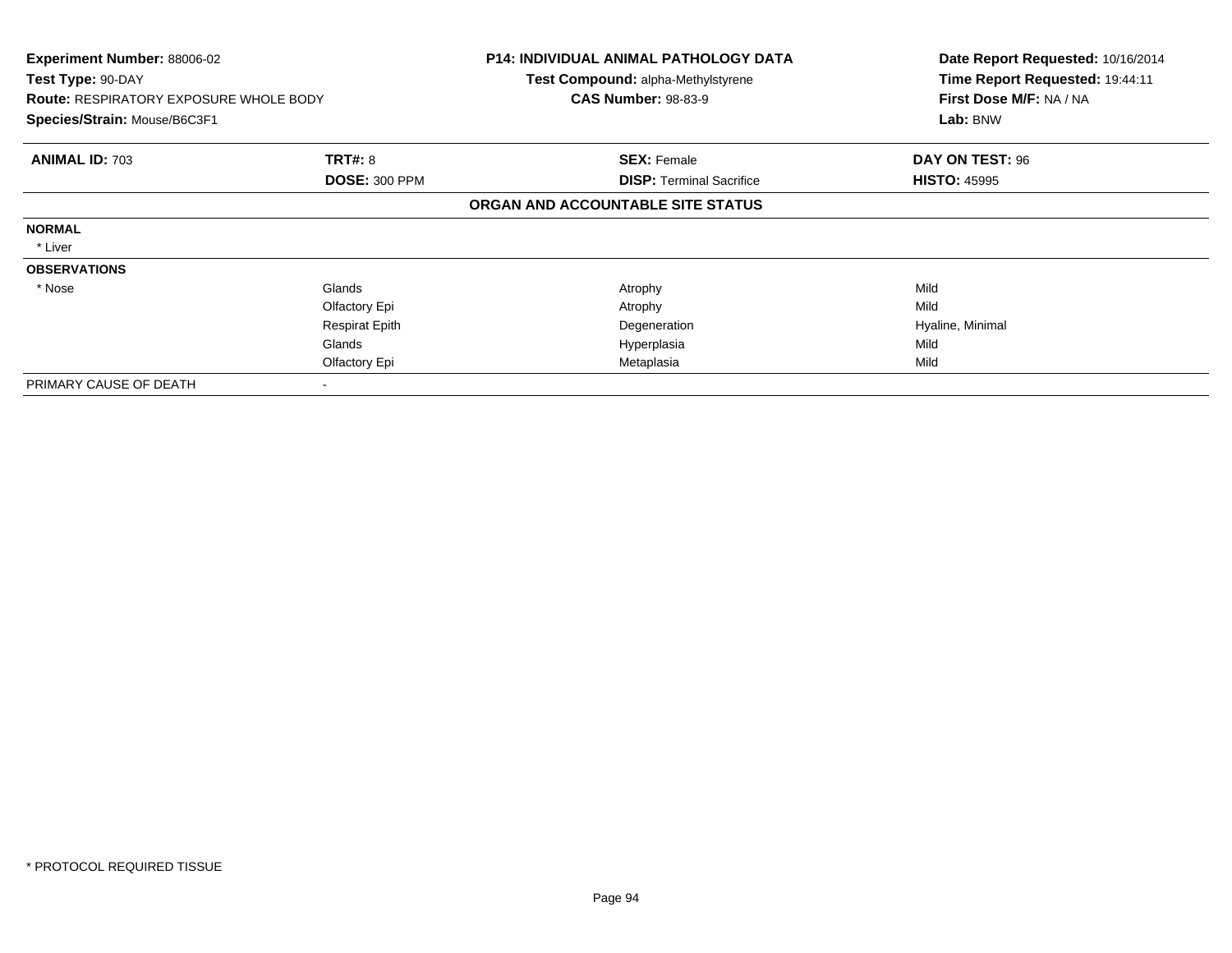| <b>Experiment Number: 88006-02</b><br>Test Type: 90-DAY<br><b>Route: RESPIRATORY EXPOSURE WHOLE BODY</b><br>Species/Strain: Mouse/B6C3F1 |                       | <b>P14: INDIVIDUAL ANIMAL PATHOLOGY DATA</b><br><b>Test Compound: alpha-Methylstyrene</b> | Date Report Requested: 10/16/2014<br>Time Report Requested: 19:44:11 |
|------------------------------------------------------------------------------------------------------------------------------------------|-----------------------|-------------------------------------------------------------------------------------------|----------------------------------------------------------------------|
|                                                                                                                                          |                       | <b>CAS Number: 98-83-9</b>                                                                | First Dose M/F: NA / NA                                              |
|                                                                                                                                          |                       |                                                                                           | Lab: BNW                                                             |
| <b>ANIMAL ID: 704</b>                                                                                                                    | <b>TRT#: 8</b>        | <b>SEX: Female</b>                                                                        | DAY ON TEST: 96                                                      |
|                                                                                                                                          | <b>DOSE: 300 PPM</b>  | <b>DISP: Terminal Sacrifice</b>                                                           | <b>HISTO: 45996</b>                                                  |
|                                                                                                                                          |                       | ORGAN AND ACCOUNTABLE SITE STATUS                                                         |                                                                      |
| <b>NORMAL</b>                                                                                                                            |                       |                                                                                           |                                                                      |
| * Liver                                                                                                                                  |                       |                                                                                           |                                                                      |
| <b>OBSERVATIONS</b>                                                                                                                      |                       |                                                                                           |                                                                      |
| * Nose                                                                                                                                   | Glands                | Atrophy                                                                                   | Mild                                                                 |
|                                                                                                                                          | Olfactory Epi         | Atrophy                                                                                   | Mild                                                                 |
|                                                                                                                                          | <b>Respirat Epith</b> | Degeneration                                                                              | Hyaline, Moderate                                                    |
|                                                                                                                                          | Glands                | Hyperplasia                                                                               | Mild                                                                 |
|                                                                                                                                          | Olfactory Epi         | Metaplasia                                                                                | Mild                                                                 |
| PRIMARY CAUSE OF DEATH                                                                                                                   |                       |                                                                                           |                                                                      |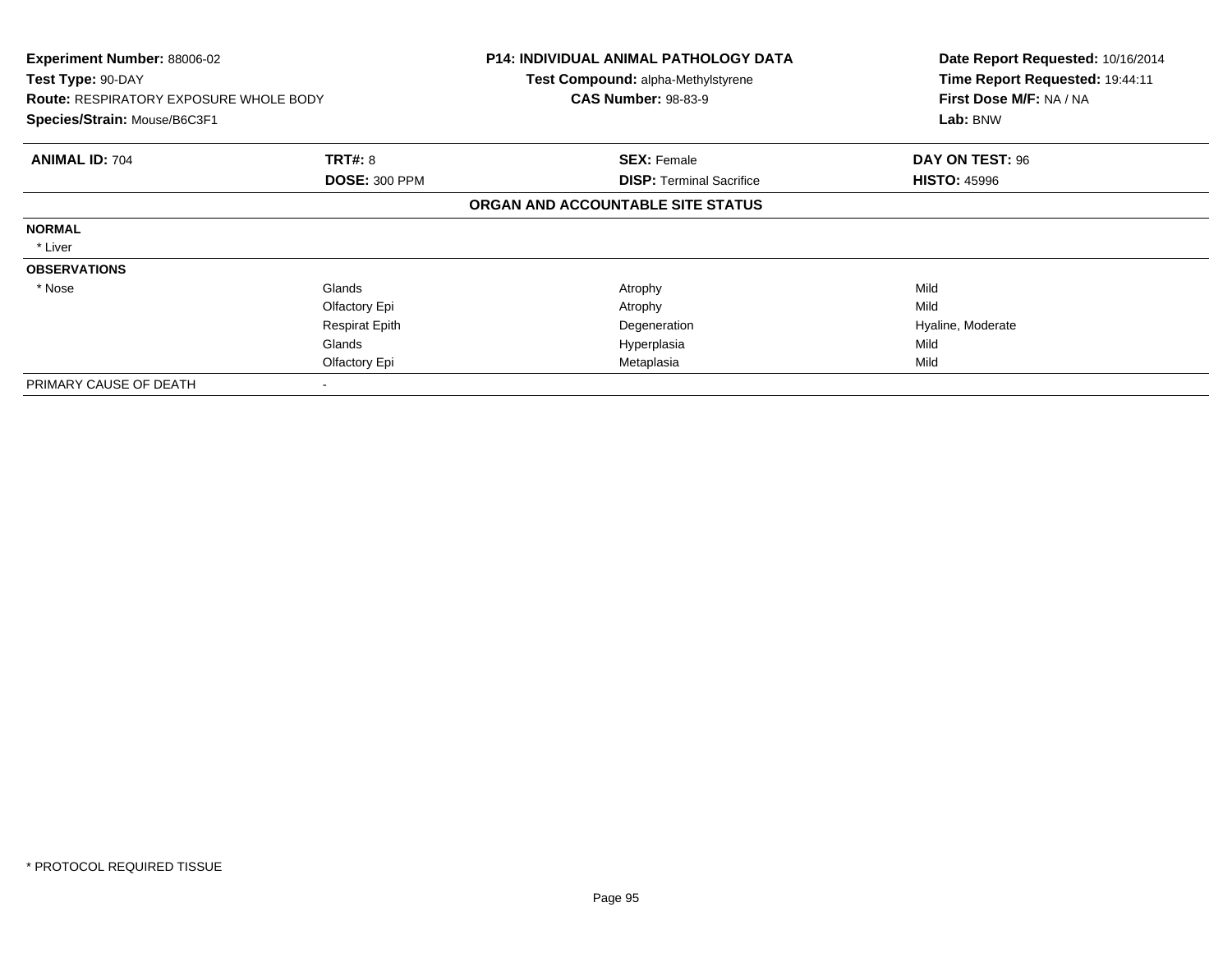| <b>Experiment Number: 88006-02</b><br>Test Type: 90-DAY |                       | <b>P14: INDIVIDUAL ANIMAL PATHOLOGY DATA</b><br><b>Test Compound: alpha-Methylstyrene</b> | Date Report Requested: 10/16/2014<br>Time Report Requested: 19:44:11 |
|---------------------------------------------------------|-----------------------|-------------------------------------------------------------------------------------------|----------------------------------------------------------------------|
| <b>Route: RESPIRATORY EXPOSURE WHOLE BODY</b>           |                       | <b>CAS Number: 98-83-9</b>                                                                | First Dose M/F: NA / NA                                              |
| Species/Strain: Mouse/B6C3F1                            |                       |                                                                                           | Lab: BNW                                                             |
| <b>ANIMAL ID: 705</b>                                   | <b>TRT#: 8</b>        | <b>SEX: Female</b>                                                                        | DAY ON TEST: 96                                                      |
|                                                         | <b>DOSE: 300 PPM</b>  | <b>DISP: Terminal Sacrifice</b>                                                           | <b>HISTO: 45997</b>                                                  |
|                                                         |                       | ORGAN AND ACCOUNTABLE SITE STATUS                                                         |                                                                      |
| <b>NORMAL</b>                                           |                       |                                                                                           |                                                                      |
| * Liver                                                 |                       |                                                                                           |                                                                      |
| <b>OBSERVATIONS</b>                                     |                       |                                                                                           |                                                                      |
| * Nose                                                  | Glands                | Atrophy                                                                                   | Mild                                                                 |
|                                                         | Olfactory Epi         | Atrophy                                                                                   | Mild                                                                 |
|                                                         | <b>Respirat Epith</b> | Degeneration                                                                              | Hyaline, Mild                                                        |
|                                                         | Glands                | Hyperplasia                                                                               | Moderate                                                             |
|                                                         | Olfactory Epi         | Metaplasia                                                                                | Mild                                                                 |
| PRIMARY CAUSE OF DEATH                                  |                       |                                                                                           |                                                                      |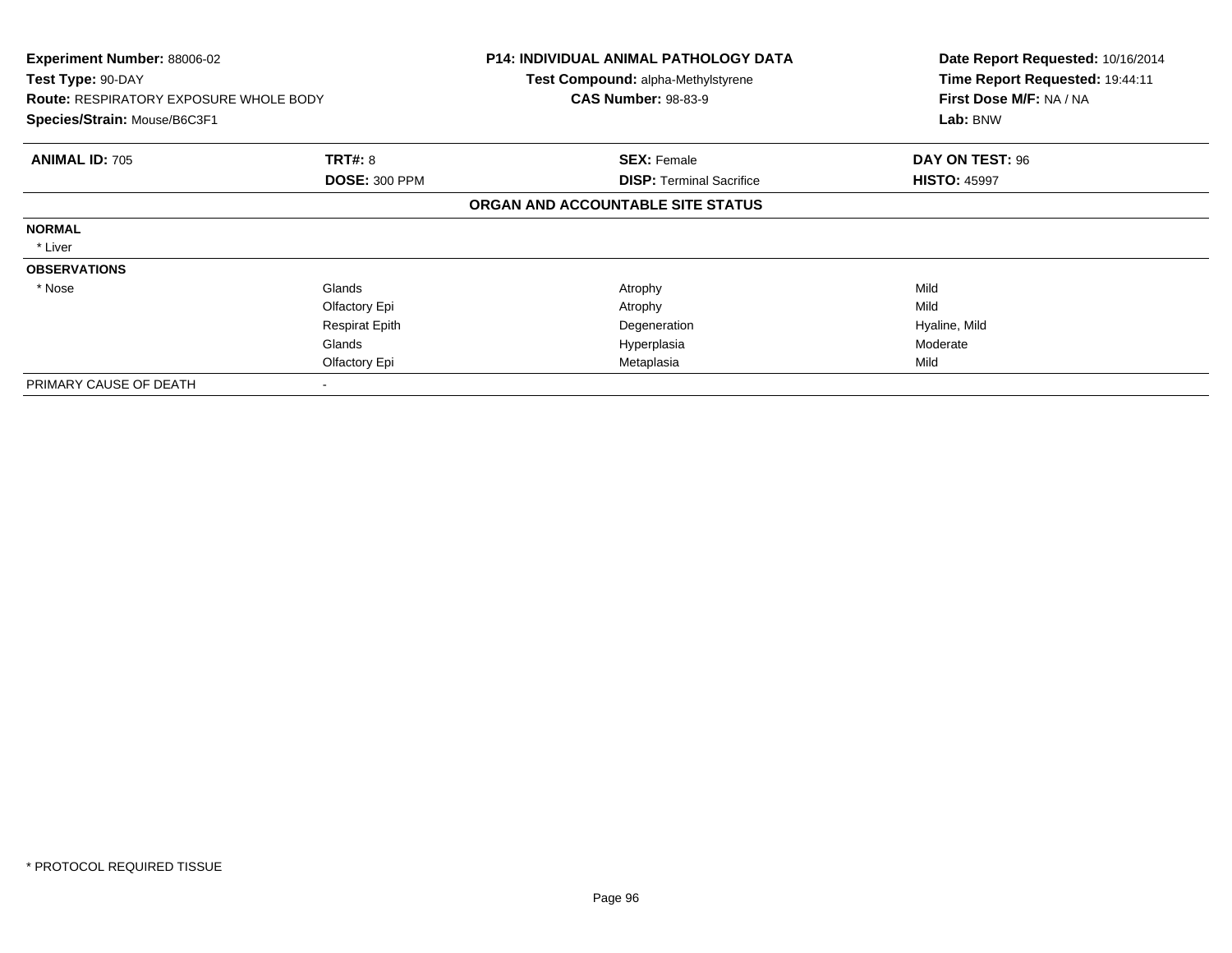| <b>Experiment Number: 88006-02</b><br>Test Type: 90-DAY |                       | <b>P14: INDIVIDUAL ANIMAL PATHOLOGY DATA</b><br><b>Test Compound: alpha-Methylstyrene</b> | Date Report Requested: 10/16/2014<br>Time Report Requested: 19:44:11 |
|---------------------------------------------------------|-----------------------|-------------------------------------------------------------------------------------------|----------------------------------------------------------------------|
| <b>Route: RESPIRATORY EXPOSURE WHOLE BODY</b>           |                       | <b>CAS Number: 98-83-9</b>                                                                | First Dose M/F: NA / NA                                              |
| Species/Strain: Mouse/B6C3F1                            |                       |                                                                                           | Lab: BNW                                                             |
| <b>ANIMAL ID: 706</b>                                   | <b>TRT#: 8</b>        | <b>SEX: Female</b>                                                                        | DAY ON TEST: 96                                                      |
|                                                         | <b>DOSE: 300 PPM</b>  | <b>DISP:</b> Terminal Sacrifice                                                           | <b>HISTO: 45998</b>                                                  |
|                                                         |                       | ORGAN AND ACCOUNTABLE SITE STATUS                                                         |                                                                      |
| <b>NORMAL</b>                                           |                       |                                                                                           |                                                                      |
| * Liver                                                 |                       |                                                                                           |                                                                      |
| <b>OBSERVATIONS</b>                                     |                       |                                                                                           |                                                                      |
| * Nose                                                  | Glands                | Atrophy                                                                                   | Mild                                                                 |
|                                                         | Olfactory Epi         | Atrophy                                                                                   | Mild                                                                 |
|                                                         | <b>Respirat Epith</b> | Degeneration                                                                              | Hyaline, Mild                                                        |
|                                                         | Glands                | Hyperplasia                                                                               | Moderate                                                             |
|                                                         | Olfactory Epi         | Metaplasia                                                                                | Mild                                                                 |
| PRIMARY CAUSE OF DEATH                                  |                       |                                                                                           |                                                                      |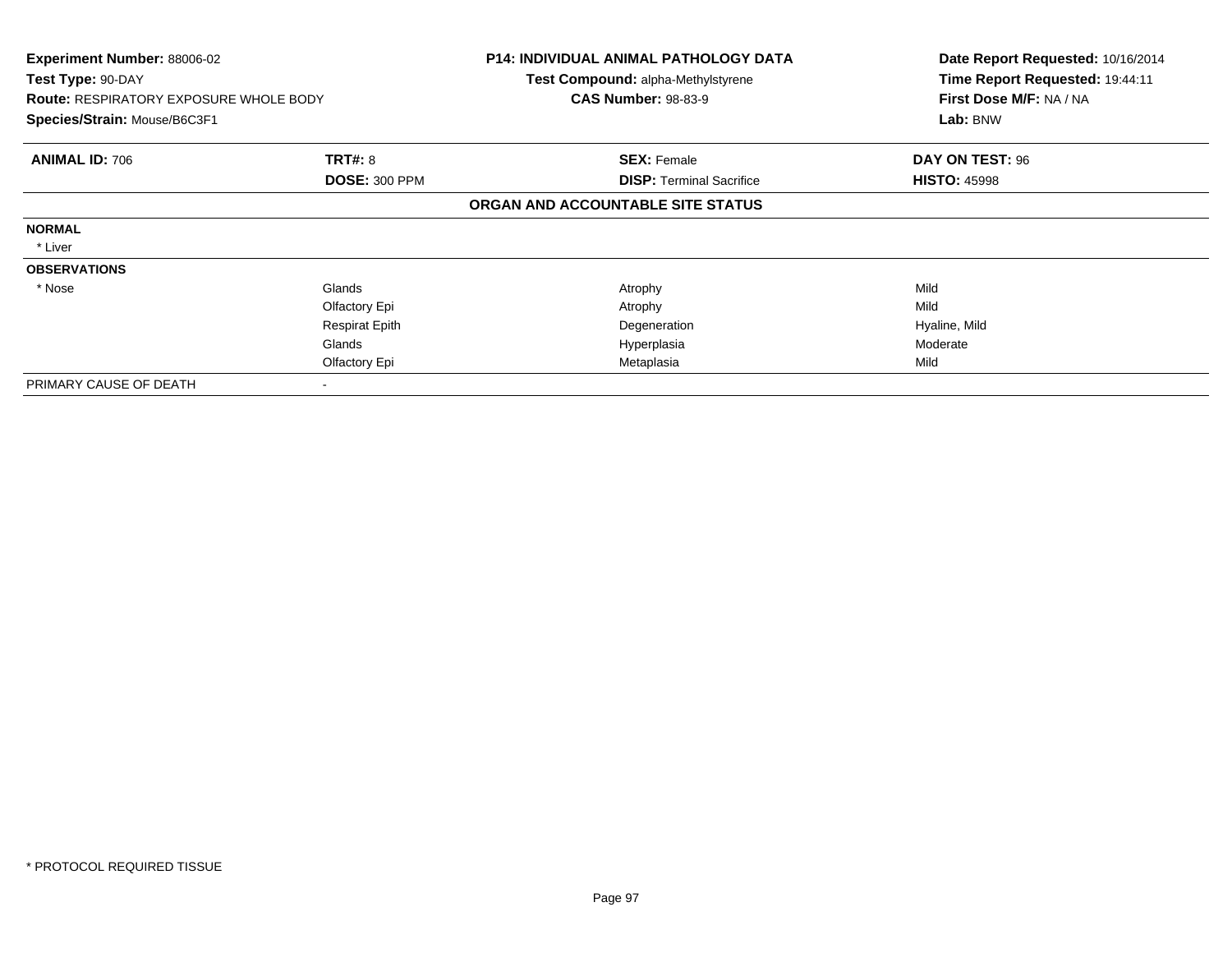| Experiment Number: 88006-02<br>Test Type: 90-DAY<br><b>Route: RESPIRATORY EXPOSURE WHOLE BODY</b><br>Species/Strain: Mouse/B6C3F1 |                                        | <b>P14: INDIVIDUAL ANIMAL PATHOLOGY DATA</b><br>Test Compound: alpha-Methylstyrene<br><b>CAS Number: 98-83-9</b> | Date Report Requested: 10/16/2014<br>Time Report Requested: 19:44:11<br>First Dose M/F: NA / NA<br>Lab: BNW |
|-----------------------------------------------------------------------------------------------------------------------------------|----------------------------------------|------------------------------------------------------------------------------------------------------------------|-------------------------------------------------------------------------------------------------------------|
| <b>ANIMAL ID: 707</b>                                                                                                             | <b>TRT#: 8</b><br><b>DOSE: 300 PPM</b> | <b>SEX: Female</b><br><b>DISP:</b> Terminal Sacrifice                                                            | DAY ON TEST: 96<br><b>HISTO: 45999</b>                                                                      |
|                                                                                                                                   |                                        | ORGAN AND ACCOUNTABLE SITE STATUS                                                                                |                                                                                                             |
| <b>NORMAL</b>                                                                                                                     |                                        |                                                                                                                  |                                                                                                             |
| * Liver                                                                                                                           |                                        |                                                                                                                  |                                                                                                             |
| <b>OBSERVATIONS</b>                                                                                                               |                                        |                                                                                                                  |                                                                                                             |
| * Nose                                                                                                                            | Glands                                 | Atrophy                                                                                                          | Mild                                                                                                        |
|                                                                                                                                   | Olfactory Epi                          | Atrophy                                                                                                          | Mild                                                                                                        |
|                                                                                                                                   | Glands                                 | Hyperplasia                                                                                                      | Mild                                                                                                        |
|                                                                                                                                   | Olfactory Epi                          | Metaplasia                                                                                                       | Mild                                                                                                        |
| PRIMARY CAUSE OF DEATH                                                                                                            |                                        |                                                                                                                  |                                                                                                             |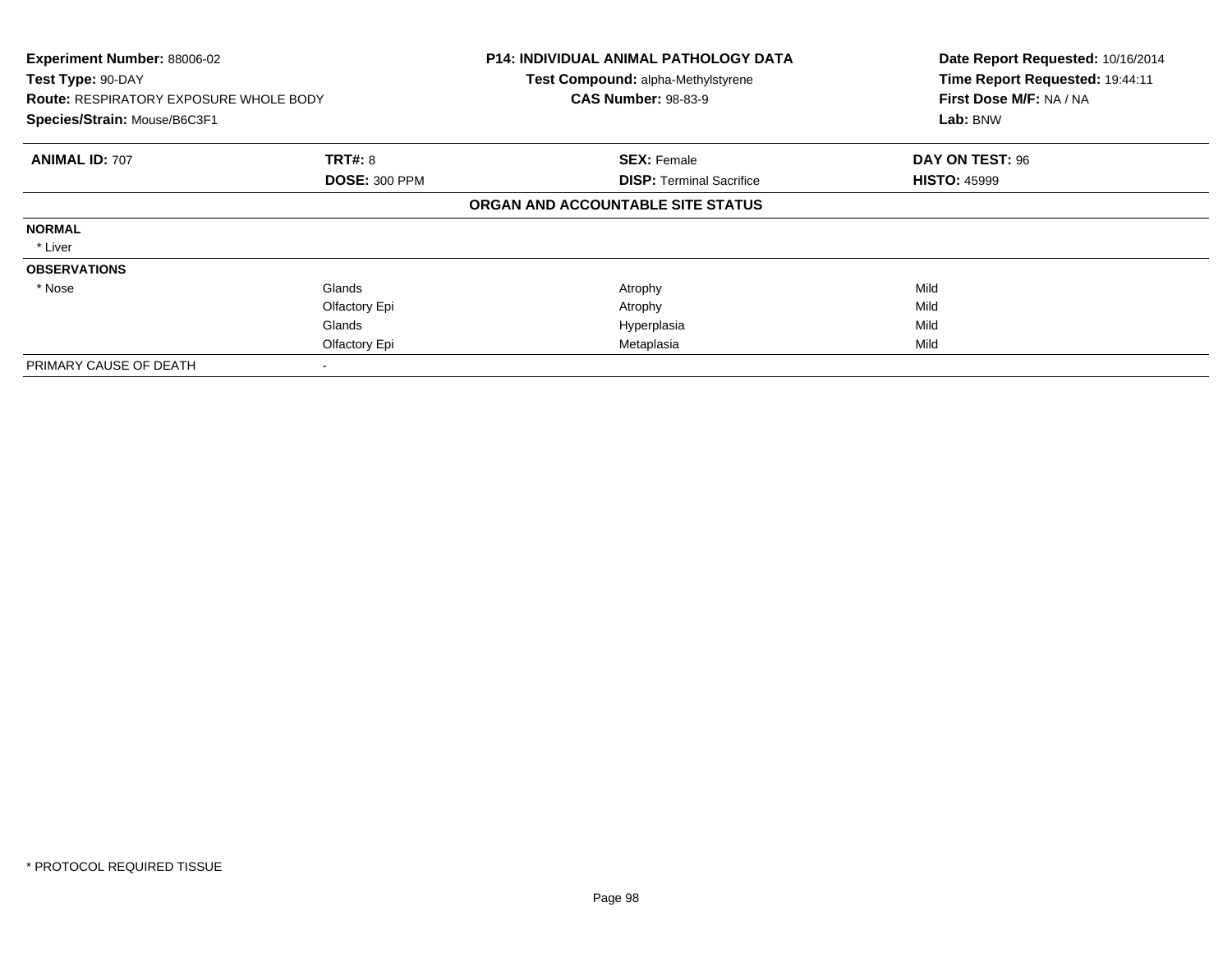| <b>Experiment Number: 88006-02</b><br>Test Type: 90-DAY |                       | P14: INDIVIDUAL ANIMAL PATHOLOGY DATA<br><b>Test Compound: alpha-Methylstyrene</b> | Date Report Requested: 10/16/2014<br>Time Report Requested: 19:44:11 |
|---------------------------------------------------------|-----------------------|------------------------------------------------------------------------------------|----------------------------------------------------------------------|
| <b>Route: RESPIRATORY EXPOSURE WHOLE BODY</b>           |                       | <b>CAS Number: 98-83-9</b>                                                         | First Dose M/F: NA / NA                                              |
| Species/Strain: Mouse/B6C3F1                            |                       |                                                                                    | Lab: BNW                                                             |
| <b>ANIMAL ID: 708</b>                                   | <b>TRT#: 8</b>        | <b>SEX: Female</b>                                                                 | DAY ON TEST: 96                                                      |
|                                                         | <b>DOSE: 300 PPM</b>  | <b>DISP: Terminal Sacrifice</b>                                                    | <b>HISTO: 46000</b>                                                  |
|                                                         |                       | ORGAN AND ACCOUNTABLE SITE STATUS                                                  |                                                                      |
| <b>NORMAL</b>                                           |                       |                                                                                    |                                                                      |
| * Liver                                                 |                       |                                                                                    |                                                                      |
| <b>OBSERVATIONS</b>                                     |                       |                                                                                    |                                                                      |
| * Nose                                                  | Glands                | Atrophy                                                                            | Mild                                                                 |
|                                                         | Olfactory Epi         | Atrophy                                                                            | Mild                                                                 |
|                                                         | <b>Respirat Epith</b> | Degeneration                                                                       | Hyaline, Minimal                                                     |
|                                                         | Glands                | Hyperplasia                                                                        | Mild                                                                 |
|                                                         | Olfactory Epi         | Metaplasia                                                                         | Mild                                                                 |
| PRIMARY CAUSE OF DEATH                                  |                       |                                                                                    |                                                                      |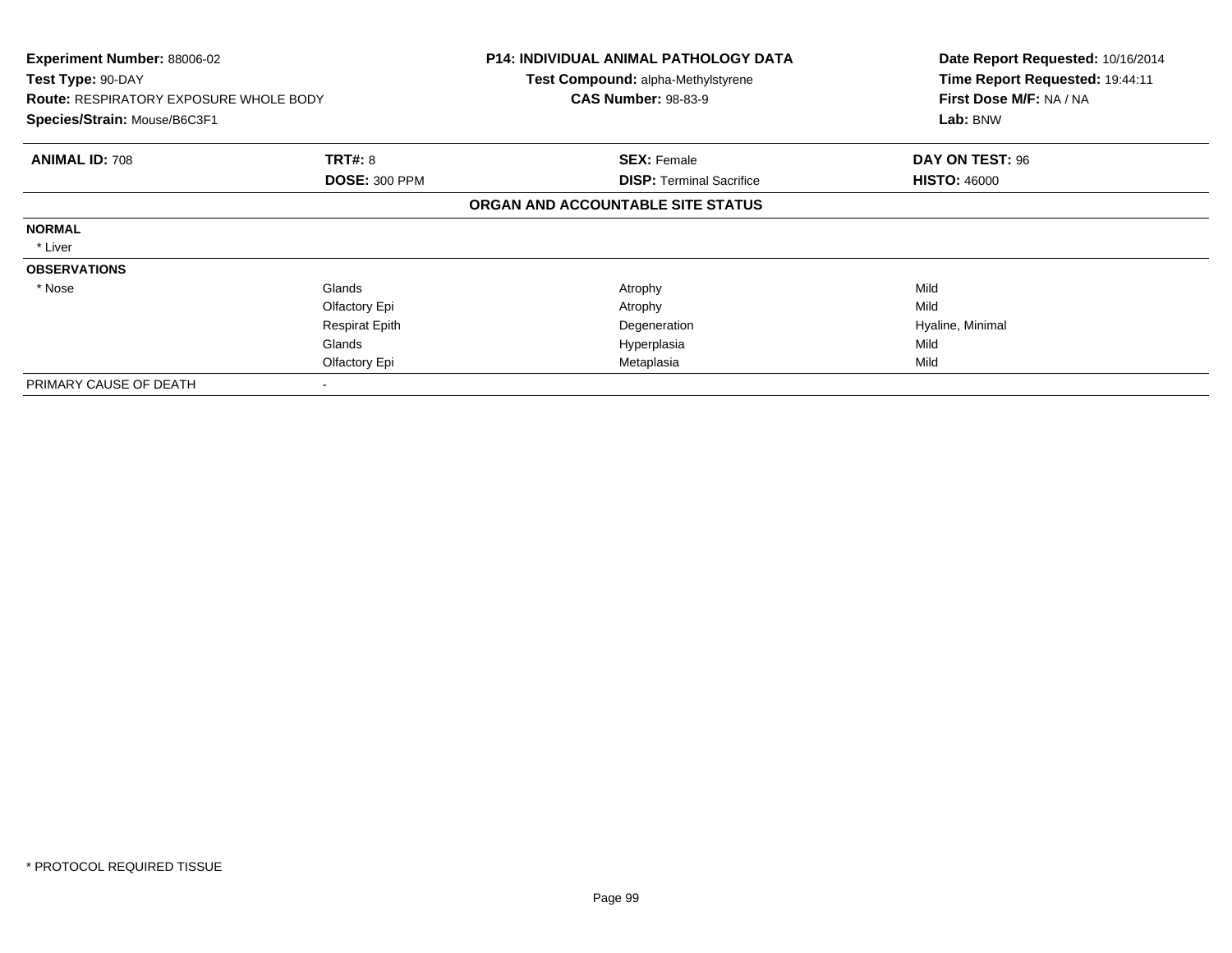| <b>Experiment Number: 88006-02</b><br>Test Type: 90-DAY<br><b>Route: RESPIRATORY EXPOSURE WHOLE BODY</b> |                       | P14: INDIVIDUAL ANIMAL PATHOLOGY DATA<br>Test Compound: alpha-Methylstyrene<br><b>CAS Number: 98-83-9</b> | Date Report Requested: 10/16/2014<br>Time Report Requested: 19:44:11<br>First Dose M/F: NA / NA |
|----------------------------------------------------------------------------------------------------------|-----------------------|-----------------------------------------------------------------------------------------------------------|-------------------------------------------------------------------------------------------------|
| Species/Strain: Mouse/B6C3F1                                                                             |                       |                                                                                                           | Lab: BNW                                                                                        |
| <b>ANIMAL ID: 709</b>                                                                                    | <b>TRT#: 8</b>        | <b>SEX: Female</b>                                                                                        | DAY ON TEST: 96                                                                                 |
|                                                                                                          | <b>DOSE: 300 PPM</b>  | <b>DISP:</b> Terminal Sacrifice                                                                           | <b>HISTO: 46001</b>                                                                             |
|                                                                                                          |                       | ORGAN AND ACCOUNTABLE SITE STATUS                                                                         |                                                                                                 |
| <b>NORMAL</b>                                                                                            |                       |                                                                                                           |                                                                                                 |
| * Liver                                                                                                  |                       |                                                                                                           |                                                                                                 |
| <b>OBSERVATIONS</b>                                                                                      |                       |                                                                                                           |                                                                                                 |
| * Nose                                                                                                   | Glands                | Atrophy                                                                                                   | Mild                                                                                            |
|                                                                                                          | Olfactory Epi         | Atrophy                                                                                                   | Mild                                                                                            |
|                                                                                                          | <b>Respirat Epith</b> | Degeneration                                                                                              | Hyaline, Minimal                                                                                |
|                                                                                                          | Glands                | Hyperplasia                                                                                               | Mild                                                                                            |
|                                                                                                          | Olfactory Epi         | Metaplasia                                                                                                | Mild                                                                                            |
| Ovary                                                                                                    |                       | Teratoma Benign                                                                                           |                                                                                                 |
| [Teratoma Benign TGLS = 1-8]                                                                             |                       |                                                                                                           |                                                                                                 |
| PRIMARY CAUSE OF DEATH                                                                                   |                       |                                                                                                           |                                                                                                 |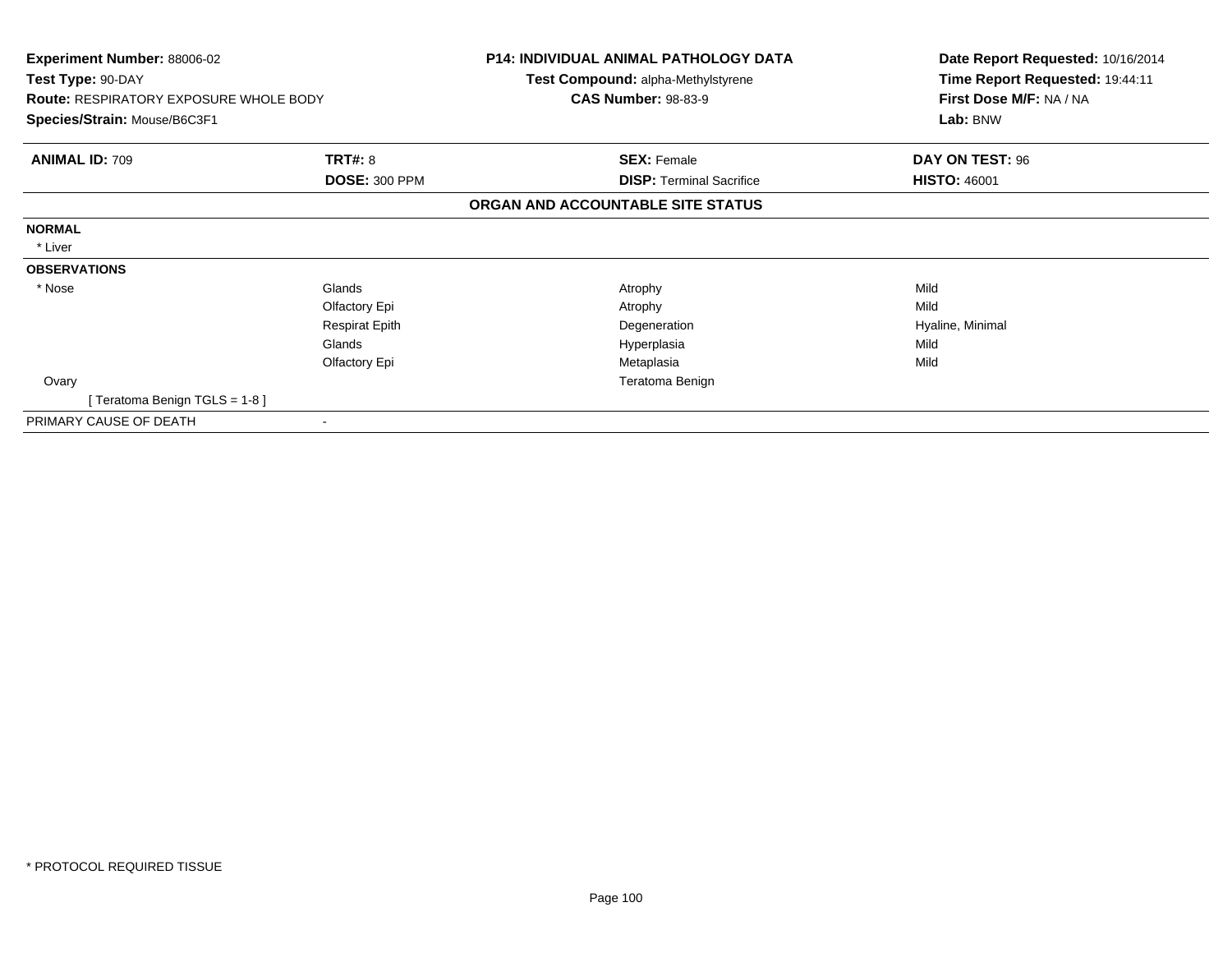| <b>Experiment Number: 88006-02</b><br>Test Type: 90-DAY |                       | <b>P14: INDIVIDUAL ANIMAL PATHOLOGY DATA</b><br>Test Compound: alpha-Methylstyrene | Date Report Requested: 10/16/2014 |
|---------------------------------------------------------|-----------------------|------------------------------------------------------------------------------------|-----------------------------------|
|                                                         |                       |                                                                                    | Time Report Requested: 19:44:11   |
| <b>Route: RESPIRATORY EXPOSURE WHOLE BODY</b>           |                       | <b>CAS Number: 98-83-9</b>                                                         | First Dose M/F: NA / NA           |
| Species/Strain: Mouse/B6C3F1                            |                       |                                                                                    | Lab: BNW                          |
| <b>ANIMAL ID: 710</b>                                   | TRT#: 8               | <b>SEX: Female</b>                                                                 | DAY ON TEST: 96                   |
|                                                         | <b>DOSE: 300 PPM</b>  | <b>DISP:</b> Terminal Sacrifice                                                    | <b>HISTO: 46002</b>               |
|                                                         |                       | ORGAN AND ACCOUNTABLE SITE STATUS                                                  |                                   |
| <b>NORMAL</b>                                           |                       |                                                                                    |                                   |
| Eye                                                     | * Liver               |                                                                                    |                                   |
| <b>OBSERVATIONS</b>                                     |                       |                                                                                    |                                   |
| Eye                                                     |                       |                                                                                    |                                   |
| Note: TGL 1 was not apparent microscopically.           |                       |                                                                                    |                                   |
| * Nose                                                  | Glands                | Atrophy                                                                            | Mild                              |
|                                                         | Olfactory Epi         | Atrophy                                                                            | Mild                              |
|                                                         | <b>Respirat Epith</b> | Degeneration                                                                       | Hyaline, Minimal                  |
|                                                         | Glands                | Hyperplasia                                                                        | Mild                              |
|                                                         | Olfactory Epi         | Metaplasia                                                                         | Mild                              |
| PRIMARY CAUSE OF DEATH                                  |                       |                                                                                    |                                   |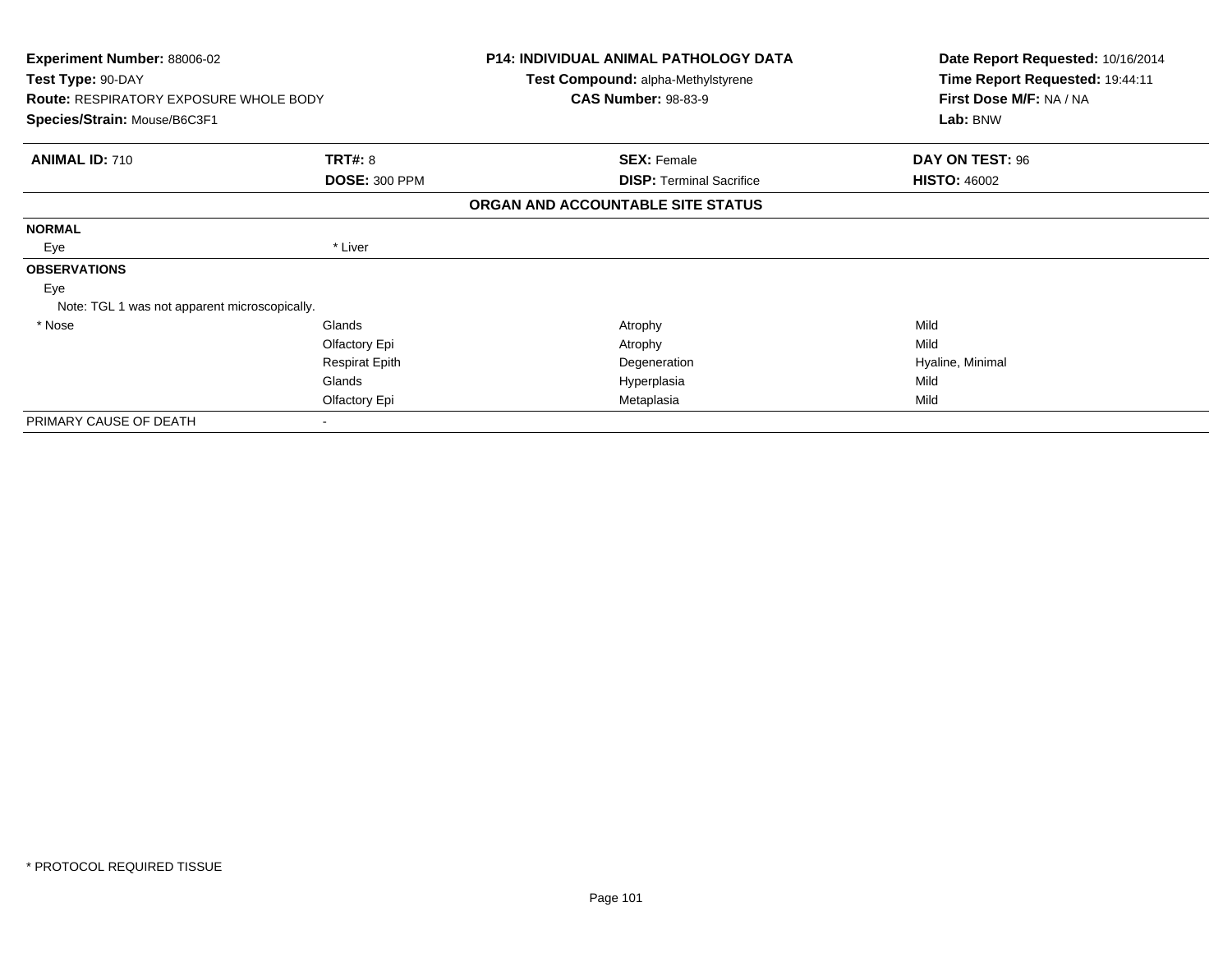| <b>Experiment Number: 88006-02</b><br>Test Type: 90-DAY<br><b>Route: RESPIRATORY EXPOSURE WHOLE BODY</b> |                       | <b>P14: INDIVIDUAL ANIMAL PATHOLOGY DATA</b><br><b>Test Compound: alpha-Methylstyrene</b><br><b>CAS Number: 98-83-9</b> | Date Report Requested: 10/16/2014<br>Time Report Requested: 19:44:11<br>First Dose M/F: NA / NA |
|----------------------------------------------------------------------------------------------------------|-----------------------|-------------------------------------------------------------------------------------------------------------------------|-------------------------------------------------------------------------------------------------|
| Species/Strain: Mouse/B6C3F1                                                                             |                       |                                                                                                                         | Lab: BNW                                                                                        |
| <b>ANIMAL ID: 901</b>                                                                                    | <b>TRT#: 10</b>       | <b>SEX: Female</b>                                                                                                      | DAY ON TEST: 96                                                                                 |
|                                                                                                          | <b>DOSE: 600 PPM</b>  | <b>DISP: Terminal Sacrifice</b>                                                                                         | <b>HISTO: 45973</b>                                                                             |
|                                                                                                          |                       | ORGAN AND ACCOUNTABLE SITE STATUS                                                                                       |                                                                                                 |
| <b>NORMAL</b>                                                                                            |                       |                                                                                                                         |                                                                                                 |
| * Liver                                                                                                  |                       |                                                                                                                         |                                                                                                 |
| <b>OBSERVATIONS</b>                                                                                      |                       |                                                                                                                         |                                                                                                 |
| * Nose                                                                                                   | Glands                | Atrophy                                                                                                                 | Mild                                                                                            |
|                                                                                                          | Olfactory Epi         | Atrophy                                                                                                                 | Mild                                                                                            |
|                                                                                                          | <b>Respirat Epith</b> | Degeneration                                                                                                            | Hyaline, Minimal                                                                                |
|                                                                                                          | Glands                | Hyperplasia                                                                                                             | Moderate                                                                                        |
|                                                                                                          | Olfactory Epi         | Metaplasia                                                                                                              | Mild                                                                                            |
| PRIMARY CAUSE OF DEATH                                                                                   |                       |                                                                                                                         |                                                                                                 |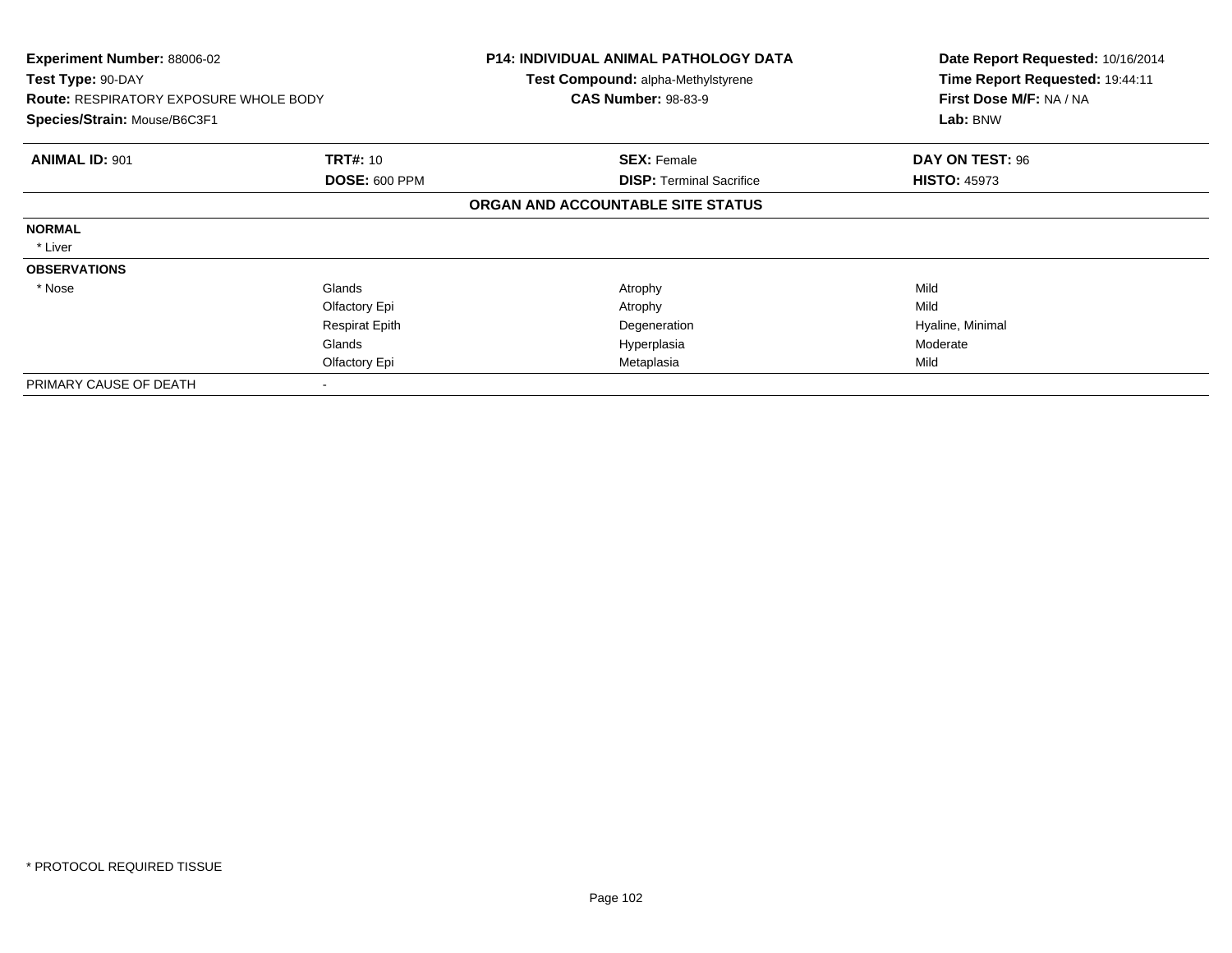| <b>Experiment Number: 88006-02</b><br>Test Type: 90-DAY<br><b>Route: RESPIRATORY EXPOSURE WHOLE BODY</b><br>Species/Strain: Mouse/B6C3F1 |                       | <b>P14: INDIVIDUAL ANIMAL PATHOLOGY DATA</b><br><b>Test Compound: alpha-Methylstyrene</b><br><b>CAS Number: 98-83-9</b> | Date Report Requested: 10/16/2014<br>Time Report Requested: 19:44:11<br>First Dose M/F: NA / NA |
|------------------------------------------------------------------------------------------------------------------------------------------|-----------------------|-------------------------------------------------------------------------------------------------------------------------|-------------------------------------------------------------------------------------------------|
|                                                                                                                                          |                       |                                                                                                                         | Lab: BNW                                                                                        |
| <b>ANIMAL ID: 902</b>                                                                                                                    | <b>TRT#: 10</b>       | <b>SEX: Female</b>                                                                                                      | DAY ON TEST: 96                                                                                 |
|                                                                                                                                          | <b>DOSE: 600 PPM</b>  | <b>DISP: Terminal Sacrifice</b>                                                                                         | <b>HISTO: 45974</b>                                                                             |
|                                                                                                                                          |                       | ORGAN AND ACCOUNTABLE SITE STATUS                                                                                       |                                                                                                 |
| <b>NORMAL</b>                                                                                                                            |                       |                                                                                                                         |                                                                                                 |
| * Liver                                                                                                                                  |                       |                                                                                                                         |                                                                                                 |
| <b>OBSERVATIONS</b>                                                                                                                      |                       |                                                                                                                         |                                                                                                 |
| * Nose                                                                                                                                   | Glands                | Atrophy                                                                                                                 | Mild                                                                                            |
|                                                                                                                                          | Olfactory Epi         | Atrophy                                                                                                                 | Mild                                                                                            |
|                                                                                                                                          | <b>Respirat Epith</b> | Degeneration                                                                                                            | Hyaline, Minimal                                                                                |
|                                                                                                                                          | Glands                | Hyperplasia                                                                                                             | Moderate                                                                                        |
|                                                                                                                                          | Olfactory Epi         | Metaplasia                                                                                                              | Mild                                                                                            |
| PRIMARY CAUSE OF DEATH                                                                                                                   |                       |                                                                                                                         |                                                                                                 |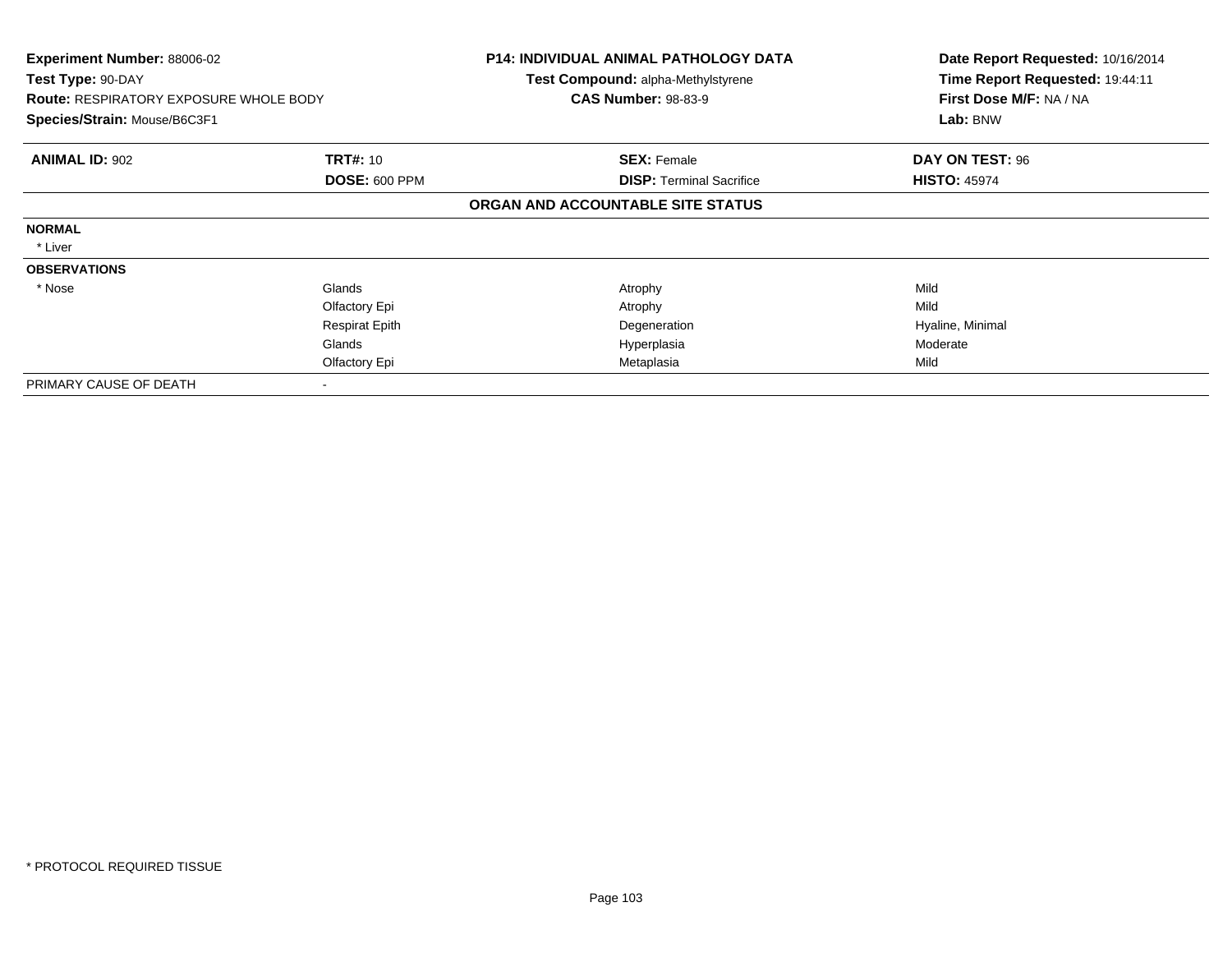| <b>Experiment Number: 88006-02</b><br>Test Type: 90-DAY<br><b>Route: RESPIRATORY EXPOSURE WHOLE BODY</b><br>Species/Strain: Mouse/B6C3F1 |                       | <b>P14: INDIVIDUAL ANIMAL PATHOLOGY DATA</b><br><b>Test Compound: alpha-Methylstyrene</b><br><b>CAS Number: 98-83-9</b> | Date Report Requested: 10/16/2014<br>Time Report Requested: 19:44:11<br>First Dose M/F: NA / NA<br>Lab: BNW |
|------------------------------------------------------------------------------------------------------------------------------------------|-----------------------|-------------------------------------------------------------------------------------------------------------------------|-------------------------------------------------------------------------------------------------------------|
|                                                                                                                                          |                       |                                                                                                                         |                                                                                                             |
| <b>ANIMAL ID: 903</b>                                                                                                                    | <b>TRT#: 10</b>       | <b>SEX: Female</b>                                                                                                      | DAY ON TEST: 96                                                                                             |
|                                                                                                                                          | <b>DOSE: 600 PPM</b>  | <b>DISP: Terminal Sacrifice</b>                                                                                         | <b>HISTO: 45975</b>                                                                                         |
|                                                                                                                                          |                       | ORGAN AND ACCOUNTABLE SITE STATUS                                                                                       |                                                                                                             |
| <b>NORMAL</b>                                                                                                                            |                       |                                                                                                                         |                                                                                                             |
| * Liver                                                                                                                                  |                       |                                                                                                                         |                                                                                                             |
| <b>OBSERVATIONS</b>                                                                                                                      |                       |                                                                                                                         |                                                                                                             |
| * Nose                                                                                                                                   | Glands                | Atrophy                                                                                                                 | Mild                                                                                                        |
|                                                                                                                                          | Olfactory Epi         | Atrophy                                                                                                                 | Mild                                                                                                        |
|                                                                                                                                          | <b>Respirat Epith</b> | Degeneration                                                                                                            | Hyaline, Mild                                                                                               |
|                                                                                                                                          | Glands                | Hyperplasia                                                                                                             | Moderate                                                                                                    |
|                                                                                                                                          | Olfactory Epi         | Metaplasia                                                                                                              | Mild                                                                                                        |
| PRIMARY CAUSE OF DEATH                                                                                                                   |                       |                                                                                                                         |                                                                                                             |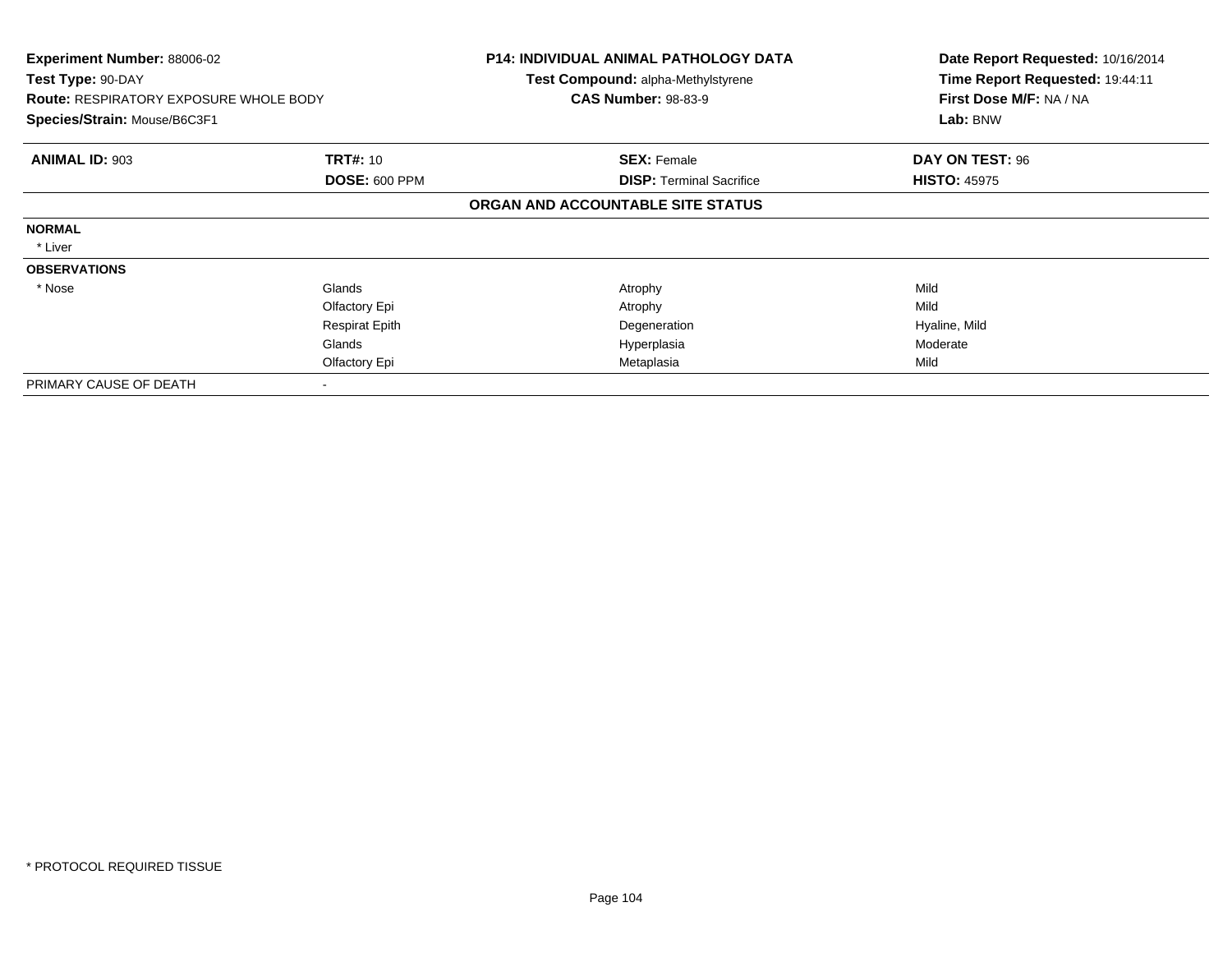| <b>Experiment Number: 88006-02</b>            |                       | <b>P14: INDIVIDUAL ANIMAL PATHOLOGY DATA</b> | Date Report Requested: 10/16/2014 |
|-----------------------------------------------|-----------------------|----------------------------------------------|-----------------------------------|
| Test Type: 90-DAY                             |                       | <b>Test Compound: alpha-Methylstyrene</b>    | Time Report Requested: 19:44:11   |
| <b>Route: RESPIRATORY EXPOSURE WHOLE BODY</b> |                       | <b>CAS Number: 98-83-9</b>                   | First Dose M/F: NA / NA           |
| Species/Strain: Mouse/B6C3F1                  |                       |                                              | Lab: BNW                          |
| <b>ANIMAL ID: 904</b>                         | <b>TRT#: 10</b>       | <b>SEX: Female</b>                           | DAY ON TEST: 96                   |
|                                               | <b>DOSE: 600 PPM</b>  | <b>DISP: Terminal Sacrifice</b>              | <b>HISTO: 45976</b>               |
|                                               |                       | ORGAN AND ACCOUNTABLE SITE STATUS            |                                   |
| <b>NORMAL</b>                                 |                       |                                              |                                   |
| * Liver                                       |                       |                                              |                                   |
| <b>OBSERVATIONS</b>                           |                       |                                              |                                   |
| * Nose                                        | Glands                | Atrophy                                      | Mild                              |
|                                               | Olfactory Epi         | Atrophy                                      | Mild                              |
|                                               | <b>Respirat Epith</b> | Degeneration                                 | Hyaline, Minimal                  |
|                                               | Glands                | Hyperplasia                                  | Mild                              |
|                                               | Olfactory Epi         | Metaplasia                                   | Mild                              |
| PRIMARY CAUSE OF DEATH                        |                       |                                              |                                   |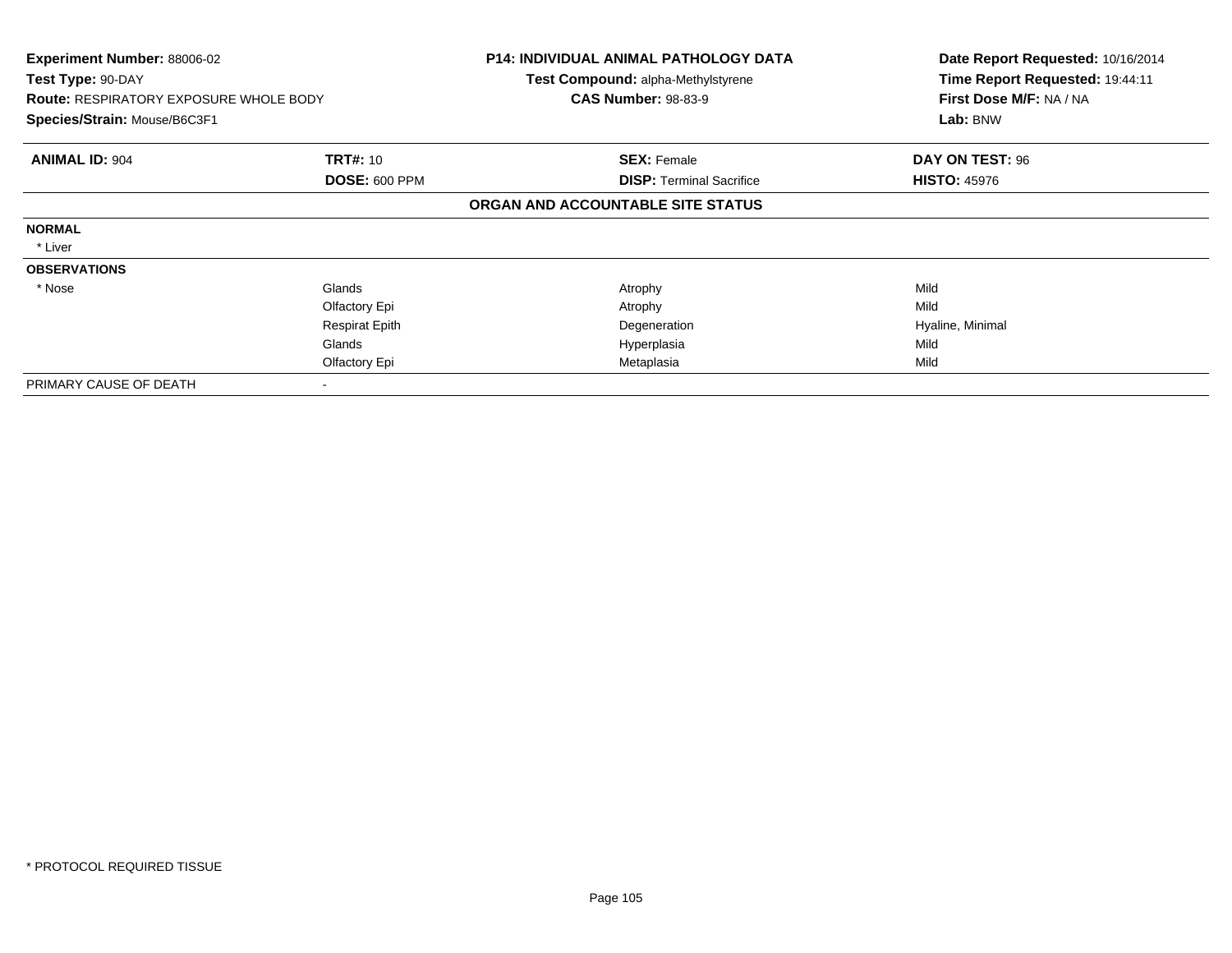| Experiment Number: 88006-02<br>Test Type: 90-DAY<br><b>Route: RESPIRATORY EXPOSURE WHOLE BODY</b><br>Species/Strain: Mouse/B6C3F1 |                       | <b>P14: INDIVIDUAL ANIMAL PATHOLOGY DATA</b><br>Test Compound: alpha-Methylstyrene<br><b>CAS Number: 98-83-9</b> | Date Report Requested: 10/16/2014<br>Time Report Requested: 19:44:11<br>First Dose M/F: NA / NA<br>Lab: BNW |
|-----------------------------------------------------------------------------------------------------------------------------------|-----------------------|------------------------------------------------------------------------------------------------------------------|-------------------------------------------------------------------------------------------------------------|
| <b>ANIMAL ID: 905</b>                                                                                                             | <b>TRT#: 10</b>       | <b>SEX: Female</b>                                                                                               | DAY ON TEST: 96                                                                                             |
|                                                                                                                                   | <b>DOSE: 600 PPM</b>  | <b>DISP:</b> Terminal Sacrifice                                                                                  | <b>HISTO: 45977</b>                                                                                         |
| <b>OBSERVATIONS</b>                                                                                                               |                       |                                                                                                                  |                                                                                                             |
| * Liver                                                                                                                           | Centrilobular         | Hypertrophy                                                                                                      | Minimal                                                                                                     |
| * Nose                                                                                                                            | Glands                | Atrophy                                                                                                          | Mild                                                                                                        |
|                                                                                                                                   | Olfactory Epi         | Atrophy                                                                                                          | Mild                                                                                                        |
|                                                                                                                                   | <b>Respirat Epith</b> | Degeneration                                                                                                     | Hyaline, Mild                                                                                               |
|                                                                                                                                   | Glands                | Hyperplasia                                                                                                      | Mild                                                                                                        |
|                                                                                                                                   | Olfactory Epi         | Metaplasia                                                                                                       | Mild                                                                                                        |
| PRIMARY CAUSE OF DEATH                                                                                                            |                       |                                                                                                                  |                                                                                                             |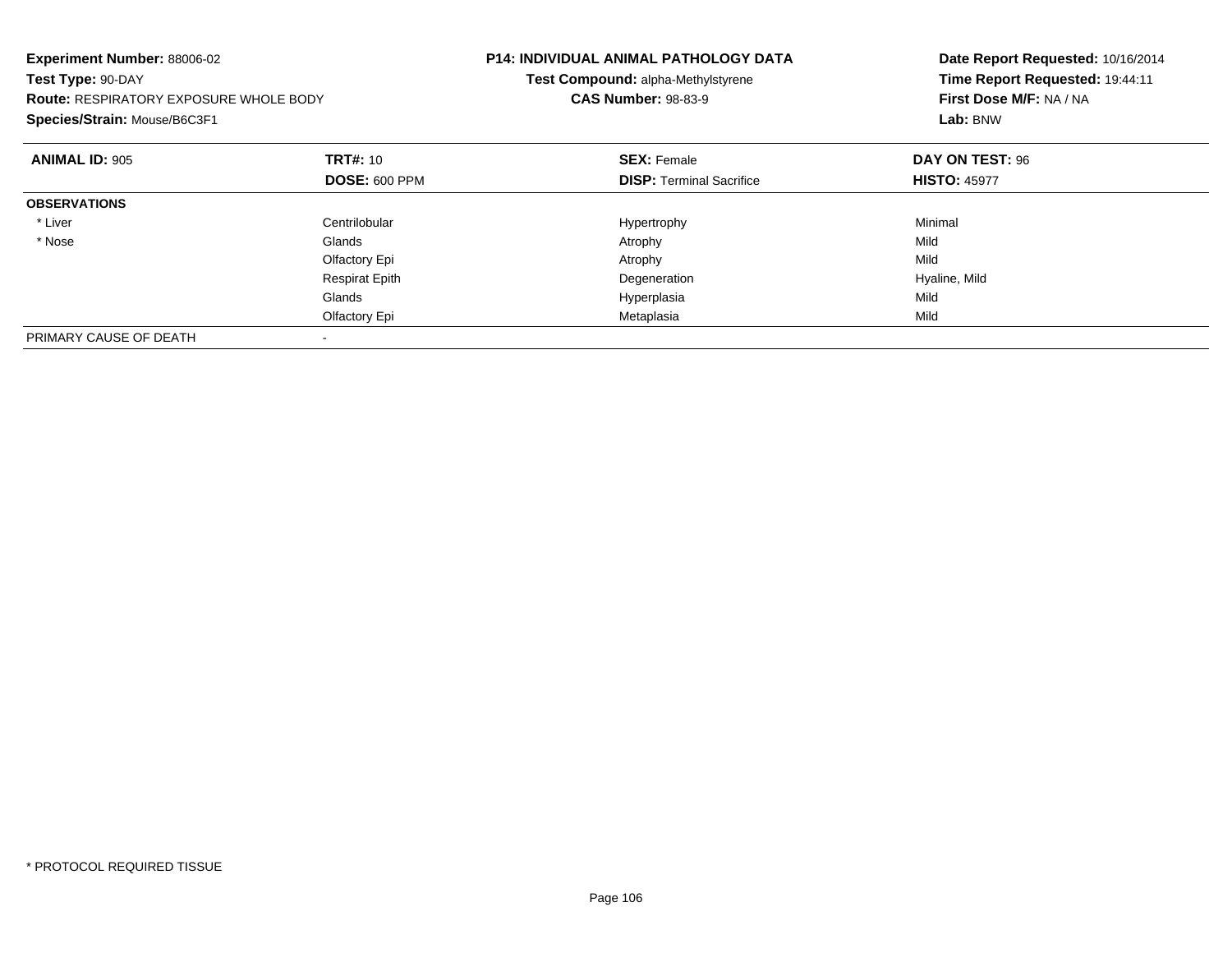| Experiment Number: 88006-02<br>Test Type: 90-DAY<br><b>Route: RESPIRATORY EXPOSURE WHOLE BODY</b><br>Species/Strain: Mouse/B6C3F1 |                      | <b>P14: INDIVIDUAL ANIMAL PATHOLOGY DATA</b><br>Test Compound: alpha-Methylstyrene<br><b>CAS Number: 98-83-9</b> | Date Report Requested: 10/16/2014<br>Time Report Requested: 19:44:11<br>First Dose M/F: NA / NA<br>Lab: BNW |
|-----------------------------------------------------------------------------------------------------------------------------------|----------------------|------------------------------------------------------------------------------------------------------------------|-------------------------------------------------------------------------------------------------------------|
| <b>ANIMAL ID: 906</b>                                                                                                             | <b>TRT#:</b> 10      | <b>SEX: Female</b>                                                                                               | DAY ON TEST: 96                                                                                             |
|                                                                                                                                   | <b>DOSE: 600 PPM</b> | <b>DISP:</b> Terminal Sacrifice                                                                                  | <b>HISTO: 45978</b>                                                                                         |
| <b>OBSERVATIONS</b>                                                                                                               |                      |                                                                                                                  |                                                                                                             |
| * Liver                                                                                                                           | Centrilobular        | Hypertrophy                                                                                                      | Minimal                                                                                                     |
| * Nose                                                                                                                            | Glands               | Atrophy                                                                                                          | Mild                                                                                                        |
|                                                                                                                                   | Olfactory Epi        | Atrophy                                                                                                          | Mild                                                                                                        |
|                                                                                                                                   | Glands               | Hyperplasia                                                                                                      | Moderate                                                                                                    |
|                                                                                                                                   | Olfactory Epi        | Metaplasia                                                                                                       | Mild                                                                                                        |
| PRIMARY CAUSE OF DEATH                                                                                                            |                      |                                                                                                                  |                                                                                                             |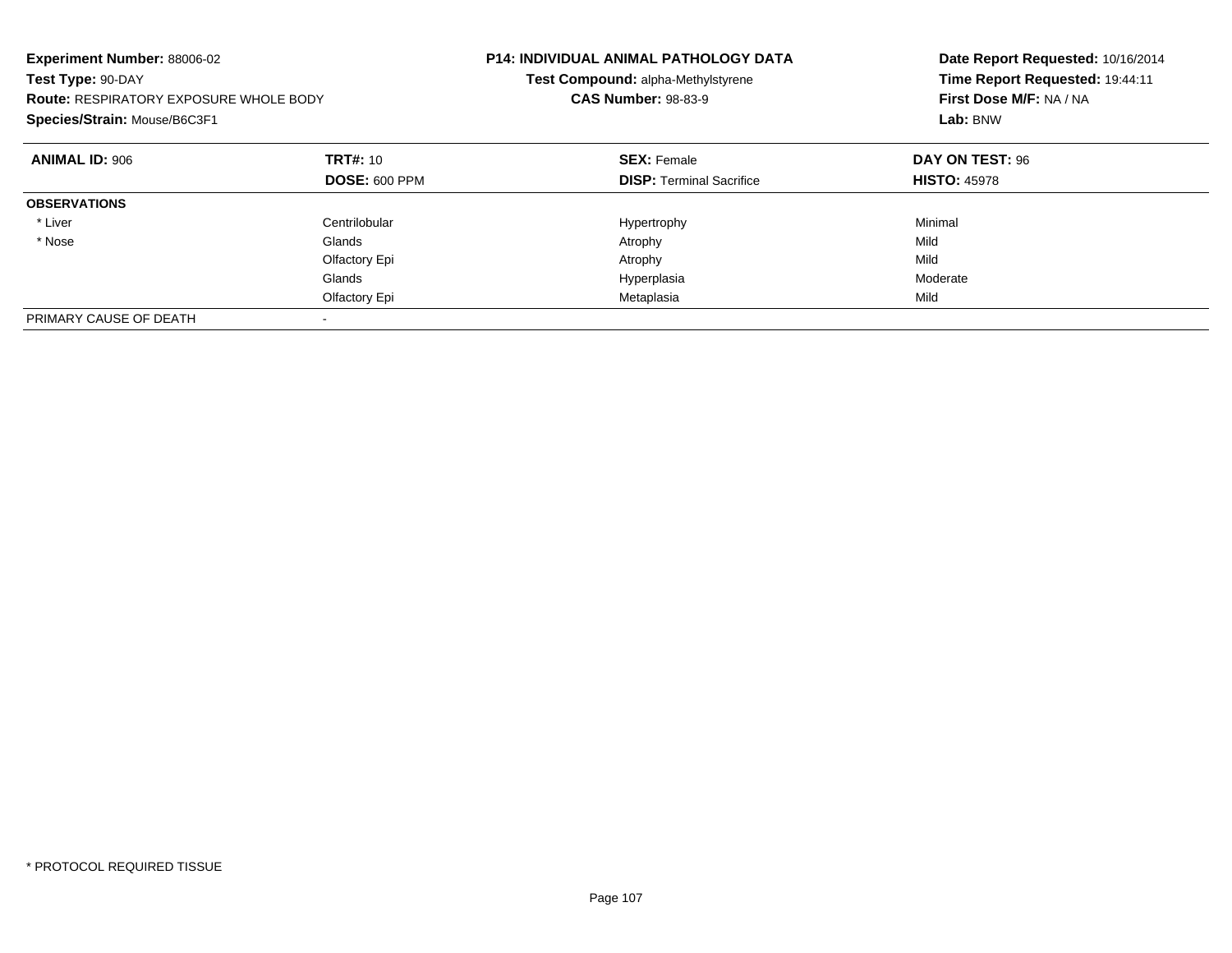| <b>Experiment Number: 88006-02</b><br>Test Type: 90-DAY<br><b>Route: RESPIRATORY EXPOSURE WHOLE BODY</b> |                       | <b>P14: INDIVIDUAL ANIMAL PATHOLOGY DATA</b><br><b>Test Compound: alpha-Methylstyrene</b> | Date Report Requested: 10/16/2014<br>Time Report Requested: 19:44:11 |
|----------------------------------------------------------------------------------------------------------|-----------------------|-------------------------------------------------------------------------------------------|----------------------------------------------------------------------|
|                                                                                                          |                       | <b>CAS Number: 98-83-9</b>                                                                | First Dose M/F: NA / NA                                              |
| Species/Strain: Mouse/B6C3F1                                                                             |                       |                                                                                           | Lab: BNW                                                             |
| <b>ANIMAL ID: 907</b>                                                                                    | <b>TRT#: 10</b>       | <b>SEX: Female</b>                                                                        | DAY ON TEST: 96                                                      |
|                                                                                                          | <b>DOSE: 600 PPM</b>  | <b>DISP: Terminal Sacrifice</b>                                                           | <b>HISTO: 45979</b>                                                  |
|                                                                                                          |                       | ORGAN AND ACCOUNTABLE SITE STATUS                                                         |                                                                      |
| <b>NORMAL</b>                                                                                            |                       |                                                                                           |                                                                      |
| * Liver                                                                                                  |                       |                                                                                           |                                                                      |
| <b>OBSERVATIONS</b>                                                                                      |                       |                                                                                           |                                                                      |
| * Nose                                                                                                   | Glands                | Atrophy                                                                                   | Mild                                                                 |
|                                                                                                          | Olfactory Epi         | Atrophy                                                                                   | Mild                                                                 |
|                                                                                                          | <b>Respirat Epith</b> | Degeneration                                                                              | Hyaline, Minimal                                                     |
|                                                                                                          | Glands                | Hyperplasia                                                                               | Mild                                                                 |
|                                                                                                          | Olfactory Epi         | Metaplasia                                                                                | Mild                                                                 |
| PRIMARY CAUSE OF DEATH                                                                                   |                       |                                                                                           |                                                                      |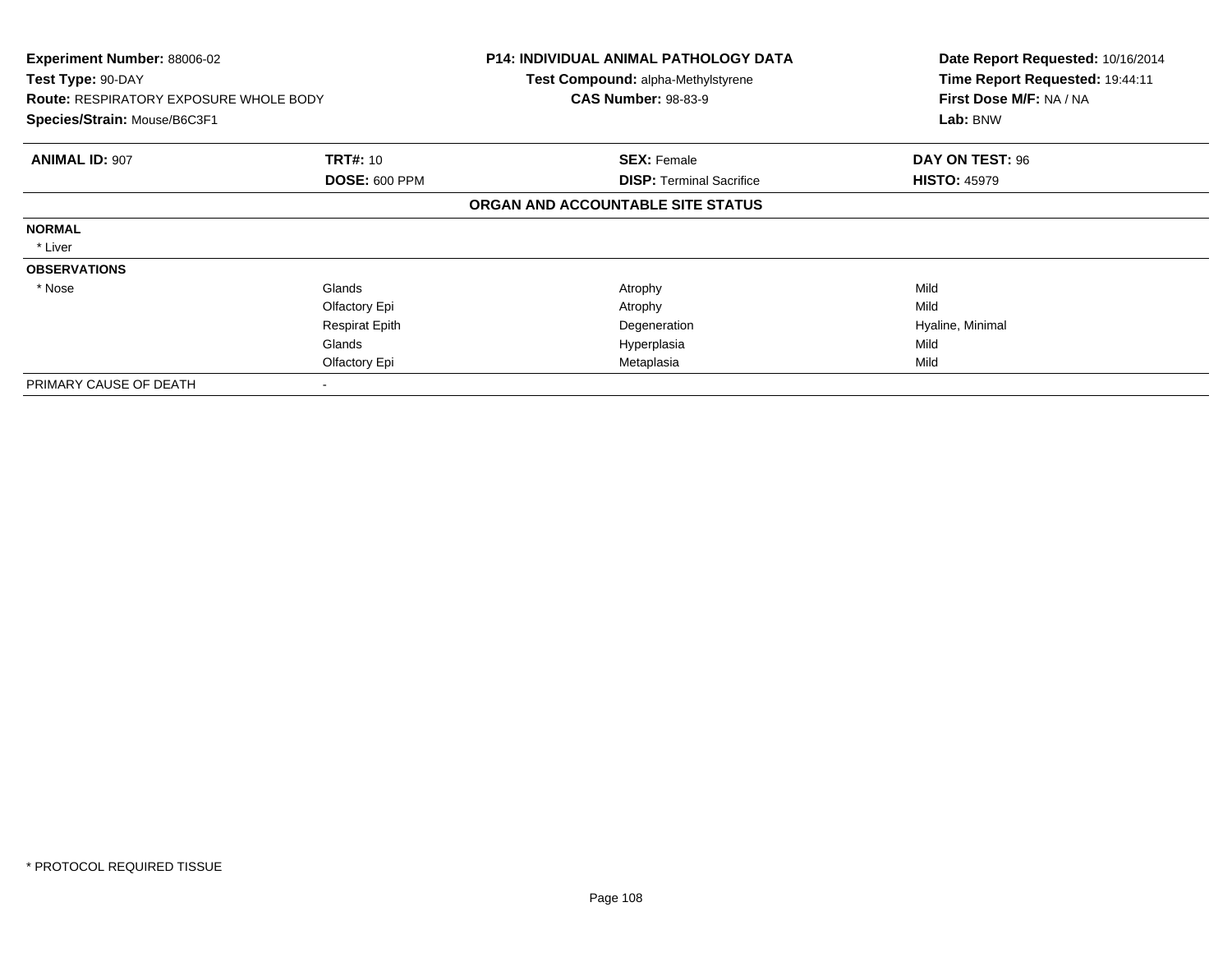| Experiment Number: 88006-02<br>Test Type: 90-DAY<br><b>Route: RESPIRATORY EXPOSURE WHOLE BODY</b><br>Species/Strain: Mouse/B6C3F1 |                       | <b>P14: INDIVIDUAL ANIMAL PATHOLOGY DATA</b><br>Test Compound: alpha-Methylstyrene<br><b>CAS Number: 98-83-9</b> | Date Report Requested: 10/16/2014<br>Time Report Requested: 19:44:11<br>First Dose M/F: NA / NA<br>Lab: BNW |  |
|-----------------------------------------------------------------------------------------------------------------------------------|-----------------------|------------------------------------------------------------------------------------------------------------------|-------------------------------------------------------------------------------------------------------------|--|
| <b>ANIMAL ID: 908</b>                                                                                                             | <b>TRT#: 10</b>       | <b>SEX: Female</b>                                                                                               | DAY ON TEST: 96                                                                                             |  |
|                                                                                                                                   | <b>DOSE: 600 PPM</b>  | <b>DISP:</b> Terminal Sacrifice                                                                                  | <b>HISTO: 45980</b>                                                                                         |  |
| <b>OBSERVATIONS</b>                                                                                                               |                       |                                                                                                                  |                                                                                                             |  |
| * Liver                                                                                                                           | Centrilobular         | Hypertrophy                                                                                                      | Minimal                                                                                                     |  |
| * Nose                                                                                                                            | Glands                | Atrophy                                                                                                          | Mild                                                                                                        |  |
|                                                                                                                                   | Olfactory Epi         | Atrophy                                                                                                          | Mild                                                                                                        |  |
|                                                                                                                                   | <b>Respirat Epith</b> | Degeneration                                                                                                     | Hyaline, Mild                                                                                               |  |
|                                                                                                                                   | Glands                | Hyperplasia                                                                                                      | Moderate                                                                                                    |  |
|                                                                                                                                   | Olfactory Epi         | Metaplasia                                                                                                       | Mild                                                                                                        |  |
| PRIMARY CAUSE OF DEATH                                                                                                            |                       |                                                                                                                  |                                                                                                             |  |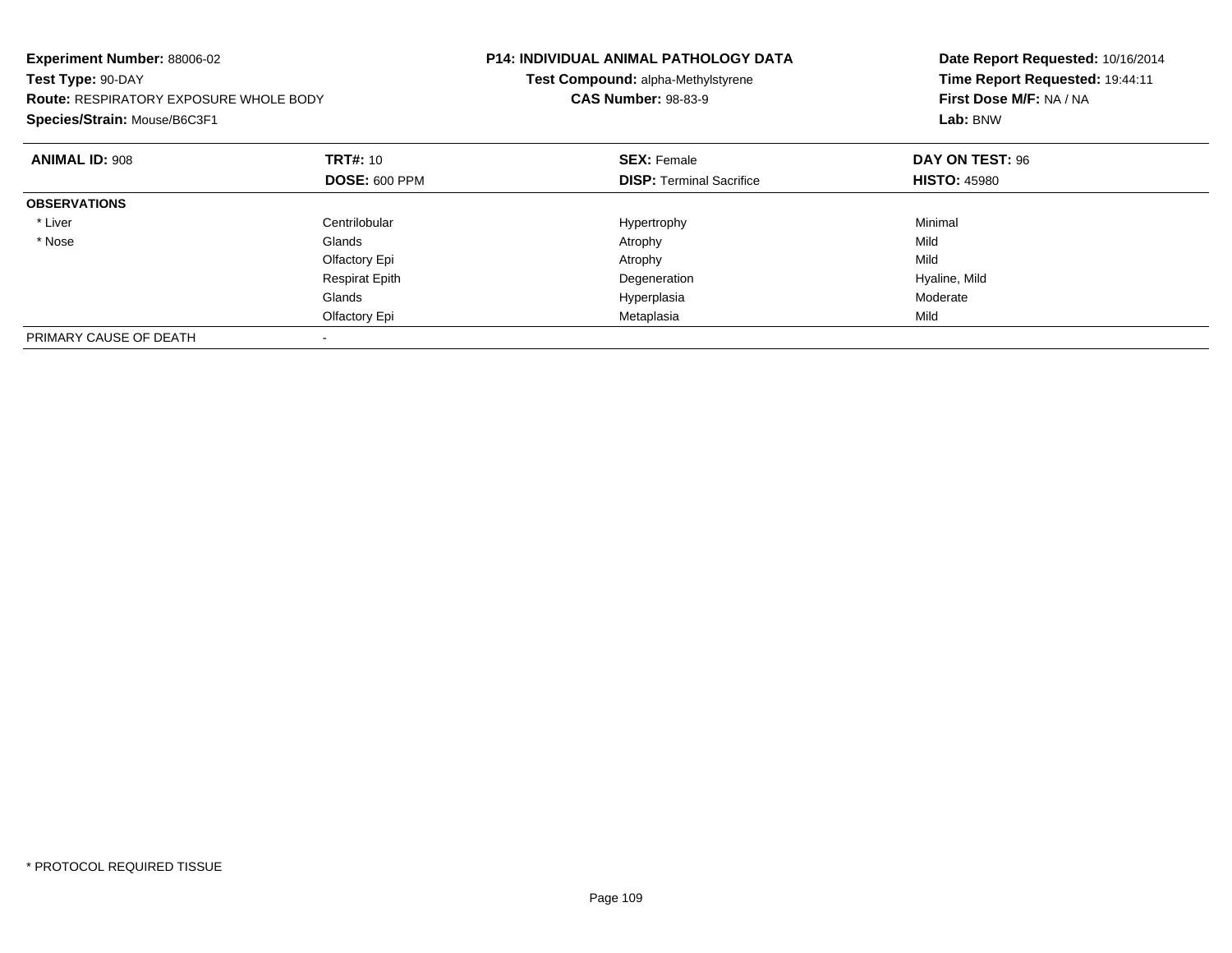| Experiment Number: 88006-02<br>Test Type: 90-DAY<br><b>Route: RESPIRATORY EXPOSURE WHOLE BODY</b><br>Species/Strain: Mouse/B6C3F1 |                       | <b>P14: INDIVIDUAL ANIMAL PATHOLOGY DATA</b><br>Test Compound: alpha-Methylstyrene<br><b>CAS Number: 98-83-9</b> | Date Report Requested: 10/16/2014<br>Time Report Requested: 19:44:11<br>First Dose M/F: NA / NA<br>Lab: BNW |  |
|-----------------------------------------------------------------------------------------------------------------------------------|-----------------------|------------------------------------------------------------------------------------------------------------------|-------------------------------------------------------------------------------------------------------------|--|
| <b>ANIMAL ID: 909</b>                                                                                                             | <b>TRT#: 10</b>       | <b>SEX: Female</b>                                                                                               | DAY ON TEST: 96                                                                                             |  |
|                                                                                                                                   | <b>DOSE: 600 PPM</b>  | <b>DISP: Terminal Sacrifice</b>                                                                                  | <b>HISTO: 45981</b>                                                                                         |  |
| <b>OBSERVATIONS</b>                                                                                                               |                       |                                                                                                                  |                                                                                                             |  |
| * Liver                                                                                                                           | Centrilobular         | Hypertrophy                                                                                                      | Minimal                                                                                                     |  |
|                                                                                                                                   |                       | Necrosis                                                                                                         | Minimal                                                                                                     |  |
| * Nose                                                                                                                            | Glands                | Atrophy                                                                                                          | Mild                                                                                                        |  |
|                                                                                                                                   | Olfactory Epi         | Atrophy                                                                                                          | Mild                                                                                                        |  |
|                                                                                                                                   | <b>Respirat Epith</b> | Degeneration                                                                                                     | Hyaline, Minimal                                                                                            |  |
|                                                                                                                                   | Glands                | Hyperplasia                                                                                                      | Mild                                                                                                        |  |
|                                                                                                                                   | Olfactory Epi         | Metaplasia                                                                                                       | Mild                                                                                                        |  |
| PRIMARY CAUSE OF DEATH                                                                                                            |                       |                                                                                                                  |                                                                                                             |  |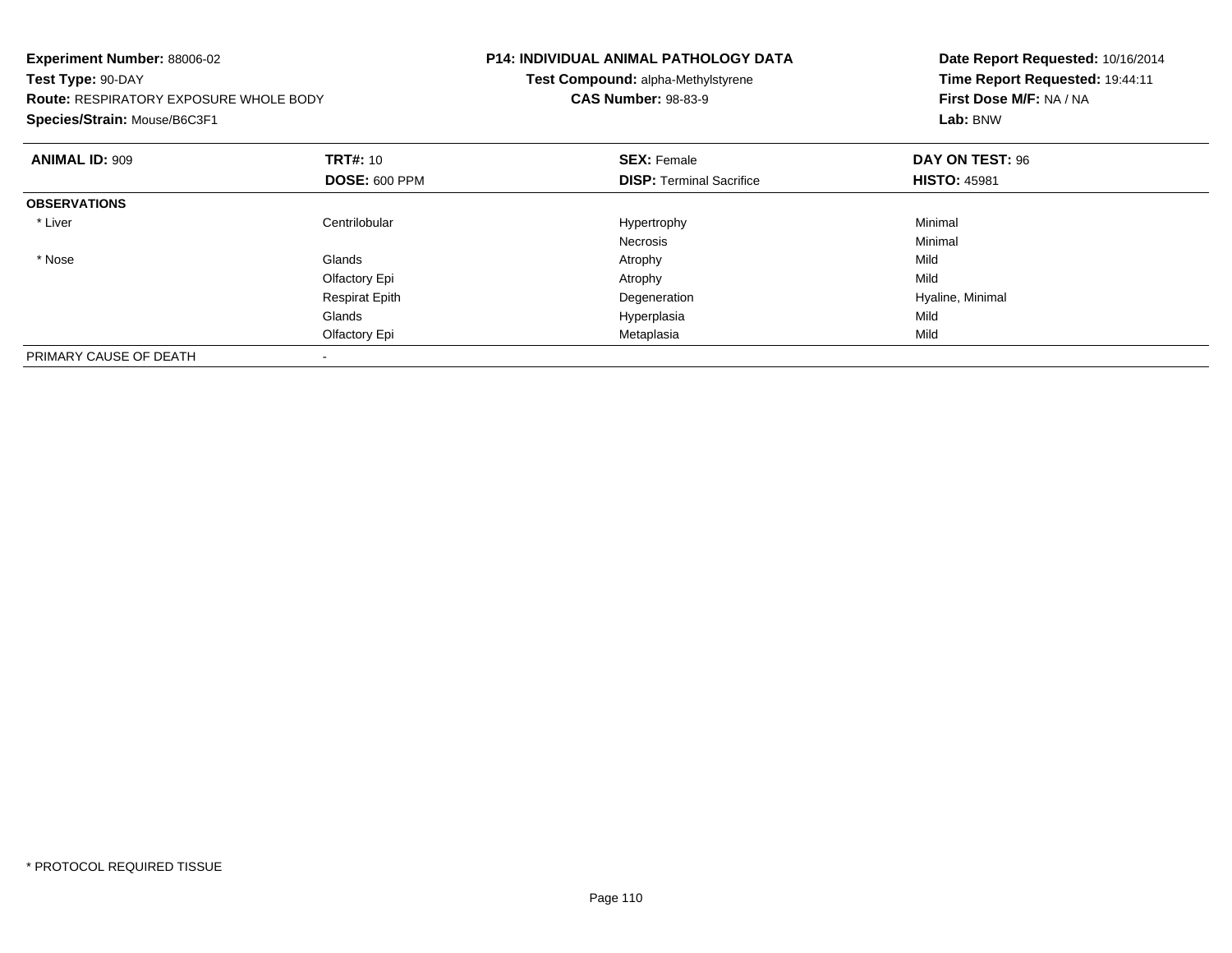| Experiment Number: 88006-02<br>Test Type: 90-DAY<br><b>Route: RESPIRATORY EXPOSURE WHOLE BODY</b><br>Species/Strain: Mouse/B6C3F1 |                      | P14: INDIVIDUAL ANIMAL PATHOLOGY DATA<br>Test Compound: alpha-Methylstyrene<br><b>CAS Number: 98-83-9</b> | Date Report Requested: 10/16/2014<br>Time Report Requested: 19:44:11<br>First Dose M/F: NA / NA<br>Lab: BNW |
|-----------------------------------------------------------------------------------------------------------------------------------|----------------------|-----------------------------------------------------------------------------------------------------------|-------------------------------------------------------------------------------------------------------------|
| <b>ANIMAL ID: 910</b>                                                                                                             | TRT#: 10             | <b>SEX: Female</b>                                                                                        | DAY ON TEST: 96                                                                                             |
|                                                                                                                                   | <b>DOSE: 600 PPM</b> | <b>DISP:</b> Terminal Sacrifice                                                                           | <b>HISTO: 45982</b>                                                                                         |
| <b>OBSERVATIONS</b>                                                                                                               |                      |                                                                                                           |                                                                                                             |
| * Liver                                                                                                                           | Centrilobular        | Hypertrophy                                                                                               | Minimal                                                                                                     |
| * Nose                                                                                                                            | Glands               | Atrophy                                                                                                   | Mild                                                                                                        |
|                                                                                                                                   | Olfactory Epi        | Atrophy                                                                                                   | Mild                                                                                                        |
|                                                                                                                                   | Glands               | Hyperplasia                                                                                               | Moderate                                                                                                    |
|                                                                                                                                   | Olfactory Epi        | Metaplasia                                                                                                | Mild                                                                                                        |
| PRIMARY CAUSE OF DEATH                                                                                                            |                      |                                                                                                           |                                                                                                             |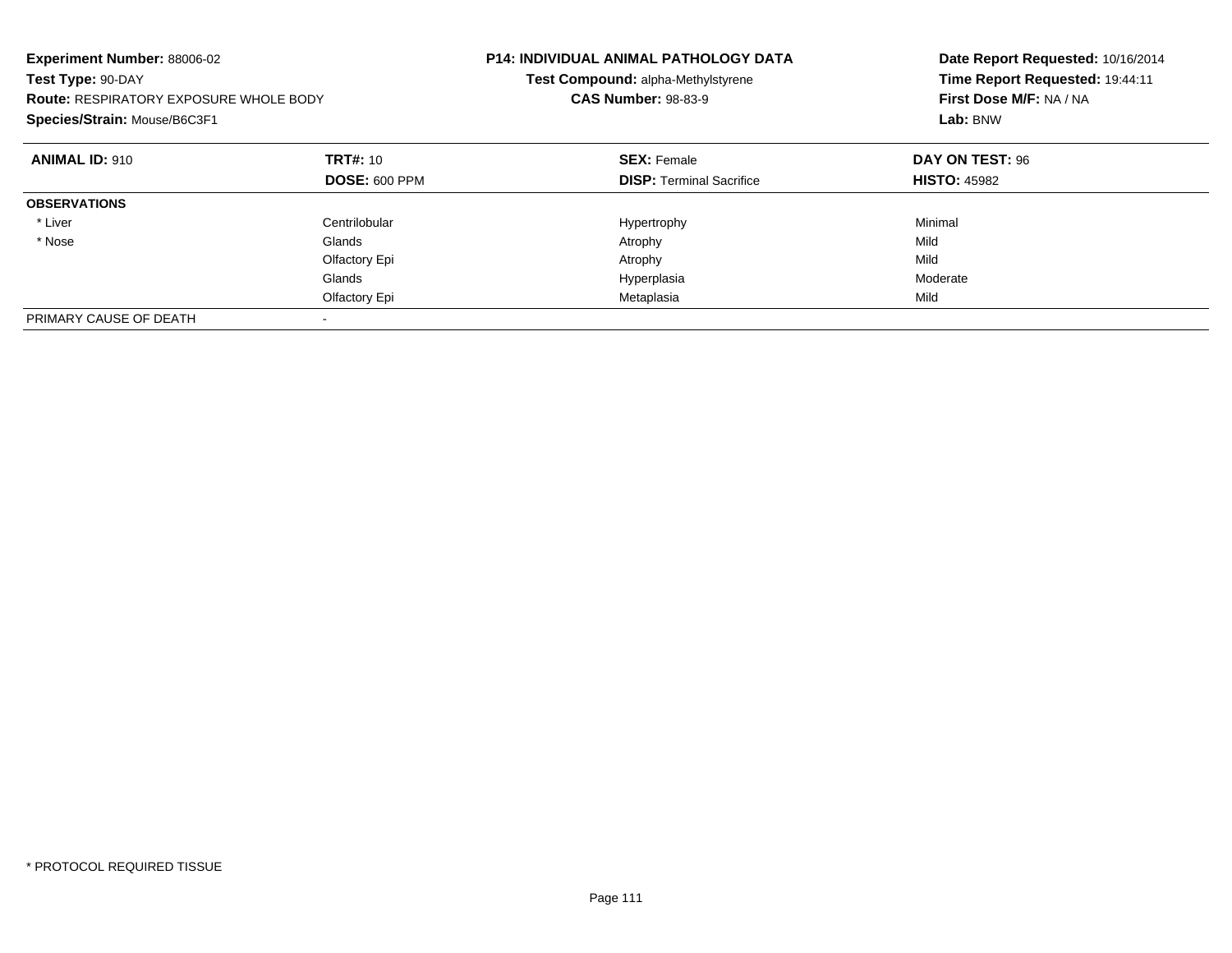| <b>Experiment Number: 88006-02</b><br>Test Type: 90-DAY<br><b>Route: RESPIRATORY EXPOSURE WHOLE BODY</b><br>Species/Strain: Mouse/B6C3F1 |                             | <b>P14: INDIVIDUAL ANIMAL PATHOLOGY DATA</b><br>Test Compound: alpha-Methylstyrene<br><b>CAS Number: 98-83-9</b> |                                   | Date Report Requested: 10/16/2014<br>Time Report Requested: 19:44:11<br>First Dose M/F: NA / NA<br>Lab: BNW |  |
|------------------------------------------------------------------------------------------------------------------------------------------|-----------------------------|------------------------------------------------------------------------------------------------------------------|-----------------------------------|-------------------------------------------------------------------------------------------------------------|--|
| <b>ANIMAL ID: 1101</b>                                                                                                                   | <b>TRT#: 12</b>             |                                                                                                                  | <b>SEX: Female</b>                | <b>DAY ON TEST: 3</b>                                                                                       |  |
|                                                                                                                                          | <b>DOSE: 1000 PPM</b>       |                                                                                                                  | <b>DISP: Natural Death</b>        | <b>HISTO: 45953</b>                                                                                         |  |
|                                                                                                                                          |                             |                                                                                                                  | ORGAN AND ACCOUNTABLE SITE STATUS |                                                                                                             |  |
| <b>NORMAL</b>                                                                                                                            |                             |                                                                                                                  |                                   |                                                                                                             |  |
| * Adrenal Cortex                                                                                                                         | * Adrenal Medulla           |                                                                                                                  | * Bone                            | * Bone Marrow                                                                                               |  |
| * Brain                                                                                                                                  | * Clitoral Gland            |                                                                                                                  | * Esophagus                       | * Eve                                                                                                       |  |
| * Harderian Gland                                                                                                                        | * Heart                     |                                                                                                                  | * Intestine Large, Cecum          | * Intestine Large, Colon                                                                                    |  |
| * Intestine Large, Rectum                                                                                                                | * Intestine Small, Ileum    |                                                                                                                  | * Intestine Small, Jejunum        | * Islets. Pancreatic                                                                                        |  |
| * Kidney                                                                                                                                 | * Larynx                    |                                                                                                                  | * Liver                           | * Lung                                                                                                      |  |
| * Lymph Node, Bronchial                                                                                                                  | * Lymph Node, Mandibular    |                                                                                                                  | * Lymph Node, Mesenteric          | * Mammary Gland                                                                                             |  |
| * Ovary                                                                                                                                  | * Pancreas                  |                                                                                                                  | * Pituitary Gland                 | * Salivary Glands                                                                                           |  |
| * Skin                                                                                                                                   | * Spleen                    |                                                                                                                  | * Stomach, Forestomach            | * Stomach, Glandular                                                                                        |  |
| * Thymus                                                                                                                                 | * Thyroid Gland             |                                                                                                                  | * Trachea                         | * Urinary Bladder                                                                                           |  |
| * Uterus                                                                                                                                 |                             |                                                                                                                  |                                   |                                                                                                             |  |
| <b>MISSING</b>                                                                                                                           |                             |                                                                                                                  |                                   |                                                                                                             |  |
| * Lymph Node, Mediastinal                                                                                                                |                             |                                                                                                                  |                                   |                                                                                                             |  |
| <b>AUTO PRECLUDES DIAG.</b>                                                                                                              |                             |                                                                                                                  |                                   |                                                                                                             |  |
| * Gallbladder                                                                                                                            | * Intestine Small, Duodenum |                                                                                                                  |                                   |                                                                                                             |  |
| <b>INSUFFICIENT TISSUE</b>                                                                                                               |                             |                                                                                                                  |                                   |                                                                                                             |  |
| * Parathyroid Gland                                                                                                                      |                             |                                                                                                                  |                                   |                                                                                                             |  |
| <b>OBSERVATIONS</b>                                                                                                                      |                             |                                                                                                                  |                                   |                                                                                                             |  |
| * Nose                                                                                                                                   | Olfactory Epi               |                                                                                                                  | <b>Necrosis</b>                   | Moderate                                                                                                    |  |
| PRIMARY CAUSE OF DEATH                                                                                                                   |                             |                                                                                                                  |                                   |                                                                                                             |  |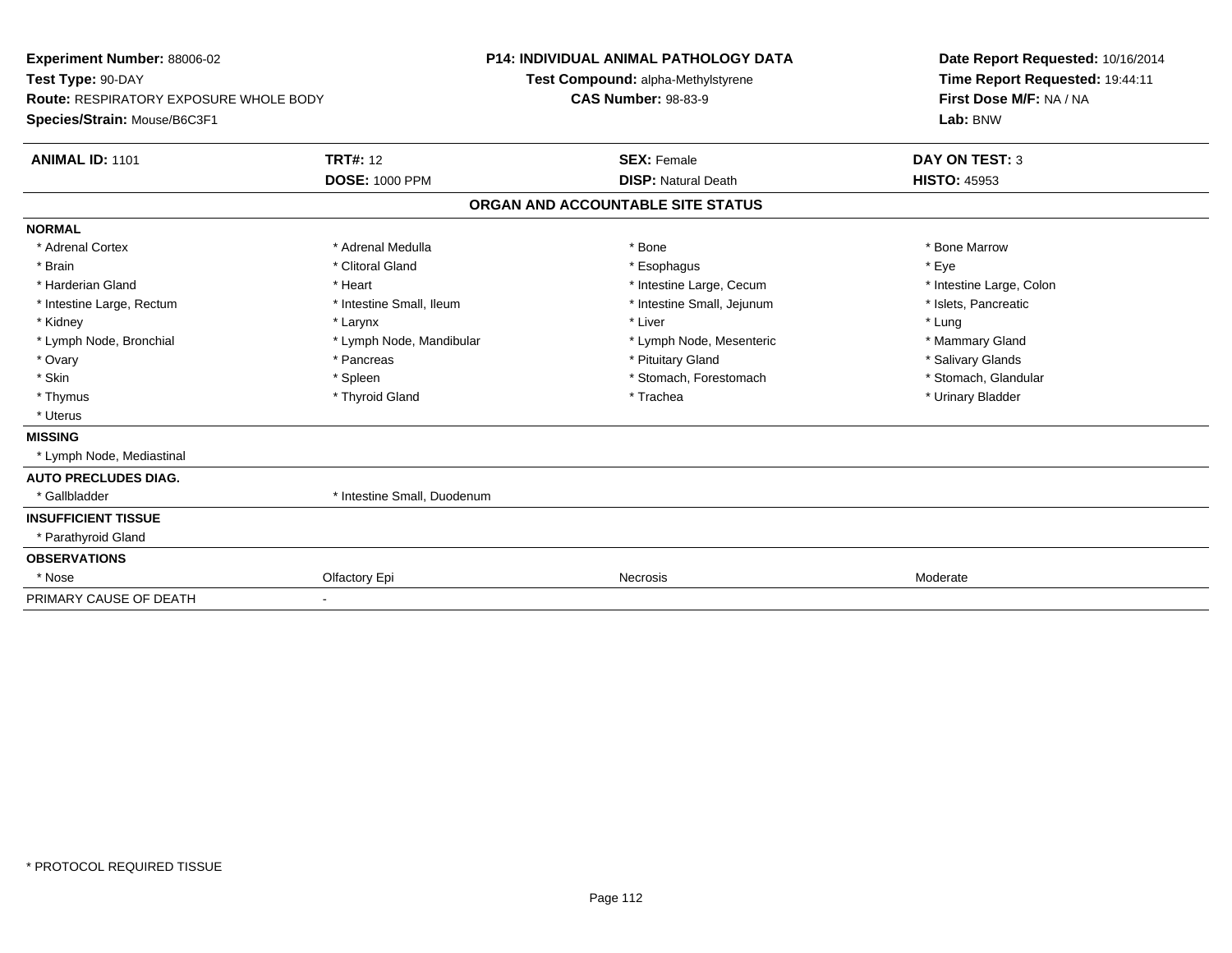| Experiment Number: 88006-02                   |                             | <b>P14: INDIVIDUAL ANIMAL PATHOLOGY DATA</b> | Date Report Requested: 10/16/2014<br>Time Report Requested: 19:44:11 |  |  |
|-----------------------------------------------|-----------------------------|----------------------------------------------|----------------------------------------------------------------------|--|--|
| Test Type: 90-DAY                             |                             | Test Compound: alpha-Methylstyrene           |                                                                      |  |  |
| <b>Route: RESPIRATORY EXPOSURE WHOLE BODY</b> |                             | <b>CAS Number: 98-83-9</b>                   | First Dose M/F: NA / NA                                              |  |  |
| Species/Strain: Mouse/B6C3F1                  |                             |                                              | Lab: BNW                                                             |  |  |
| <b>ANIMAL ID: 1102</b>                        | <b>TRT#: 12</b>             | <b>SEX: Female</b>                           | DAY ON TEST: 96                                                      |  |  |
|                                               | <b>DOSE: 1000 PPM</b>       | <b>DISP: Terminal Sacrifice</b>              | <b>HISTO: 45954</b>                                                  |  |  |
|                                               |                             | ORGAN AND ACCOUNTABLE SITE STATUS            |                                                                      |  |  |
| <b>NORMAL</b>                                 |                             |                                              |                                                                      |  |  |
| * Adrenal Cortex                              | * Adrenal Medulla           | * Bone                                       | * Bone Marrow                                                        |  |  |
| * Brain                                       | * Esophagus                 | * Eye                                        | * Gallbladder                                                        |  |  |
| * Harderian Gland                             | * Heart                     | * Intestine Large, Cecum                     | * Intestine Large, Colon                                             |  |  |
| * Intestine Large, Rectum                     | * Intestine Small, Duodenum | * Intestine Small, Ileum                     | * Intestine Small, Jejunum                                           |  |  |
| * Islets, Pancreatic                          | * Kidney                    | * Larynx                                     | * Lung                                                               |  |  |
| * Lymph Node, Bronchial                       | * Lymph Node, Mandibular    | * Lymph Node, Mesenteric                     | * Mammary Gland                                                      |  |  |
| * Ovary                                       | * Pancreas                  | * Pituitary Gland                            | * Salivary Glands                                                    |  |  |
| * Skin                                        | * Spleen                    | * Stomach, Forestomach                       | * Stomach, Glandular                                                 |  |  |
| * Thymus                                      | * Thyroid Gland             | * Trachea                                    | * Urinary Bladder                                                    |  |  |
| * Uterus                                      |                             |                                              |                                                                      |  |  |
| <b>MISSING</b>                                |                             |                                              |                                                                      |  |  |
| * Clitoral Gland                              | * Lymph Node, Mediastinal   | * Parathyroid Gland                          |                                                                      |  |  |
| <b>OBSERVATIONS</b>                           |                             |                                              |                                                                      |  |  |
| * Liver                                       | Centrilobular               | Hypertrophy                                  | Minimal                                                              |  |  |
| * Nose                                        | Glands                      | Atrophy                                      | Mild                                                                 |  |  |
|                                               | Olfactory Epi               | Atrophy                                      | Mild                                                                 |  |  |
|                                               | <b>Respirat Epith</b>       | Degeneration                                 | Hyaline, Minimal                                                     |  |  |
|                                               | Glands                      | Hyperplasia                                  | Mild                                                                 |  |  |
|                                               | Olfactory Epi               | Metaplasia                                   | Mild                                                                 |  |  |
| PRIMARY CAUSE OF DEATH                        |                             |                                              |                                                                      |  |  |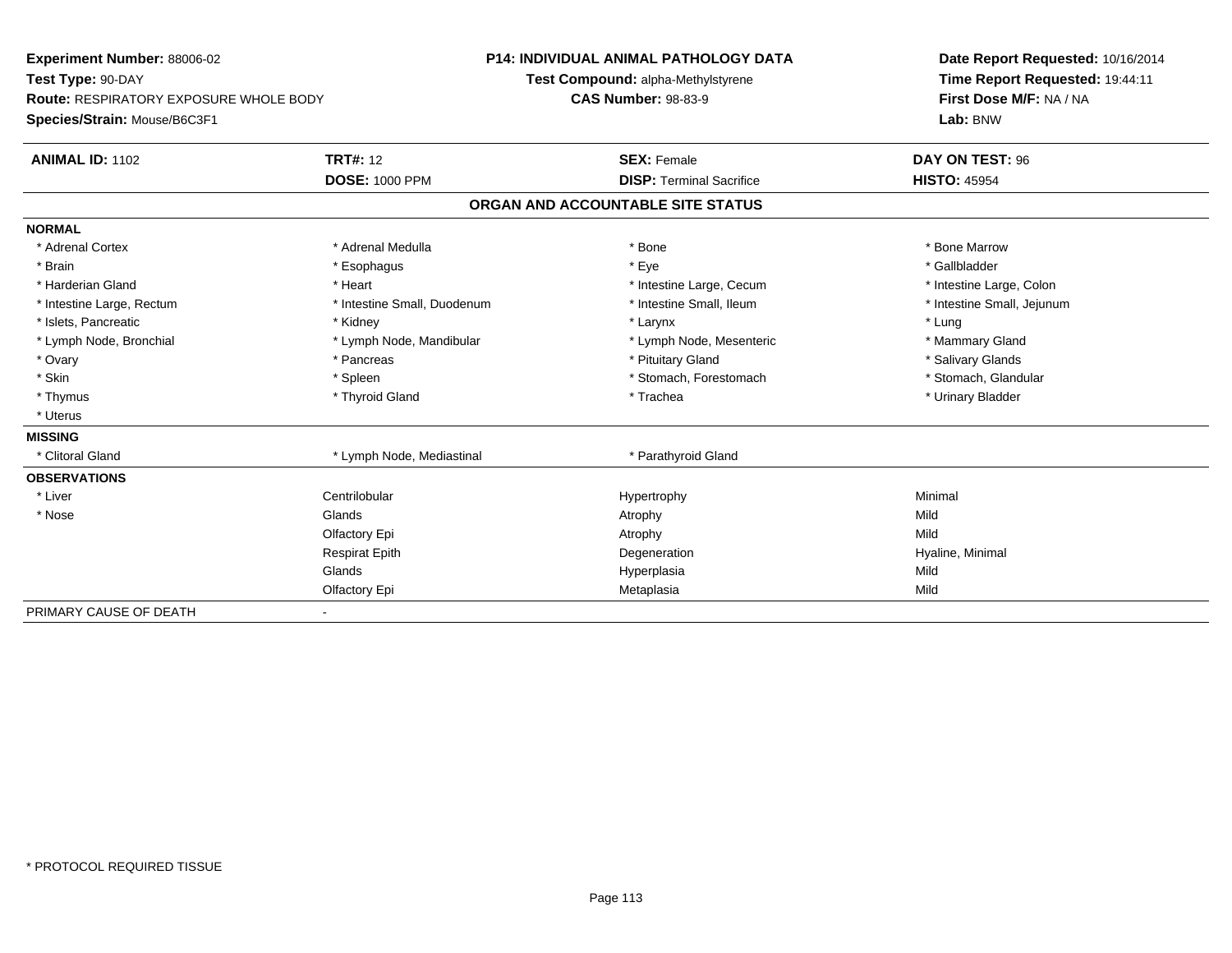| Experiment Number: 88006-02                   |                           |                                    | <b>P14: INDIVIDUAL ANIMAL PATHOLOGY DATA</b> |  | Date Report Requested: 10/16/2014 |  |  |
|-----------------------------------------------|---------------------------|------------------------------------|----------------------------------------------|--|-----------------------------------|--|--|
| Test Type: 90-DAY                             |                           | Test Compound: alpha-Methylstyrene |                                              |  | Time Report Requested: 19:44:11   |  |  |
| <b>Route: RESPIRATORY EXPOSURE WHOLE BODY</b> |                           | <b>CAS Number: 98-83-9</b>         |                                              |  | First Dose M/F: NA / NA           |  |  |
| Species/Strain: Mouse/B6C3F1                  |                           |                                    |                                              |  | Lab: BNW                          |  |  |
| <b>ANIMAL ID: 1103</b>                        | <b>TRT#: 12</b>           |                                    | <b>SEX: Female</b>                           |  | DAY ON TEST: 96                   |  |  |
|                                               | <b>DOSE: 1000 PPM</b>     |                                    | <b>DISP: Terminal Sacrifice</b>              |  | <b>HISTO: 45955</b>               |  |  |
|                                               |                           |                                    | ORGAN AND ACCOUNTABLE SITE STATUS            |  |                                   |  |  |
| <b>NORMAL</b>                                 |                           |                                    |                                              |  |                                   |  |  |
| * Adrenal Cortex                              | * Adrenal Medulla         |                                    | * Bone                                       |  | * Bone Marrow                     |  |  |
| * Brain                                       | * Clitoral Gland          |                                    | * Esophagus                                  |  | * Eye                             |  |  |
| * Gallbladder                                 | * Harderian Gland         |                                    | * Heart                                      |  | * Intestine Large, Cecum          |  |  |
| * Intestine Large, Colon                      | * Intestine Large, Rectum |                                    | * Intestine Small, Duodenum                  |  | * Intestine Small, Ileum          |  |  |
| * Intestine Small, Jejunum                    | * Islets, Pancreatic      |                                    | * Kidney                                     |  | * Larynx                          |  |  |
| * Lung                                        | * Lymph Node, Bronchial   |                                    | * Lymph Node, Mandibular                     |  | * Lymph Node, Mesenteric          |  |  |
| * Mammary Gland                               | * Ovary                   |                                    | * Pancreas                                   |  | * Parathyroid Gland               |  |  |
| * Pituitary Gland                             | * Salivary Glands         |                                    | * Skin                                       |  | * Spleen                          |  |  |
| * Stomach, Forestomach                        | * Stomach, Glandular      |                                    | * Thymus                                     |  | * Thyroid Gland                   |  |  |
| * Trachea                                     | * Urinary Bladder         |                                    | * Uterus                                     |  |                                   |  |  |
| <b>MISSING</b>                                |                           |                                    |                                              |  |                                   |  |  |
| * Lymph Node, Mediastinal                     |                           |                                    |                                              |  |                                   |  |  |
| <b>OBSERVATIONS</b>                           |                           |                                    |                                              |  |                                   |  |  |
| * Liver                                       | Centrilobular             |                                    | Hypertrophy                                  |  | Mild                              |  |  |
| * Nose                                        | Glands                    |                                    | Atrophy                                      |  | Moderate                          |  |  |
|                                               | Olfactory Epi             |                                    | Atrophy                                      |  | Mild                              |  |  |
|                                               | Glands                    |                                    | Hyperplasia                                  |  | Moderate                          |  |  |
|                                               | Olfactory Epi             |                                    | Metaplasia                                   |  | Mild                              |  |  |
| PRIMARY CAUSE OF DEATH                        |                           |                                    |                                              |  |                                   |  |  |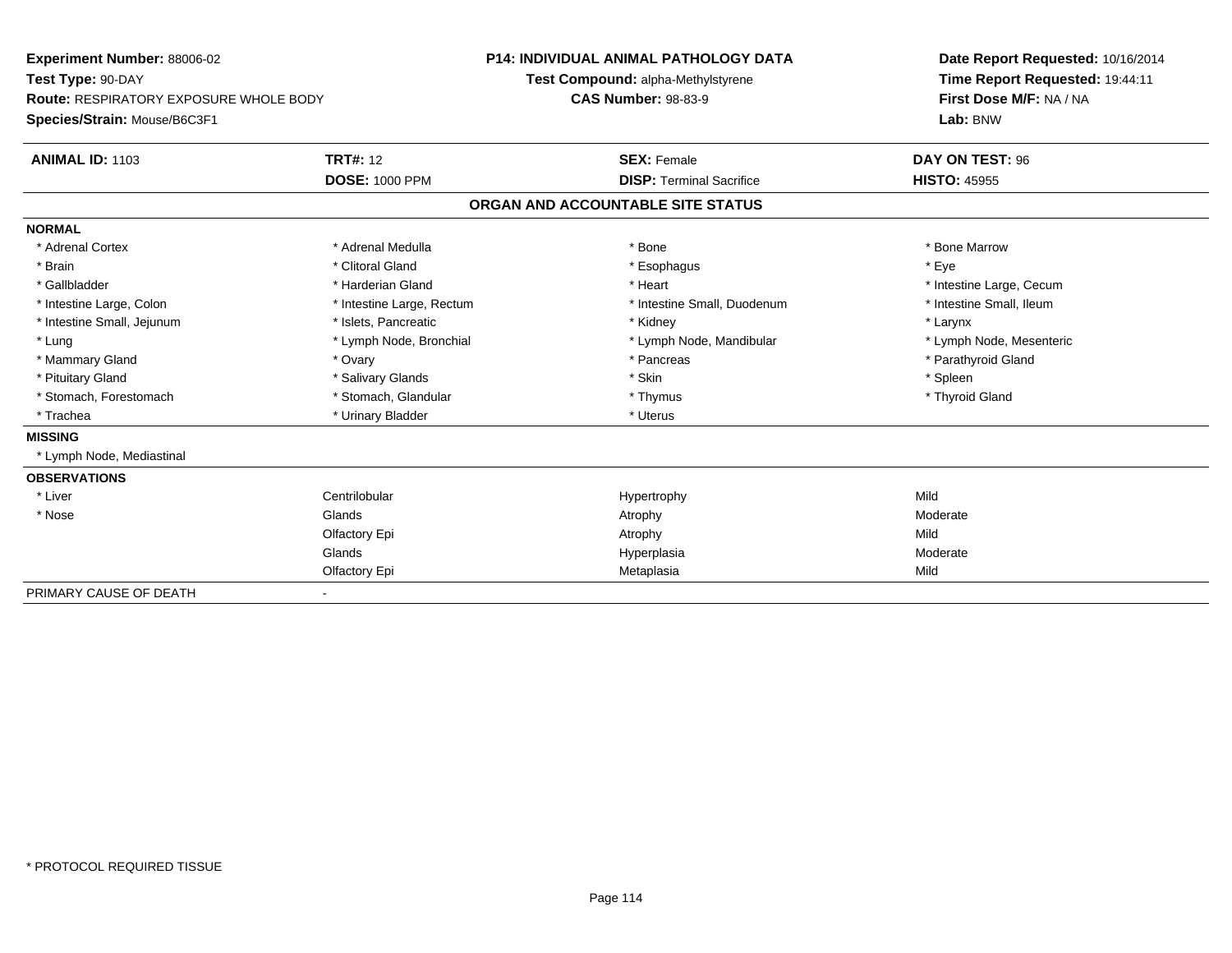| <b>Experiment Number: 88006-02</b><br>Test Type: 90-DAY<br><b>Route: RESPIRATORY EXPOSURE WHOLE BODY</b><br>Species/Strain: Mouse/B6C3F1 |                           | <b>P14: INDIVIDUAL ANIMAL PATHOLOGY DATA</b><br>Test Compound: alpha-Methylstyrene<br><b>CAS Number: 98-83-9</b> | Date Report Requested: 10/16/2014<br>Time Report Requested: 19:44:11<br>First Dose M/F: NA / NA<br>Lab: BNW |
|------------------------------------------------------------------------------------------------------------------------------------------|---------------------------|------------------------------------------------------------------------------------------------------------------|-------------------------------------------------------------------------------------------------------------|
| <b>ANIMAL ID: 1104</b>                                                                                                                   | <b>TRT#: 12</b>           | <b>SEX: Female</b>                                                                                               | <b>DAY ON TEST: 3</b>                                                                                       |
|                                                                                                                                          | <b>DOSE: 1000 PPM</b>     | <b>DISP: Natural Death</b>                                                                                       | <b>HISTO: 45956</b>                                                                                         |
|                                                                                                                                          |                           | ORGAN AND ACCOUNTABLE SITE STATUS                                                                                |                                                                                                             |
| <b>NORMAL</b>                                                                                                                            |                           |                                                                                                                  |                                                                                                             |
| * Adrenal Cortex                                                                                                                         | * Adrenal Medulla         | * Bone                                                                                                           | * Bone Marrow                                                                                               |
| * Brain                                                                                                                                  | * Clitoral Gland          | * Esophagus                                                                                                      | * Eye                                                                                                       |
| * Harderian Gland                                                                                                                        | * Heart                   | * Intestine Large, Colon                                                                                         | * Intestine Small, Ileum                                                                                    |
| * Islets, Pancreatic                                                                                                                     | * Kidney                  | * Larynx                                                                                                         | * Liver                                                                                                     |
| * Lung                                                                                                                                   | * Lymph Node, Mandibular  | * Lymph Node, Mesenteric                                                                                         | * Mammary Gland                                                                                             |
| * Ovary                                                                                                                                  | * Pancreas                | * Parathyroid Gland                                                                                              | * Pituitary Gland                                                                                           |
| * Salivary Glands                                                                                                                        | * Skin                    | * Spleen                                                                                                         | * Stomach, Glandular                                                                                        |
| * Thymus                                                                                                                                 | * Thyroid Gland           | * Trachea                                                                                                        | * Uterus                                                                                                    |
| <b>MISSING</b>                                                                                                                           |                           |                                                                                                                  |                                                                                                             |
| * Lymph Node, Bronchial                                                                                                                  | * Lymph Node, Mediastinal |                                                                                                                  |                                                                                                             |
| <b>AUTO PRECLUDES DIAG.</b>                                                                                                              |                           |                                                                                                                  |                                                                                                             |
| * Gallbladder                                                                                                                            | * Intestine Large, Cecum  | * Intestine Large, Rectum                                                                                        | * Intestine Small, Duodenum                                                                                 |
| * Intestine Small, Jejunum                                                                                                               | * Urinary Bladder         |                                                                                                                  |                                                                                                             |
| <b>OBSERVATIONS</b>                                                                                                                      |                           |                                                                                                                  |                                                                                                             |
| * Nose                                                                                                                                   | Olfactory Epi             | <b>Necrosis</b>                                                                                                  | Moderate                                                                                                    |
| * Stomach, Forestomach                                                                                                                   |                           | Ulcer                                                                                                            | Minimal                                                                                                     |
| PRIMARY CAUSE OF DEATH                                                                                                                   | $\blacksquare$            |                                                                                                                  |                                                                                                             |
|                                                                                                                                          |                           |                                                                                                                  |                                                                                                             |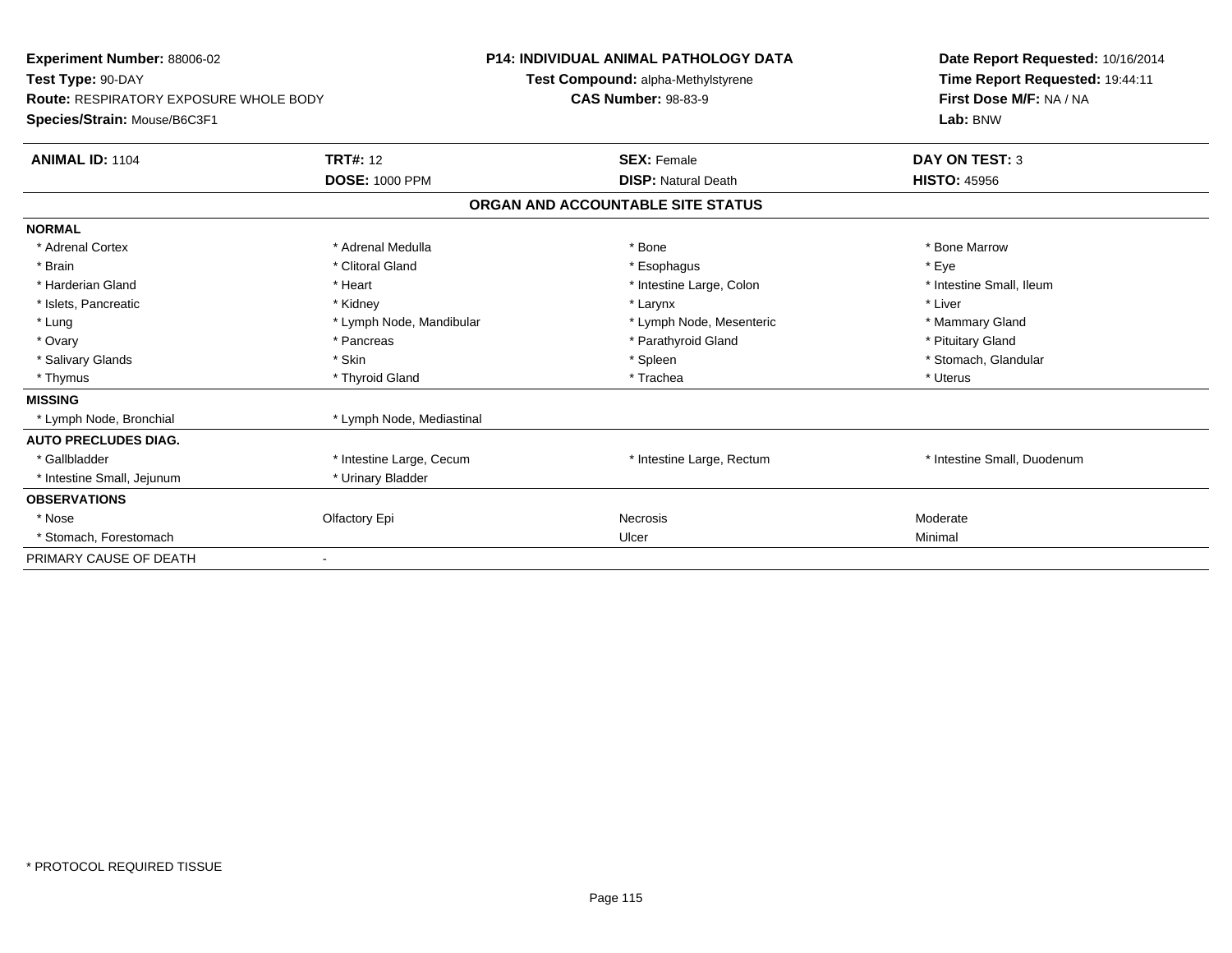| <b>Experiment Number: 88006-02</b><br>Test Type: 90-DAY |                             | <b>P14: INDIVIDUAL ANIMAL PATHOLOGY DATA</b><br>Test Compound: alpha-Methylstyrene |                                   |  | Date Report Requested: 10/16/2014<br>Time Report Requested: 19:44:11 |  |  |
|---------------------------------------------------------|-----------------------------|------------------------------------------------------------------------------------|-----------------------------------|--|----------------------------------------------------------------------|--|--|
| <b>Route: RESPIRATORY EXPOSURE WHOLE BODY</b>           |                             | <b>CAS Number: 98-83-9</b>                                                         |                                   |  | First Dose M/F: NA / NA                                              |  |  |
| Species/Strain: Mouse/B6C3F1                            |                             |                                                                                    |                                   |  | Lab: BNW                                                             |  |  |
| <b>ANIMAL ID: 1105</b>                                  | <b>TRT#: 12</b>             | <b>SEX: Female</b>                                                                 |                                   |  | DAY ON TEST: 96                                                      |  |  |
|                                                         | <b>DOSE: 1000 PPM</b>       |                                                                                    | <b>DISP: Terminal Sacrifice</b>   |  | <b>HISTO: 45957</b>                                                  |  |  |
|                                                         |                             |                                                                                    | ORGAN AND ACCOUNTABLE SITE STATUS |  |                                                                      |  |  |
| <b>NORMAL</b>                                           |                             |                                                                                    |                                   |  |                                                                      |  |  |
| * Adrenal Cortex                                        | * Adrenal Medulla           |                                                                                    | * Bone                            |  | * Bone Marrow                                                        |  |  |
| * Brain                                                 | * Clitoral Gland            |                                                                                    | * Esophagus                       |  | * Eye                                                                |  |  |
| * Harderian Gland                                       | * Heart                     |                                                                                    | * Intestine Large, Cecum          |  | * Intestine Large, Colon                                             |  |  |
| * Intestine Large, Rectum                               | * Intestine Small, Duodenum |                                                                                    | * Intestine Small, Ileum          |  | * Intestine Small, Jejunum                                           |  |  |
| * Islets, Pancreatic                                    | * Kidney                    |                                                                                    | * Larynx                          |  | * Lung                                                               |  |  |
| * Lymph Node, Bronchial                                 | * Lymph Node, Mandibular    |                                                                                    | * Lymph Node, Mesenteric          |  | * Mammary Gland                                                      |  |  |
| * Ovary                                                 | * Pancreas                  |                                                                                    | * Parathyroid Gland               |  | * Pituitary Gland                                                    |  |  |
| * Salivary Glands                                       | * Skin                      |                                                                                    | * Spleen                          |  | * Stomach, Forestomach                                               |  |  |
| * Stomach, Glandular                                    | * Thymus                    |                                                                                    | * Thyroid Gland                   |  | * Trachea                                                            |  |  |
| * Urinary Bladder                                       | * Uterus                    |                                                                                    |                                   |  |                                                                      |  |  |
| <b>MISSING</b>                                          |                             |                                                                                    |                                   |  |                                                                      |  |  |
| * Lymph Node, Mediastinal                               |                             |                                                                                    |                                   |  |                                                                      |  |  |
| <b>INSUFFICIENT TISSUE</b>                              |                             |                                                                                    |                                   |  |                                                                      |  |  |
| * Gallbladder                                           |                             |                                                                                    |                                   |  |                                                                      |  |  |
| <b>OBSERVATIONS</b>                                     |                             |                                                                                    |                                   |  |                                                                      |  |  |
| * Liver                                                 | Centrilobular               |                                                                                    | Hypertrophy                       |  | Mild                                                                 |  |  |
| * Nose                                                  | Glands                      |                                                                                    | Atrophy                           |  | Moderate                                                             |  |  |
|                                                         | Olfactory Epi               |                                                                                    | Atrophy                           |  | Mild                                                                 |  |  |
|                                                         | <b>Respirat Epith</b>       |                                                                                    | Degeneration                      |  | Hyaline, Minimal                                                     |  |  |
|                                                         | Glands                      |                                                                                    | Hyperplasia                       |  | Moderate                                                             |  |  |
|                                                         | Olfactory Epi               |                                                                                    | Metaplasia                        |  | Mild                                                                 |  |  |
| PRIMARY CAUSE OF DEATH                                  | $\frac{1}{2}$               |                                                                                    |                                   |  |                                                                      |  |  |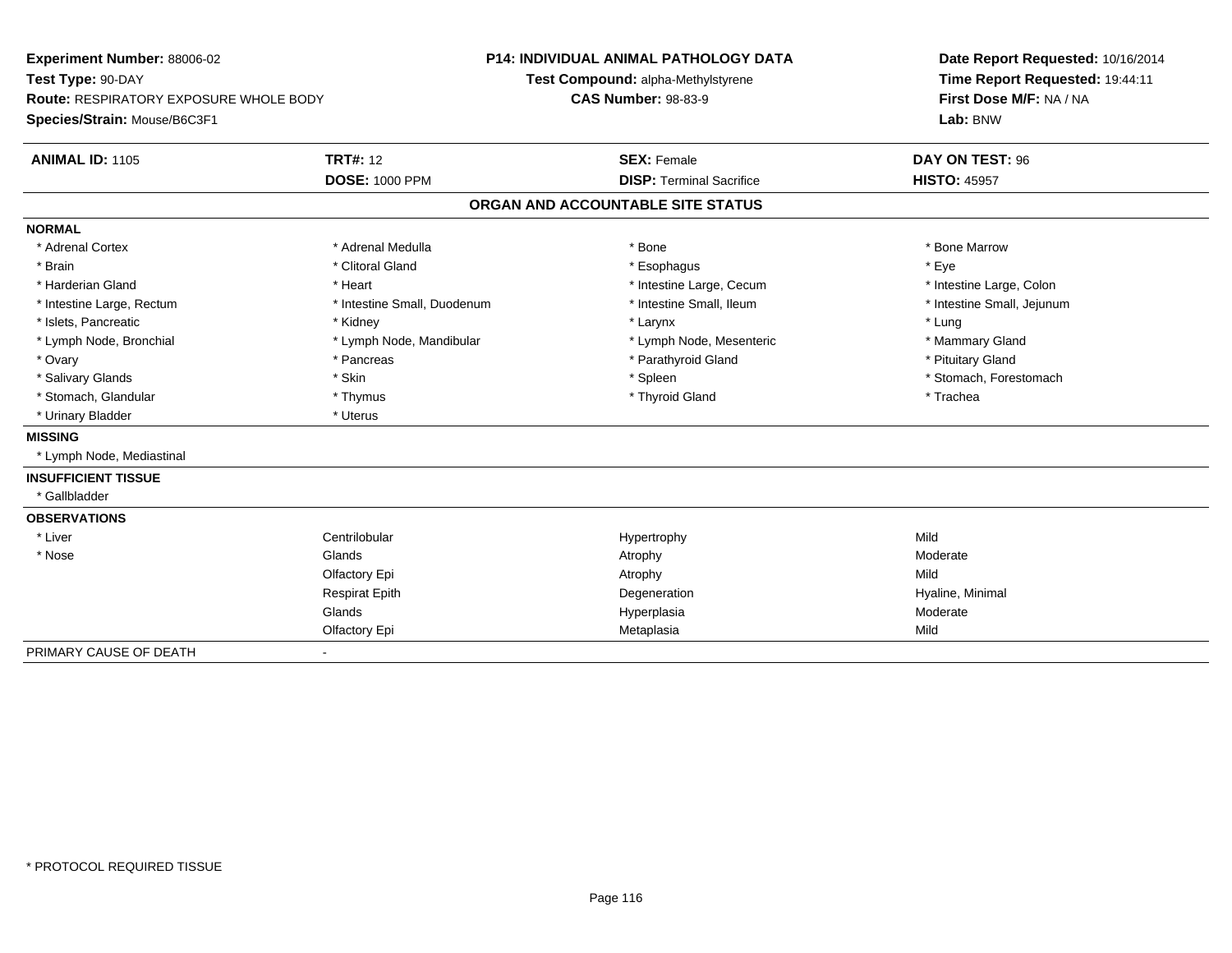| <b>Experiment Number: 88006-02</b>            |                           | <b>P14: INDIVIDUAL ANIMAL PATHOLOGY DATA</b> |                                   |  | Date Report Requested: 10/16/2014 |  |  |
|-----------------------------------------------|---------------------------|----------------------------------------------|-----------------------------------|--|-----------------------------------|--|--|
| Test Type: 90-DAY                             |                           | Test Compound: alpha-Methylstyrene           |                                   |  | Time Report Requested: 19:44:11   |  |  |
| <b>Route: RESPIRATORY EXPOSURE WHOLE BODY</b> |                           | <b>CAS Number: 98-83-9</b>                   |                                   |  | First Dose M/F: NA / NA           |  |  |
| Species/Strain: Mouse/B6C3F1                  |                           |                                              |                                   |  | Lab: BNW                          |  |  |
| <b>ANIMAL ID: 1106</b>                        | <b>TRT#: 12</b>           |                                              | <b>SEX: Female</b>                |  | DAY ON TEST: 96                   |  |  |
|                                               | <b>DOSE: 1000 PPM</b>     |                                              | <b>DISP: Terminal Sacrifice</b>   |  | <b>HISTO: 45958</b>               |  |  |
|                                               |                           |                                              | ORGAN AND ACCOUNTABLE SITE STATUS |  |                                   |  |  |
| <b>NORMAL</b>                                 |                           |                                              |                                   |  |                                   |  |  |
| * Adrenal Cortex                              | * Adrenal Medulla         |                                              | * Bone                            |  | * Bone Marrow                     |  |  |
| * Brain                                       | * Clitoral Gland          |                                              | * Esophagus                       |  | * Eve                             |  |  |
| * Gallbladder                                 | * Harderian Gland         |                                              | * Heart                           |  | * Intestine Large, Cecum          |  |  |
| * Intestine Large, Colon                      | * Intestine Large, Rectum |                                              | * Intestine Small, Duodenum       |  | * Intestine Small, Ileum          |  |  |
| * Intestine Small, Jejunum                    | * Islets, Pancreatic      |                                              | * Kidney                          |  | * Larynx                          |  |  |
| * Lung                                        | * Lymph Node, Bronchial   |                                              | * Lymph Node, Mesenteric          |  | * Mammary Gland                   |  |  |
| * Ovary                                       | * Pancreas                |                                              | * Parathyroid Gland               |  | * Pituitary Gland                 |  |  |
| * Salivary Glands                             | * Skin                    |                                              | * Spleen                          |  | * Stomach, Forestomach            |  |  |
| * Stomach, Glandular                          | * Thymus                  |                                              | * Thyroid Gland                   |  | * Trachea                         |  |  |
| * Urinary Bladder                             | * Uterus                  |                                              |                                   |  |                                   |  |  |
| <b>MISSING</b>                                |                           |                                              |                                   |  |                                   |  |  |
| * Lymph Node, Mandibular                      | * Lymph Node, Mediastinal |                                              |                                   |  |                                   |  |  |
| <b>OBSERVATIONS</b>                           |                           |                                              |                                   |  |                                   |  |  |
| * Liver                                       | Centrilobular             |                                              | Hypertrophy                       |  | Mild                              |  |  |
| * Nose                                        | Glands                    |                                              | Atrophy                           |  | Mild                              |  |  |
|                                               | Olfactory Epi             |                                              | Atrophy                           |  | Mild                              |  |  |
|                                               | <b>Respirat Epith</b>     |                                              | Degeneration                      |  | Hyaline, Minimal                  |  |  |
|                                               | Glands                    |                                              | Hyperplasia                       |  | Mild                              |  |  |
|                                               | Olfactory Epi             |                                              | Metaplasia                        |  | Mild                              |  |  |
| PRIMARY CAUSE OF DEATH                        |                           |                                              |                                   |  |                                   |  |  |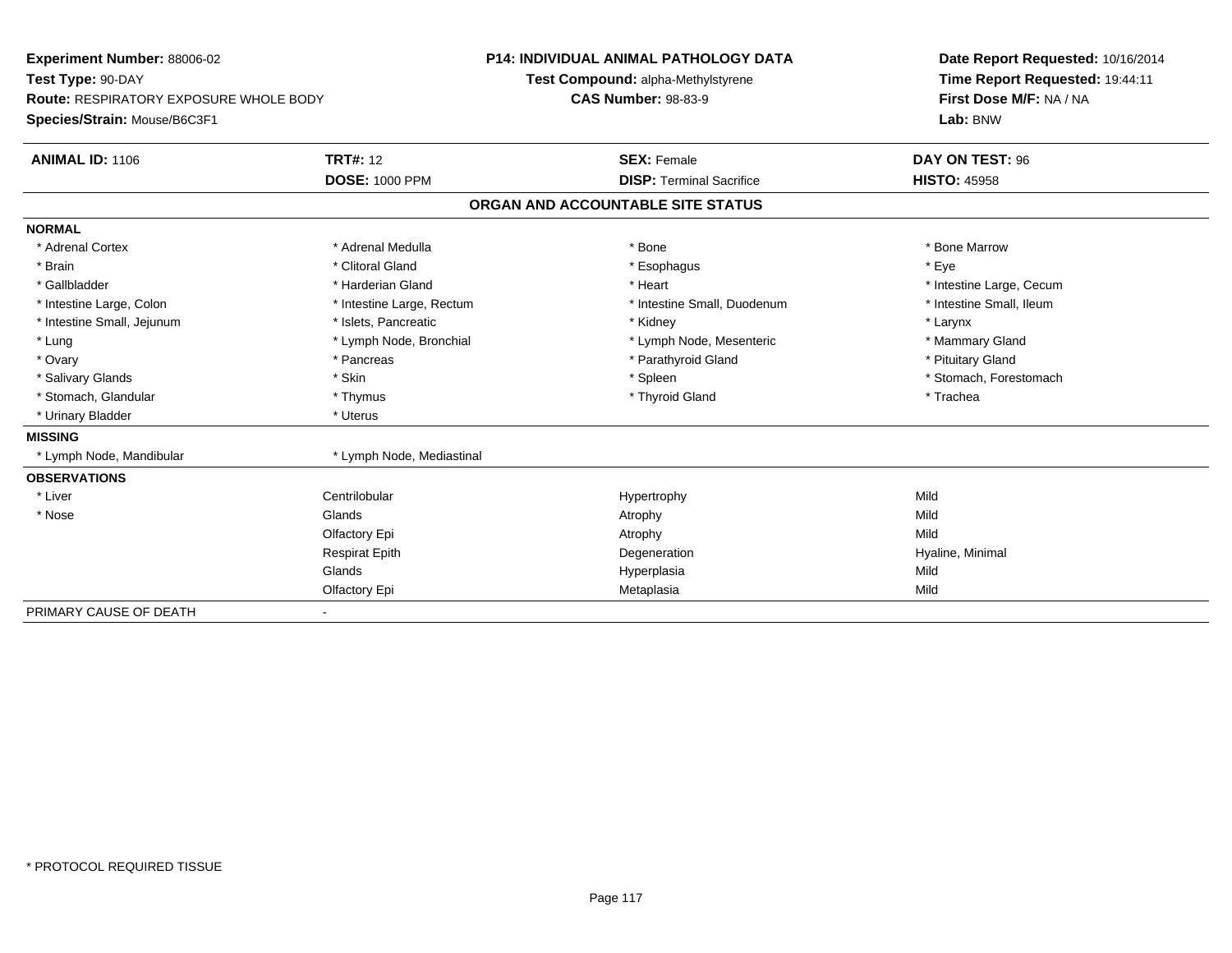| Experiment Number: 88006-02                   |                             | <b>P14: INDIVIDUAL ANIMAL PATHOLOGY DATA</b> | Date Report Requested: 10/16/2014 |
|-----------------------------------------------|-----------------------------|----------------------------------------------|-----------------------------------|
| Test Type: 90-DAY                             |                             | Test Compound: alpha-Methylstyrene           | Time Report Requested: 19:44:11   |
| <b>Route: RESPIRATORY EXPOSURE WHOLE BODY</b> |                             | <b>CAS Number: 98-83-9</b>                   | First Dose M/F: NA / NA           |
| Species/Strain: Mouse/B6C3F1                  |                             |                                              | Lab: BNW                          |
| <b>ANIMAL ID: 1107</b>                        | <b>TRT#: 12</b>             | <b>SEX: Female</b>                           | DAY ON TEST: 96                   |
|                                               | <b>DOSE: 1000 PPM</b>       | <b>DISP: Terminal Sacrifice</b>              | <b>HISTO: 45959</b>               |
|                                               |                             | ORGAN AND ACCOUNTABLE SITE STATUS            |                                   |
| <b>NORMAL</b>                                 |                             |                                              |                                   |
| * Adrenal Cortex                              | * Adrenal Medulla           | * Bone                                       | * Bone Marrow                     |
| * Brain                                       | * Esophagus                 | * Eye                                        | * Gallbladder                     |
| * Harderian Gland                             | * Heart                     | * Intestine Large, Cecum                     | * Intestine Large, Colon          |
| * Intestine Large, Rectum                     | * Intestine Small, Duodenum | * Intestine Small, Ileum                     | * Intestine Small, Jejunum        |
| * Islets, Pancreatic                          | * Kidney                    | * Larynx                                     | * Lung                            |
| * Lymph Node, Bronchial                       | * Lymph Node, Mesenteric    | * Mammary Gland                              | * Ovary                           |
| * Pancreas                                    | * Pituitary Gland           | * Salivary Glands                            | * Skin                            |
| * Spleen                                      | * Stomach, Forestomach      | * Stomach, Glandular                         | * Thymus                          |
| * Thyroid Gland                               | * Trachea                   | * Urinary Bladder                            | * Uterus                          |
| <b>MISSING</b>                                |                             |                                              |                                   |
| * Clitoral Gland                              | * Lymph Node, Mandibular    | * Lymph Node, Mediastinal                    |                                   |
| <b>INSUFFICIENT TISSUE</b>                    |                             |                                              |                                   |
| * Parathyroid Gland                           |                             |                                              |                                   |
| <b>OBSERVATIONS</b>                           |                             |                                              |                                   |
| * Liver                                       | Centrilobular               | Hypertrophy                                  | Mild                              |
| * Nose                                        | Glands                      | Atrophy                                      | Mild                              |
|                                               | Olfactory Epi               | Atrophy                                      | Mild                              |
|                                               | Glands                      | Hyperplasia                                  | Moderate                          |
|                                               | Olfactory Epi               | Metaplasia                                   | Mild                              |
| PRIMARY CAUSE OF DEATH                        |                             |                                              |                                   |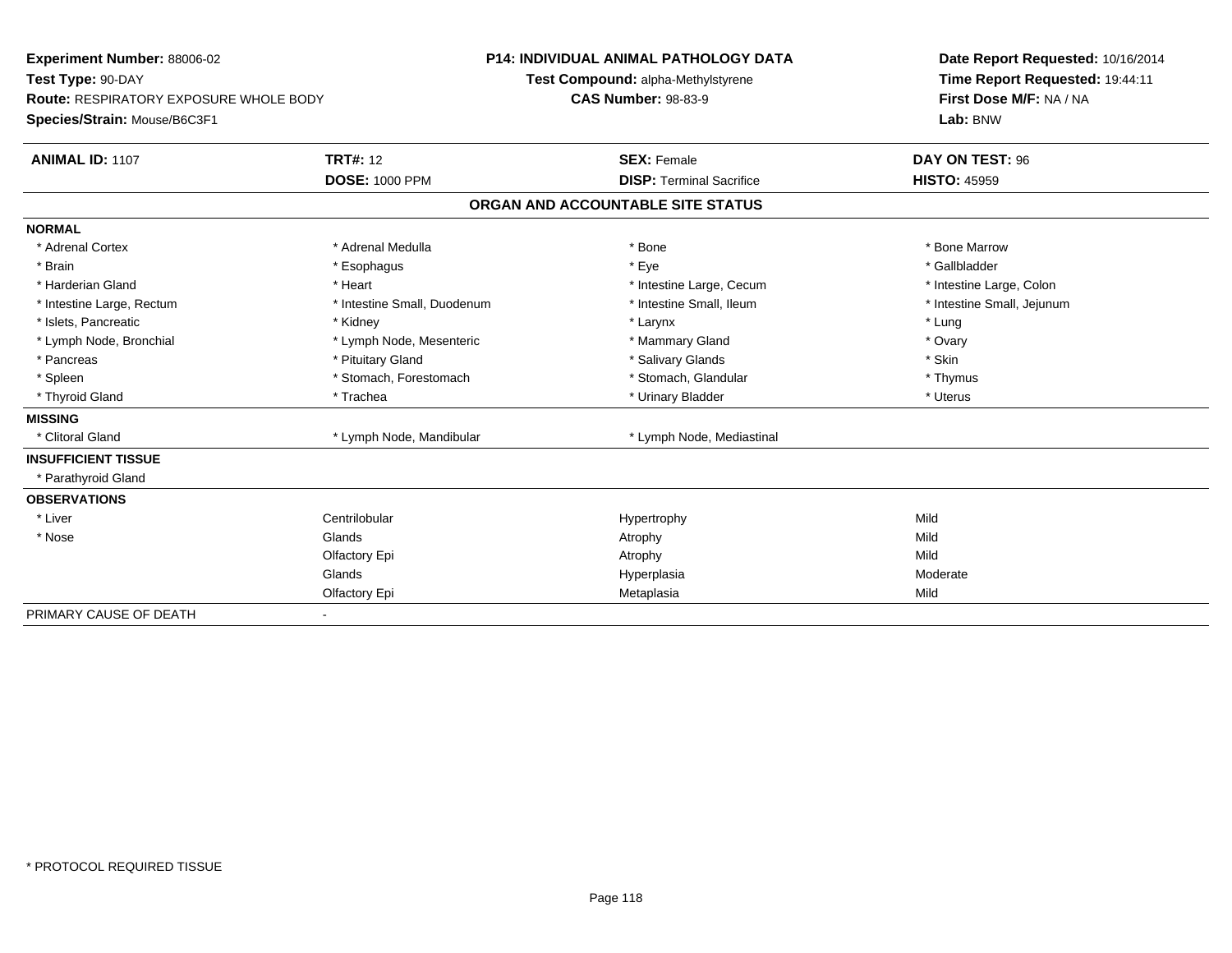| Experiment Number: 88006-02                   |                           | <b>P14: INDIVIDUAL ANIMAL PATHOLOGY DATA</b> |                                    |  | Date Report Requested: 10/16/2014 |  |  |
|-----------------------------------------------|---------------------------|----------------------------------------------|------------------------------------|--|-----------------------------------|--|--|
| Test Type: 90-DAY                             |                           |                                              | Test Compound: alpha-Methylstyrene |  | Time Report Requested: 19:44:11   |  |  |
| <b>Route: RESPIRATORY EXPOSURE WHOLE BODY</b> |                           | <b>CAS Number: 98-83-9</b>                   |                                    |  | First Dose M/F: NA / NA           |  |  |
| Species/Strain: Mouse/B6C3F1                  |                           |                                              |                                    |  | Lab: BNW                          |  |  |
| <b>ANIMAL ID: 1108</b>                        | <b>TRT#: 12</b>           |                                              | <b>SEX: Female</b>                 |  | DAY ON TEST: 96                   |  |  |
|                                               | <b>DOSE: 1000 PPM</b>     |                                              | <b>DISP: Terminal Sacrifice</b>    |  | <b>HISTO: 45960</b>               |  |  |
|                                               |                           |                                              | ORGAN AND ACCOUNTABLE SITE STATUS  |  |                                   |  |  |
| <b>NORMAL</b>                                 |                           |                                              |                                    |  |                                   |  |  |
| * Adrenal Cortex                              | * Adrenal Medulla         |                                              | * Bone                             |  | * Bone Marrow                     |  |  |
| * Brain                                       | * Clitoral Gland          |                                              | * Esophagus                        |  | * Eye                             |  |  |
| * Gallbladder                                 | * Harderian Gland         |                                              | * Heart                            |  | * Intestine Large, Cecum          |  |  |
| * Intestine Large, Colon                      | * Intestine Large, Rectum |                                              | * Intestine Small, Duodenum        |  | * Intestine Small, Ileum          |  |  |
| * Intestine Small, Jejunum                    | * Islets, Pancreatic      |                                              | * Kidney                           |  | * Larynx                          |  |  |
| * Lung                                        | * Lymph Node, Bronchial   |                                              | * Lymph Node, Mandibular           |  | * Lymph Node, Mesenteric          |  |  |
| * Mammary Gland                               | * Ovary                   |                                              | * Pancreas                         |  | * Parathyroid Gland               |  |  |
| * Pituitary Gland                             | * Salivary Glands         |                                              | * Spleen                           |  | * Stomach, Forestomach            |  |  |
| * Stomach, Glandular                          | * Thymus                  |                                              | * Thyroid Gland                    |  | * Trachea                         |  |  |
| * Urinary Bladder                             | * Uterus                  |                                              |                                    |  |                                   |  |  |
| <b>MISSING</b>                                |                           |                                              |                                    |  |                                   |  |  |
| * Lymph Node, Mediastinal                     |                           |                                              |                                    |  |                                   |  |  |
| <b>OBSERVATIONS</b>                           |                           |                                              |                                    |  |                                   |  |  |
| * Liver                                       | Centrilobular             |                                              | Hypertrophy                        |  | Minimal                           |  |  |
| * Nose                                        | Glands                    |                                              | Atrophy                            |  | Mild                              |  |  |
|                                               | Olfactory Epi             |                                              | Atrophy                            |  | Mild                              |  |  |
|                                               | <b>Respirat Epith</b>     |                                              | Degeneration                       |  | Hyaline, Minimal                  |  |  |
|                                               | Glands                    |                                              | Hyperplasia                        |  | Mild                              |  |  |
|                                               | Olfactory Epi             |                                              | Metaplasia                         |  | Mild                              |  |  |
| * Skin                                        |                           |                                              | <b>Infiltration Cellular</b>       |  | Mixed Cell, Minimal               |  |  |
| PRIMARY CAUSE OF DEATH                        | $\blacksquare$            |                                              |                                    |  |                                   |  |  |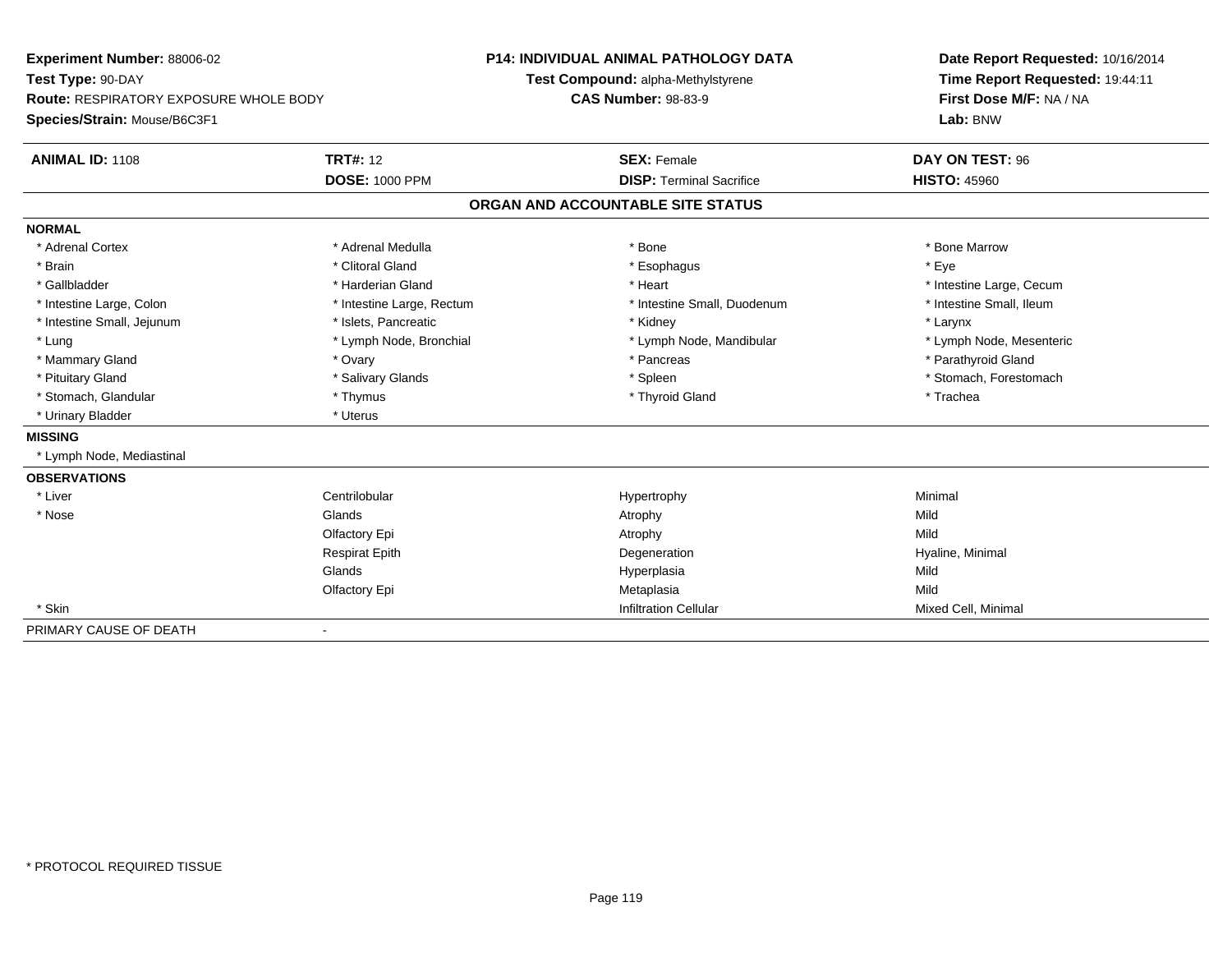| <b>Experiment Number: 88006-02</b>            |                           | <b>P14: INDIVIDUAL ANIMAL PATHOLOGY DATA</b> |                                   |  | Date Report Requested: 10/16/2014 |  |  |
|-----------------------------------------------|---------------------------|----------------------------------------------|-----------------------------------|--|-----------------------------------|--|--|
| Test Type: 90-DAY                             |                           | Test Compound: alpha-Methylstyrene           |                                   |  | Time Report Requested: 19:44:11   |  |  |
| <b>Route: RESPIRATORY EXPOSURE WHOLE BODY</b> |                           | <b>CAS Number: 98-83-9</b>                   |                                   |  | First Dose M/F: NA / NA           |  |  |
| Species/Strain: Mouse/B6C3F1                  |                           |                                              |                                   |  | Lab: BNW                          |  |  |
| <b>ANIMAL ID: 1109</b>                        | <b>TRT#: 12</b>           |                                              | <b>SEX: Female</b>                |  | DAY ON TEST: 96                   |  |  |
|                                               | <b>DOSE: 1000 PPM</b>     |                                              | <b>DISP: Terminal Sacrifice</b>   |  | <b>HISTO: 45961</b>               |  |  |
|                                               |                           |                                              | ORGAN AND ACCOUNTABLE SITE STATUS |  |                                   |  |  |
| <b>NORMAL</b>                                 |                           |                                              |                                   |  |                                   |  |  |
| * Adrenal Cortex                              | * Adrenal Medulla         |                                              | * Bone                            |  | * Bone Marrow                     |  |  |
| * Brain                                       | * Clitoral Gland          |                                              | * Esophagus                       |  | * Eve                             |  |  |
| * Gallbladder                                 | * Harderian Gland         |                                              | * Heart                           |  | * Intestine Large, Cecum          |  |  |
| * Intestine Large, Colon                      | * Intestine Large, Rectum |                                              | * Intestine Small, Duodenum       |  | * Intestine Small, Ileum          |  |  |
| * Intestine Small, Jejunum                    | * Islets, Pancreatic      |                                              | * Kidney                          |  | * Larynx                          |  |  |
| * Lung                                        | * Lymph Node, Bronchial   |                                              | * Lymph Node, Mandibular          |  | * Lymph Node, Mediastinal         |  |  |
| * Lymph Node, Mesenteric                      | * Mammary Gland           |                                              | * Ovary                           |  | * Pancreas                        |  |  |
| * Pituitary Gland                             | * Salivary Glands         |                                              | * Skin                            |  | * Spleen                          |  |  |
| * Stomach, Forestomach                        | * Stomach, Glandular      |                                              | * Thymus                          |  | * Thyroid Gland                   |  |  |
| * Trachea                                     | * Urinary Bladder         |                                              | * Uterus                          |  |                                   |  |  |
| <b>MISSING</b>                                |                           |                                              |                                   |  |                                   |  |  |
| * Parathyroid Gland                           |                           |                                              |                                   |  |                                   |  |  |
| <b>OBSERVATIONS</b>                           |                           |                                              |                                   |  |                                   |  |  |
| * Liver                                       | Centrilobular             |                                              | Hypertrophy                       |  | Minimal                           |  |  |
| * Nose                                        | Glands                    |                                              | Atrophy                           |  | Moderate                          |  |  |
|                                               | Olfactory Epi             |                                              | Atrophy                           |  | Mild                              |  |  |
|                                               | Glands                    |                                              | Hyperplasia                       |  | Moderate                          |  |  |
|                                               | Olfactory Epi             |                                              | Metaplasia                        |  | Mild                              |  |  |
| PRIMARY CAUSE OF DEATH                        |                           |                                              |                                   |  |                                   |  |  |